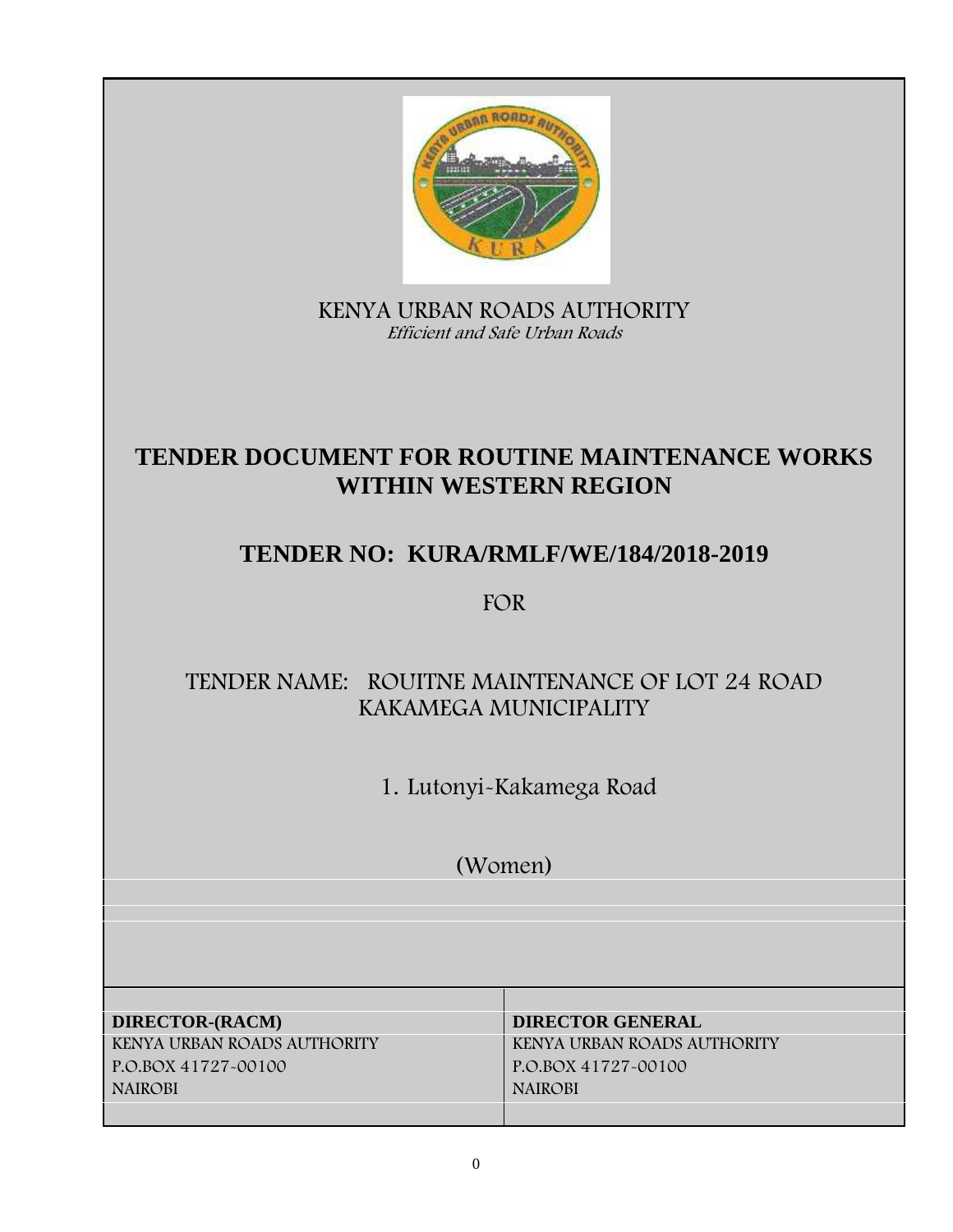# **ROUTINE MAINTENANCE OF LOT 24 ROAD KAKAMEGA MUNICIPALITY**

# **TABLE OF CONTENTS**

| SECTION II: INSTRUCTIONS TO TENDERERS AND CONDITIONS OF TENDER4      |  |
|----------------------------------------------------------------------|--|
|                                                                      |  |
|                                                                      |  |
|                                                                      |  |
|                                                                      |  |
|                                                                      |  |
| SECTION VI: SUPERVISION AND CONTRACT EVALUATION MANUAL 2012 112      |  |
|                                                                      |  |
|                                                                      |  |
|                                                                      |  |
|                                                                      |  |
|                                                                      |  |
|                                                                      |  |
|                                                                      |  |
|                                                                      |  |
|                                                                      |  |
| SECTION XIII: FORM OF PERFORMANCE BANK GUARANTEE (UNCONDITIONAL) 151 |  |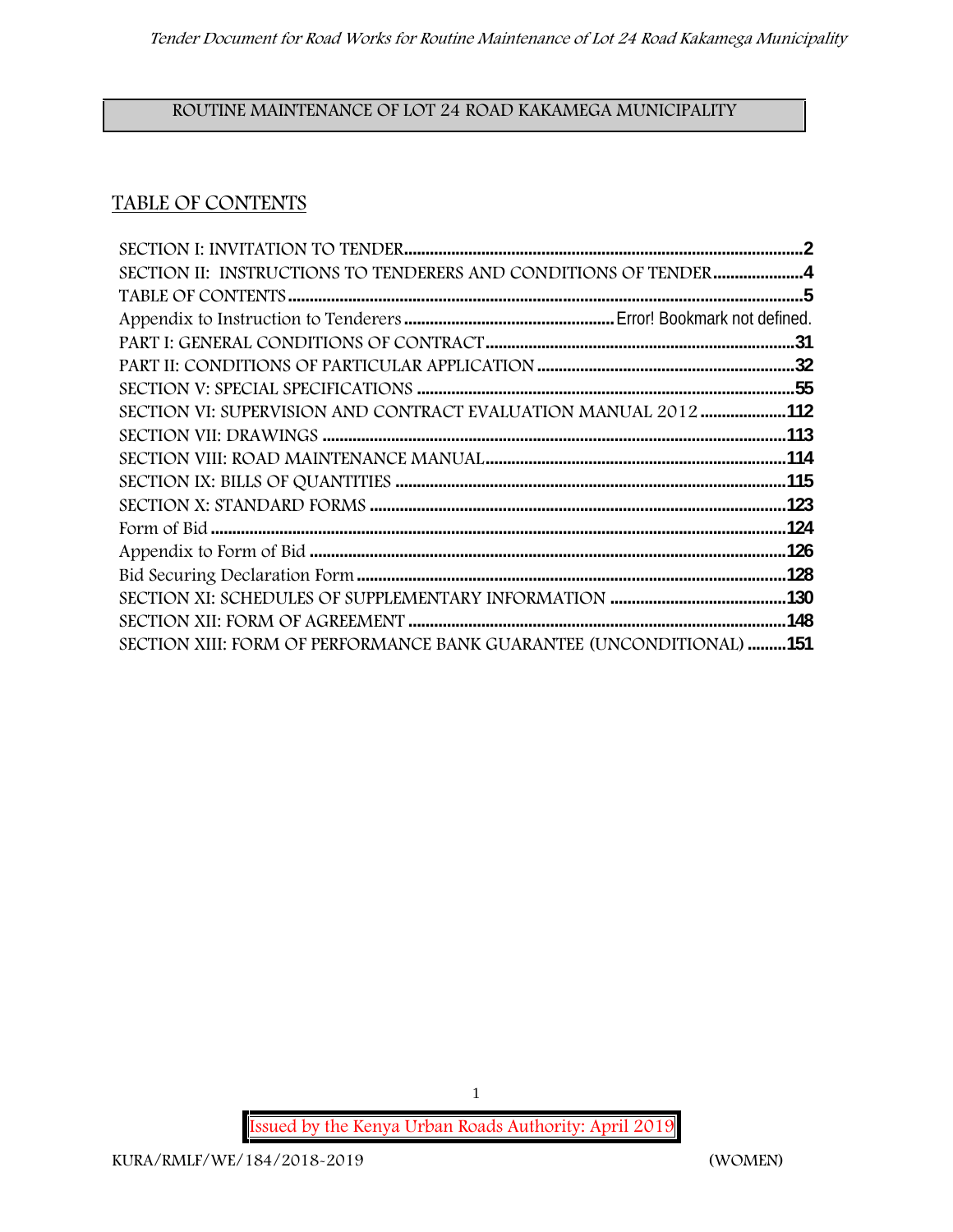*Tender Document for Road Works for Routine Maintenance of Lot 24 Road Kakamega Municipality*

# **SECTION I: INVITATION TO TENDER**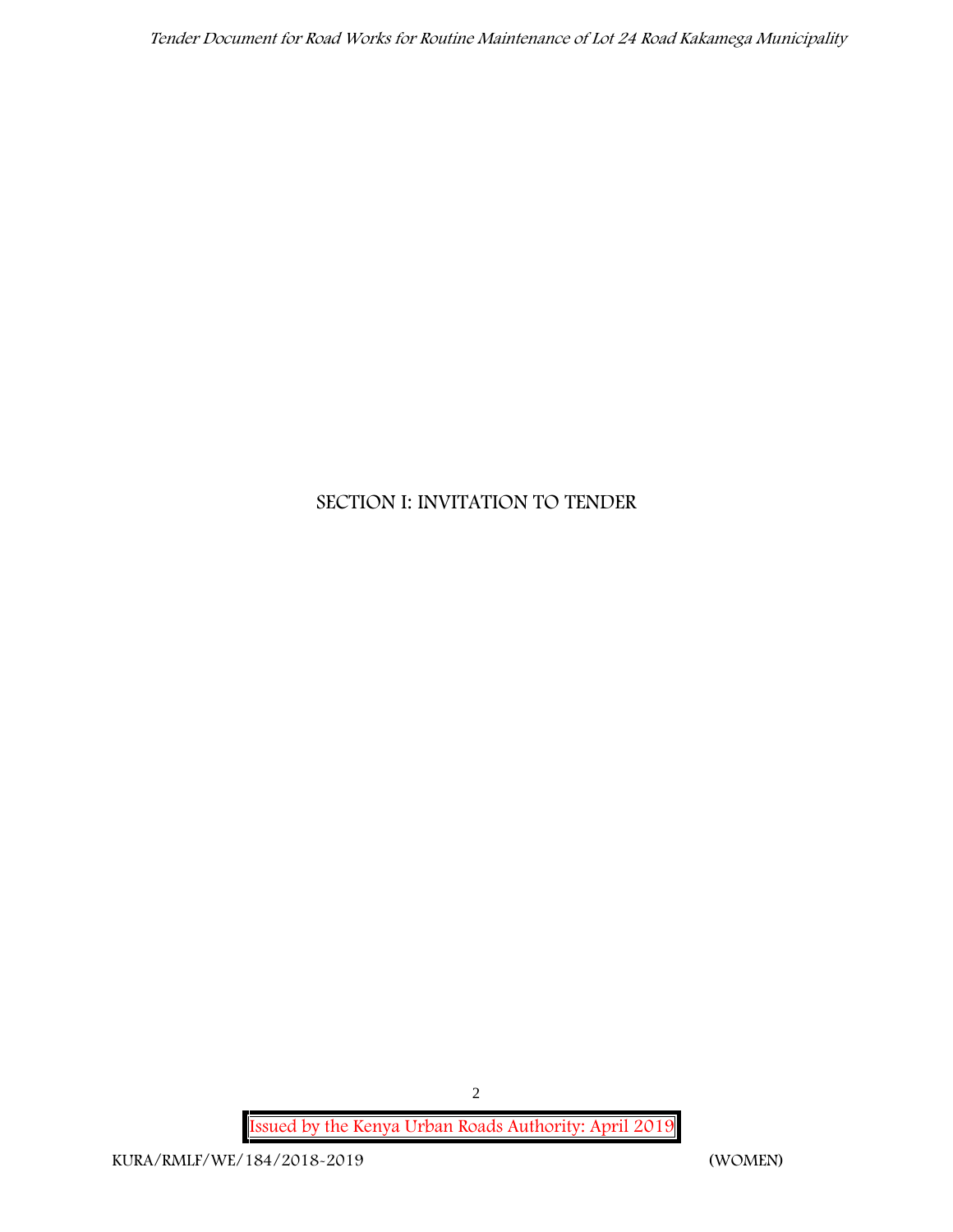*Tender Document for Road Works for Routine Maintenance of Lot 24 Road Kakamega Municipality*

*(see www.kura.go.ke/tender notices )*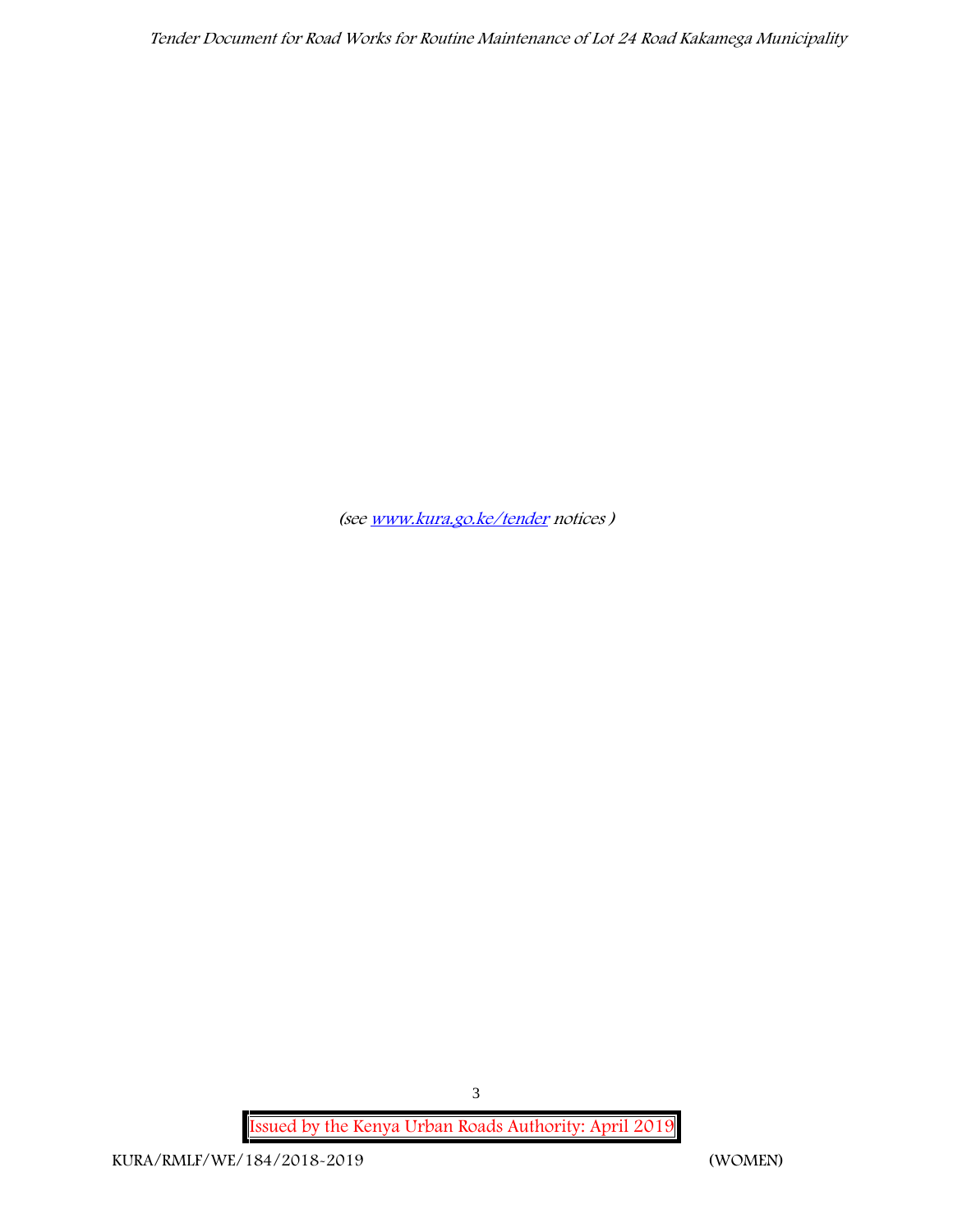# **SECTION II: INSTRUCTIONS TO TENDERERS AND CONDITIONS OF TENDER**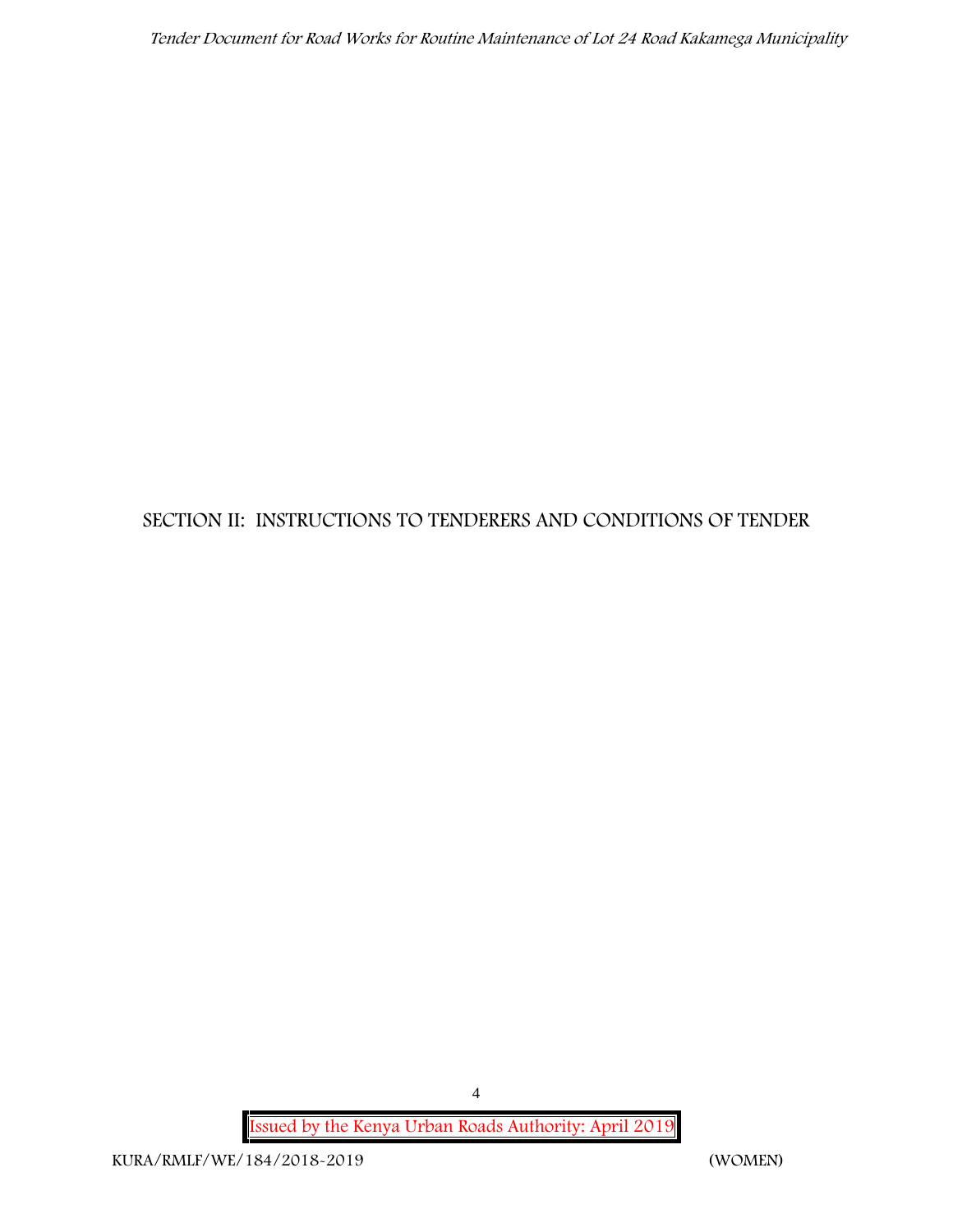#### TABLE OF CONTENTS

| A.        |                                                                      |  |
|-----------|----------------------------------------------------------------------|--|
| 1         |                                                                      |  |
| 2         |                                                                      |  |
| 3         |                                                                      |  |
| 4         |                                                                      |  |
| 5         |                                                                      |  |
| 6         |                                                                      |  |
| 7         |                                                                      |  |
| 8         |                                                                      |  |
| <b>B.</b> |                                                                      |  |
| 9         |                                                                      |  |
| 10        |                                                                      |  |
| 11        |                                                                      |  |
| C.        |                                                                      |  |
| 12        |                                                                      |  |
| 13        |                                                                      |  |
| 14        |                                                                      |  |
| 15        |                                                                      |  |
| 16        |                                                                      |  |
| 17        |                                                                      |  |
| 18        |                                                                      |  |
| 19        |                                                                      |  |
| 20        |                                                                      |  |
| D.        |                                                                      |  |
| 21        |                                                                      |  |
| 22        |                                                                      |  |
| 23        |                                                                      |  |
| 24        |                                                                      |  |
| E.        |                                                                      |  |
| 25        |                                                                      |  |
| 26        |                                                                      |  |
| 27        |                                                                      |  |
| 28        |                                                                      |  |
| 29        |                                                                      |  |
| 30        |                                                                      |  |
| F.        |                                                                      |  |
| G.        |                                                                      |  |
| 31        |                                                                      |  |
| 32        | employer's right to accept any bid and to reject any or all bids  18 |  |
| 33        |                                                                      |  |
| 34        |                                                                      |  |
| 35        |                                                                      |  |
| 36        |                                                                      |  |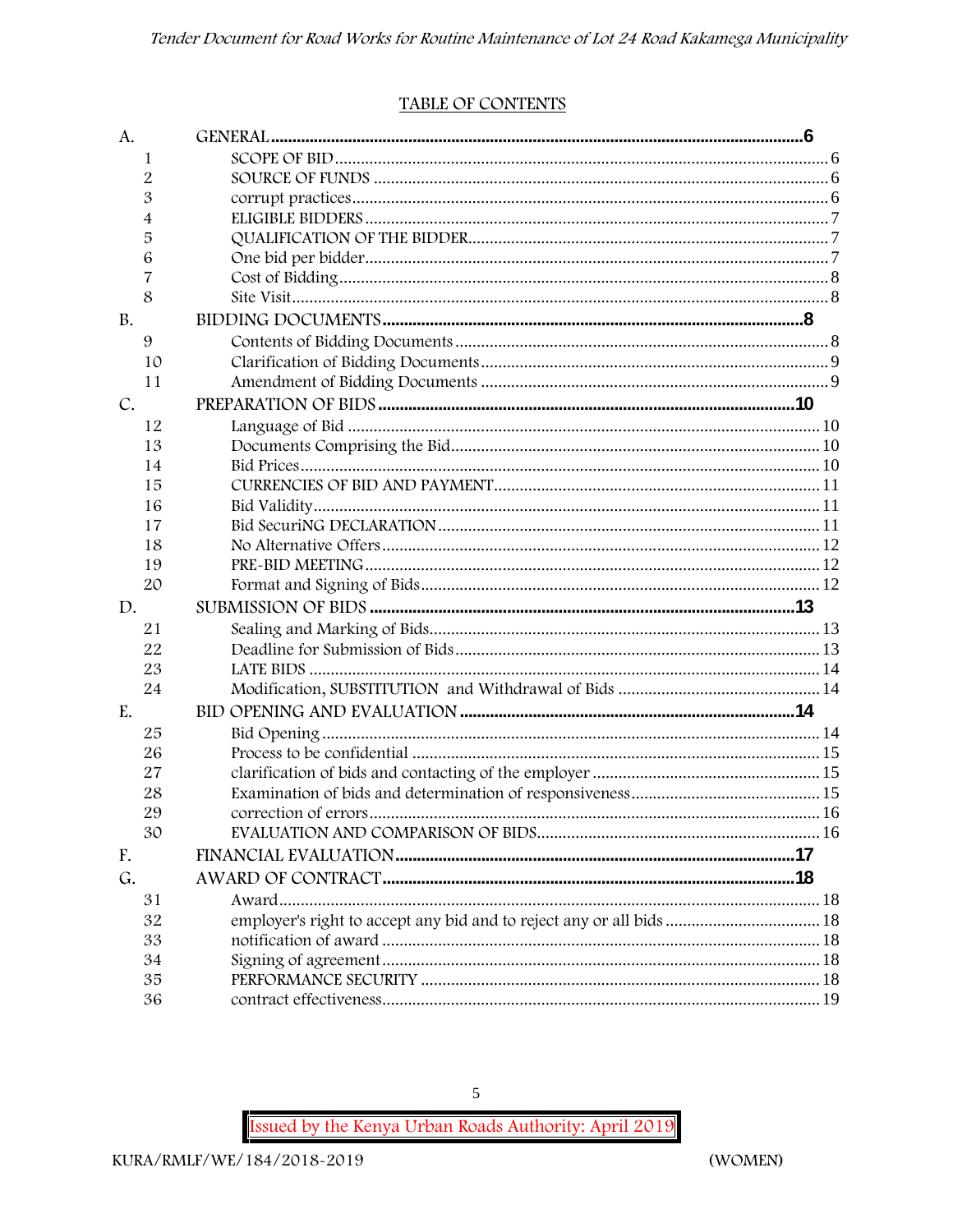# **INSTRUCTIONS TO TENDERERS AND CONDITIONS OF TENDER**

#### **A. GENERAL**

- **1 SCOPE OF BID**
	- 1.1 The Employer, as defined in the Conditions of Contract Part II hereinafter "the Employer" wishes to receive bids for the construction of works as described in Section 1, clause 102 of the Special Specifications –"Location and extent of the Works")
	- 1.2 The successful bidder will be expected to complete the Works within the period stated in the Appendix to Form of Bid from the date of commencement of the Works.
	- 1.3 Throughout these bidding documents, the terms bid and tender and their derivatives (bidder/tenderer, bid/tendered, bidding/tendering etc.) are synonymous, and day means calendar day. Singular also means plural.
- **2 SOURCE OF FUNDS**
	- 2.1 The source of funding is the Government of Kenya through the Road Maintenance Levy Fund.

#### **3 CORRUPT PRACTICES**

3.1 The government requires that the bidders, suppliers, sub-contractors and supervisors observe the highest standards of ethics during the execution of such contracts. In this pursuit of this policy, the government;

Defines for the purpose of this provision, the terms set forth below as follows:

- i) "corrupt practice" means the offering, giving, receiving, or soliciting of anything of value to influence the action of the public official in the procurement process or in the execution, and
- ii) "fraudulent practice" means a misrepresentation of facts in order to influence a procurement process or the execution of a contract to the detriment of the employer, and includes collusive practices among bidders (prior to or after bid submission) designed to establish bid prices at artificial, non-competitive levels and to deprive the employer the benefits of free and open competition

Will reject a proposal for award if it determines that the bidder recommended for award has engaged in corrupt or fraudulent practices in competing for the contract, and

Will declare a firm ineligible, either indefinitely or for a stated period of time, to be awarded a government contract if it at any time it is determined that the firm has engaged in corrupt or fraudulent practices in competing for, or in executing, a government financed contract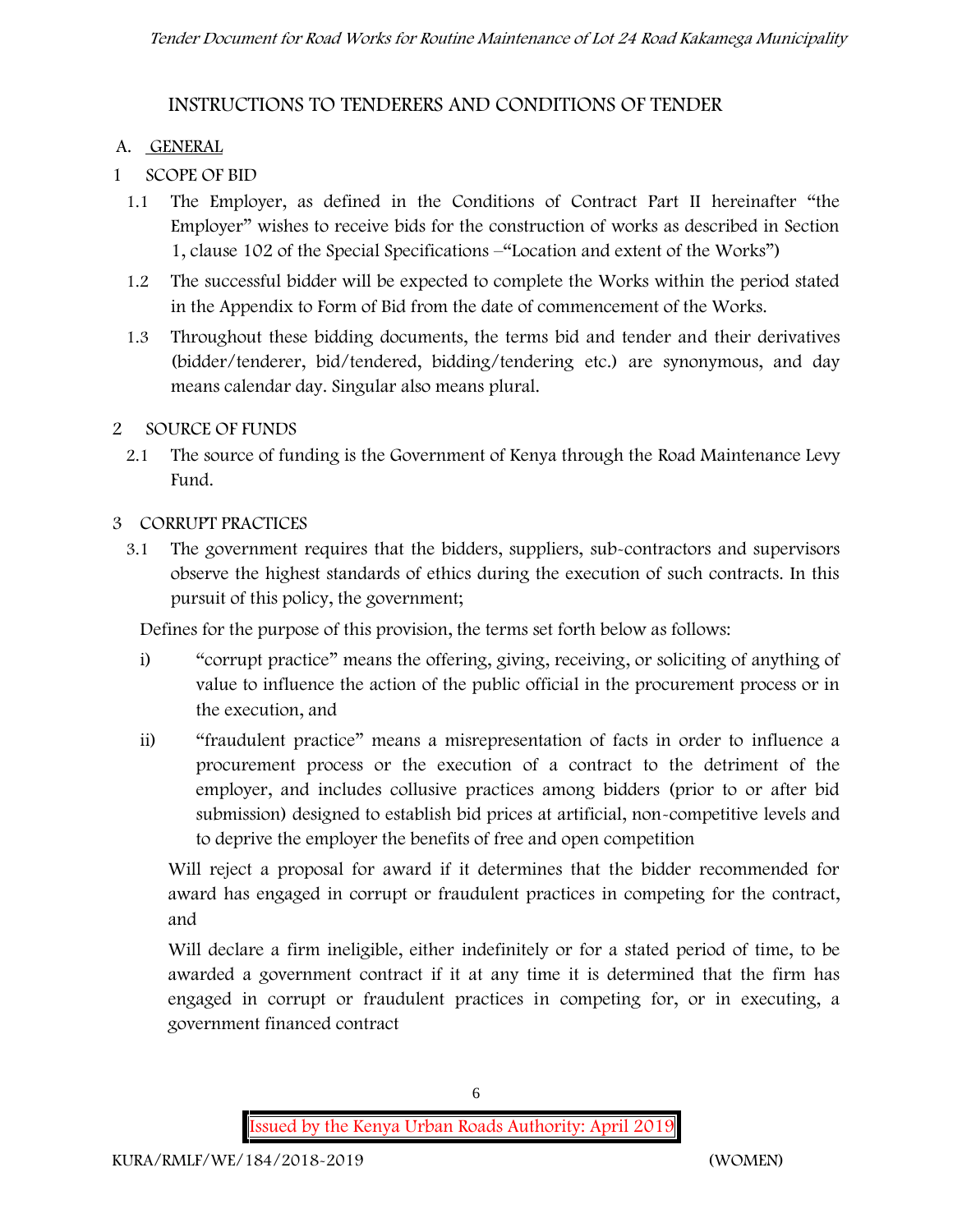#### **4 ELIGIBLE BIDDERS**

- 4.1 This invitation to bid is open to all bidders who are legally registered or incorporated in the Republic of Kenya as of the time of bid submission. Registration with the National Construction Authority (NCA) as a contractor is mandatory.
- 4.2 Bidders shall not have a conflict of interest. Bidders shall be considered to have conflict of interest, if they participated as a consultant in the preparation of the design, documentation or technical specifications of the works that are the subject of this bidding other than as far as required by the Employer.
- 4.3 A firm that is under a declaration of eligibility by the Employer in accordance with clause 3, at the date of submission of the Bid or thereafter, shall be disqualified.
- 4.4 Bidders shall provide such evidence of their continued eligibility satisfactory to the Employer as the Employer shall reasonably request.

## **5 QUALIFICATION OF THE BIDDER**

- 5.1 Bidders shall as part of their bid:
- (a) Submit a written power of attorney authorizing the signatory of the bid to commit the bidder; and
- (b) Update any information submitted with their bids and update in any case the information indicated in the schedules and continue to meet the minimum threshold criteria set out in the bid documents.
	- 5.2 As a minimum, bidders shall update the following information:
- (a) evidence of access to lines of credit from a bank and availability of other financial resources
- (b) financial predictions for the current year and the two subsequent years, including the effect of known commitments
- (c) work commitments
- (d) current litigation information; and
- (e) availability of critical equipment
	- 5.3 Bidders shall also submit proposals of work methods and schedule in sufficient detail to demonstrate the adequacy of the bidders' proposals to meet the technical specifications and the completion time referred to in Clause 1.2 above.
- **6 ONE BID PER BIDDER**
	- 6.1 Each bidder shall submit only one bid. A bidder who submits or participates in more than one bid will be disqualified.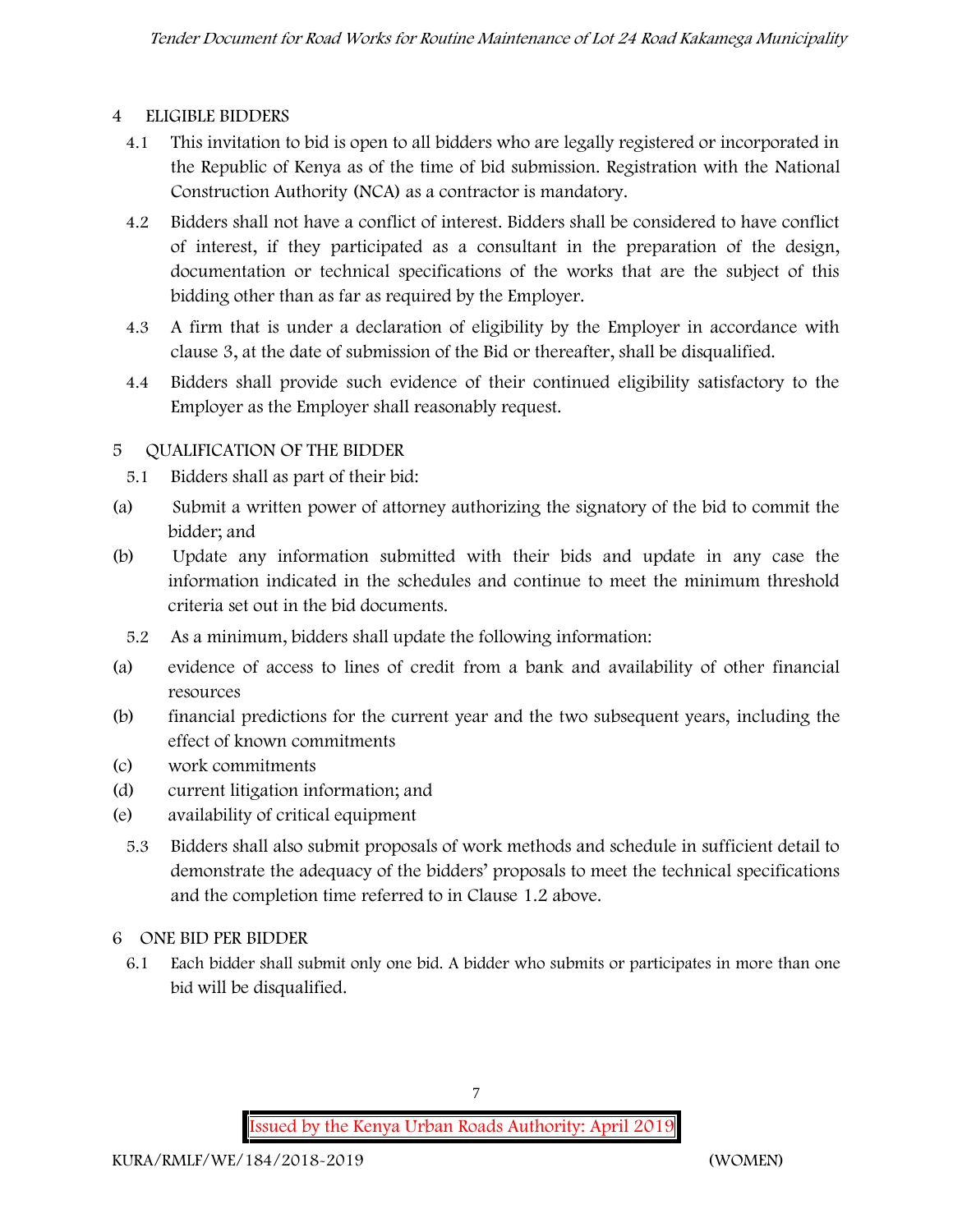# **7 COST OF BIDDING**

7.1 The bidder shall bear all costs associated with the preparation and submission of his bid and the Employer will in no case be responsible or liable for those costs, regardless of the conduct or outcome of the bidding process.

# **8 SITE VISIT**

- 8.1 The tenderer is advised to visit and examine the site and its surroundings and obtain for himself on his own responsibility, all information that may be necessary for preparing the tender and entering into a contract. The costs of visiting the site shall be the tenderer's own responsibility.
	- 8.2 The tenderer and any of his personnel or agents will be granted permission by the Employer to enter upon premises and lands for the purpose of such inspection, but only upon the express condition that the tenderer, his personnel or agents, will release and indemnify the Employer from and against all liability in respect of, and will be responsible for personal injury (whether fatal or otherwise), loss of or damage to property and any other loss, damage, costs and expenses however caused, which but for the exercise of such permission, would not have arisen.
	- 8.3 A Mandatory pre-tender site meeting shall be held as specified in the tender notice. A representative of the Employer will be available to meet the intending tenderers at the venue.
	- 8.4 The Employer will conduct a Site Visit concurrently with the pre-bid meeting referred to in Clause 19, attendance for which is necessary for all bidders. Attendance by the tenderers shall be as specified in the tender notice.
	- 8.5 Tenderers must provide their own transport. The representative will not be available at any other time for site inspection visits.
	- 8.6 Each tenderer shall complete the Certificate of Tenderer's Visit to the Site, whether he in fact visits the Site at the time of the organized site visit or by himself at some other time.

# **B. BIDDING DOCUMENTS**

# 9 CONTENTS OF BIDDING DOCUMENTS

- 9.1 The set of documents comprising the tender includes the following together with any addenda issued in accordance with Clause 11:
- (a) Invitation to Bid
- (b) Instructions to Bidders and Conditions of Tender
- (c) Appendix to Instruction to Tenderers
- (d) Conditions of Contract Part I

8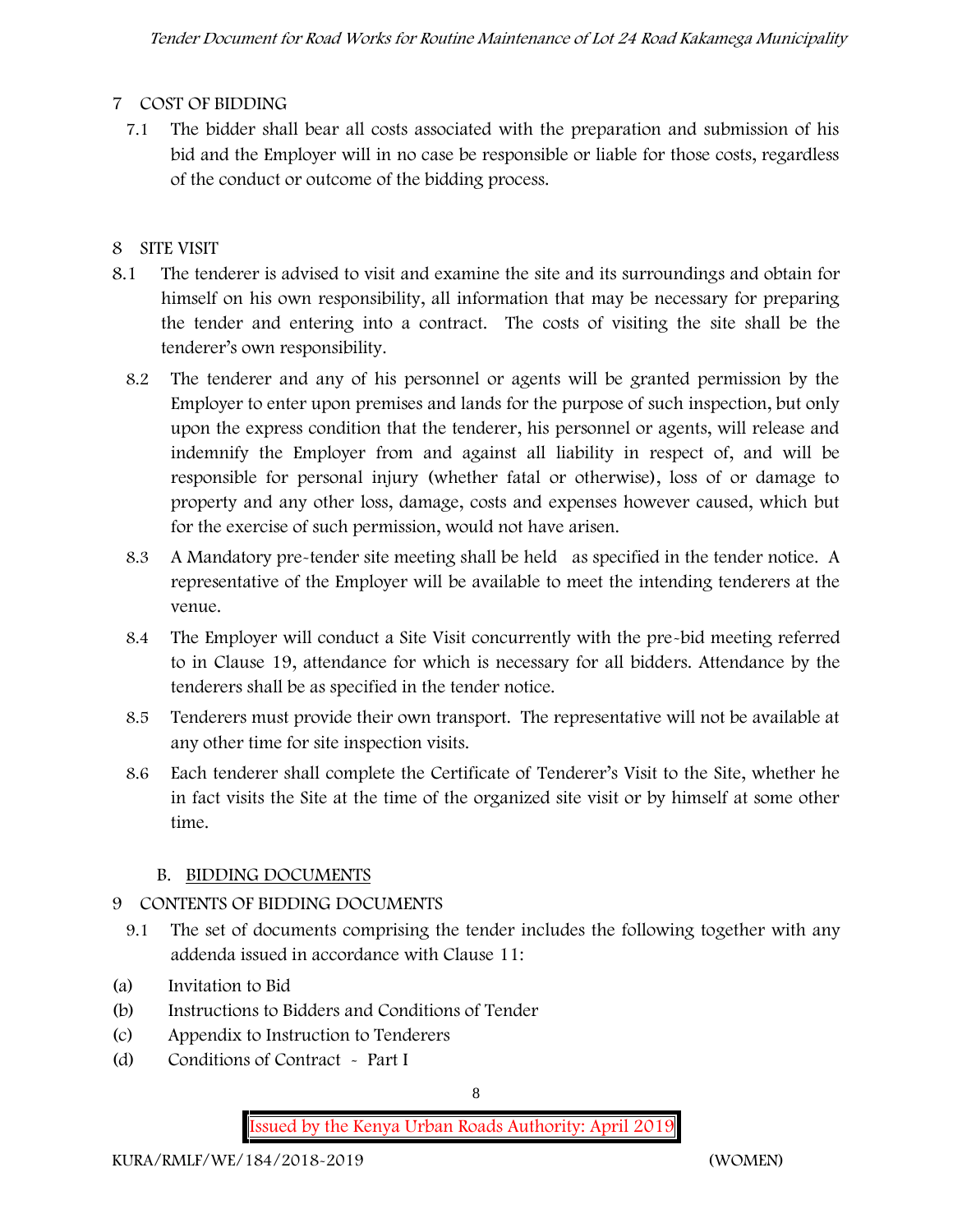- (e) Conditions of Contract Part II
- (f) Road Maintenance Manual (May 2010 Edition)
- (g) Standard Specifications
- (h) Special Specifications
- (i) Form of Bid, Appendix to Form of Bid and Bid Security
- (j) Bills of Quantities
- (k) Schedules of Supplementary information
- (l) Form of Contract Agreement
- (m) Form of Performance Security
- (n) Drawings
- (o) BID Addenda (BID Notices)
- (p) Declaration Form
	- 9.2 The bidder is expected to examine carefully all instructions, conditions, forms, terms, specifications and drawings in the bidding documents. Failure to comply with the requirements of bid submission will be at the bidder's own risk. Bids that are not substantially responsive to the requirements of the bidding documents will be rejected.
	- 9.3 All recipients of the documents for the proposed Contract for the purpose of submitting a tender (whether they submit a tender or not) shall treat the details of the documents as "private and confidential".

### **10 CLARIFICATION OF BIDDING DOCUMENTS**

- 10.1 The prospective bidder requiring any clarification of the bidding documents may notify the Employer in writing, cable or by e-mail (hereinafter the term cable is deemed to include telex and facsimile) at the Employer's mailing address indicated in the Bidding Data.
- 10.2 The Employer will respond in writing to any request for clarification that he receives earlier than 7 days prior to the deadline for the submission of bids. Copies of the Employer's response to queries raised by bidders (including an explanation of the query but without identifying the sources of the inquiry) will be sent to all prospective bidders who will have purchased the bidding documents.

#### **11 AMENDMENT OF BIDDING DOCUMENTS**

- 11.1 At any time prior to the deadline for submission of bids, the Employer may, for any reason, whether at his own initiative or in response to a clarification requested by a prospective bidder, modify the bidding documents by issuing subsequent Addenda.
- 11.2 The Addendum thus issued shall be part of the bidding documents pursuant to Sub- Clause 10.1 and shall be communicated in writing or cable to all purchasers of the bidding documents. Prospective bidders shall promptly acknowledge receipt of each Addendum in writing or by cable to the Employer.

**Issued by the Kenya Urban Roads Authority: April 2019**

9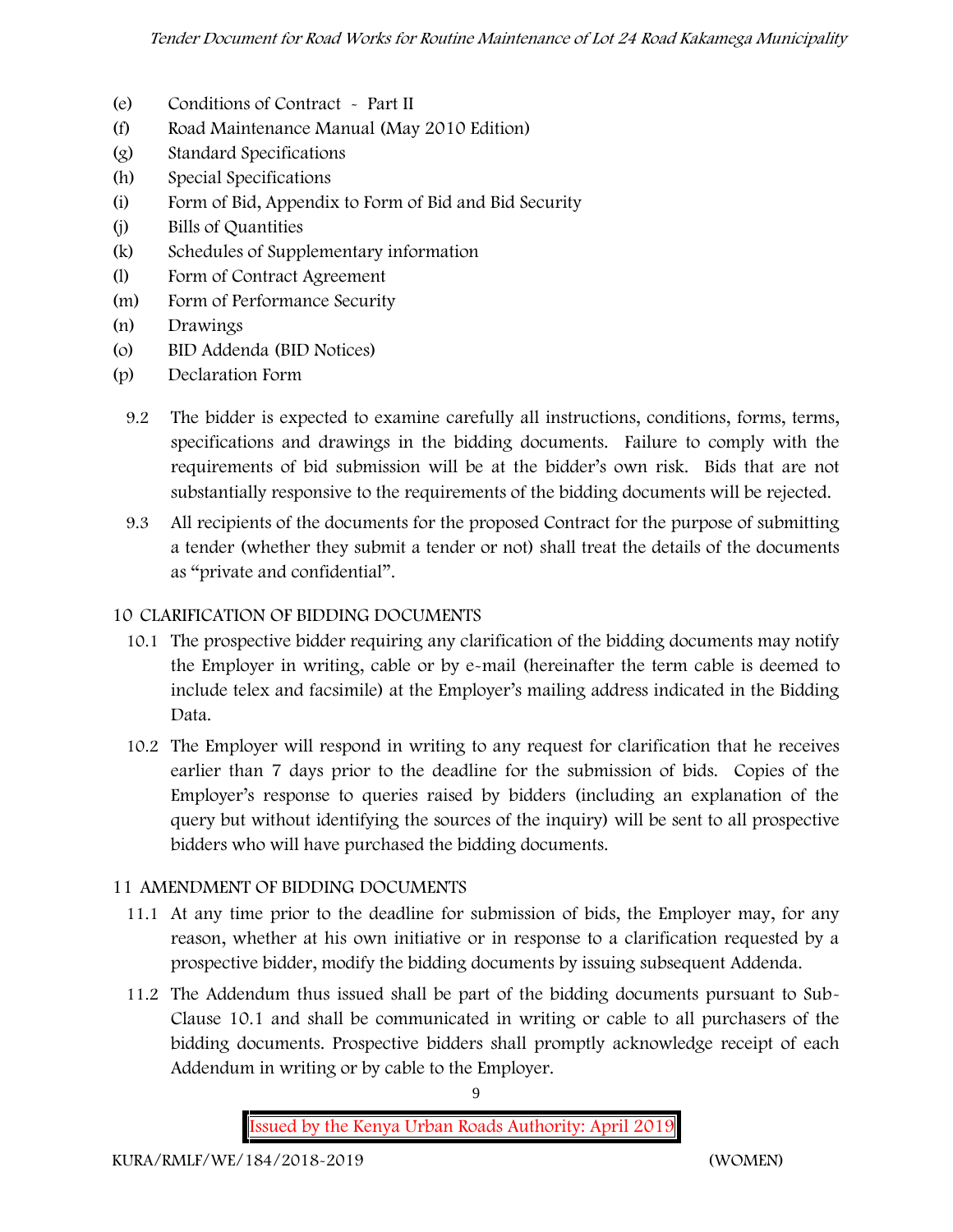11.3 In order to afford prospective bidders reasonable time in which to take an Addendum into account in preparing their bids, the Employer may, at his discretion, extend the deadline for the submission of bids in accordance with Clause 16.2.

# **C. PREPARATION OF BIDS**

# **12 LANGUAGE OF BID**

12.1 The bid prepared by the bidder and all correspondences and documents relating to the bid exchanged by the bidder and the Employer shall be written in the English Language. Supporting documents and printed literature furnished by the bidder may be in another language provided they are accompanied by an appropriate translation of pertinent passages in the above stated language. For the purpose of interpretation of the bid, the English language shall prevail.

## **13 DOCUMENTS COMPRISING THE BID**

- 13.1 The bid to be prepared by the bidder shall comprise:
- (a) Duly filled-in Form of Bid and Appendix to form of bid;
- (b) Bid security;
- (c) Priced Bills of Quantities;
- (d) Schedules of information
- (e) Qualification criteria
- (f) Any other materials required to be completed and submitted in accordance with the Instructions to Bidders embodied in these bidding documents.
	- 13.2 These Forms, Bills of Quantities and Schedules provided in these bidding documents shall be used without exception (subject to extensions of the Schedules in the same format).

# **14 BID PRICES**

- 14.1 Unless explicitly stated otherwise in the bidding documents, the contract shall be for the whole works as described in Sub-Clause 1.1, based on the basic unit rates and prices in the Bill of Quantities submitted by the bidder.
- 14.2 The bidder shall fill in rates and prices for all items of Works described in the Bills of Quantities, whether quantities are stated or not.
- 14.3 All duties, taxes (including VAT) and other levies payable by the Contractor under the Contract, or for any other cause as of the date 7 days prior to the deadline for submission of bids, shall be included in the rates and prices and the total Bid Price submitted by the bidder.
- 14.4 Unless otherwise provided in the Bidding Data and Conditions of Particular Application the rates and prices quoted by the bidder are subject to adjustment during the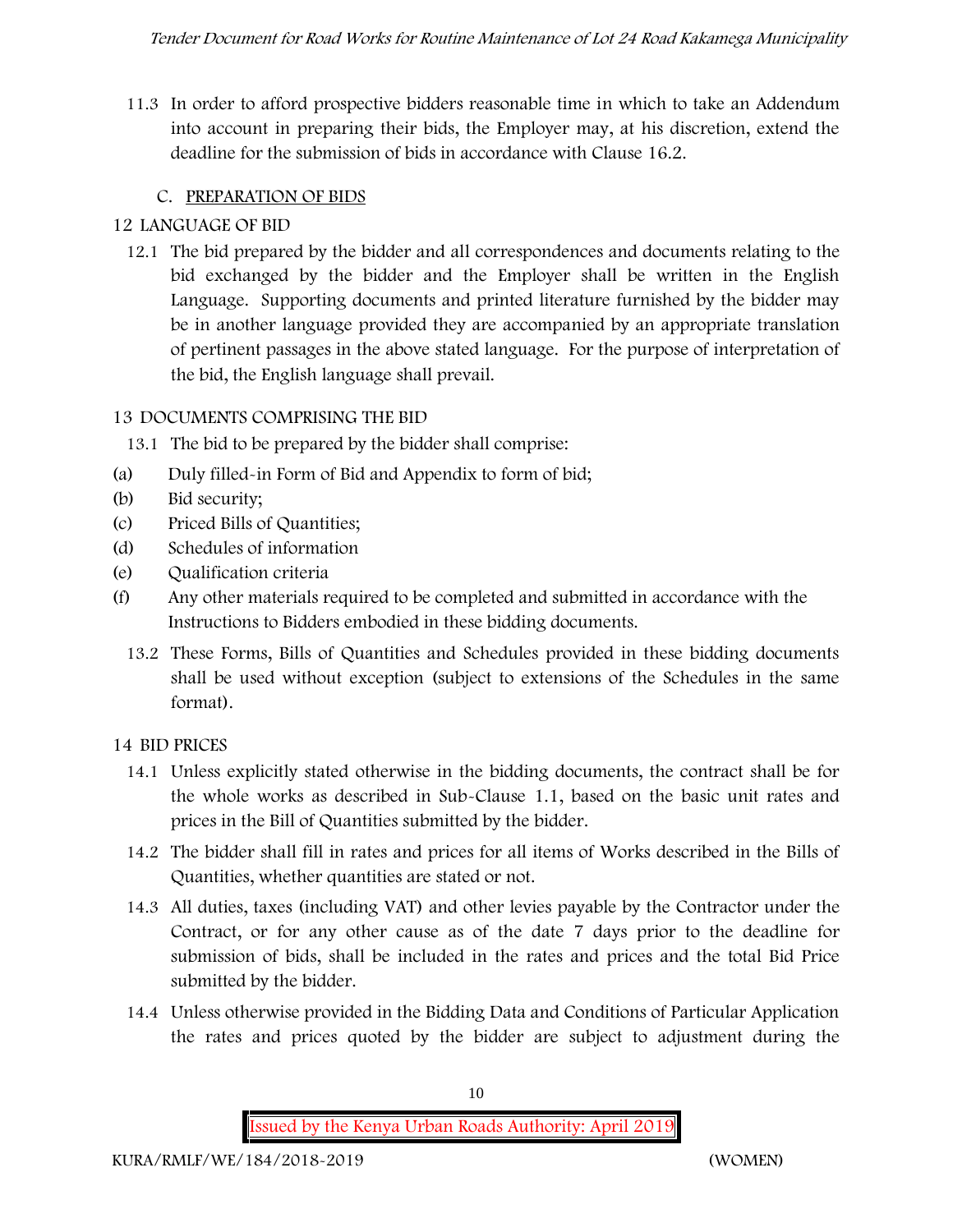performance of the contract in accordance with the provisions of Clause 70 of the Conditions of Contract.

### **15 CURRENCIES OF BID AND PAYMENT**

15.1 Bids shall be priced in Kenya Shillings.

## **16 BID VALIDITY**

- 16.1 The bid shall remain valid and open for acceptance for a period of 90 calendar days from the specified date of bid opening specified in Clause 22.
- 16.2 In exceptional circumstances prior to expiry of the original bid validity period, the Employer may request that the bidders extend the period of validity for a specified additional period. The request and the responses thereto shall be made in writing or by cable. A bidder may refuse the request without forfeiting his bid security. A bidder agreeing to the request will not be required nor permitted to modify his bid, but will be required to extend the validity of his bid security for the period of the extension, and in compliance with Clause 17 in all respects.

#### **17 BID SECURING DECLARATION**

- 17.1 The bidder shall furnish, as part of his bid, a duly filled and signed bid Securing Declaration Form as shown in the Appendix to instruction to tenderers.
- 17.2 The bid securing declaration shall be in the format and in accordance with bid securing declaration form included in Section 3. The bid securing declaration shall remain valid for a period of thirty (30) days beyond the original validity period for the bid, and beyond any period of extension subsequently requested under Sub-Clause 16.2.
- 17.3 Any bid not accompanied by an acceptable bid securing declaration will be rejected by the Employer as non-responsive.
- 17.4 The bid securing declaration of unsuccessful bidders will expire either 28 days after the expiration of the period of bid validity or upon receipt of copy of notification of award to successful bidder whichever comes earlier.
- 17.5 The bid securing declaration of the successful bidder will be discharged upon the bidder signing the Contract Agreement and furnishing the required performance security.
- 17.6 The bidder shall automatically be suspended from being eligible for bidding in any contract with the Purchaser for the period of time of 5 years starting on the date of expiration of tender vality period, if:
- (a) a bidder withdraws his bid, except as provided in Sub-Clause 24.2. or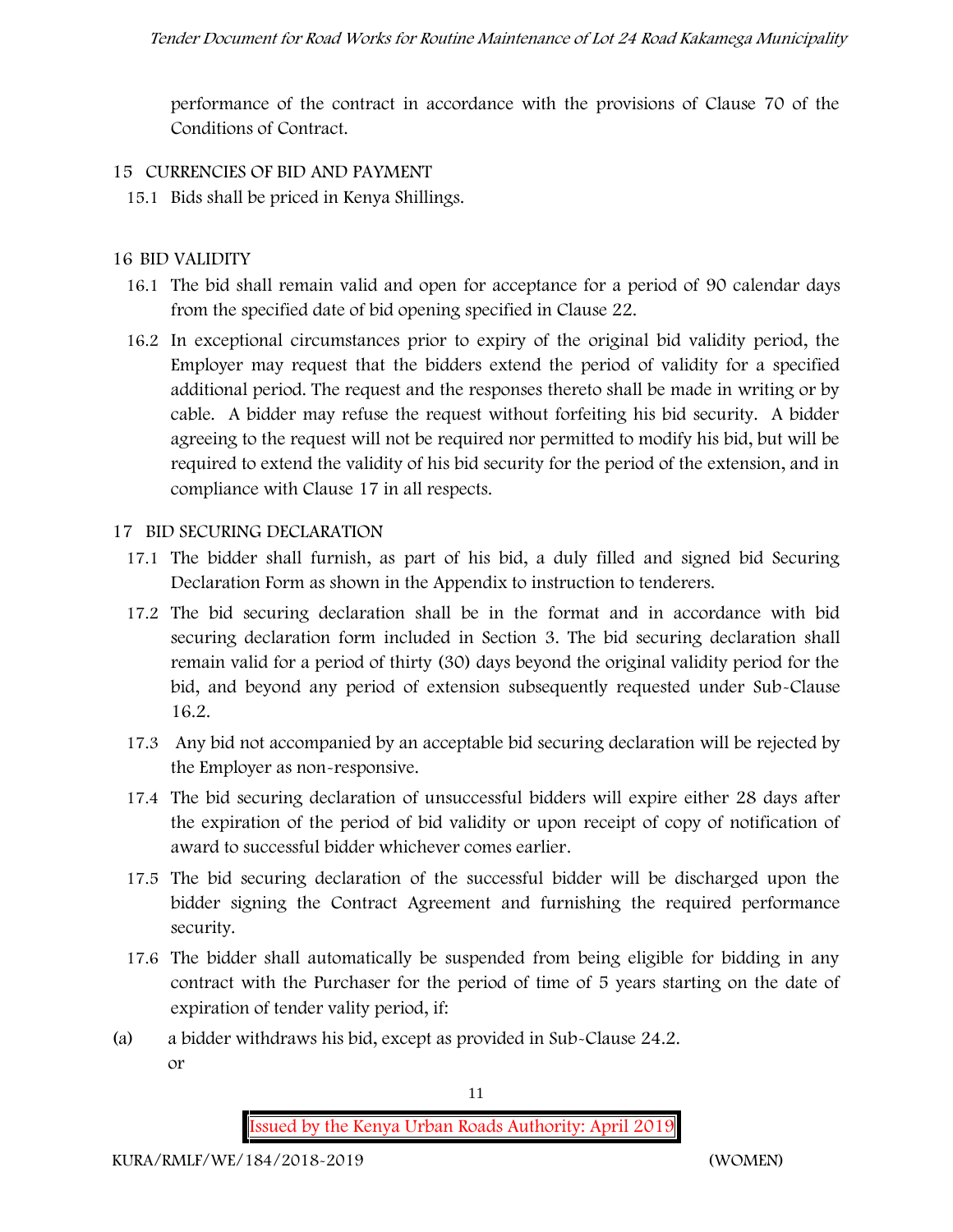- (b) in the case of a successful bidder, if he fails within the specified time limit to:
	- (i) sign the Contract Agreement or
	- (ii) furnish the necessary performance security

#### **18 NO ALTERNATIVE OFFERS**

- 18.1 The bidder shall submit one offer, which complies fully with the requirements of the bidding documents.
- 18.2 The bid submitted shall be solely on behalf of the bidder. A bidder who submits or participates in more than one bid will be disqualified.
- 18.3 A price or rate shall be entered in indelible ink against every item in the Bills of Quantities with the exception of items which already have Prime Cost or Provisional sums affixed thereto. The bidders are reminded that no "nil" or "included" rates or "lump-sum" discounts will be accepted. The rates for various items should include discounts if any. Bidders who fail to comply will be disqualified.

#### **19 PRE-BID MEETING**

- 19.1 The bidder's designated representative is invited to attend a mandatory pre-bid meeting, which will take place as specified in the Tender notice. The purpose of the meeting will be to clarify issues and to answer questions on any matter that may be raised at that stage.
- 19.2 The bidder is requested as far as possible to submit any questions in writing or by cable, to reach the Employer not later than one week before the meeting. It may not be practicable at the meeting to answer questions received late, but questions and responses will be transmitted in accordance with the Minutes of the meeting, including the text of the questions raised and the responses given together with any responses prepared after the meeting, will be transmitted without delay to all purchasers of the bidding documents. Any modification of the bidding documents listed in Sub-Clause 9.1, which may become necessary as a result of the pre-bid meeting shall be made by the Employer exclusively through the issue of an Addendum pursuant to Clause 10 or through the minutes of the pre-bid meeting.

#### **20 FORMAT AND SIGNING OF BIDS**

- 20.1 The bidder shall prepare one original of the documents comprising the bid as described in Clause 13 of these Instructions to Bidders, bound with the section containing the Form of Bid and Appendix to Bid, and clearly marked "ORIGINAL". In addition, the bidder shall submit another copy of the bid clearly marked "COPY OF ORIGINAL". In the event of discrepancy between them, the original shall prevail.
- 20.2 The original and copies of the bid shall be typed or written in indelible ink (in the case of copies, photocopies are also acceptable) and shall be signed by a person or persons duly authorized to sign on behalf of the bidder pursuant to Sub-Clause 5.1(a) OR 4.3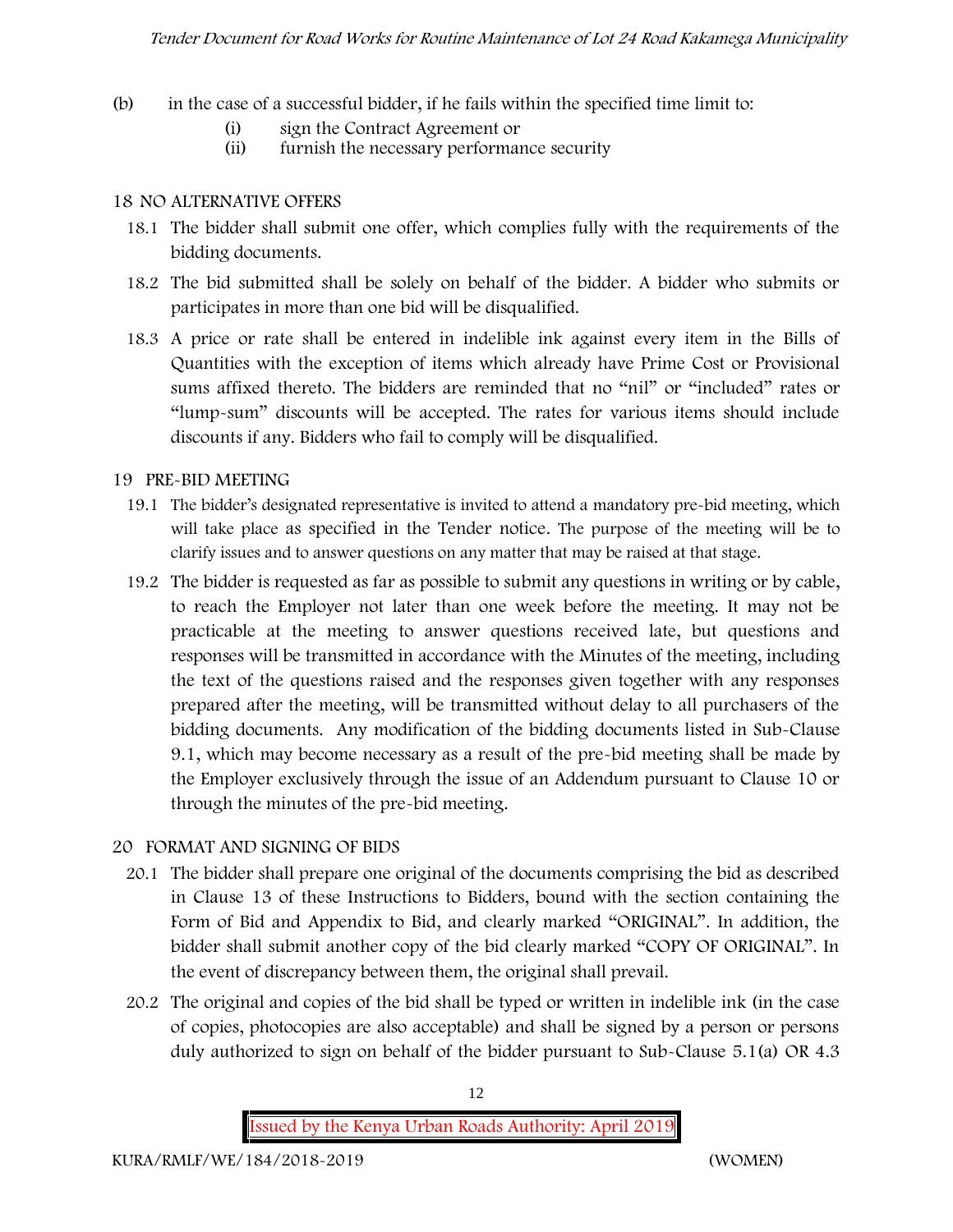(c) as the case may be. The person or persons signing the bid shall initial all pages of the bid where entries or amendments have been made.

20.3 The bid shall be without alterations, omissions or conditions except as necessary to correct errors made by the bidder, in which case such corrections shall be initialled by the person or persons signing the bid.

#### **D. SUBMISSION OF BIDS**

#### **21 SEALING AND MARKING OF BIDS**

- 21.1 The bidder shall seal the original and each copy of the bid in separate envelopes duly marking the envelopes "ORIGINAL" and "COPY". The envelopes shall then be sealed in an outer separate envelope.
- 21.2 The inner and outer envelopes shall be:
	- (a) Addressed to the Employer at the address provided in the Appendix to Form of Bid.
	- (b) Bear the name and identification number of the contract. In addition to the identification required in sub-Clause 21.2, the inner envelopes shall indicate the name and address of the bidder to enable the bid to be returned unopened in case it is declared "late" pursuant to Clause 23.1, and for matching purposes under Clause 24.
- 21.3 If the outer envelope is not sealed and marked as instructed above, the Employer will assume no responsibility for the misplacement or premature opening of the bid. If the outer envelope discloses the bidder's identity the Employer will not guarantee the anonymity of the bid submission, but this shall not constitute grounds for rejection of the bid.

#### **22 DEADLINE FOR SUBMISSION OF BIDS**

22.1 Bids must be received by the Employer at the address specified in Sub Clause 21.2 not later than **the date indicated in the tender notice.**

Tenders delivered by hand must be placed in the "tender box" provided in the office of the employer.

Proof of posting will not be accepted as proof of delivery and any tender delivered after the above stipulated time, from whatever cause arising will not be considered.

22.2 The Employer may, at his discretion, extend the deadline for the submission of bids through the issue of an Addendum in accordance with Clause 11 in which case all rights and obligations of the Employer and the bidders previously subject to the original deadline shall thereafter be subject to the new deadline as extended.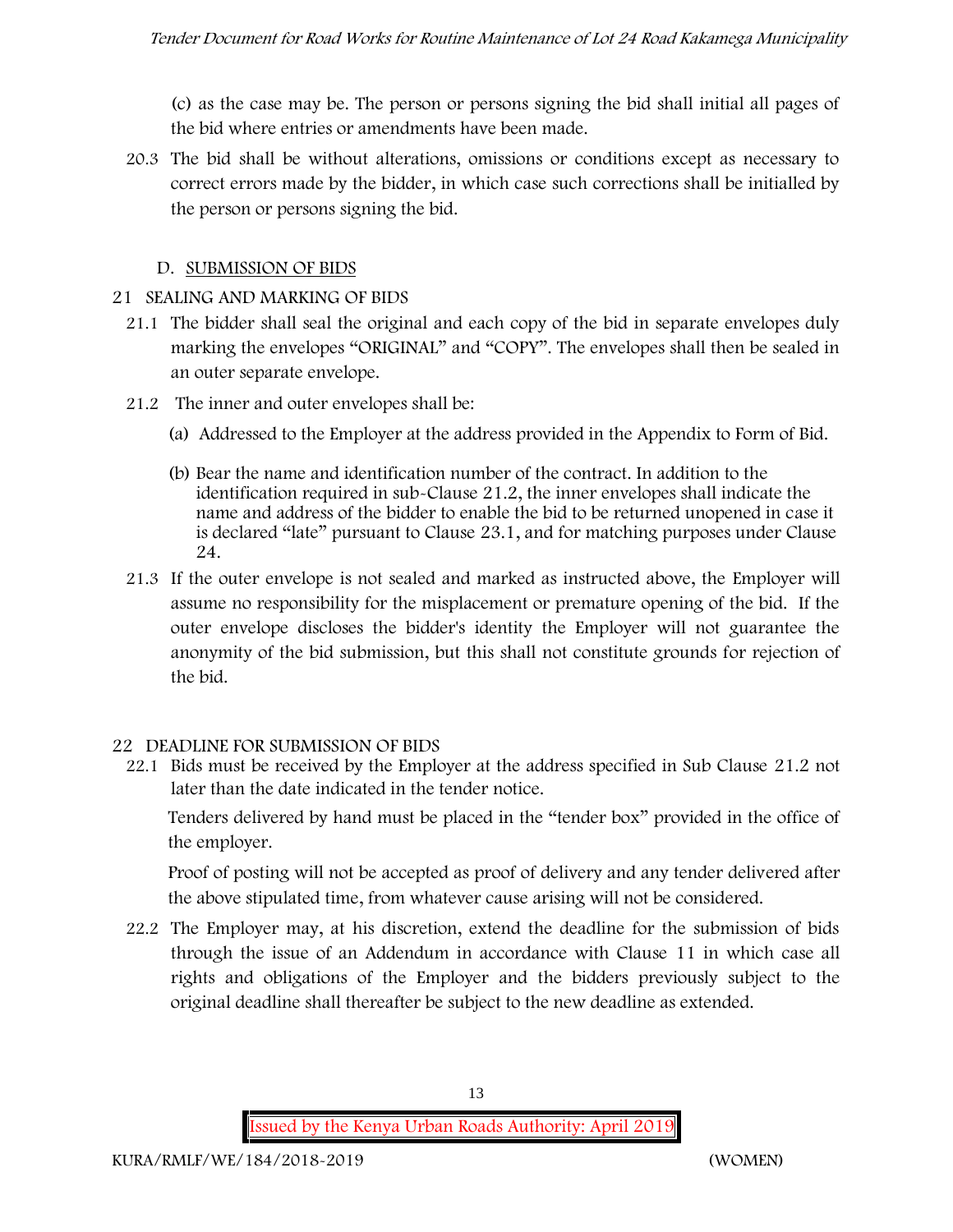#### **23 LATE BIDS**

23.1 Any bid received by the Employer after the deadline for submission of bids prescribed in Clause 22 will be returned unopened to the bidder.

#### **24 MODIFICATION, SUBSTITUTION AND WITHDRAWAL OF BIDS**

- 24.1 The bidder may modify, substitute or withdraw his bid after bid submission, provided that written notice of modification or withdrawal is received by the Employer prior to the prescribed deadline for submission of bids.
- 24.2 The bidder's modification, substitution or withdrawal notice shall be prepared, sealed, marked and delivered in accordance with the provisions of Clause 21, with the outer and inner envelopes additionally marked "MODIFICATION" or "WITHDRAWAL" as appropriate.
- 24.3 No bid may be modified subsequent to the deadline for submission of bids, except in accordance with Sub-Clause 29.2.
- 24.4 Any withdrawal of a bid during the interval between the deadline for submission of bids and expiration of the period of bid validity specified in Clause 17 may result in the forfeiture of the bid security pursuant to Sub-Clause 17.6.

#### **E. BID OPENING AND EVALUATION**

#### **25 BID OPENING**

- 25.1 The Employer will open the bids, including withdrawals and modifications made pursuant to Clause 24, in the presence of bidders' designated representatives who choose to attend, at the time, date, and location stipulated in the letter of invitation. The bidders' representatives who are present shall sign a register evidencing their attendance.
- 25.2 Envelopes marked "WITHDRAWAL" and "SUBSTITUTION" shall be opened first and the name of the bidder shall be read out. Bids for which an acceptable notice of withdrawal has been submitted pursuant to Clause 24 shall not be opened.
- 25.3 The bidder's name, the Bid Prices, including any bid modifications and withdrawals, the presence (or absence) of bid security, and any such details as the Employer may consider appropriate, will be announced by the Employer at the opening. Subsequently, all envelopes marked "MODIFICATION" shall be opened and the submissions therein read out in appropriate detail. No bid shall be rejected at bid opening except for late bids pursuant to Clause 22.
- 25.4 The Employer shall prepare minutes of the bid opening, including the information disclosed to those present in accordance with Sub-Clause 24.3.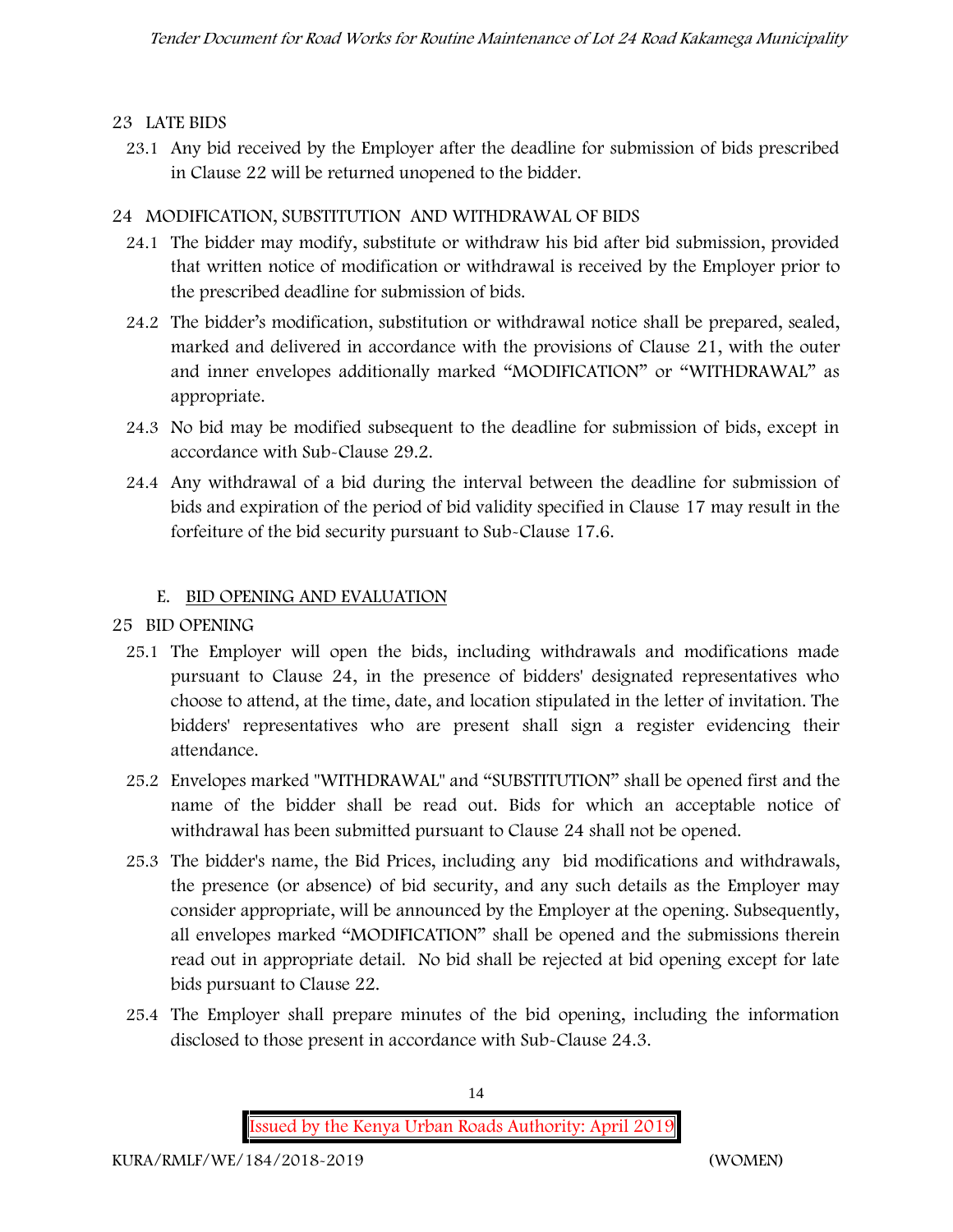25.5 Bids not opened and read out at bid opening shall not be considered further for evaluation, irrespective of the circumstances.

### **26 PROCESS TO BE CONFIDENTIAL**

26.1 Information relating to the examination, evaluation and comparison of bids, and recommendations for the award of contract shall not be disclosed to bidders or any other persons not officially concerned with such process until the award to the successful bidder has been announced. Any effort by a bidder to influence the Employer's processing of bids or award decisions may result in the rejection of the bidder's bid.

## **27 CLARIFICATION OF BIDS AND CONTACTING OF THE EMPLOYER**

- 27.1 To assist in the examination, evaluation, and comparison of bids, the Employer may, at its discretion, ask any bidder for clarification of its bid, including breakdowns of unit rates. The request for clarification and the response shall be in writing or by cable, but no change in the price or substance of the bid shall be sought, offered, or permitted except as required to confirm the correction of arithmetic errors discovered by the Employer in the evaluation of the bids in accordance with Clause 29.
- 27.2 Subject to Sub-Clause 26.1, no bidder shall contact the Employer on any matter relating to its bid from the time of the bid opening to the time the contract is awarded. If the bidder wishes to bring additional information to the notice of the Employer, should do so in writing.
- 27.3 Any effort by the bidder to influence the Employer in the Employer's bid evaluation, bid comparison or contract award decisions may result in the rejection of the bidder's bid.

# **28 EXAMINATION OF BIDS AND DETERMINATION OF RESPONSIVENESS**

- 28.1 Prior to the detailed evaluation of bids, the Employer will determine whether each bid (a) has been properly signed; (b) is accompanied by the required securities; (c) is substantially responsive to the requirements of the bidding documents; and (d) provides any clarification and/or substantiation that the Employer may require to determine responsiveness pursuant to Sub-Clause 28.2.
- 28.2 A substantially responsive bid is one that conforms to all the terms, conditions, and specifications of the bidding documents without material deviation or reservation and has a valid tender bank guarantee. A material deviation or reservation is one

(a) Which affects in any substantial way the scope, quality, or performance of the works;

(b) Which limits in any substantial way, inconsistent with the bidding documents, the Employer's rights or the bidder's obligations under the contract; or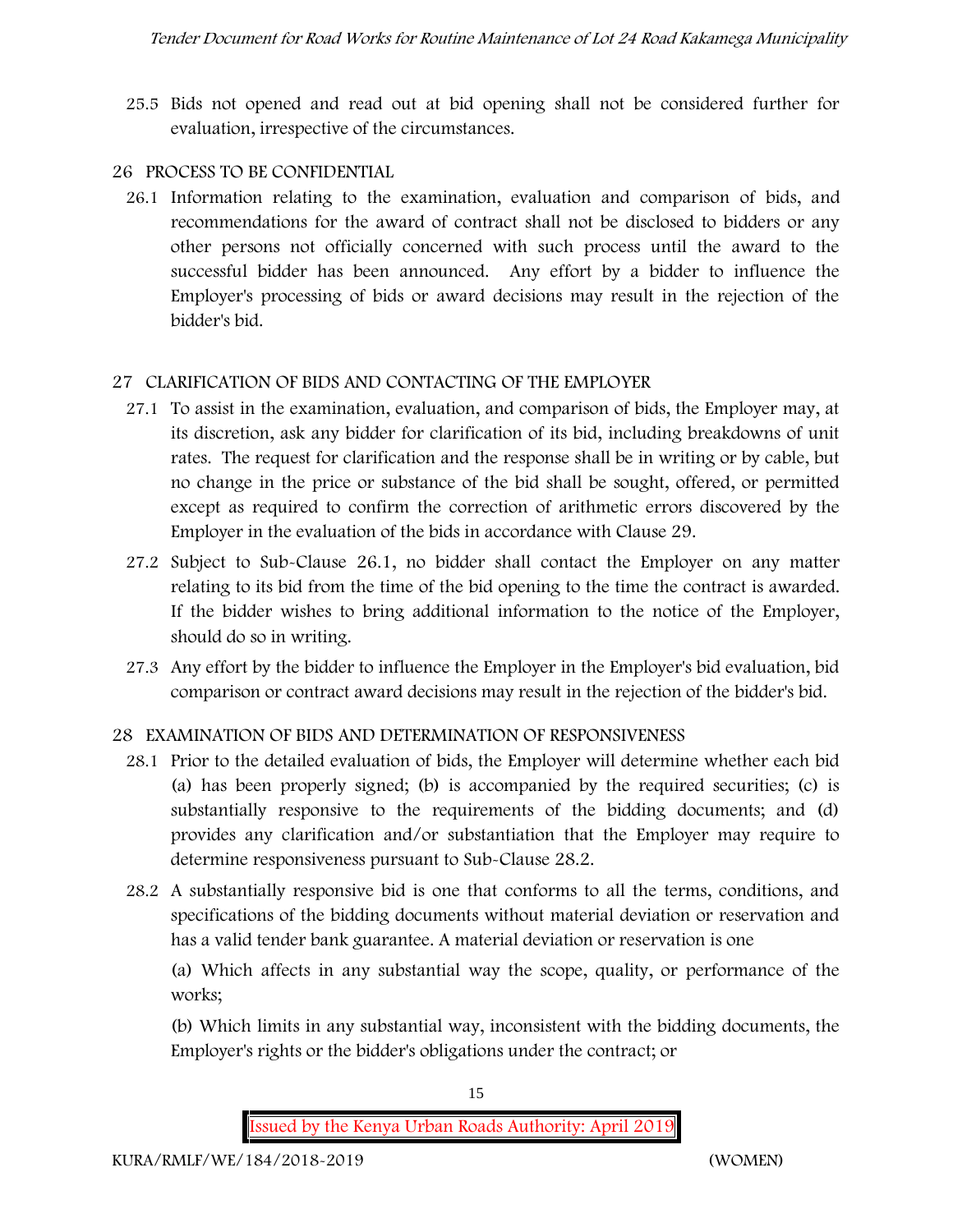(c) Whose rectification would affect unfairly the competitive position of other bidders presenting substantially responsive bids.

28.3 If a bid is not substantially responsive, it will be rejected by the Employer and may not subsequently be made responsive by correction or withdrawal of the nonconforming deviation or reservation.

#### **29 CORRECTION OF ERRORS**

Tenders determined to be substantially responsive shall be checked by the Employer for any arithmetic errors in the computations and summations. Errors will NOT be corrected by the Employer.

#### **30 EVALUATION AND COMPARISON OF BIDS**

- 30.1 The Employer will carry out evaluation of details and information provided in post- Qualification Questionnaire and any bidder who does not qualify shall not have his/her bid evaluated further.
- 30.2 The Employer will then evaluate and compare only the bids determined to be substantially responsive in accordance with Clauses 27 and 28.
	- 30.3 The procuring entity may at any time terminate procurement proceedings before contract award and shall not be liable to any person for the termination.
	- 30.4 A tenderer who gives false information in the tender document about its qualification or who refuses to enter into a contract after notification of contract award shall be considered for debarment from participating in future public procurement.

#### **31. QUALIFICATION AND EVALUATION CRITERIA**

- 31.1 Post-qualification will be based on meeting all of the following minimum point scale criteria regarding the Applicant's general and particular experience, personnel and equipment capabilities as well as financial position. The Employer reserves the right to waive minor deviations, if they do not materially affect the capacity of an applicant to perform the contract. Subcontractor's experience and resources shall not be taken into account in determining the Applicant's compliance with qualifying criteria.
- **31.2** *General Experience***.**

The Applicant shall meet the following minimum criteria: -

- (a) Average annual turnover for the last 2 years **KShs.3,000,000.00/-.**
- (b) Successful completion as a prime contractor or sub-contractor in the execution of at least two roads rehabilitation/new construction projects of a similar nature and comparable in complexity to the proposed contract within the last two years, for which at least one was located in an urban environment in Kenya.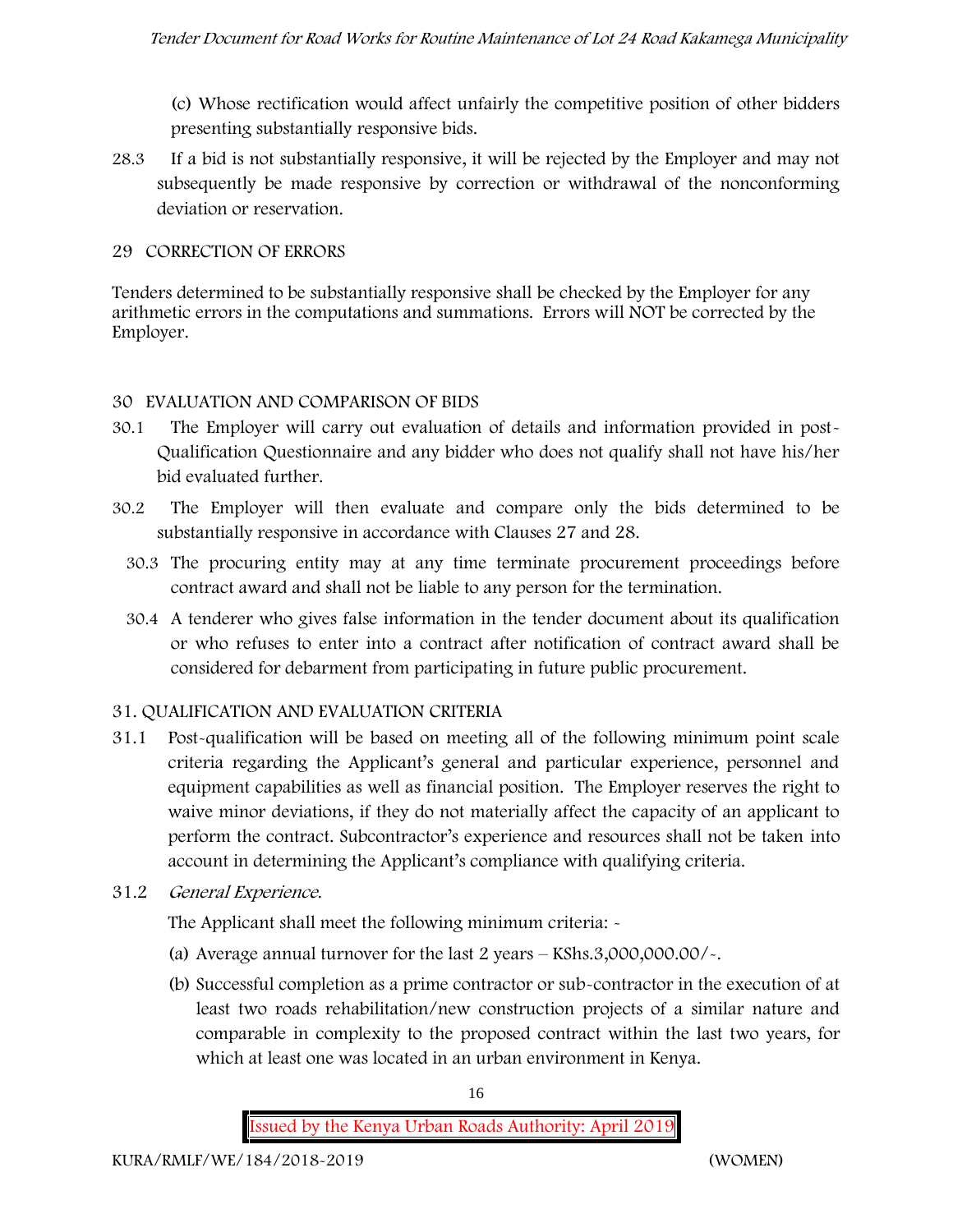- 31.3 *Personnel Capabilities***.** The Applicant should list down personnel of minimum qualification of Ordinary Diploma in Civil Engineering for Site Agent, Ordinary Diploma for the surveyor and other supervisory staff.
- 31.4 *Equipment Capabilities.* The Applicant should list down, the plants and equipment that are in his ownership and the ones proposed for hire which should be suitable for executing contract works. – Applicants must attaché evidence of ownership or hiring arrangements.
- 31.5 *Cash flow statement.* The Applicant should demonstrate that the firm has access to or has available, liquid assets, unencumbered real assets, lines or credit, and other financial means sufficient to meet the construction cash flow for a period of 2 months, estimated at 20% of the estimated tender sum.
- **31.6 Balance Sheets***.* Signed and stamped Audited balance sheets for the last two years should be submitted and must demonstrate the soundness of the Applicant's financial position, availability of working capital and net worth.
- **31.7 Financial position/Ratios.** The applicant's financial information will be assessed in terms of ROCE, current ratio and return on equity, and the must meet criteria on their financial position given on this basis. Where necessary, the Employer may make inquiries with the Applicant's bankers.
- 31.8 *Litigation History.* The Applicant should provide accurate information on any litigation or arbitration resulting from contracts complete or under execution by him over the last five years. A consistent history of litigation against the Applicant may result in failure of the application.
- 31.9 Post-qualification criteria are as provided in the Appendix to instruction to tenderers. The bidders who pass the technical criteria will be subjected to financial evaluation.

#### **F. FINANCIAL EVALUATION**

30.8 Comparison of major rates of items of construction & credibility of tenderers rates

The Employer will compare the tenderers' rates with the Engineer's estimates for major items of construction. If some bids are seriously unbalanced or front loaded in relation to the Engineer's estimates for the major items of work to be performed under the contract, the Employer may require the bidder to produce detailed price analyses for any or all items of the Bills of Quantities, to demonstrate the internal consistency of those prices with the construction methods and schedule proposed. After evaluation of the price analyses, taking into consideration the schedule of estimated contract payments, the Employer may require that the amount of the Performance Security set forth in Clause 35 be increased at the expense of the bidder to a level sufficient to protect the Employer against financial loss in the event of default of the successful bidder under the contract.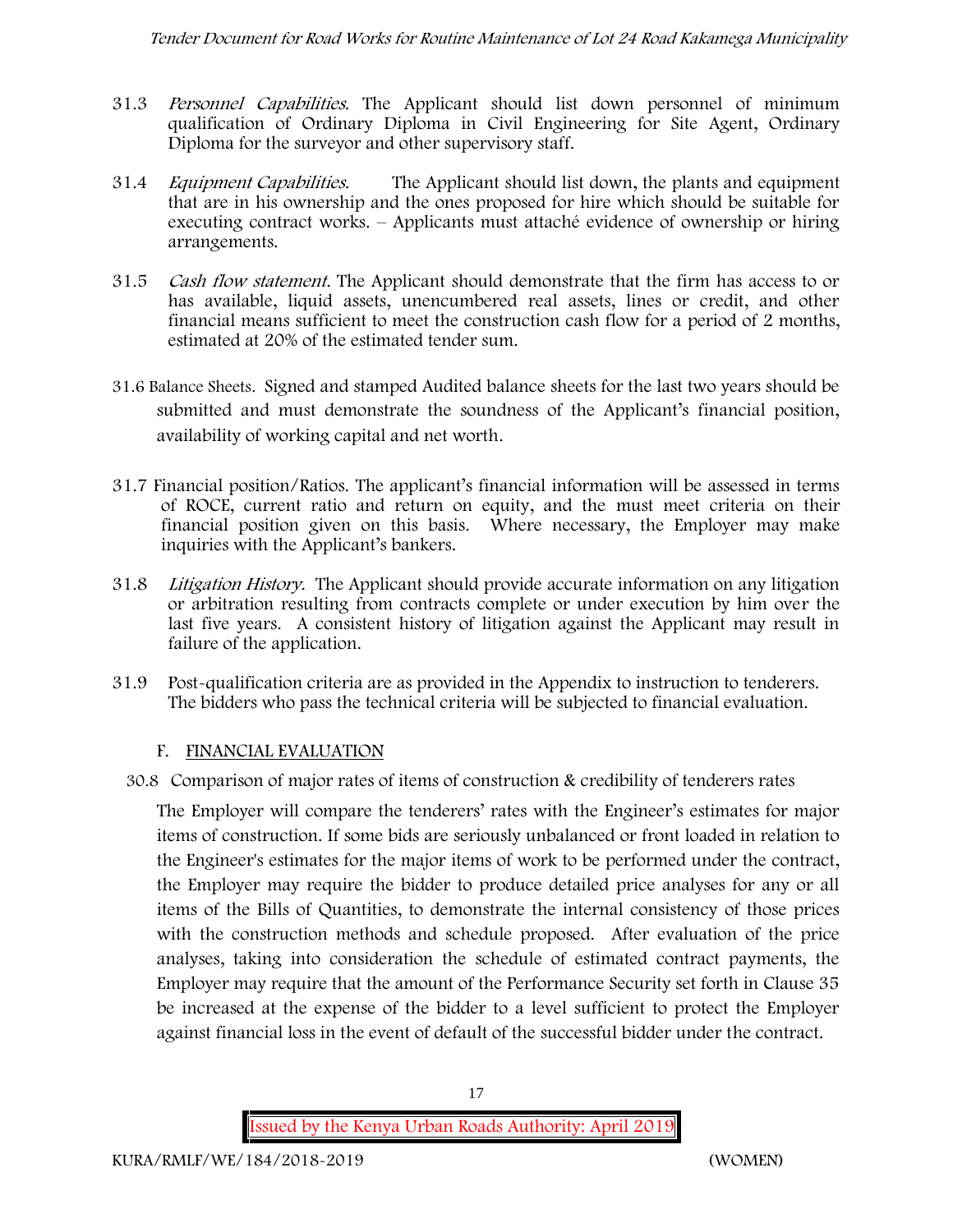## **G. AWARD OF CONTRACT**

#### **31 AWARD**

31.1 Subject to Clause 32, the Employer will award the contract to the bidder whose bid has been determined to be substantially responsive to the bidding documents and who has offered the lowest Evaluated Bid Price pursuant to Clause 29, provided that such bidder has been determined to be (a) eligible in accordance with the provisions of Sub-Clause 3.1, and (b) qualified in accordance with the provisions of Clause 4.

#### **32 EMPLOYER'S RIGHT TO ACCEPT ANY BID AND TO REJECT ANY OR ALL BIDS**

32.1 The Employer reserves the right to accept or reject any bid, and to annul the bidding process and reject all bids, at any time prior to award of contract, without thereby incurring any liability to the affected bidder or bidders or any obligation to inform the affected bidder or bidders of the grounds for the Employer's action.

#### **33 NOTIFICATION OF AWARD**

- 33.1 Prior to expiration of the period of bid validity prescribed by the Employer, the Employer will notify the successful bidder in writing or by cable confirmed by registered letter that its bid has been accepted. This letter (hereinafter and in the Conditions of Contract called "Letter of Acceptance") shall specify the sum, which the Employer will pay the Contractor in consideration of the execution and completion of the works and the remedying of any defects therein by the Contractor as prescribed by the contract (hereinafter and in the Conditions of Contract called "the Contract Price").
- 33.2 At the same time that the Employer notifies the successful bidder that his bid has been accepted, the Employer shall notify the other bidders that their bids have been unsuccessful and that their bid security will be returned as promptly as possible, in accordance with sub clause 17.4.

#### **34 SIGNING OF AGREEMENT**

34.1 Within 21 days of receipt of the Notification of Award, the successful bidder shall sign the Form of Agreement and return it to the Employer, together with the required performance security.

#### **35 PERFORMANCE SECURITY**

- 35.1 Within 21 days of receipt of the Letter of Acceptance from the Employer, the successful bidder shall furnish to the Employer a performance security in the form stipulated in the Conditions of contract. The form of performance security provided in Section 9 of the bidding documents shall be used.
- 35.2 The successful bidder shall provide a performance security in the form of an Unconditional Bank Guarantee from a reputable bank located in Kenya.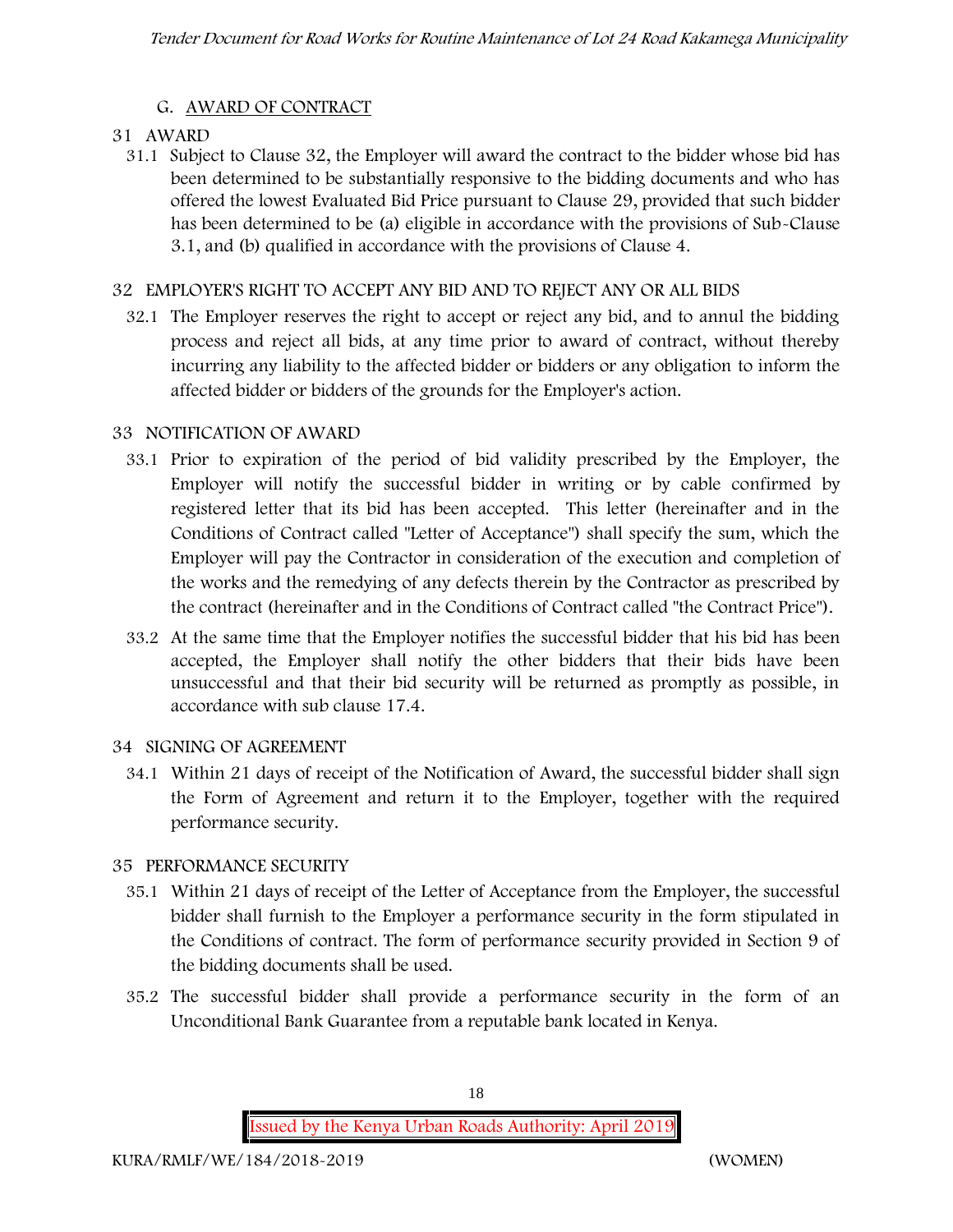35.3 Failure by successful bidder to lodge the required performance Guarantee within 21 days of the receipt of the letter of Acceptance shall constitute sufficient grounds for annulment of the award and forfeiture of the bid surety; in which event the Employer may make the award to another bidder or call for new bids.

#### **36 CONTRACT EFFECTIVENESS**

36.1 The Contract will be effective only upon signature of the Agreement between the Contractor and the Employer.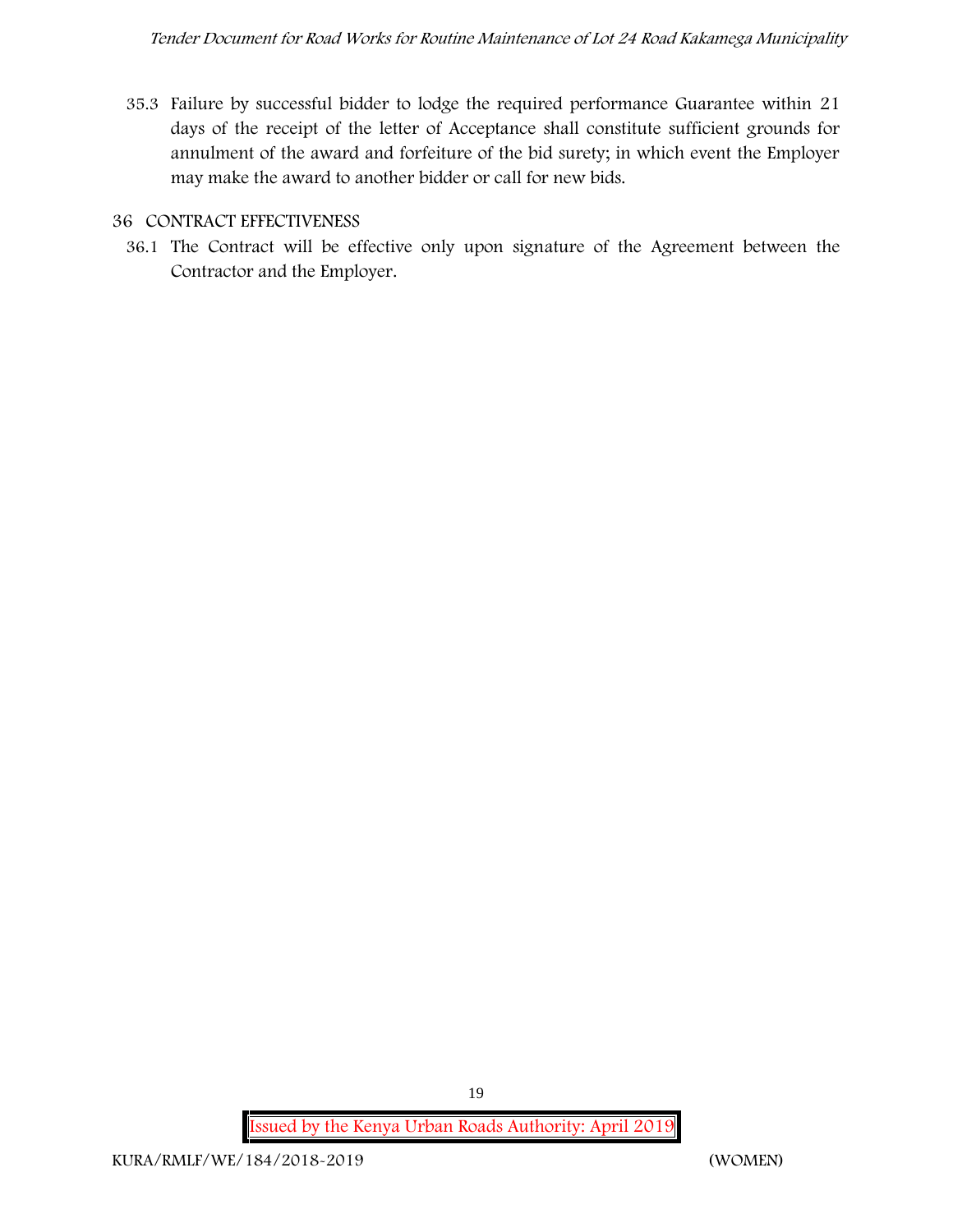# **QUALIFICATION CRITERIA**

This Section contains all the factors, methods and criteria that the Employer shall use to evaluate applications. The information to be provided in relation to each factor and the definitions of the corresponding terms are included in the respective Application Forms.

#### **Contents**

| 7. Schedule of the Major Items of Plant/Equipment Available for Proposed Contract. 20 |  |
|---------------------------------------------------------------------------------------|--|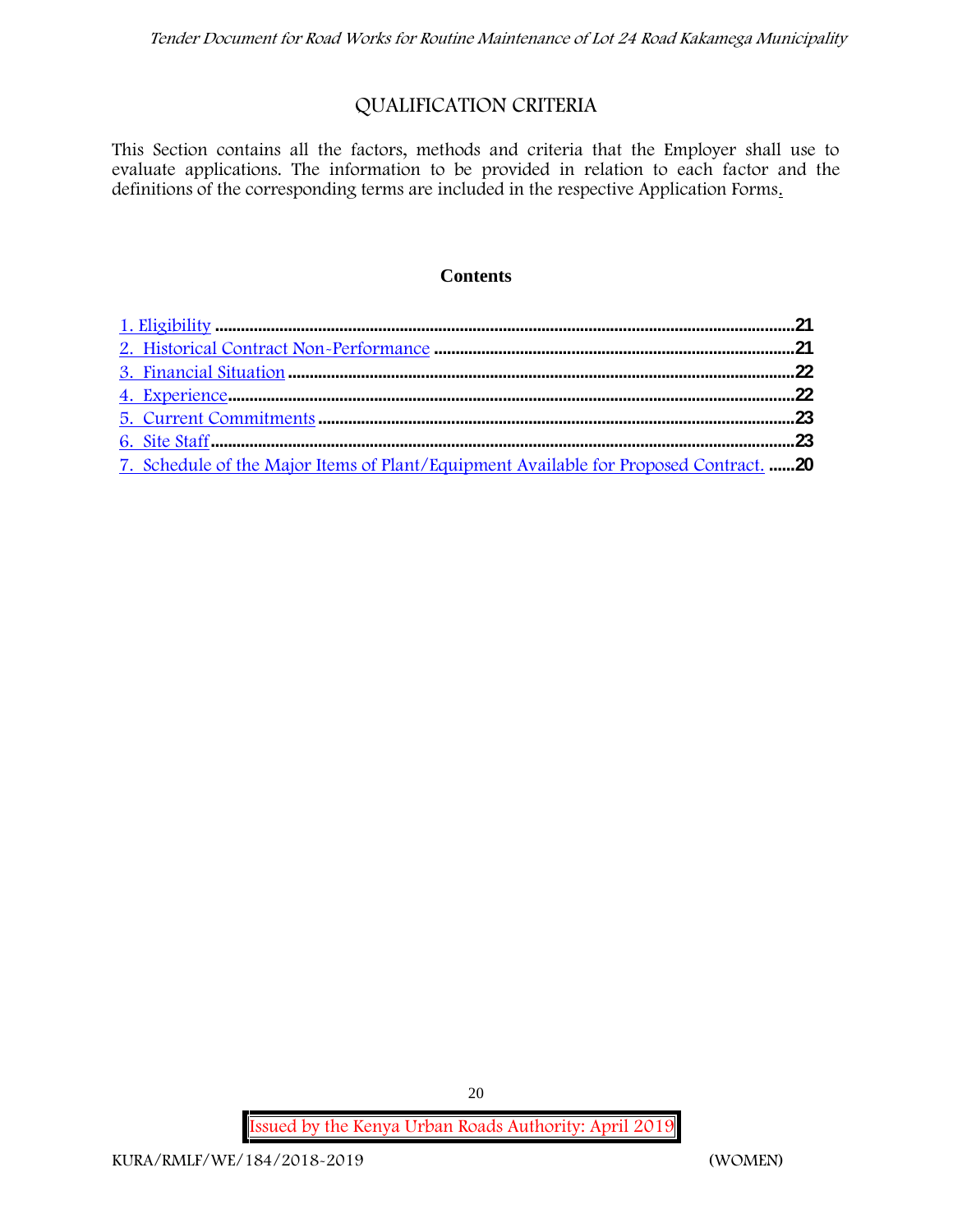| No. | Subject                                                                              | Requirement                                                                                                                                                                                                                                                                                                                                                                                                                                                                                                                                                           | Bidder                | Submission<br>Requirements |
|-----|--------------------------------------------------------------------------------------|-----------------------------------------------------------------------------------------------------------------------------------------------------------------------------------------------------------------------------------------------------------------------------------------------------------------------------------------------------------------------------------------------------------------------------------------------------------------------------------------------------------------------------------------------------------------------|-----------------------|----------------------------|
|     | 1. Eligibility                                                                       |                                                                                                                                                                                                                                                                                                                                                                                                                                                                                                                                                                       |                       |                            |
| 1.1 | Eligibility                                                                          | Nationality in accordance with<br>Sub-Clause 4.1.                                                                                                                                                                                                                                                                                                                                                                                                                                                                                                                     | Must meet requirement | Section 2, Schedule 1      |
| 1.2 | Conflict of Interest                                                                 | No conflicts of interest in Sub-<br>Clause 4.2.                                                                                                                                                                                                                                                                                                                                                                                                                                                                                                                       | Must meet requirement | Section 2, Schedule 1      |
| 1.3 | Debarment                                                                            | Not having been declared<br>ineligible by the Employer, as<br>described in Sub-Clause 4.3.                                                                                                                                                                                                                                                                                                                                                                                                                                                                            | Must meet requirement | Section 2, Schedule 11     |
| 1.4 | Incorporation &<br>Registration                                                      | Pursuant to sub-clause 4.1 the<br>following shall be provided;<br>- Copy of Certificate of<br>incorporation certified by a<br>Commissioner of Oaths or<br>issuing authority to show that<br>the applicant is a registered<br>company and legally authorised<br>to do business in Kenya<br>- Proof of registration with the<br>National Construction Authority<br>(NCA) in the categories<br>indicated in the tender notice.<br>-Proof of registration with a<br>Certified copy of a valid<br>certificate from National or<br>County Treasury for relevant<br>category | Must meet requirement | Section 2, Schedule 1      |
| 2.1 | 2. Historical Contract Non-Performance<br>History of Non-<br>Performing<br>Contracts | Non-performance of a contract<br>did not occur within the last<br>five (5) years prior to the<br>deadline for application<br>submission based on all<br>information on fully settled<br>disputes or litigation. A fully<br>settled dispute or litigation is<br>one that has been resolved in<br>accordance with the Dispute<br>Resolution Mechanism under<br>the respective contract, and<br>where all appeal instances<br>available to the applicant have<br>been exhausted.                                                                                         | Must meet requirement | Section 2, Schedule 5      |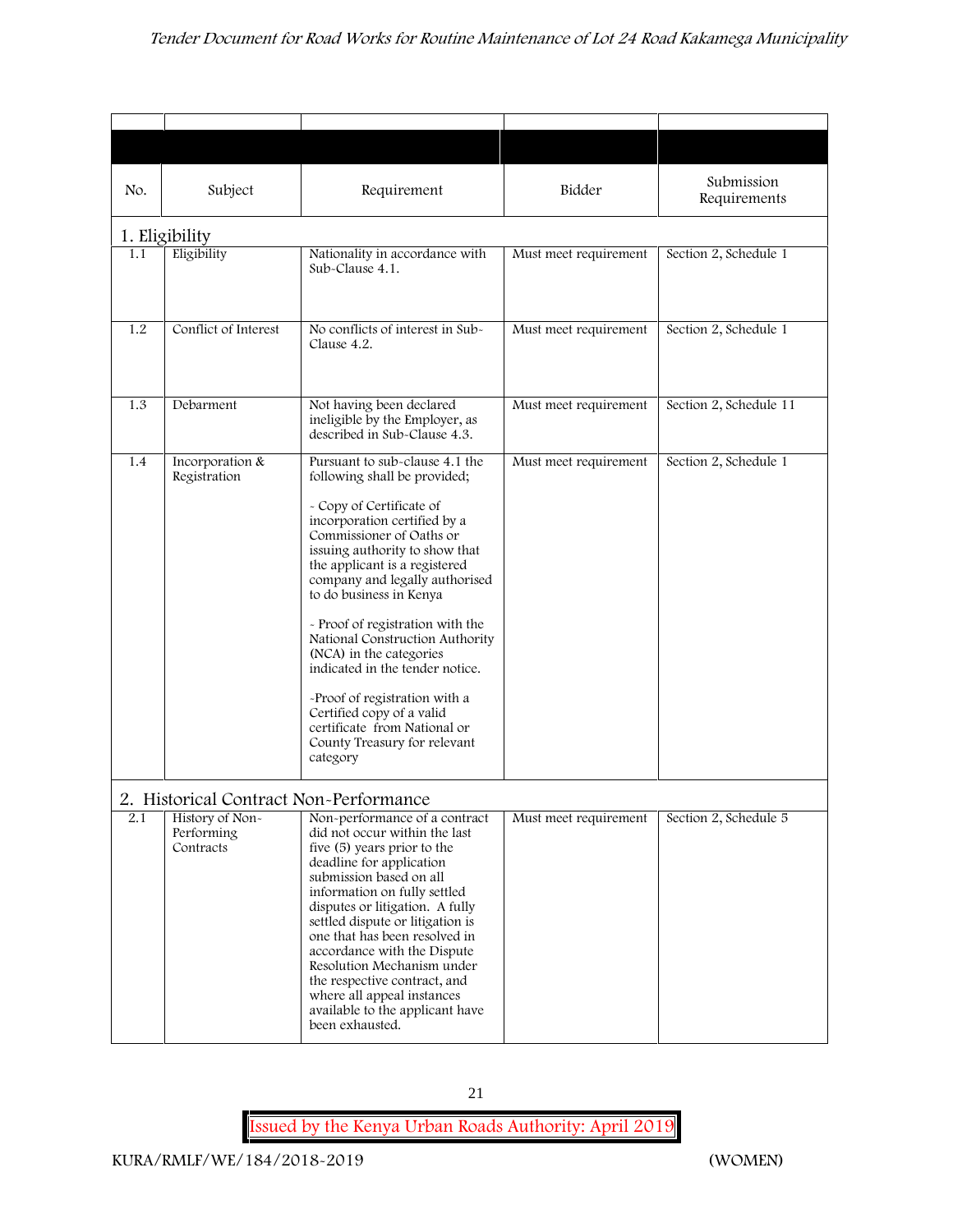| No.    | Subject                                    | Requirement                                                                                                                                                                                                                                                                                                                                                                                                                            | Bidder                                                                                                                              | Submission<br>Requirements                                                                                                                                                                                                                                                                                                                                                                                                                                                              |
|--------|--------------------------------------------|----------------------------------------------------------------------------------------------------------------------------------------------------------------------------------------------------------------------------------------------------------------------------------------------------------------------------------------------------------------------------------------------------------------------------------------|-------------------------------------------------------------------------------------------------------------------------------------|-----------------------------------------------------------------------------------------------------------------------------------------------------------------------------------------------------------------------------------------------------------------------------------------------------------------------------------------------------------------------------------------------------------------------------------------------------------------------------------------|
| 2.2    | Pending Litigation                         | All pending litigation shall in<br>total not represent more than<br>fifty percent (50%)] of the<br>Applicant's net worth and shall<br>be treated as resolved against<br>the Applicant.                                                                                                                                                                                                                                                 | Must meet requirement                                                                                                               | Section 2, Schedule 10                                                                                                                                                                                                                                                                                                                                                                                                                                                                  |
|        | 3. Financial Situation                     |                                                                                                                                                                                                                                                                                                                                                                                                                                        |                                                                                                                                     |                                                                                                                                                                                                                                                                                                                                                                                                                                                                                         |
| 3.1    | Financial<br>Performance                   | (a) Submission of audited<br>balance sheets or other financial<br>statements acceptable to the<br>Employer, for the last two [2]<br>years and authenticated bank<br>statement for the last six (6)<br>months to demonstrate:<br>(b) the current soundness of the<br>applicants financial position<br>and its prospective long term<br>profitability, and<br>(c) capacity to have a cash flow<br>equivalent to 20% of the tender<br>sum | Must submit as<br>required and bidders<br>who meet the<br>requirement are<br>marked YES, those<br>that do not meet are<br>marked NO | Attach evidence on<br>the requirement of<br>Section 2, Schedule 8<br>a) All pages must be<br>initialized and<br>stamped by both a<br>practicing Auditor<br>registered with<br>ICPAK and one of the<br>Directors. Auditor's<br>practicing<br>membership number<br>from ICPAC must be<br>indicated. Non-<br>adherence to this to<br>part a, b and c leads<br>to disqualification.<br>(b) All pages in the<br>bank statement must<br>be initialized and<br>stamped by the<br>issuing bank. |
| 3.2    | Average Annual<br>Construction<br>Turnover | (d) Average annual<br>construction turnover of KShs. 3<br>Million [Three Million],<br>calculated as total certified<br>payments received for contracts<br>in progress or completed,<br>within the last two $[(2)]$ years                                                                                                                                                                                                               | Must submit as<br>required and bidders<br>who meet the<br>requirement are<br>marked YES, those<br>that do not meet are<br>marked NO | Section 2, Schedule 8                                                                                                                                                                                                                                                                                                                                                                                                                                                                   |
|        | 4. Experience                              |                                                                                                                                                                                                                                                                                                                                                                                                                                        |                                                                                                                                     |                                                                                                                                                                                                                                                                                                                                                                                                                                                                                         |
| 4.1(a) | General<br>Construction<br>Experience      | Experience under construction<br>contracts in the role as a main<br>contractor or subcontractor for<br>at least the last three [3] years<br>prior to the applications<br>submission deadline                                                                                                                                                                                                                                           | Must submit as<br>required and bidders<br>who meet the<br>requirement are<br>marked YES, those<br>that do not meet are<br>marked NO | Section 2, Schedule 6A                                                                                                                                                                                                                                                                                                                                                                                                                                                                  |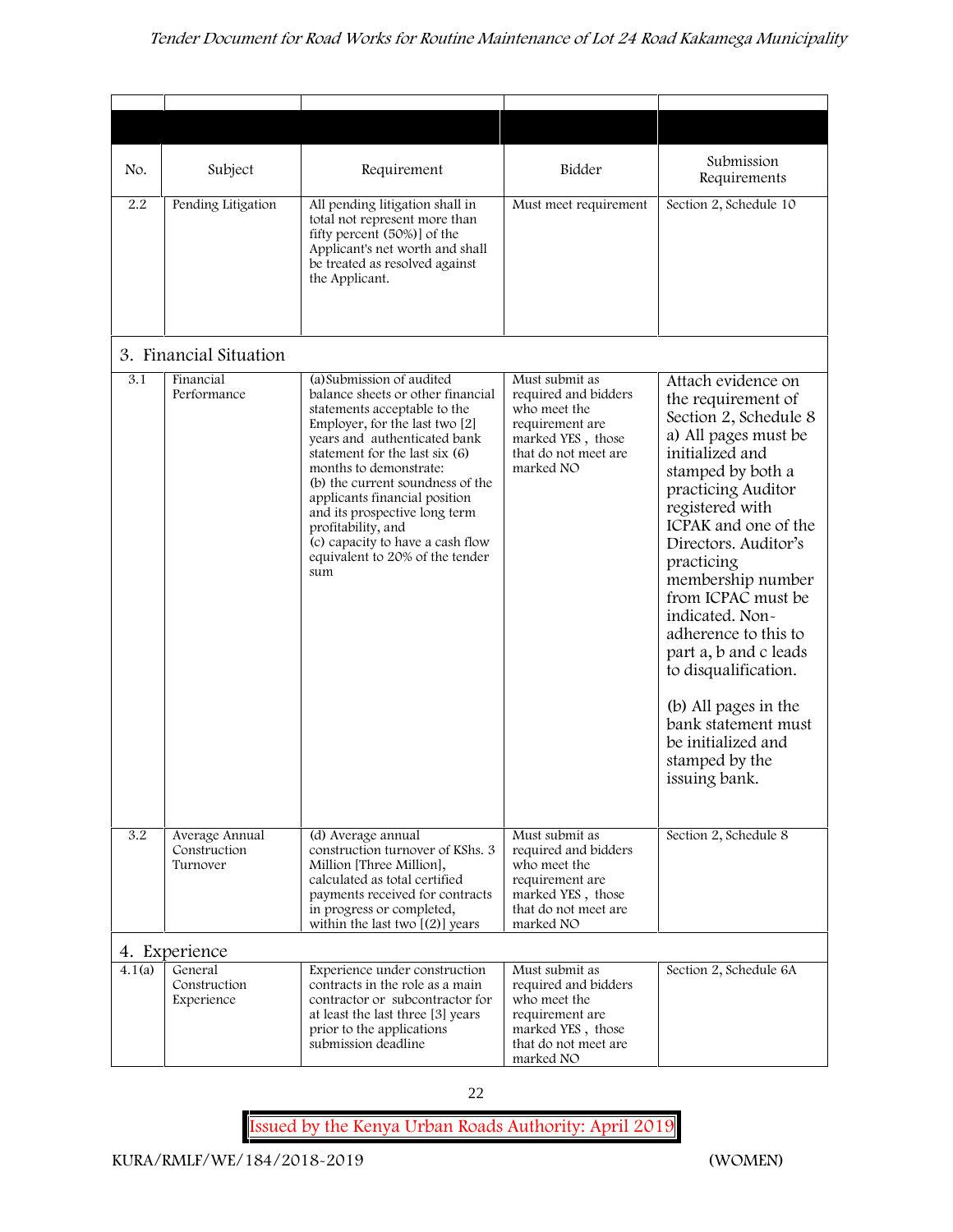## *Tender Document for Road Works for Routine Maintenance of Lot 24 Road Kakamega Municipality*

| No.    | Subject                                | Requirement                                                                                                                                                                                                                                                                                                                                                                                                                                                                                   | Bidder                                                                                                                              | Submission<br>Requirements |
|--------|----------------------------------------|-----------------------------------------------------------------------------------------------------------------------------------------------------------------------------------------------------------------------------------------------------------------------------------------------------------------------------------------------------------------------------------------------------------------------------------------------------------------------------------------------|-------------------------------------------------------------------------------------------------------------------------------------|----------------------------|
| 4.2(b) | Specific<br>Construction<br>Experience | Participation as a roads<br>contractor, management<br>contractor or subcontractor, in<br>at least two (2)contracts each<br>with a value of at least<br>KShs. 2 Million (Two million),<br>successfully and substantially<br>completed. One (1) of the<br>contracts should be in a City<br>and that are similar to the<br>proposed works. The similarity<br>shall be based on the physical<br>size, complexity,<br>methods/technology or other<br>characteristics as described in<br>Section 2. | Must submit as<br>required and bidders<br>who meet the<br>requirement are<br>marked YES, those<br>that do not meet are<br>marked NO | Section 2, Schedule6A      |
|        | 5. Current Commitments                 |                                                                                                                                                                                                                                                                                                                                                                                                                                                                                               |                                                                                                                                     |                            |
| 5.1    | On-going contracts                     | The total value of outstanding<br>works on the on-going<br>contracts should not exceed the<br>average annual turnover for the<br>last two years.                                                                                                                                                                                                                                                                                                                                              | Must submit as<br>required and bidders<br>who meet the<br>requirement are<br>marked YES, those<br>that do not meet are<br>marked NO | Section 2, Schedule 6B     |

23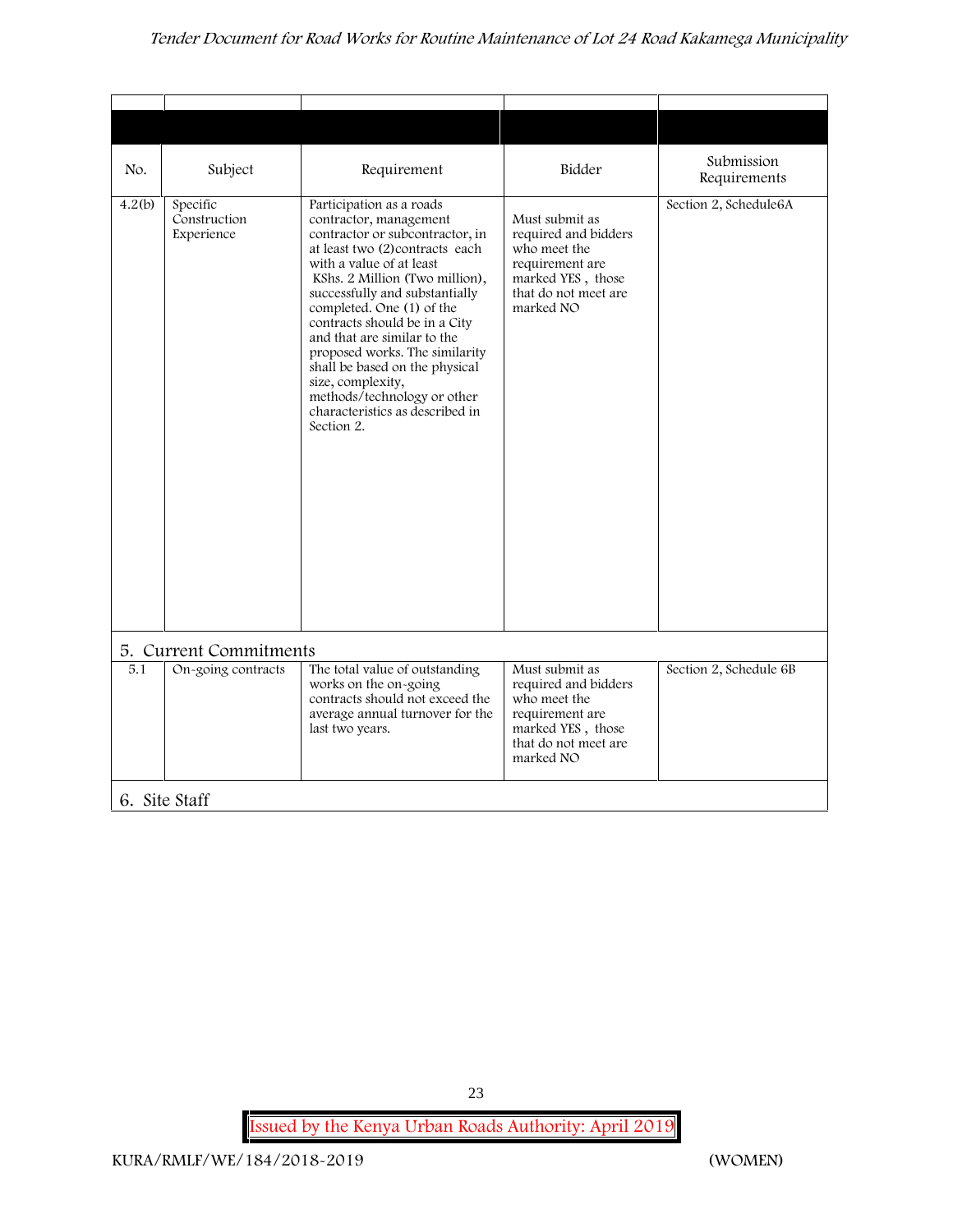## *Tender Document for Road Works for Routine Maintenance of Lot 24 Road Kakamega Municipality*

| No. | Subject                                | Requirement                                                                                                                                                    | Bidder                                                                                                                              | Submission<br>Requirements |
|-----|----------------------------------------|----------------------------------------------------------------------------------------------------------------------------------------------------------------|-------------------------------------------------------------------------------------------------------------------------------------|----------------------------|
|     | HQ Staff                               | The site staff shall posses<br>minimum levels of<br>qualifications set below;<br>Qualification $=$<br>Diploma in Civil<br>Engineering/Building<br>construction | Must submit as<br>required and bidders<br>who meet the                                                                              | Section 2, Schedule 5      |
|     | Site Agent                             | Qualification = Dip. Civil<br>Engineering<br>General Experience $=$ 5 yrs<br>Specific Experience $=$ 3 Yrs                                                     | requirement are<br>marked YES, those<br>that do not meet are<br>marked NO                                                           |                            |
|     | Foreman                                | Qualification = Craft Cert Civil<br>Engineering<br>General Experience $=$ 5 yrs<br>Specific Experience $=$ 3 Yrs                                               | Must submit as<br>required and bidders<br>who meet the<br>requirement are                                                           |                            |
|     | Site Surveyor                          | Qualification = Diploma in<br>Survey<br>General Experience = $3 \text{ yrs}$<br>Specific Experience $= 2$ Yrs                                                  | marked YES, those<br>that do not meet are<br>marked NO                                                                              |                            |
| 5.  | PLANT AND EQUIPMENT                    |                                                                                                                                                                |                                                                                                                                     |                            |
|     | See description<br>below in Schedule 7 |                                                                                                                                                                |                                                                                                                                     |                            |
| 6.  | Work Methodology                       | Submission of a brief work<br>methodology in accordance with<br>sub-clause 5.3                                                                                 | Must submit as<br>required and bidders<br>who meet the<br>requirement are<br>marked YES, those<br>that do not meet are<br>marked NO | Section 2                  |
| 7.  | Business permit and<br>office location | Should have a physical address<br>and Current business Permit                                                                                                  | Must submit as<br>required and bidders<br>who meet the<br>requirement are<br>marked YES, those<br>that do not meet are<br>marked NO | Section 2, Schedule 1      |
| 8.  | Litigation History                     | The applicant to provide a valid<br>Sworn affidavit for the tender.                                                                                            | Must submit as<br>required and bidders<br>who meet the<br>requirement are<br>marked YES, those<br>that do not meet are<br>marked NO | Section 2, Schedule 10     |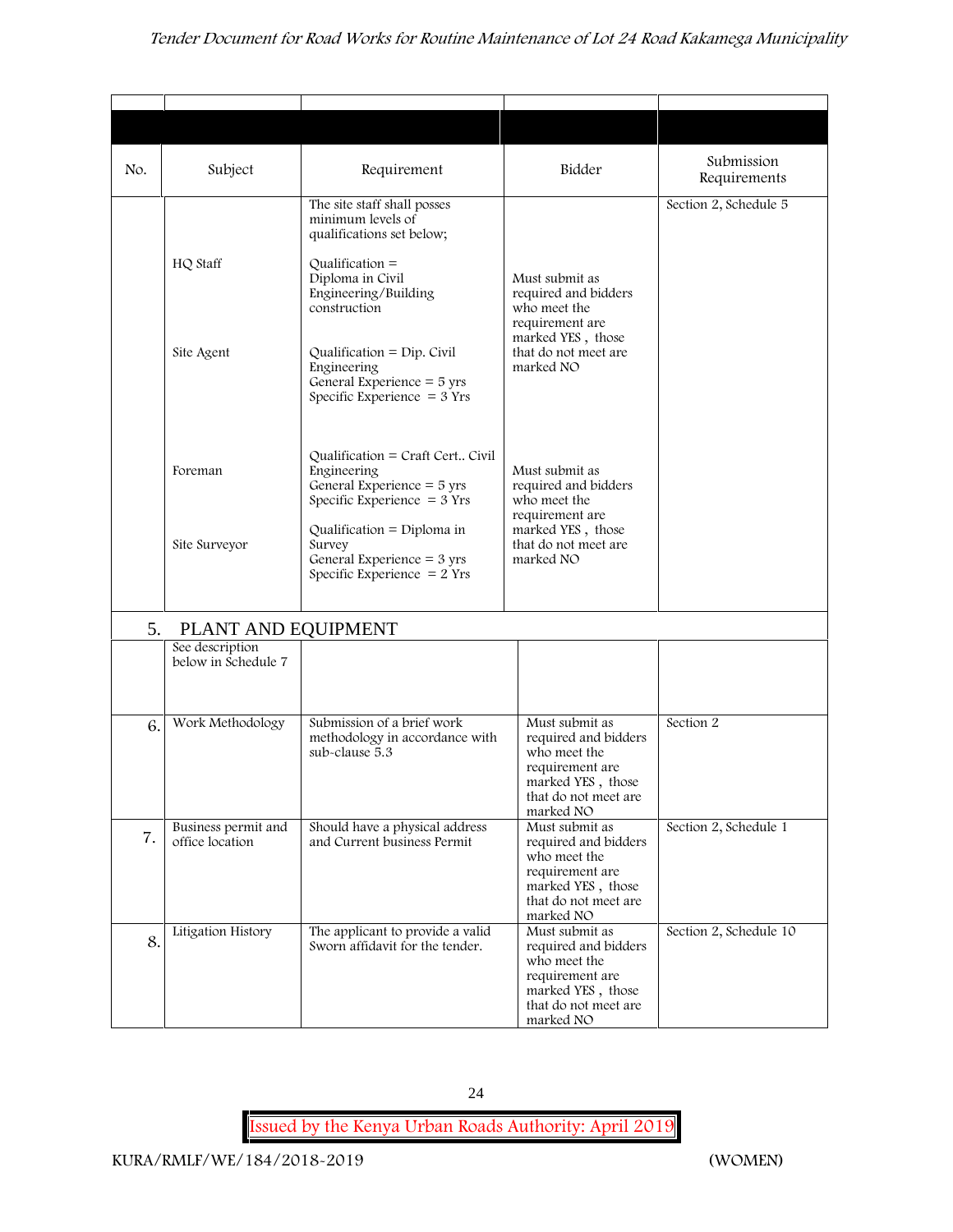**7. Schedule of the Major Items of Plant/Equipment Available for Proposed Contract.**

The Bidder must indicate the core plant and equipment considered by the company to be necessary for undertaking the project together with proof of ownership /lease. The lease must be current i.e dated from April 2019. Leases which are out-dated will not be accepted. (\* Mandatory minimum number of equipment required by the Employer for the execution of the project that the bidder must make available for the Contract).

| Item<br>No.               | Equipment Details                         | *Minimum<br>Number<br>Required<br>for the<br>Contract<br>Execution | Compliance<br>Requirement | No of<br>Equipment<br>Owned by<br>the Bidder | No. of<br>equipment<br>to be<br>hired/<br>purchased<br>by the<br>Bidder | No. of<br>equipment<br>to be made<br>available for<br>the Contract<br>by the<br>Bidder |
|---------------------------|-------------------------------------------|--------------------------------------------------------------------|---------------------------|----------------------------------------------|-------------------------------------------------------------------------|----------------------------------------------------------------------------------------|
| A                         | General Plant                             |                                                                    |                           |                                              |                                                                         |                                                                                        |
|                           | Asphalt Concrete patching<br>plant        | optional                                                           |                           |                                              |                                                                         |                                                                                        |
| $\, {\bf B}$              | Milling Machine                           |                                                                    |                           |                                              |                                                                         |                                                                                        |
|                           | Asphalt Milling Machine                   | optional                                                           |                           |                                              |                                                                         |                                                                                        |
| $\mathcal{C}$             | <b>Bituminous Plants</b>                  |                                                                    |                           |                                              |                                                                         |                                                                                        |
|                           | Bitumen Pressure distributor              | optional                                                           |                           |                                              |                                                                         |                                                                                        |
|                           | Asphalt concrete paver                    | optional                                                           |                           |                                              |                                                                         |                                                                                        |
| $\mathbf D$               | Compactors                                |                                                                    |                           |                                              |                                                                         |                                                                                        |
|                           | Vibrating compaction plate<br>300 mm wide | optional                                                           |                           |                                              |                                                                         |                                                                                        |
|                           | Vibrating compaction plate<br>600 mm wide | optional                                                           |                           |                                              |                                                                         |                                                                                        |
| $\mathbf E$               | Pot hole repair machines                  |                                                                    |                           |                                              |                                                                         |                                                                                        |
|                           | Colas Sprayer                             | $\mathcal{O}$                                                      |                           |                                              |                                                                         |                                                                                        |
|                           | Pavement Cutter Machine                   | $\mathcal{O}$                                                      |                           |                                              |                                                                         |                                                                                        |
|                           | Paver Braker Machine                      | $\mathcal{O}$                                                      |                           |                                              |                                                                         |                                                                                        |
|                           | Pedestrian Roller                         | $\mathcal{O}$                                                      |                           |                                              |                                                                         |                                                                                        |
| $\boldsymbol{\mathrm{F}}$ | Concrete Equipment                        |                                                                    |                           |                                              |                                                                         |                                                                                        |
|                           | Mobile concrete mixers                    | $\mathbf{1}$                                                       | Yes/no                    |                                              |                                                                         |                                                                                        |
|                           | Concrete vibrators                        | $\mathbf 1$                                                        | Yes/no                    |                                              |                                                                         |                                                                                        |

25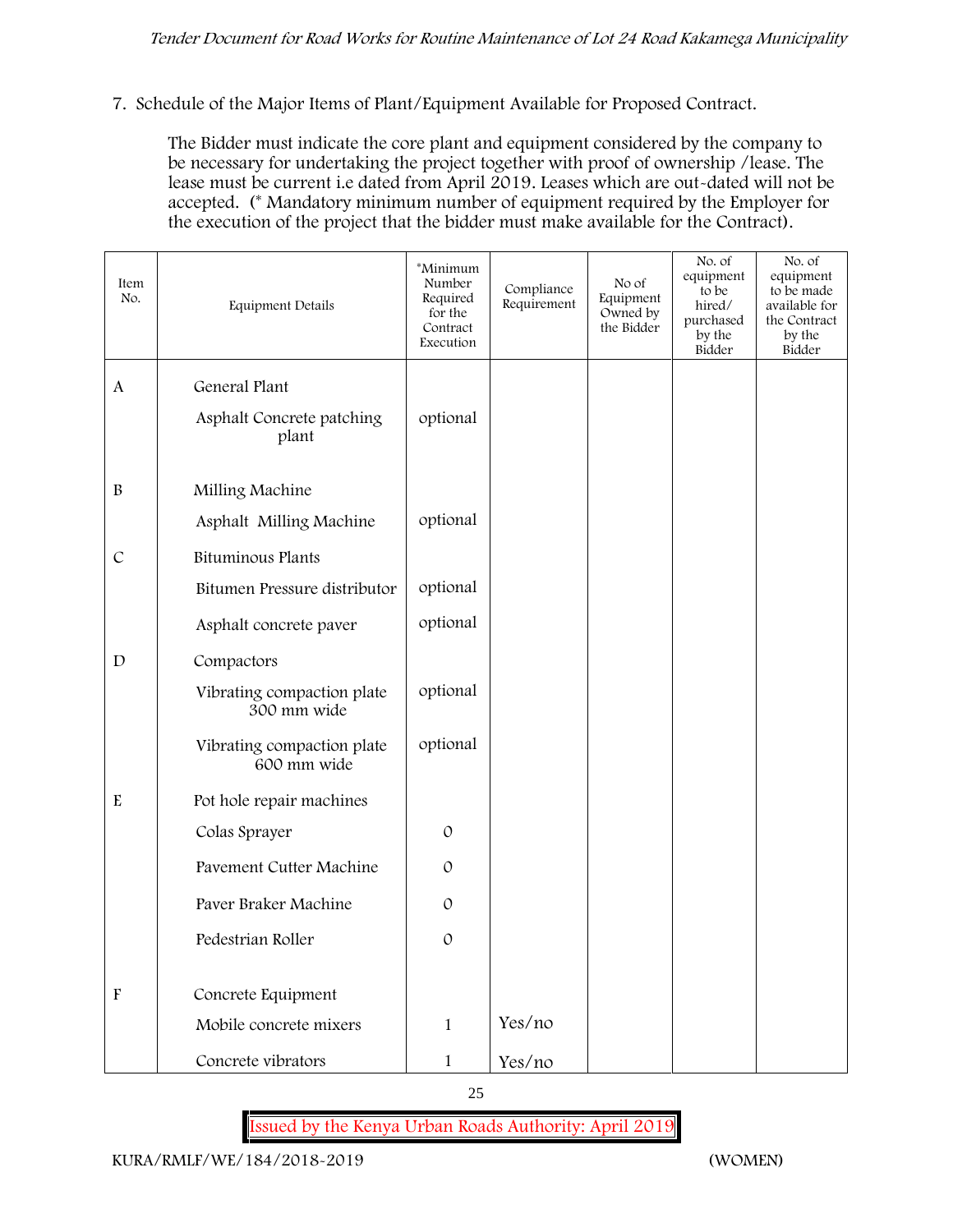| Item<br>No. | Equipment Details                                                                                 | *Minimum<br>Number<br>Required<br>for the<br>Contract<br>Execution | Compliance<br>Requirement | No of<br>Equipment<br>Owned by<br>the Bidder | No. of<br>equipment<br>to be<br>hired/<br>purchased<br>by the<br>Bidder | No. of<br>equipment<br>to be made<br>available for<br>the Contract<br>by the<br>Bidder |
|-------------|---------------------------------------------------------------------------------------------------|--------------------------------------------------------------------|---------------------------|----------------------------------------------|-------------------------------------------------------------------------|----------------------------------------------------------------------------------------|
|             |                                                                                                   |                                                                    |                           |                                              |                                                                         |                                                                                        |
| $\mathsf G$ | Transport (Tippers,<br>dumpers, water tankers)                                                    |                                                                    |                           |                                              |                                                                         |                                                                                        |
|             | $4X2$ tippers payload $7 - 12$<br>tonnes                                                          |                                                                    |                           |                                              |                                                                         |                                                                                        |
|             | 6X4 tippers payload $16 - 20$<br>tonnes                                                           |                                                                    |                           |                                              |                                                                         |                                                                                        |
|             | 8X4 tippers payload $16 - 20$<br>tonnes                                                           |                                                                    |                           |                                              |                                                                         |                                                                                        |
|             | Flat bed lorries                                                                                  |                                                                    |                           |                                              |                                                                         |                                                                                        |
|             | Subtotal for $G$ – tippers &<br>dumpers                                                           | $\overline{3}$                                                     | Yes/no                    |                                              |                                                                         |                                                                                        |
|             | Water tankers $(18,000 -$<br>20,000 litres<br>capacity)                                           | optional                                                           |                           |                                              |                                                                         |                                                                                        |
| H           | Earth – Moving Equipment                                                                          |                                                                    |                           |                                              |                                                                         |                                                                                        |
|             | Wheeled loaders                                                                                   |                                                                    |                           |                                              |                                                                         |                                                                                        |
|             | Motor graders (93 -<br>205kW)                                                                     |                                                                    |                           |                                              |                                                                         |                                                                                        |
|             | Trench excavator                                                                                  |                                                                    |                           |                                              |                                                                         |                                                                                        |
|             | Subtotal for $H$ – Earth<br>moving equipment                                                      | $\mathbf{1}$                                                       | Yes/no                    |                                              |                                                                         |                                                                                        |
|             |                                                                                                   |                                                                    |                           |                                              |                                                                         |                                                                                        |
|             |                                                                                                   |                                                                    |                           |                                              |                                                                         |                                                                                        |
|             |                                                                                                   |                                                                    |                           |                                              |                                                                         |                                                                                        |
| I           | Excavators                                                                                        |                                                                    |                           |                                              |                                                                         |                                                                                        |
|             | Hydraulic crawler mounted<br>$(7 - 10 \text{ tonnes}) - 0.25 - 0.4$<br>m <sup>3</sup> SAE bucket. |                                                                    |                           |                                              |                                                                         |                                                                                        |
|             | Hydraulic crawler mounted                                                                         |                                                                    |                           |                                              |                                                                         |                                                                                        |

**Issued by the Kenya Urban Roads Authority: April 2019**

26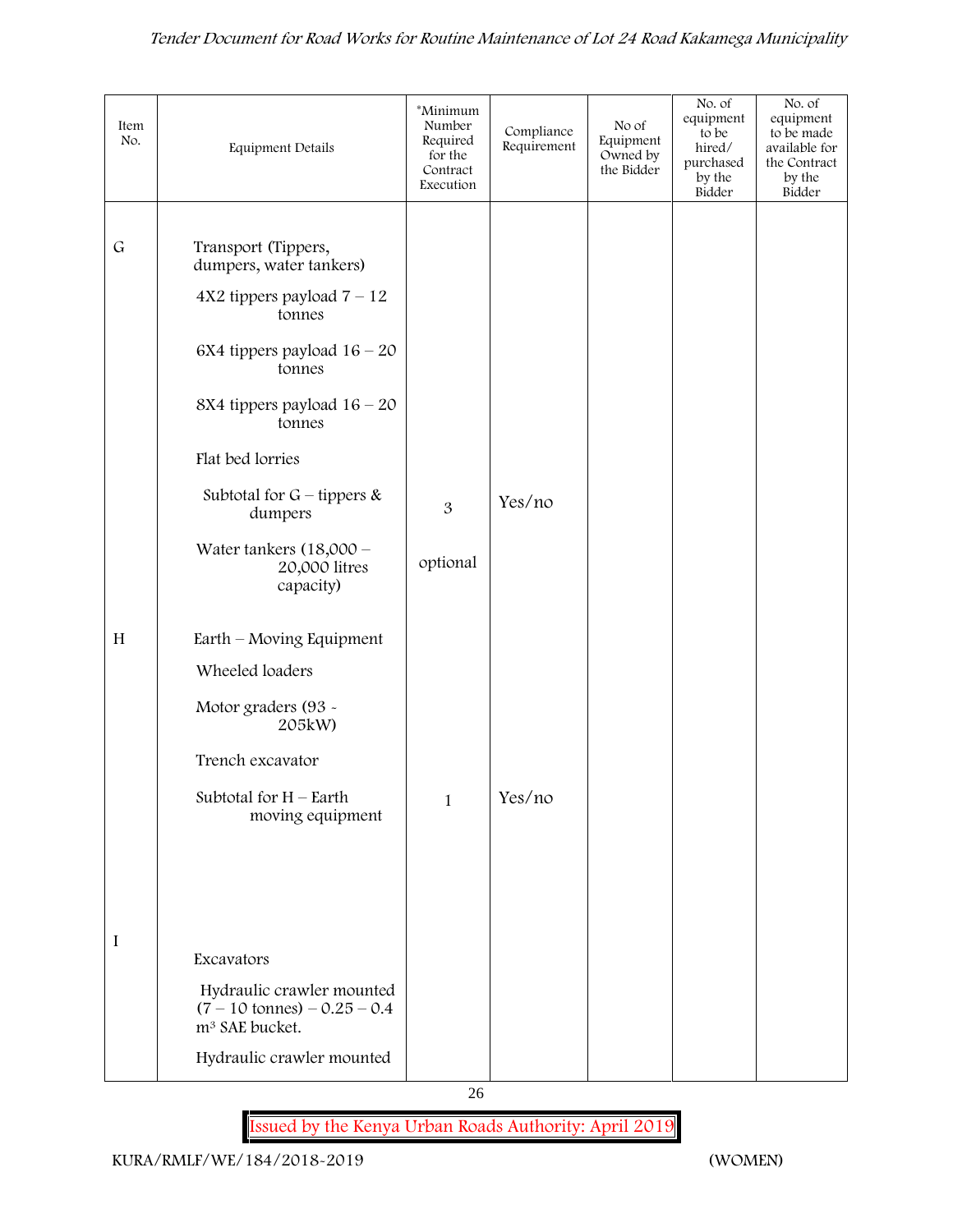| Item<br>No. | <b>Equipment Details</b>                                                                            | *Minimum<br>Number<br>Required<br>for the<br>Contract<br>Execution | Compliance<br>Requirement | No of<br>Equipment<br>Owned by<br>the Bidder | No. of<br>equipment<br>to be<br>hired/<br>purchased<br>by the<br>Bidder | No. of<br>equipment<br>to be made<br>available for<br>the Contract<br>by the<br>Bidder |
|-------------|-----------------------------------------------------------------------------------------------------|--------------------------------------------------------------------|---------------------------|----------------------------------------------|-------------------------------------------------------------------------|----------------------------------------------------------------------------------------|
|             | $(10 - 16 \text{ tonnes}) - 0.40 -$<br>0.60 m <sup>3</sup> SAE bucket.                              |                                                                    |                           |                                              |                                                                         |                                                                                        |
|             | Hydraulic wheel mounted<br>$(7 - 10 \text{ tonnes}) - 0.25 - 0.4$<br>m <sup>3</sup> SAE bucket.     |                                                                    |                           |                                              |                                                                         |                                                                                        |
|             | Hydraulic wheel mounted<br>$(10 - 16 \text{ tonnes}) - 0.40 -$<br>0.6 m <sup>3</sup> SAE bucket.    |                                                                    |                           |                                              |                                                                         |                                                                                        |
|             | Hydraulic wheel mounted<br>backloader $(7 - 10$ tonnes)<br>$-0.25 - 0.4$ m <sup>3</sup> SAE bucket. | $\mathbf{1}$                                                       | Yes/no                    |                                              |                                                                         |                                                                                        |
|             | Subtotal for I (Excavators)                                                                         |                                                                    |                           |                                              |                                                                         |                                                                                        |
| J           | Rollers                                                                                             |                                                                    |                           |                                              |                                                                         |                                                                                        |
|             | Self-propelled single drum<br>vibrating (various types)                                             | $\mathbf{1}$                                                       | Yes/no                    |                                              |                                                                         |                                                                                        |
|             | Pneumatic rubber tyre (1-2<br>tonnes/wheel)                                                         | $\mathbf{1}$                                                       | Yes/no                    |                                              |                                                                         |                                                                                        |
|             | Double drum vibrating<br>pedestrian roller                                                          | Optional                                                           |                           |                                              |                                                                         |                                                                                        |
|             |                                                                                                     |                                                                    |                           |                                              |                                                                         |                                                                                        |
|             |                                                                                                     |                                                                    |                           |                                              |                                                                         |                                                                                        |

 $\overline{\phantom{a}}$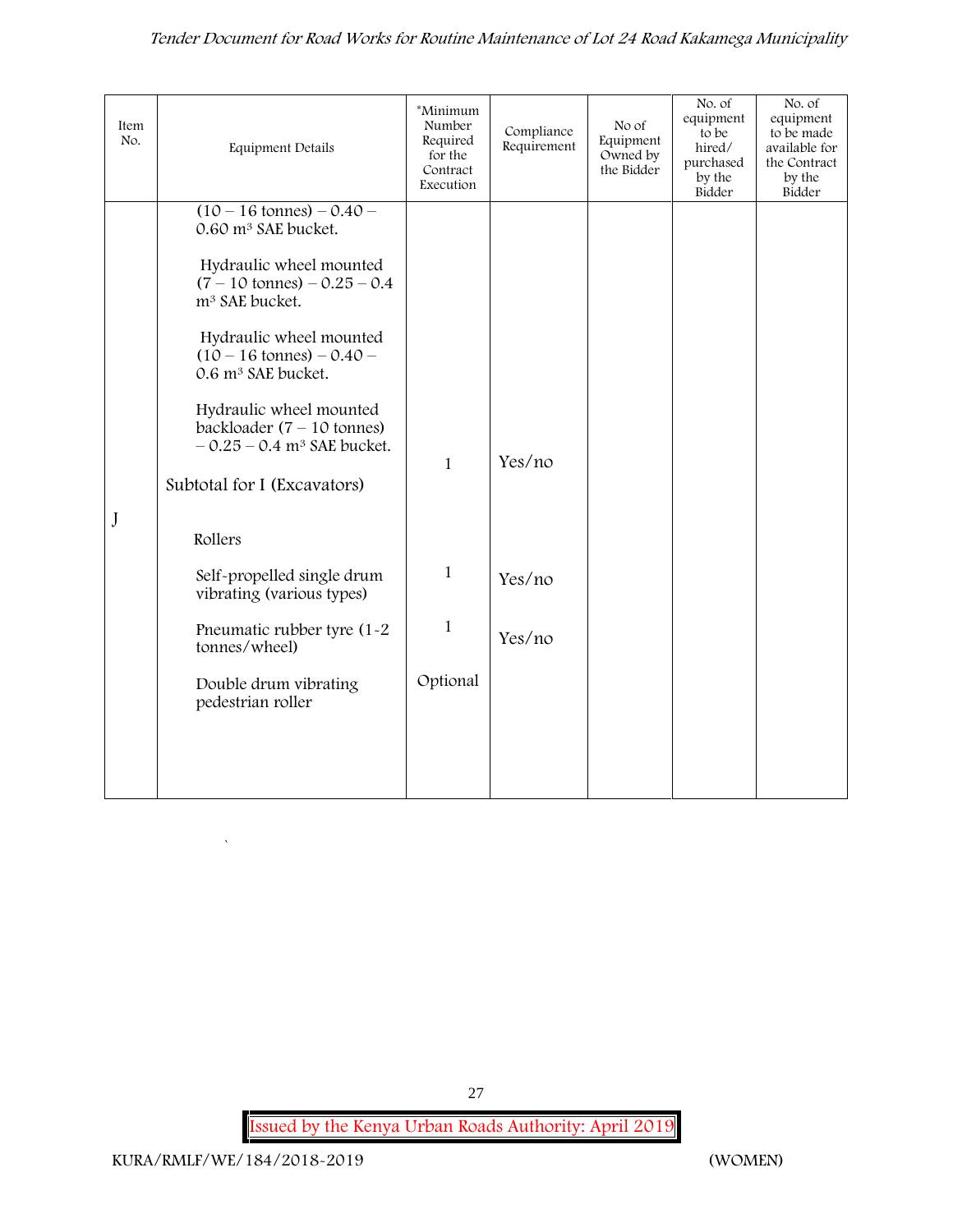| $S/NO$ . | Completeness and<br>Responsiveness<br>Criteria                | References                                   | Requirement                                                                                                                                             |
|----------|---------------------------------------------------------------|----------------------------------------------|---------------------------------------------------------------------------------------------------------------------------------------------------------|
| 1.       | Form of Bid                                                   | Section II<br>Clause 20.2                    | Amount must be indicated<br>$\tilde{\phantom{a}}$<br>Properly stamped, filled and signed<br>$\tilde{\phantom{a}}$                                       |
| 2.       | Appendix to Form of<br>Bid                                    | Section II<br>Clause 20.2                    | Properly stamped, filled and signed                                                                                                                     |
| 3.       | <b>Bid Security</b>                                           | Section II<br>Clause 17                      | - The bidder must fill the Bid Securing<br>Declaration Form                                                                                             |
| 4.       | <b>Confidential Business</b><br>Questionnaire                 | Section IX;<br>Schedule 1                    | Properly filled, stamped and signed<br>$\tilde{\phantom{a}}$<br>Provide all required information<br>$\tilde{\phantom{a}}$                               |
| 5.       | Form of Power of<br>Attorney                                  | Section IX;<br>Schedule 2<br>Clause $5.1(a)$ | Properly filled, stamped and signed                                                                                                                     |
| 6.       | Tax Compliance<br>Certificate                                 | Tender notice                                | - Provide valid tax compliance certificate                                                                                                              |
| 7.       | Registration with<br>National Construction<br>Authority (NCA) | Tender notice<br>Item 1.4 of $QC$            | - Copy of valid certificate and practicing<br>license                                                                                                   |
| 8.       | Certificate of<br>Incorporation                               | Tender notice<br>Item 1.4 of QC              | Copy of certificate Certified by<br>Commissioner for Oaths                                                                                              |
| 9.       | Certificate of<br>Registration in a<br>target group           | Tender notice                                | - Certified copy of a valid certificate from<br>National or County Treasury for<br>relevant category                                                    |
| 10.      | Priced Bill of<br>Quantities                                  | Clause 14.1<br>Section IX                    | Fill all rates, prices and amounts and<br>$\tilde{\phantom{a}}$<br>counter sign any alteration(s)<br>Stamp and initial all pages of BOQ's<br>$\tilde{}$ |
| 11.      | Eligibility                                                   | Section II;<br>Schedule 1<br>Clause 4.1      | - Legible copies of National ID or passport<br>for all directors<br>System generated Form CR12 (12<br>$\widetilde{\phantom{m}}$<br>months)              |
| 12.      | Conflict of interest                                          | Section II;<br>Schedule 1<br>Clause 4.2      | - to state explicitly                                                                                                                                   |

# **Appendix to Instruction to Tenderers**

**Table 1: Pre- Qualification Checklist for Completeness and Responsiveness.**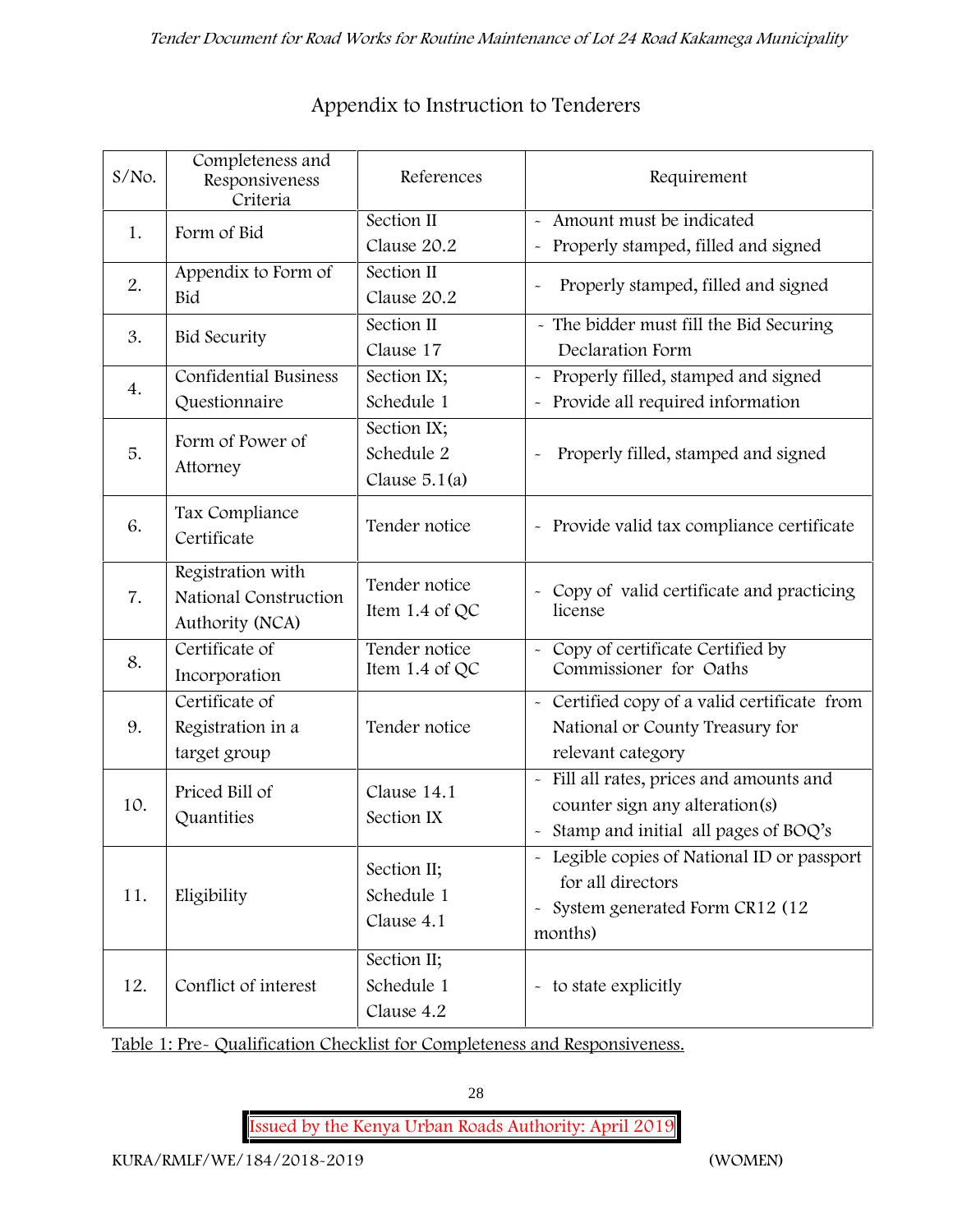| 13.            | Debarment                                                                  | Section II<br>Clause 30.4;<br>Schedule 11<br>Item $1.3$ of QC | Properly filled, stamped and signed                                                                          |
|----------------|----------------------------------------------------------------------------|---------------------------------------------------------------|--------------------------------------------------------------------------------------------------------------|
| 14.            | Pending Litigation                                                         | Item 2.2 of QC                                                | Provide original sworn affidavit for the<br>specific tender                                                  |
| 15.            | Litigation History                                                         | Section II Clause<br>31.8; Schedule 10                        | Properly filled, stamped and signed                                                                          |
| 16.            | History of Non<br>performance                                              | Schedule 6B<br>Item $2.1$ of QC                               | - Fill information on non-completed<br>works                                                                 |
| 17.            | Certificate of<br>Tenderers Visit to Site                                  | Section II;<br>Clause 8.3                                     | Attend pre-bid meeting/visit<br>- Certificate must be signed and stamped<br>by the Employer's representative |
| 18.            | Schedule of Major<br>Items of Plant                                        | Section XI<br>Item 5 of QC;<br>Schedule 7                     | Properly filled, stamped and signed                                                                          |
| 19.            | Schedule of Key<br>Personnel                                               | Section XI<br>Item 6 of QC;<br>Schedule 5                     | Properly filled, stamped and signed<br>$\tilde{}$                                                            |
| 20.            | Roadwork Completed<br>Satisfactorily                                       | Section XI;<br>Item 4 of QC<br>Schedule 6A                    | Properly filled, stamped and signed<br>$\tilde{\phantom{a}}$                                                 |
| 21.            | Schedule of Ongoing<br>Projects                                            | Section XI;<br>Item 5.1 of QC<br>Schedule 7                   | Properly filled, stamped and signed                                                                          |
| 22             | Schedule of other<br>Supplementary<br>Information /<br>Financial Standings | Section XI;<br>Item $5.1$ of QC<br>Schedule 9                 | Properly filled, stamped and signed                                                                          |
| 23             | Declaration form for<br>bankrupt or insolvent                              | Schedule 11                                                   | Properly filled, stamped and signed                                                                          |
| 24.            | Anti-corruption form                                                       | Schedule 12                                                   | Properly filled, stamped and signed                                                                          |
| 25             | Serialisation of bid<br>document                                           | Tender notice                                                 | All pages in the bid document<br>should be sequentially serialised.                                          |
| 26.            | Copy of Bid Document                                                       | Clause 20.1                                                   | Replica of the original<br>$\sim$                                                                            |
| <b>REMARKS</b> |                                                                            | Clause 13.1/20.2                                              | Bid document to be complete, properly<br>filled and signed.                                                  |

**Key:** QC – Qualification Criteria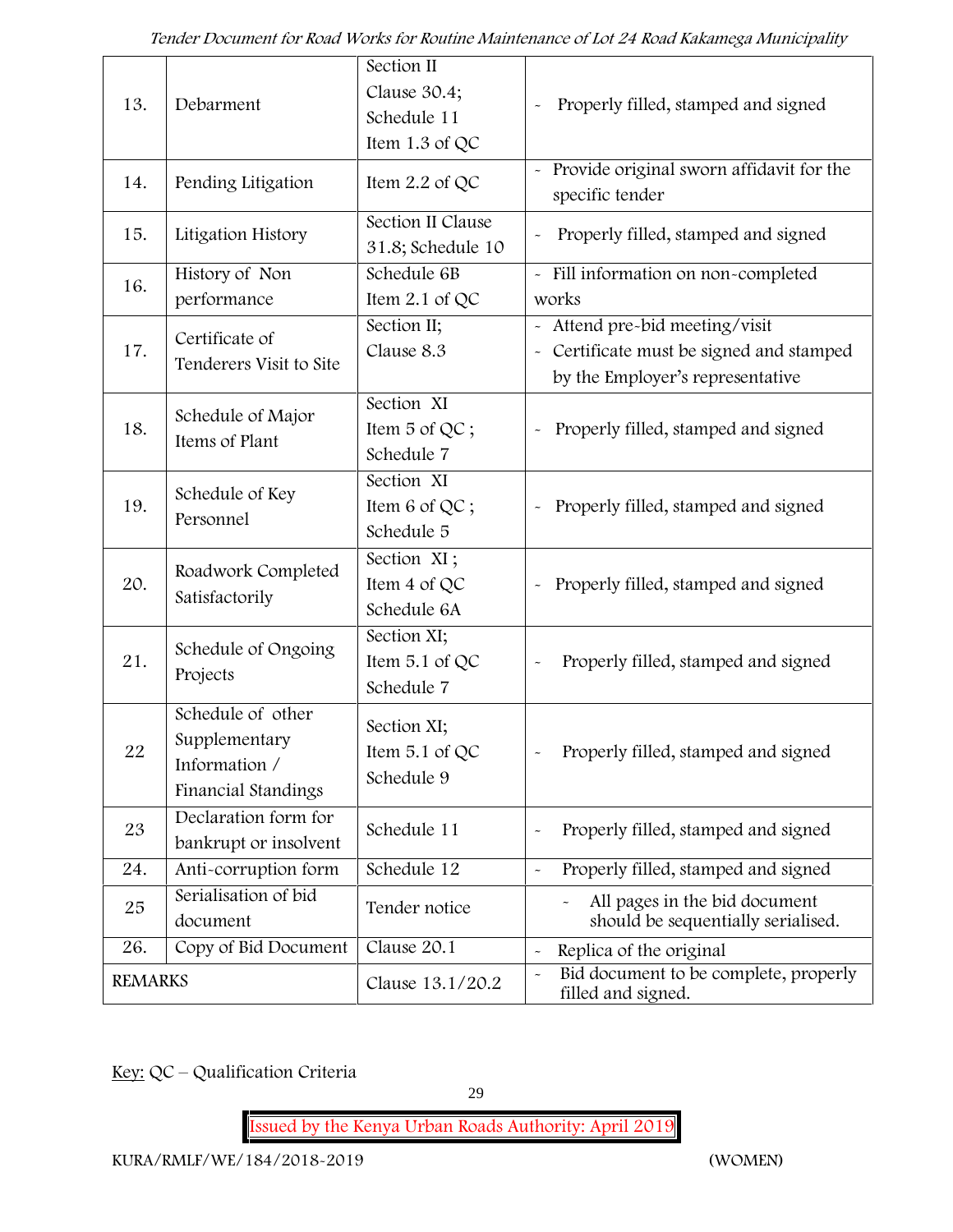**Table 2: Post- qualification Score**

| <b>ITEM</b>    |               | <b>DESCRIPTION</b>                   | <b>MUST</b>     | <b>MEET</b> |
|----------------|---------------|--------------------------------------|-----------------|-------------|
|                |               |                                      | <b>CRITERIA</b> |             |
| 1              |               | FINANCIAL CAPACITY                   |                 |             |
|                | a             | <b>Audited Statements</b>            | YES/NO          |             |
|                | $\mathbf b$   | Cash flow statement (forecasts)      | YES/NO          |             |
|                | $\mathcal{C}$ | Financial position/Ratios            | YES/NO          |             |
|                | d             | Turnover                             | YES/NO          |             |
| 2              |               | <b>EXPERIENCE</b>                    |                 |             |
|                |               | General Experience                   | YES/NO          |             |
|                |               | Specific experience in related works | YES/NO          |             |
| 3              |               | <b>CURRENT COMMITMENTS</b>           |                 |             |
|                |               | On-going works                       | YES/NO          |             |
| $\overline{4}$ |               | <b>KEY PERSONNEL</b>                 |                 |             |
|                |               | HQ Staff                             | YES/NO          |             |
|                |               | Site Agent                           | YES/NO          |             |
|                |               | Surveyor                             | YES/NO          |             |
|                |               | Foreman                              | YES/NO          |             |
| 5              |               | PLANT AND EQUIPMENT                  |                 |             |
|                |               | Equipment capabilities               | YES/NO          |             |
| 6              |               | WORK METHODOLOGY                     | YES/NO          |             |
| $\overline{7}$ |               | LITIGATION HISTORY                   | YES/NO          |             |
| 8              |               | Business permit and office location  | YES/NO          |             |
|                |               | <b>REMARKS</b>                       | YES/NO          |             |
|                |               |                                      |                 |             |

Bidders must achieve YES in all the measured parameters to qualify.

 The bidders who pass the technical criteria will be subjected to financial evaluation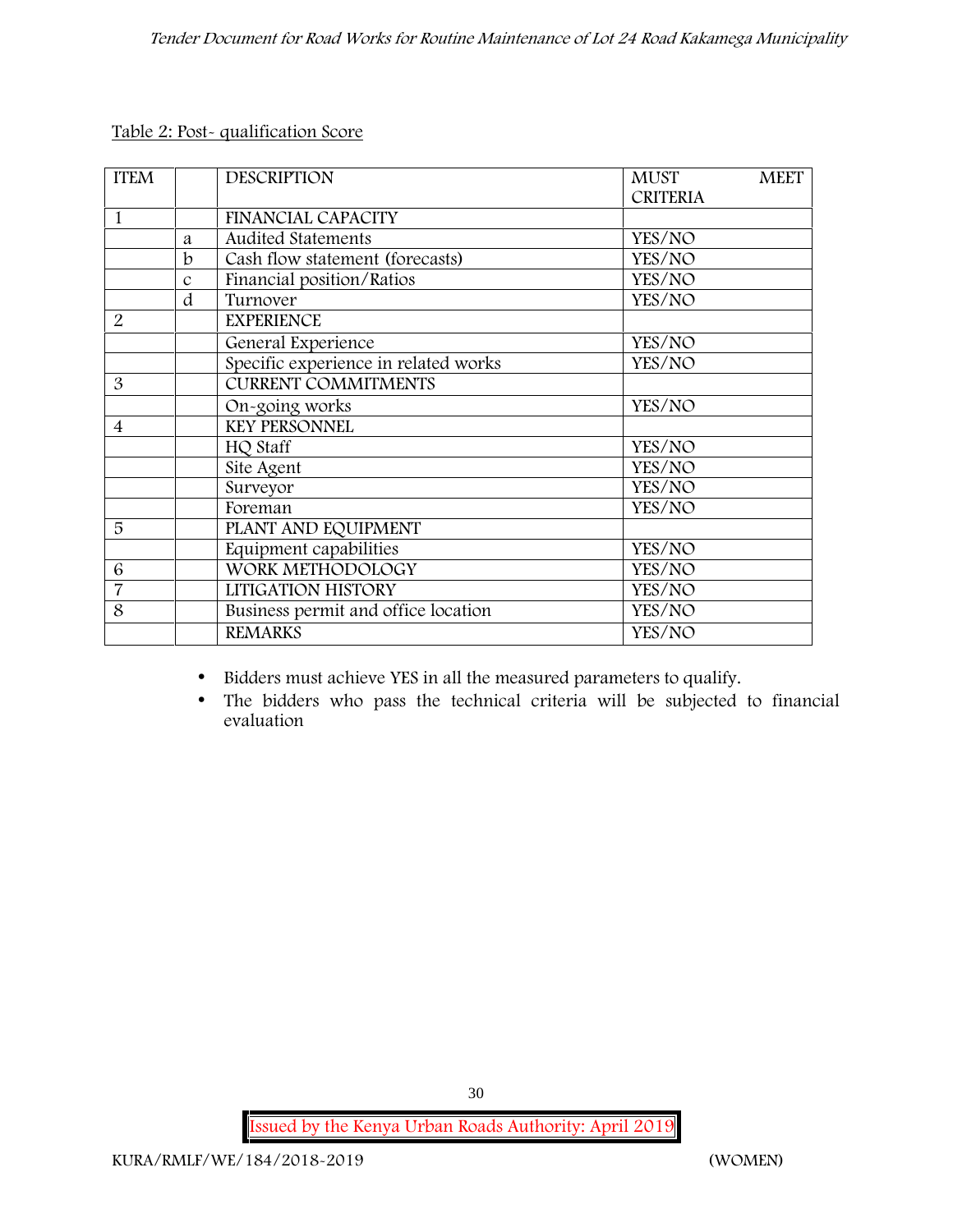#### **SECTION IV: CONDITIONS OF CONTRACT PART I: GENERAL CONDITIONS OF CONTRACT**

The Conditions Of Contract Part  $1$  – General Conditions shall be those forming Part 1 of the Conditions Of Contract for works of Civil engineering construction Fourth Edition 1987, reprinted in 1992 with further amendments, prepared by the Federation Internationale des Ingenieurs Conseils (FIDIC)

Copies of the FIDIC Conditions of Contract can be obtained from:

FIDIC Secretariat P.O.Box 86 1000 Lausanne 12 **Switzerland** Fax: 41 21 653 5432 Telephone: 41 21 653 5003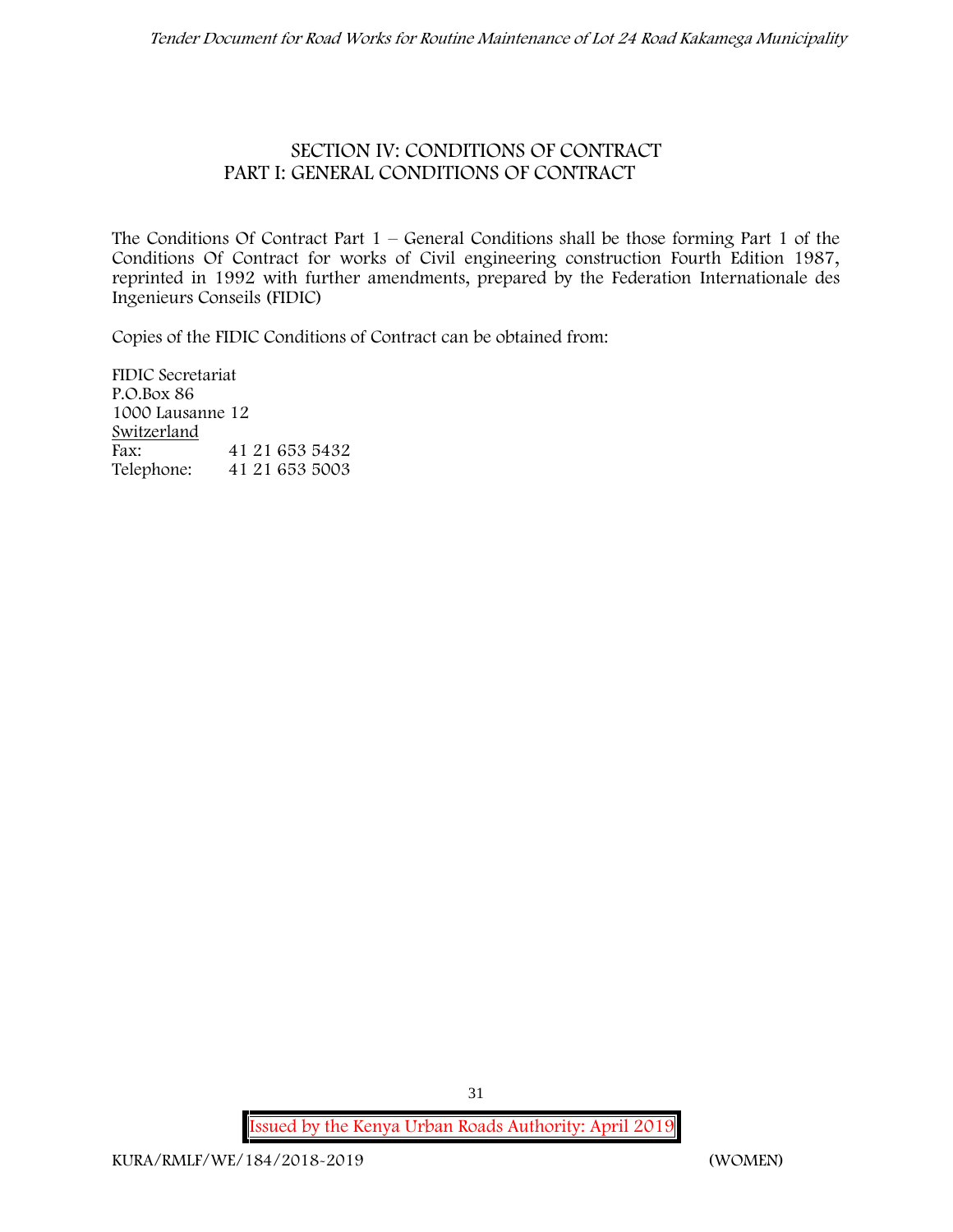#### **PART II: CONDITIONS OF PARTICULAR APPLICATION**

The following Conditions of Particular Application shall supplement the General Conditions of Contract. Whenever there is a conflict, the provisions herein shall prevail over those in the General Conditions of Contract. The Particular Condition is preceded by the corresponding clause number of the General Conditions to which it relates.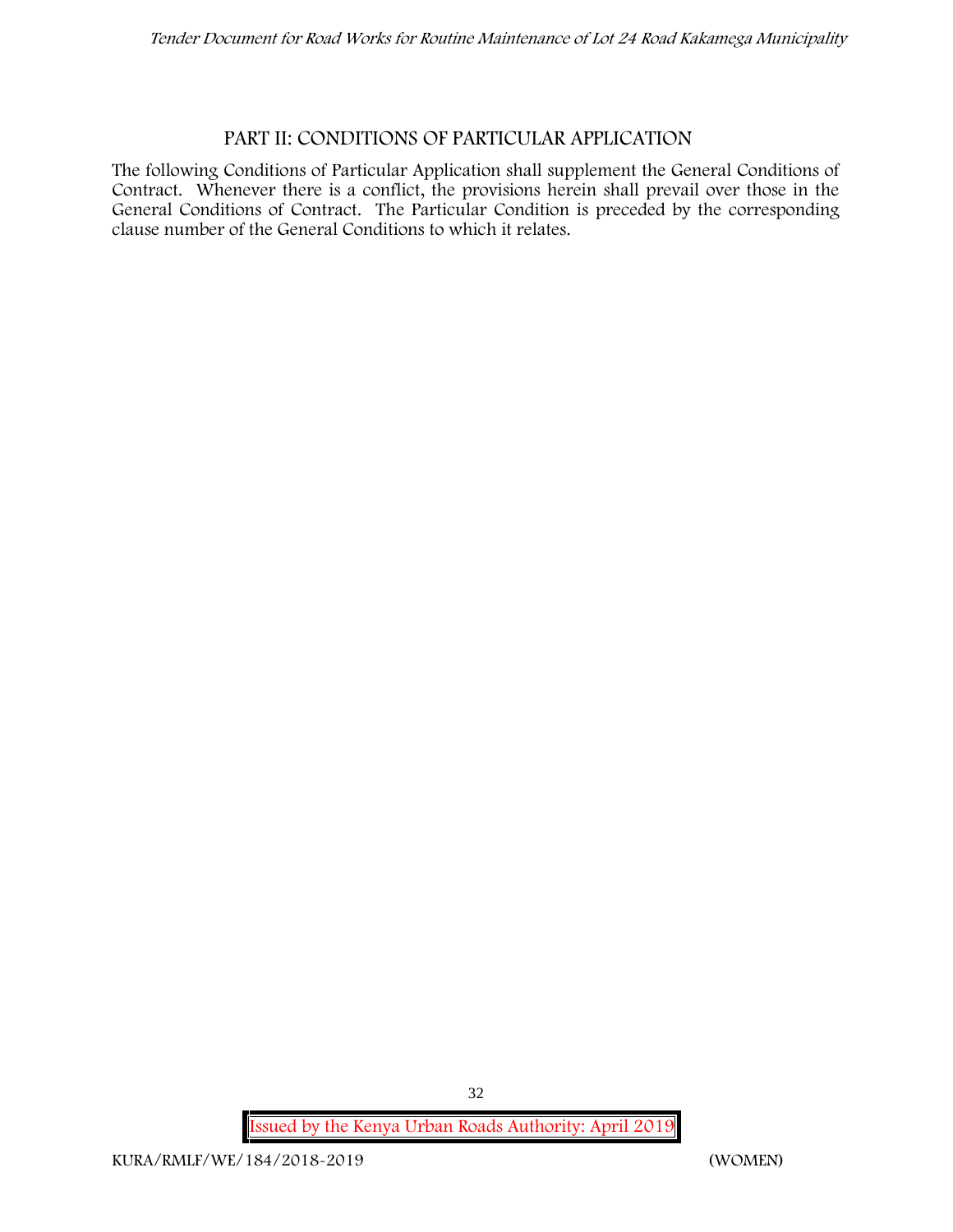#### **CONTENTS**

| SUBCLAUSE 8.2 - SITE OPERATIONS AND METHODS OF CONSTRUCTION 36             |  |
|----------------------------------------------------------------------------|--|
|                                                                            |  |
|                                                                            |  |
|                                                                            |  |
|                                                                            |  |
|                                                                            |  |
|                                                                            |  |
|                                                                            |  |
|                                                                            |  |
| SUBCLAUSE 15.2~ LANGUAGE ABILITY AND QUALIFICATIONS OF CONTRACTOR'S        |  |
|                                                                            |  |
|                                                                            |  |
| SUBCLAUSE 16.3- QUALIFICATION AND LANGUAGE ABILITY OF SUPERINTENDING STAFF |  |
| 39                                                                         |  |
| SUBCLAUSE 19.1 - SAFETY, SECURITY AND PROTECTION OF THE ENVIRONMENT 39     |  |
|                                                                            |  |
| SUBCLAUSE 21.1 - INSURANCE OF WORKS AND CONTRACTOR 'S EQUIPMENT 40         |  |
|                                                                            |  |
|                                                                            |  |
|                                                                            |  |
|                                                                            |  |
|                                                                            |  |
|                                                                            |  |
|                                                                            |  |
|                                                                            |  |
| SUBCLAUSE 29.2 - REINSTATEMENT AND COMPENSATION FOR DAMAGES TO PERSONS     |  |
|                                                                            |  |
|                                                                            |  |
|                                                                            |  |
|                                                                            |  |
|                                                                            |  |
|                                                                            |  |
|                                                                            |  |
|                                                                            |  |
|                                                                            |  |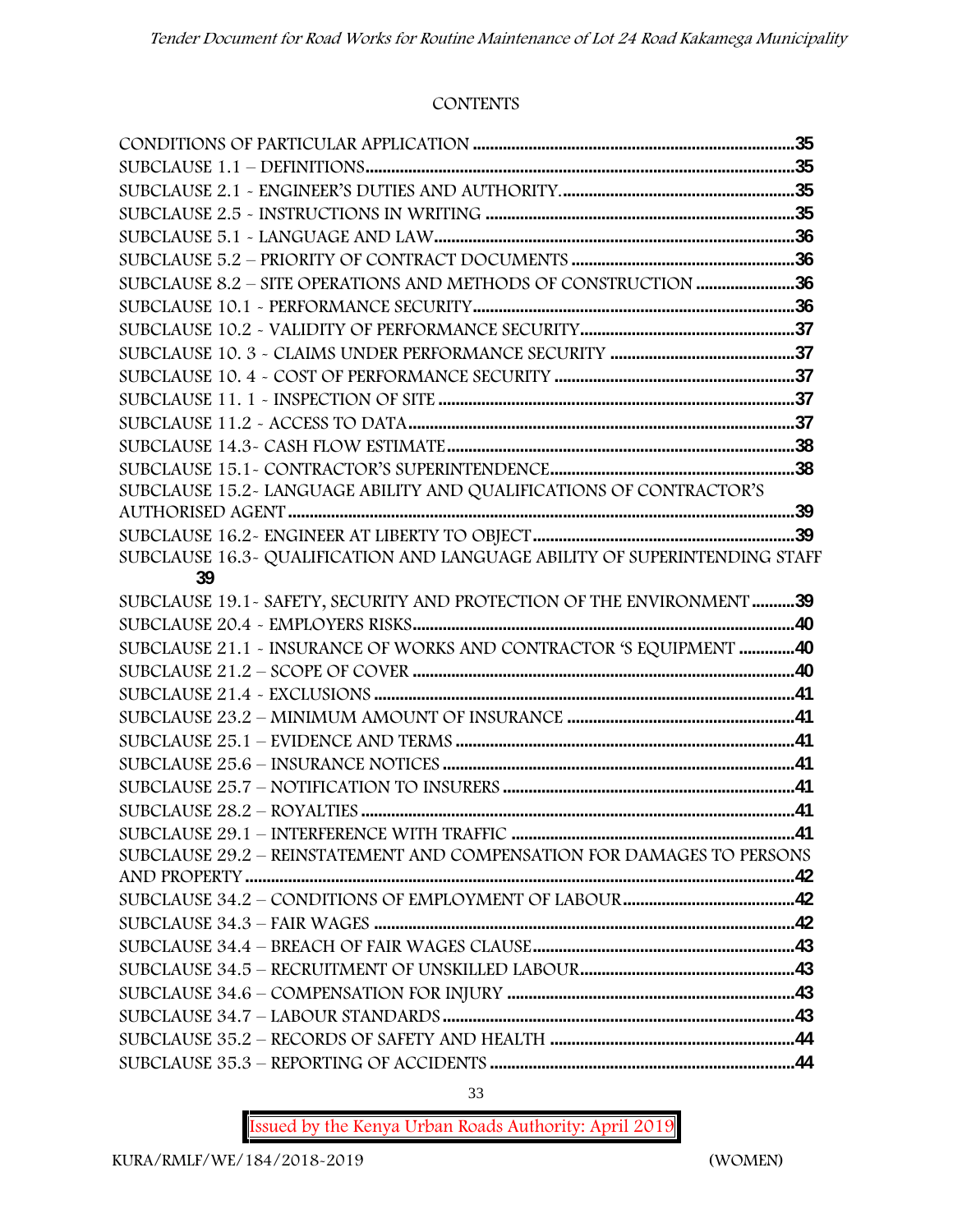| SUBCLAUSE 54.1 - CONTROCTOR'S EQUIPMENT, TEMPORARY WORKS AND MATERIALS |  |
|------------------------------------------------------------------------|--|
| 45                                                                     |  |
|                                                                        |  |
|                                                                        |  |
|                                                                        |  |
|                                                                        |  |
| SUBCLAUSE 60.3 - RETENTION MONEY AND PAYMENT OF RETENTION MONEY47      |  |
|                                                                        |  |
|                                                                        |  |
|                                                                        |  |
|                                                                        |  |
|                                                                        |  |
|                                                                        |  |
|                                                                        |  |
|                                                                        |  |
|                                                                        |  |
|                                                                        |  |
|                                                                        |  |
|                                                                        |  |
|                                                                        |  |
|                                                                        |  |
|                                                                        |  |
|                                                                        |  |
|                                                                        |  |
|                                                                        |  |
|                                                                        |  |
|                                                                        |  |
|                                                                        |  |
|                                                                        |  |
|                                                                        |  |
|                                                                        |  |
|                                                                        |  |
|                                                                        |  |
|                                                                        |  |
|                                                                        |  |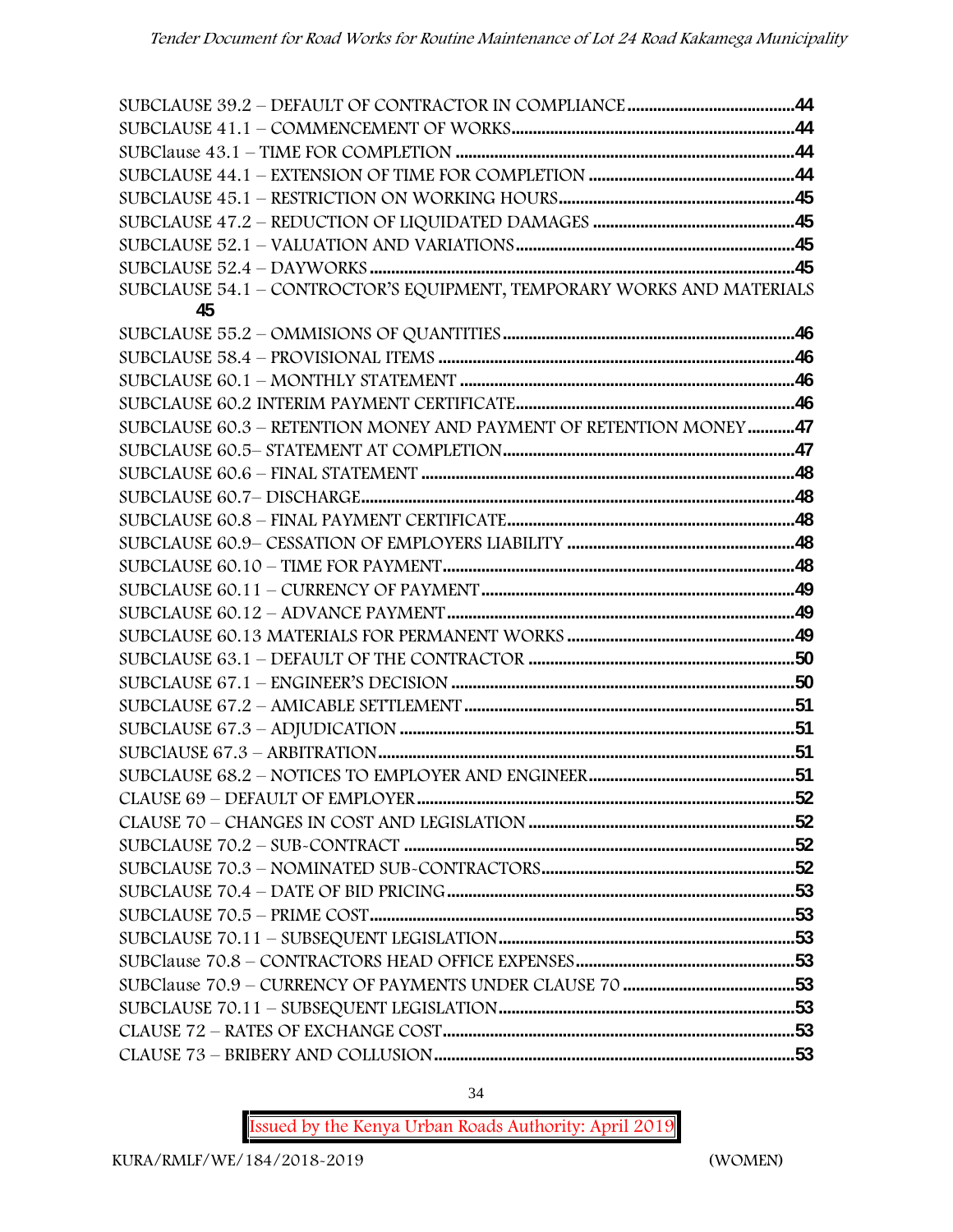**CLAUSE 74 – CONTRACT CONFIDENTIAL..................................................................................54**

CONDITIONS OF PARTICULAR APPLICATION SUBCLAUSE 1.1 – DEFINITIONS

Amend this sub-clause as follows:

(a) (i) The "Employer" is the Kenya Urban Roads Authority, represented by the Director General - Kenya Urban Roads Authority.

(ii) The "Engineer" is the General Manager (Maintenance) - Kenya Urban Roads Authority.

.(b) (i) Insert in line 2 after the Bills Of Quantities", the following, "the rates entered by the Contractor (whether or not such rate be employed in computation of the Contract Price),"

Amend subparagraph (b) (v) of Sub-Clause 1.1 by adding the following words at the end: The word "BID" is synonymous with "bid" and the word "Appendix to BID" with "Appendix to Bid" and the word "BID documents" with "bidding documents".

Add the following at the end of this sub-clause:

(h) "Materials" means materials and other things intended to form or forming part of the Permanent Works.

(i) "Quantified site instructions" means Site instructions from the Engineer or his representative to the Contractor instructing him to carry out quantified works drawn from the contract to be carried out within a specified period.

SUBCLAUSE 2.1 - ENGINEER'S DUTIES AND AUTHORITY.

With reference to Sub-Clause 2.1 (b), the following shall also apply: The Engineer shall obtain the specific approval of the Employer before taking any of the following actions specified in Part 1:

(a) Consenting to the subletting of any part of the works under Clause 4;

- (b) Certifying additional cost determined under Clause 12;
- (c) Determining an extension of time under Clause 44;

(d) Issuing a variation under Clause 51;

(e) Fixing rates or prices under Clause 52

#### SUBCLAUSE 2.5 - INSTRUCTIONS IN WRITING

Add at the end of sub-clause 2.5 the following: "The site instructions shall be in the form of quantiffied site instructions and the contractor shall commence execution of the site instructions within three (3) days and complete within the completion period as stipulated in the instructions.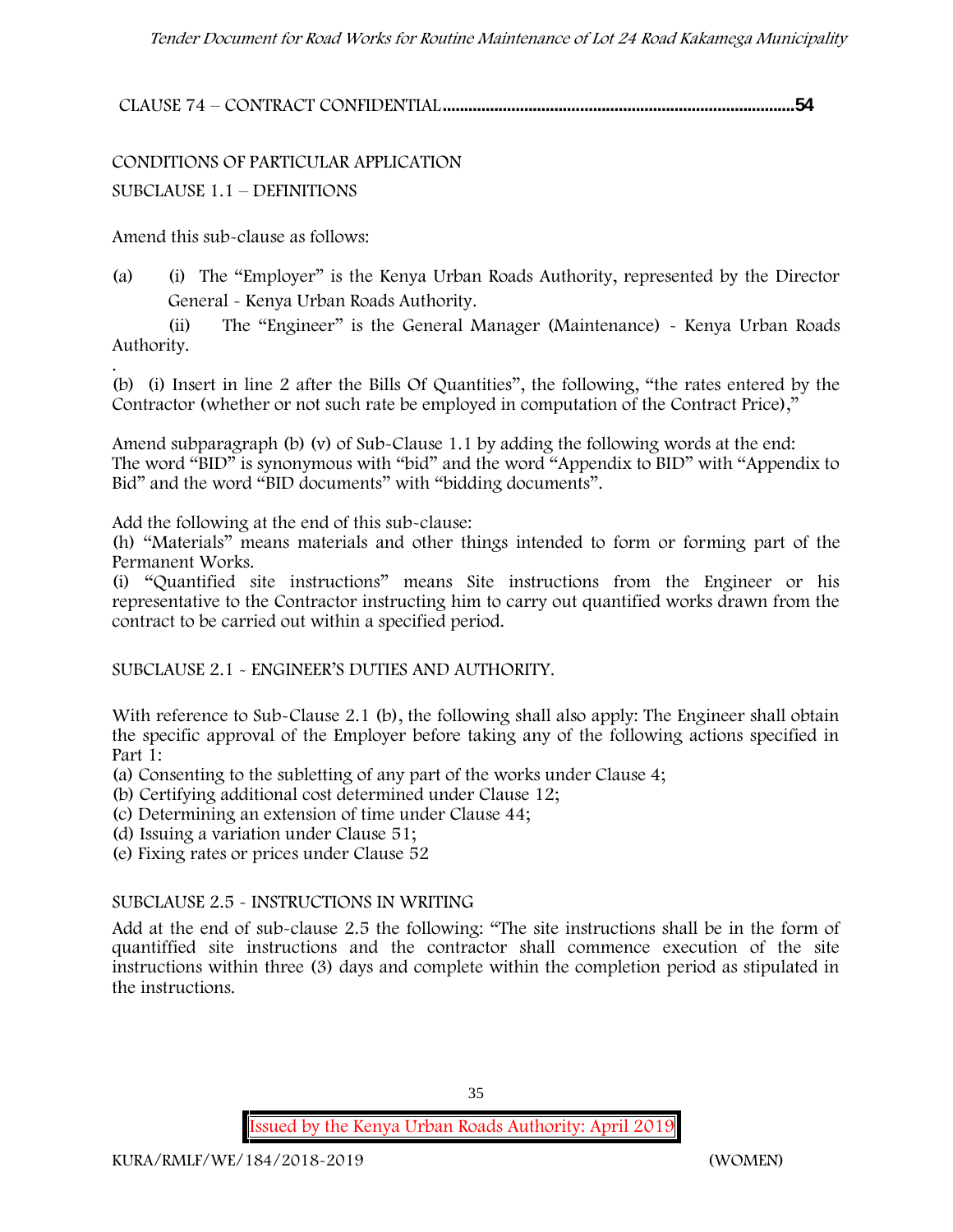# SUBCLAUSE 5.1 - LANGUAGE AND LAW

The Contract document shall be drawn up in the ENGLISH LANGUAGE. Communication between the Contractor and the Engineer's Representative shall be in this given language.

The Laws applicable to this Contract shall be the Laws of the Republic of Kenya.

# SUBCLAUSE 5.2 – PRIORITY OF CONTRACT DOCUMENTS

Delete the documents listed 1-6 and substitute:

- (1) The Contract Agreement (if completed)
- (2) The Letter Of Acceptance;
- (3) The Bid and Appendix to Bid;
- (4) The Conditions of Contract Part II;
- (5) The Conditions of Contract Part I;
- (6) The Special Specifications;
- (7) The Standard Specification for Road and Bridge Construction, 1986;
- (8) The Drawings;
- (9) The priced Bills of Quantities
- (10) Other documents as listed in the Appendix to form of Bid

# SUBCLAUSE 8.2 – SITE OPERATIONS AND METHODS OF CONSTRUCTION

Add sub- clause 8.2(b) at the end as follows:

"The Contractor shall submit to the Engineer Works Methodology not later than 14 days from the date of award of the contract and general description of his proposed arrangements and methods for the execution of the Works. This shall include inter-alia temporary office, buildings, access roads, construction plant and its intended production output, working shift arrangements, labour strength, skilled and unskilled, and supervision arrangements, power supply arrangements, supply of materials including a materials utilisation programme, stone crushing, aggregate production and storage, cement handling, concrete mixing and handling, methods of excavation, dealing with water, testing methods and facilities."

# SUBCLAUSE 10.1 - PERFORMANCE SECURITY

Replace the text of Sub-clause 10.1 with the following:

"The Contractor shall provide security for his proper performance of the Contract within 28 days after receipt of the Letter of Acceptance. The Performance Security shall be in the form of a bank guarantee as stipulated by the Employer in the Appendix to Bid. The Performance Security shall be issued by a bank incorporated in Kenya. The Contractor shall notify the Engineer when providing the Performance Security to the Employer.

"Without limitation to the provisions of the preceding paragraph, whenever the Engineer determines an addition to the Contract Price as a result of a change in cost, the Contractor, at the Engineers written request, shall promptly increase the value of the Performance Security by an equal percentage.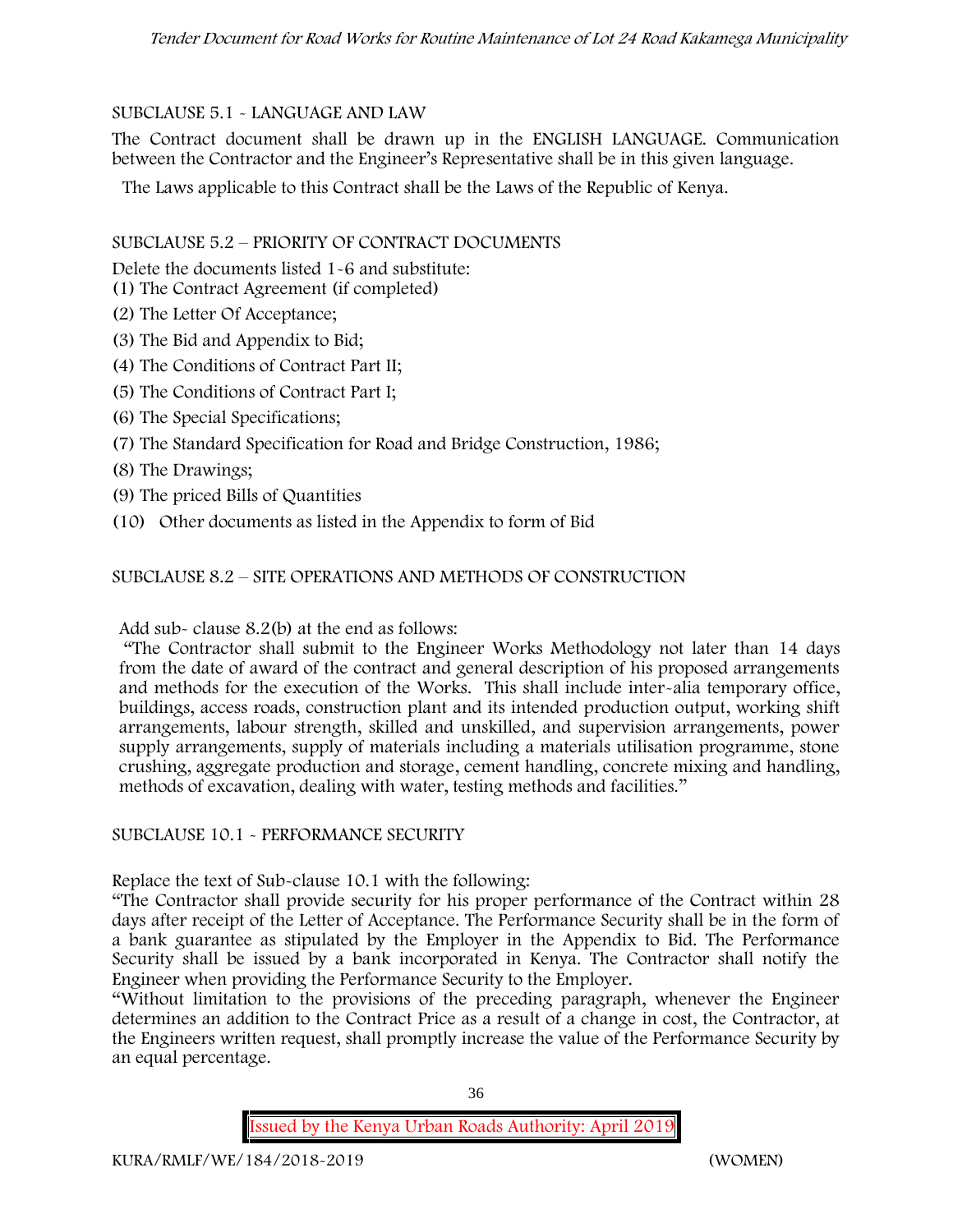# SUBCLAUSE 10.2 - VALIDITY OF PERFORMANCE SECURITY

The Performance Security shall be valid until a date 28 days after the date of issue of the Defects Liability Certificate. The security shall be returned to the Contractor within 14 days of expiration.

SUBCLAUSE 10. 3 - CLAIMS UNDER PERFORMANCE SECURITY

Delete the entire sub-clause 10.3.

# SUBCLAUSE 10. 4 - COST OF PERFORMANCE SECURITY

The cost of complying with the requirements of this clause shall be borne by the Contractor.

# SUBCLAUSE 11. 1 - INSPECTION OF SITE

In line 17 after "affect his BID" add

"and the Contractor shall be deemed to have based his BID on all the aforementioned"

Delete the last paragraph completely and replace with the following:

"The Employer in no way guarantees completeness nor accuracy of the soil, materials, subsurface and hydrological information made available to the Contractor at the time of BIDing or at any other time during the period of the Contract, and the Contractor shall be responsible for ascertaining for himself all information as aforesaid for the execution of works and his BID shall be deemed to have been priced accordingly.

SUBCLAUSE 11.2 - ACCESS TO DATA

Data made available by the Employer in accordance with Clause 11.1 shall be deemed to include data listed elsewhere in the Contract as open for inspection at the address stipulated in the Appendix to Bid.

# SUBCLAUSE 14.1 PROGRAM TO BE SUBMITTED

The time within which the program shall be submitted shall be fourteen (14) days from the issuance of order to commence**.**

The programme shall be in the form of a Critical Path Method Network (CPM network) showing the order of procedure and description of the construction methods and arrangements by which he proposes to carry out the works. It should also be supplemented by a time – bar chart of the same programme.

The programme shall be coordinated with climatic, groundwater and other conditions to provide for the completion of the Works in the instruction and by the time specified. The programme shall be revised on demand by the Engineer or his representative.

37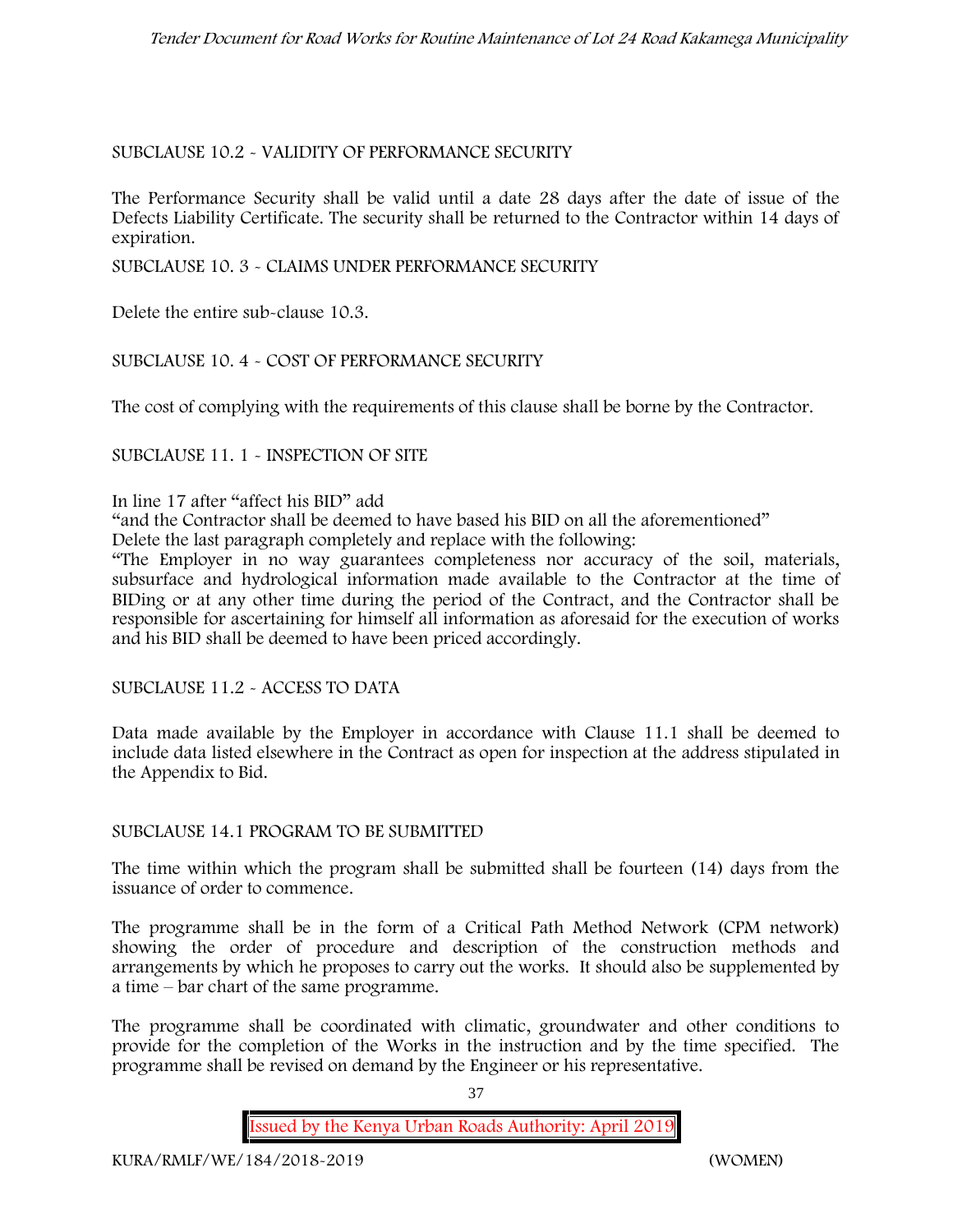During the execution of the works, the Contractor shall submit to the Engineer full and detailed particulars of any proposed amendments to the arrangements and methods submitted in accordance with the foregoing. If details of the Contractor's proposals for Temporary Works are required by the Engineer for his own information the Contractor shall submit such details within seven days of being requested to do so.

The various operations pertaining to the works shall be carried out in such a progressive sequence as will achieve a continuous and consecutive output of fully completed road works inclusive of all bridge works and culverts within the time limits specified in the Contract and the instructions. Generally the Contractor shall carry out works within the sections stated in the instructions.

The Contractor shall allow in his programme for the following 10 public holidays per calendar year in Kenya.

- New Years Day (1<sup>st</sup> January)
- Good Friday
- **Easter Monday**
- Labour day  $(1<sup>st</sup>$  May)
- Madaraka Day (1st June)
- Idd Ul Fitr
- Mashujaa Day (20<sup>th</sup> October)
- $\bullet$  Jamhuri day (12<sup>th</sup> December)
- Christmas Day (25<sup>th</sup> December)
- Boxing day (26<sup>th</sup> December)

The Contractor should also allow per calendar year for a further 2 unspecified public holidays which may be announced by the Government of Kenya with no prior notification.

Add the following at the end of this sub-clause: -

The Employer shall have the right to withhold payment at any time if the contractor fails to submit the programme or revised programme due to his negligence, failure or omission.

# SUBCLAUSE 14.3- CASH FLOW ESTIMATE

The cash flow estimates shall be submitted together with the works programme.

# SUBCLAUSE 15.1- CONTRACTOR'S SUPERINTENDENCE

Add the following at the end of the first paragraph of sub-clause 15.1:

"The Contractor shall, within seven (7) days of receipt of the Engineer's order to commence the works inform the Engineer in writing the name of the Contractor's Representative and the anticipated date of his/her arrival on site."

Add the following Sub-clause 15.2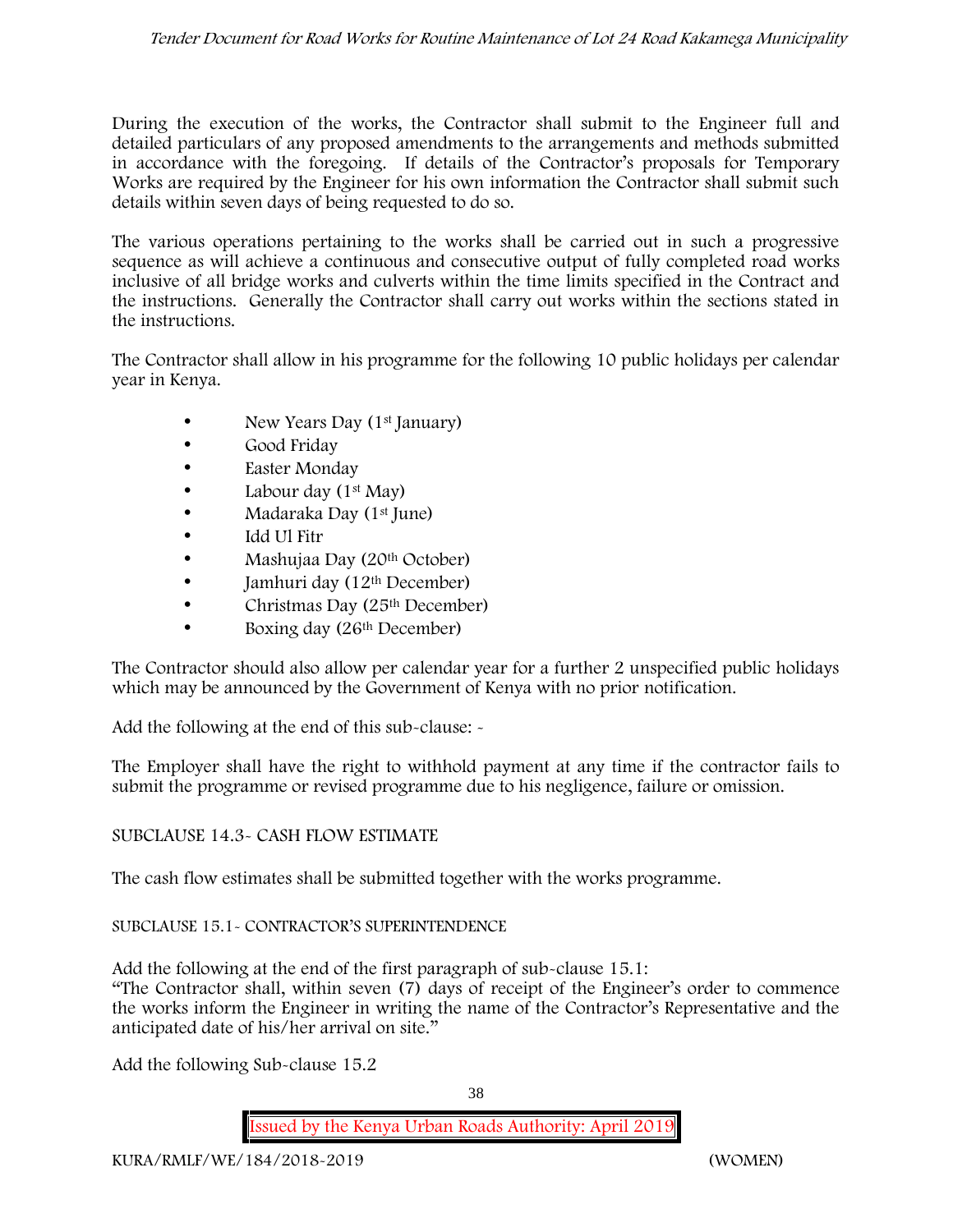SUBCLAUSE 15.2- LANGUAGE ABILITY AND QUALIFICATIONS OF CONTRACTOR'S AUTHORISED AGENT

The Contractor's Agent or Representative on the site shall have as a minimum an ordinary diploma in civil Engineering or building construction or have equivalent status approved by the Engineer and shall be able to read and write English fluently.

The Contractor's Agent or Representative shall have at least 3 years related experience.

SUBCLAUSE 16.2- ENGINEER AT LIBERTY TO OBJECT

At the end of this Clause add

"by a competent substitute approved by the Engineer and at the Contractors own expense." Add the following Sub-Clauses 16.3 and 16.4:

## SUBCLAUSE 16.3- QUALIFICATION AND LANGUAGE ABILITY OF SUPERINTENDING STAFF

The Contractor's superintending staff shall meet the following minimum qualifications: Should have a working knowledge of English or Kiswahili. Should any of the superintending staff not be able to meet this condition, the Contractor shall propose to the Engineer arrangements for provision of a sufficient number of interpreters of approved qualifications. The Engineer, at his discretion, may amend, approve or reject such arrangements or reject deployment of superintending staff not meeting the language requirements. The Engineer may at any time during the duration of the Contract amend any approved arrangements made for interpreters, which shall be implemented at the Contractors expense.

The key staff listed below must have academic qualifications from government-recognised institutions or equivalent institutions of the levels set out in Section 5, Part 6.

- Site Agent
- Site Engineer
- Site Surveyor
- Foremen

The key staff listed below must have minimum experience set out in Section 5, Part 6:

- Site Agent
- Site Engineer
- Site Surveyor
- Foremen

Qualifications as above shall be subject to verification and approval on site by the Engineer or his representative on site before commencement of the said works.

SUBCLAUSE 19.1- SAFETY, SECURITY AND PROTECTION OF THE ENVIRONMENT

Add Sub-Clause-paragraph (d) of Sub-Clause 19 as follows:

Notwithstanding the Contractor's obligation under Sub-Clause-paragraph (a), (b) and 9(c) of Sub-Clause 19.1 of the Conditions Of Contract, the Contractor shall observe the following measures with a view to reducing or elimination adverse environmental effects by the site works:

39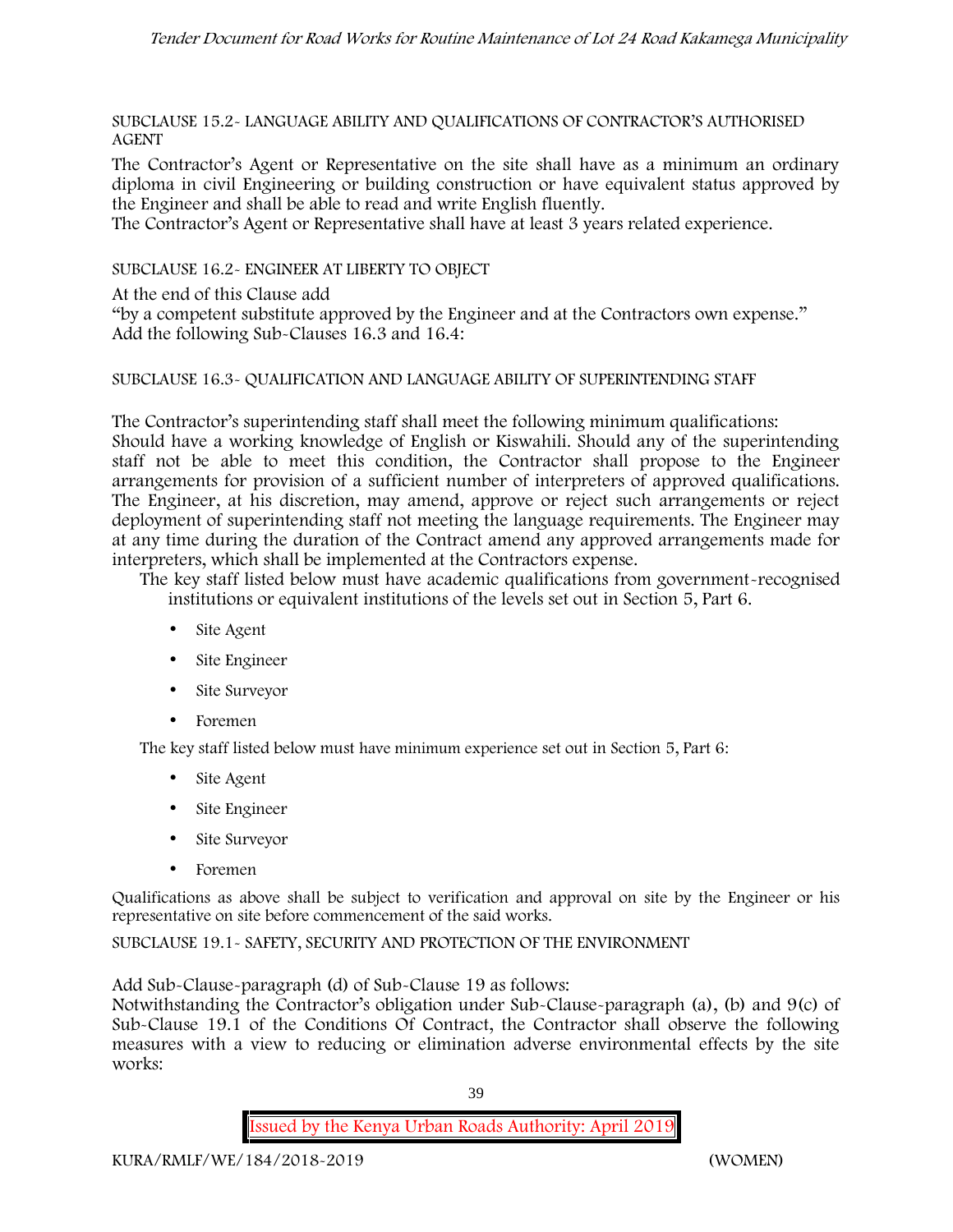- (i) All quarries and borrow pits shall be filled and landscaped to their original state after extraction of construction material
- (ii) Soil erosion due to surface runoff or water from culverts or other drainage structures should be avoided by putting in place proper erosion control measures that shall include, but are not limited to grassing and planting if trees
- (iii) Long traffic diversion roads shall be avoided so as to minimize the effect of dust on the surrounding environment. In any case all diversions shall be kept damp and dust free
- (iv) Spillage of oils, fuels and lubricants shall be avoided and if spilt, shall be collected and disposed off in such a way as not to adversely affect the environment
- (v) Rock blasting near settlement areas shall be properly coordinated with the relevant officers of the Government so as to minimize noise pollution and community interference.

# SUBCLAUSE 20.4 - EMPLOYERS RISKS

Delete Sub-Clause (h) and substitute with;

- (h) any operation of the forces of nature (insofar as it occurs on site) which an experienced contractor:
	- (i) could not have reasonably foreseen, or
	- (ii) could reasonably have foreseen, but against which he could not reasonably have taken at least one of the following measures:
		- (A) prevent loss or damage to physical property from occurring by taking appropriate measures or
		- (B) insure against such loss or damage

SUBCLAUSE 21.1 - INSURANCE OF WORKS AND CONTRACTOR 'S EQUIPMENT

Add the following words at the end of Sub-paragraph (a) and immediately before the last word of Sub-paragraph (b) of Sub-Clause 21.1:

"It being understood that such insurance shall provide for compensation to be payable in the types and proportions of currencies required to rectify the loss or damage incurred"

Delete the first sentence of this Clause and replace with he following:

"prior to commencement of the Works the Contractor shall, without limiting his or the Employer's obligations and responsibilities under Clause 20, insure to the satisfaction of the Employer:"

SUBCLAUSE 21.2 – SCOPE OF COVER

Amend sub-paragraph (a) of Sub-Clause 21.2 as follows:

Delete words "from the start of work at the site" and substitute the words "from the first working day after the Commencement Date"

Add the following as Sub-Clause (c) under Sub-Clause-Clause 21.2

40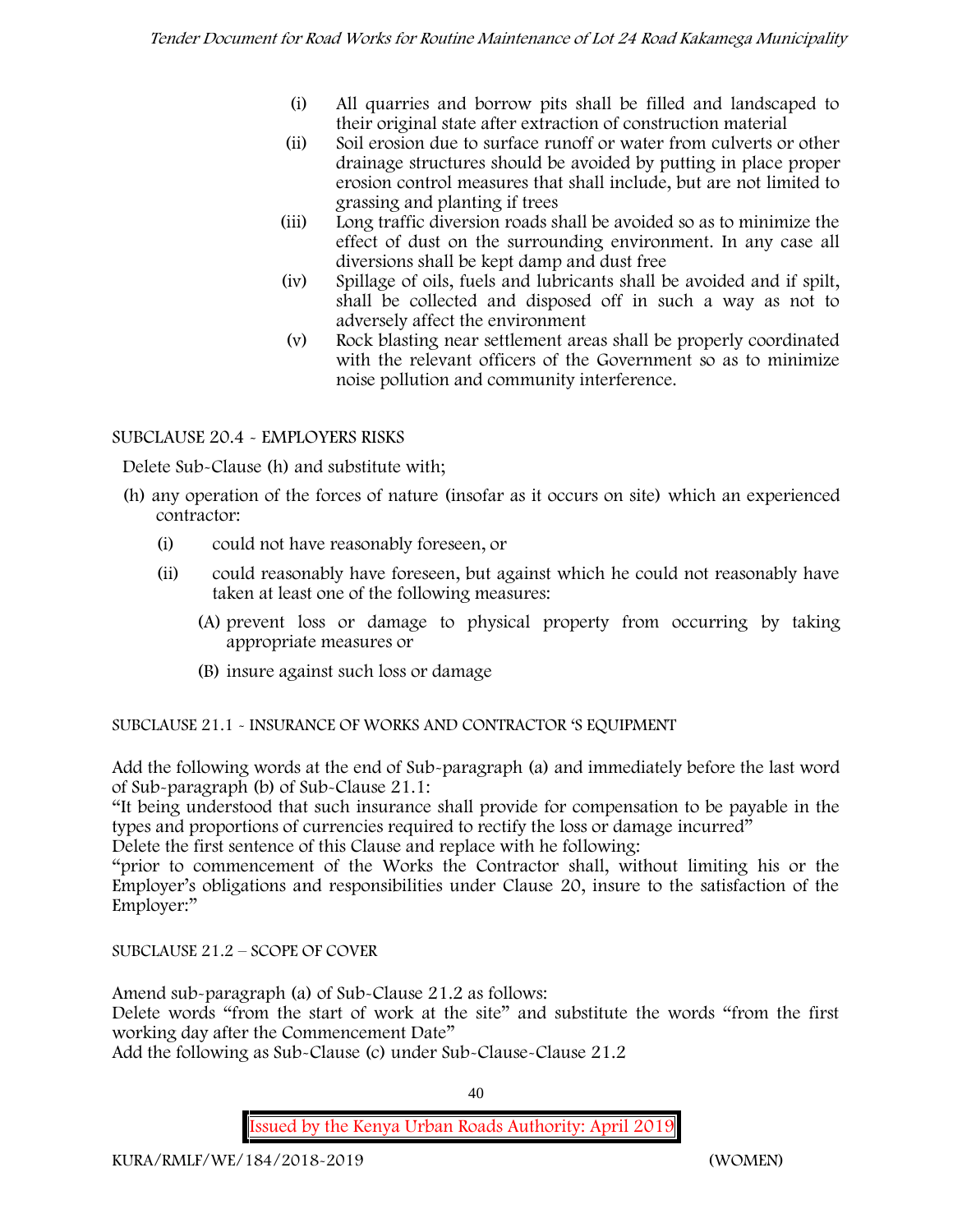(c ) It shall be the responsibility of the Contractor to notify the insurance company of any change in the nature and extent of the Works and to ensure the adequacy of the insurance coverage at all times during the period of the Contract.

SUBCLAUSE 21.4 - EXCLUSIONS

Amend Sub-Clause 21.4 to read as follows:

"There shall be no obligation for the insurances in Sub-Clause 21.1 to include loss or damage caused by the risks listed under Sub-Clause 20.4 sub-paragraph (a) (i) to(iv) of the Conditions of Particular Application."

SUBCLAUSE 23.2 – MINIMUM AMOUNT OF INSURANCE

Add the following at the end of this Clause: "... with no limits to the number of occurrences".

SUBCLAUSE 25.1 – EVIDENCE AND TERMS

Amend Sub-Claus OF INSURANCE 25.1 as follows: Insert the words "as soon as practicable after the respective insurances have been taken out but in any case" before the words "prior to the start of work at the site" Add the following Sub-Clauses 25.6, 25.7

SUBCLAUSE 25.6 – INSURANCE NOTICES

Each policy of insurance effected by the Contractor for purposes of the Contract shall include a provision to the effect that the Insurer shall have a duty to give notice in writing to the Contractor and Employer of the date when a premium becomes payable. This shall not be more than thirty (30) days before that date and the policy shall remain in force until thirty (30) days after the giving of such notice.

#### SUBCLAUSE 25.7 – NOTIFICATION TO INSURERS

It shall be the responsibility of the Contractor to notify insurers under any of the insurance referred to in the preceding clauses 21, 23 and 24 on any matter or event, which by the terms of such insurance are required to be so notified. The Contractor shall indemnify and keep indemnified the Employer against all losses, claims, demands, proceedings, costs, charges and expenses whatsoever arising out of or in consequence of any default by the Contractor in complying with the requirements of this Sub-Clause whether as a result of avoidance of such insurance or otherwise.

SUBCLAUSE 28.2 – ROYALTIES

Add at the end of this Sub-Clause the following sentence: "The Contractor shall also be liable for all payments or compensation if any that are levied in connection with the dumping of part or all of any such material."

SUBCLAUSE 29.1 – INTERFERENCE WITH TRAFFIC

Supplement Sub-Clause 29.1 by adding the following sentence at the end:

41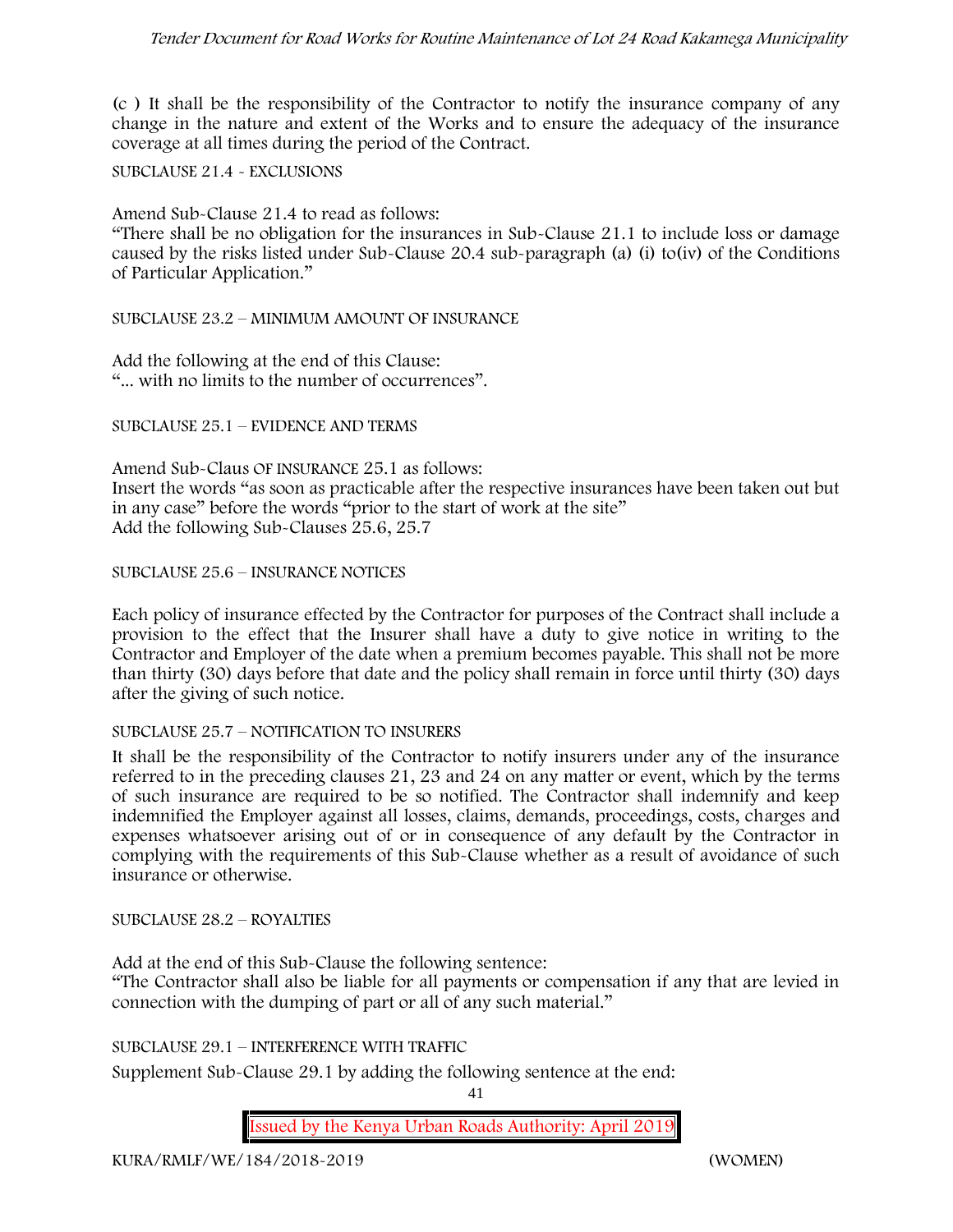"The Contractor will be permitted to use existing public roads for access to the site. The Contractor shall pay vehicle license tax and road maintenance duty in accordance with relevant regulations and shall obtain any necessary permits or licenses from relevant authorities for transporting his equipment."

Add the following subclause 29.2:

#### SUBCLAUSE 29.2 – REINSTATEMENT AND COMPENSATION FOR DAMAGES TO PERSONS AND **PROPERTY**

The Contractor shall reinstate all properties whether public or private which are damaged in consequence of the construction and, maintenance of the works to a condition as specified and at least equal to that prevailing before his first entry on them.

If in the opinion of the Engineer the Contractor shall have failed to take reasonable and prompt action to discharge his obligations in the matter of reinstatement, the Engineer will inform the Contractor in writing of his opinion, in which circumstances the Employer reserves the right to employ others to do the necessary work of reinstatement and to deduct the cost thereof from any money due or which shall become due to the Contractor.

The Contractor shall refer to the Employer without delay all claims which may be considered to fall within the provisions of Clause 22.1.

Add the following Sub-Clause 34.2 to 34.8

## SUBCLAUSE 34.2 – CONDITIONS OF EMPLOYMENT OF LABOUR

The Contractor shall be responsible for making all arrangements for and shall bear all costs relating to recruitment, obtaining of all necessary visas, permits or other official permission for movements of staff and labour.

#### SUBCLAUSE 34.3 – FAIR WAGES

The Contractor shall, in respect of all persons employed anywhere by him in the execution of the Contract, and further in respect of all persons employed by him otherwise than in the execution of the Contract in every factory, Workshop or place occupied or used by him for the execution of the Contract, observe and fulfil the following conditions:

(a) The Contractor shall pay rates of wages, observe hours of labour and provide conditions of labour, housing, amenities and facilities not less favourable than those required by the latest Regulation of Wages (Building and Construction Industry) Order as of the time of bid submission, and subsequent amendments thereto, or in any wage scales, hours of work or conditions agreed by the Ministry of Labour or other Government Department in consultation with the appropriate wage fixing authority and generally recognized by other employees in the district whose general circumstances in the trade or industry in which the Contractor is engaged are similar.

(b) In the absence of any rates of wages, hours or conditions of labour so established the Contractor shall pay rates of wages and observe hours and conditions of labour which are not less favourable than the general level of wages, hours and conditions observed by other Employers whose general circumstances in the trade or industry in which the Contractor is engaged are similar.

(c) Where the absence of established rates of wages, hours and conditions of labour or the dissimilarity of the general circumstances in the trade of industry in which the Contractor is engaged prevent the Contractor from observing rates of wages, hours and conditions of labour ascertained under sub-paragraph (a) and (b) above the Contractor in fixing the rates of wages,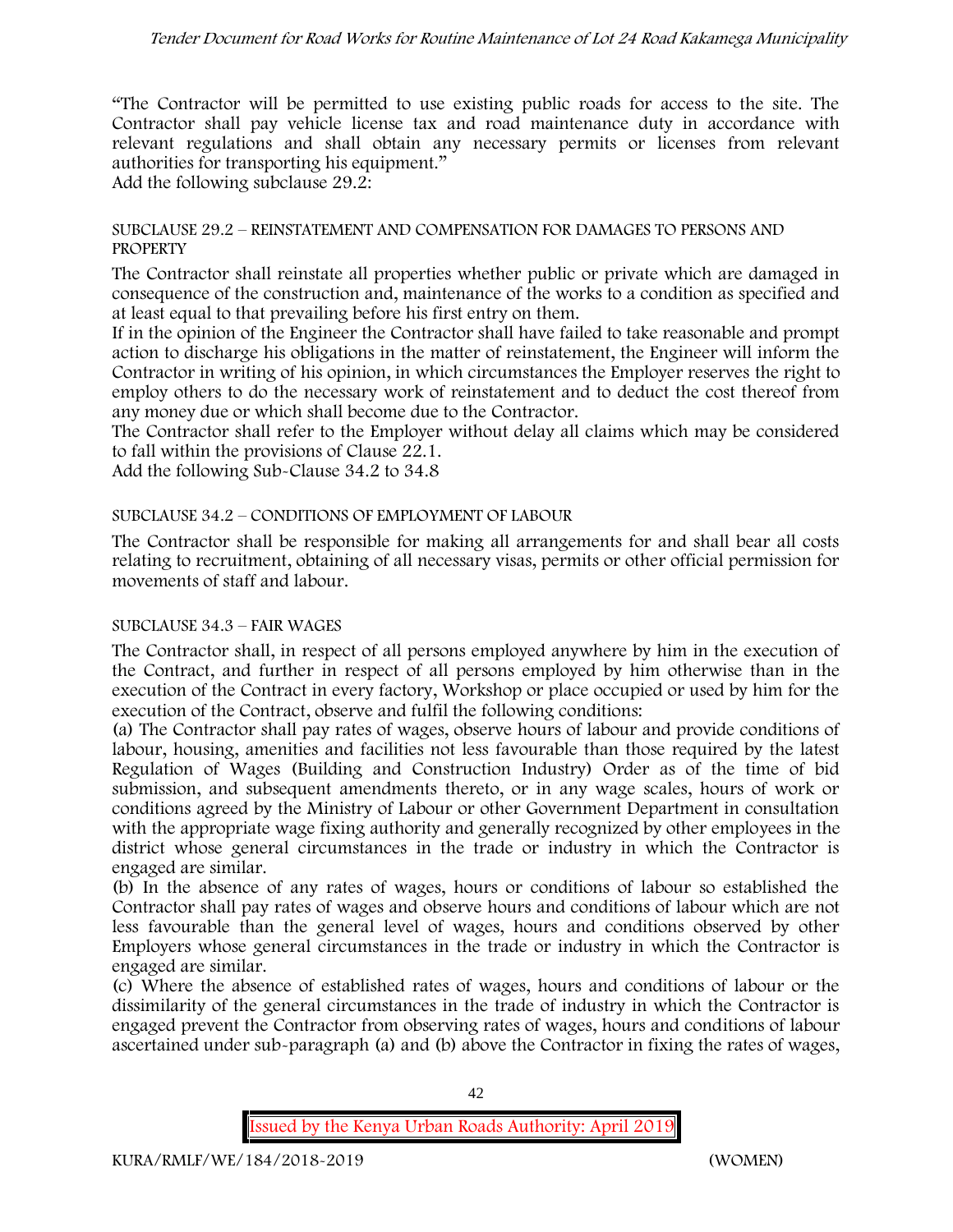hours and conditions of labour of his employees shall be guided by the advice of the Labour Department.

(d) The Contractor shall recognize the freedom of his employees to be members of trade unions.

(e) The Contractor shall maintain records in English of the time worked by, and the wages paid to, his employees. The Contractor shall furnish to the Engineer or Employer, if called upon to do so, such particulars of the rates, wages and conditions of labour as the Employer or Engineer may direct.

(f) The Contractor shall at all times during the continuance of the contract display, for the information of his employees in every factory, workshop or place occupied or used by him for the execution of the Contract, a copy of this clause together with a notice setting out the general rates of wages, hours and conditions of labour of his employees.

(g) The Contractor shall be responsible for the observance of this clause by sub-Contractors employed in the execution of the works.

## SUBCLAUSE 34.4 – BREACH OF FAIR WAGES CLAUSE

Any Contractor or Sub-Contractor who is found to be in breach of Fair Wages Clause shall cease to be approved as a Contractor or Sub-Contractor for such period as the Permanent Secretary for the Ministry of Roads may determine.

Should a claim be made to the Employer alleging the Contractor's default in payment of Fair Wages of any workman employed on the Contract and if proof thereof satisfactory to the Employer is furnished by the Labour Authority, the Employer may, failing payment by the Contractor, pay the claims out of any monies due or which may become due to the Contractor under the Contract.

#### SUBCLAUSE 34.5 – RECRUITMENT OF UNSKILLED LABOUR

Any additional unskilled labour which is required by the Contractor for the works and which is not in his employment at the time of the acceptance of the BID shall be recruited by the Contractor from the Labour Exchange or Exchange or Exchanges nearest to the site or sites of the work.

#### SUBCLAUSE 34.6 – COMPENSATION FOR INJURY

The Contractor shall in accordance with the Workmen's Compensation Act of the Laws of Kenya and any other regulations in force from time to time pay compensation for loss or damage suffered in consequence of any accident or injury or disease resulting from his work to any workman or other person in the employment of the Contractor or any Subcontractor.

#### SUBCLAUSE 34.7 – LABOUR STANDARDS

(a) the Contractor shall comply with the existing local labour laws, regulations and labour standards

(b) the Contractor shall formulate and enforce an adequate safety program with respect to all work under his contract, whether performed by the Contractor or subcontractor. The Contractor has assurance from the Employer of cooperation where the implementation of these safety measures requires joint cooperation.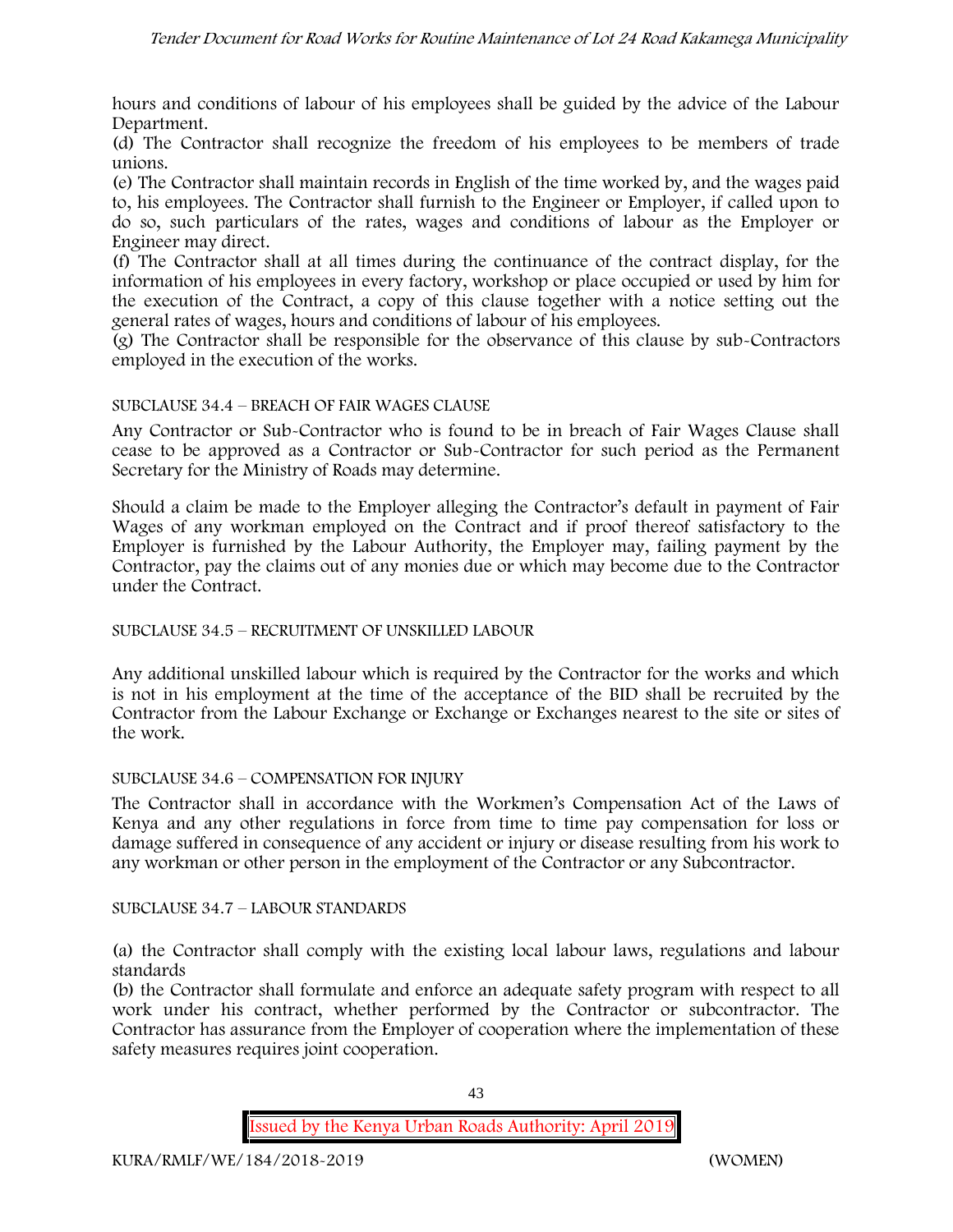(c) Upon written request of the Employer the Contractor shall remove or replace any of his employees employed under this Contract. Add the following Sub-Clause 35.2 and 35.3.

## SUBCLAUSE 35.2 – RECORDS OF SAFETY AND HEALTH

The Contractor shall maintain such records and make such reports concerning safety, health and welfare of persons and damage to property as the Engineer may from time to time prescribe.

SUBCLAUSE 35.3 – REPORTING OF ACCIDENTS

The Contractor shall report to the Engineer details of any accident as soon as possible after its occurrence. In the case of any fatality or serious accident, the Contractor shall, in addition, notify the Engineer immediately by the quickest available means. The Contractor shall also notify the relevant authority whenever the Laws of Kenya require such a report.

#### SUBCLAUSE 39.2 – DEFAULT OF CONTRACTOR IN COMPLIANCE

Add at the end of Sub-Clause 39.2 the following: "Where the contractor has no pending payments with the employer and the retention funds are less than the value of works to be carried out by the employer, the employer shall apply funds as per clause 10.3". The contract shall then stand determined clause 63 not withstanding.

#### SUBCLAUSE 41.1 – COMMENCEMENT OF WORKS

#### Amend Sub-Clause 41.1 as follows:

Delete the words "as soon as is reasonably possible" in the first sentence and replace with "within the period stated in the Appendix to Bid".

For the purposes of this clause the quantified site instructions shall be treated as the works and delay in commencement in the instructed works shall constitute breach of contract that will lead to institution of remedies under clause 63 of these conditions.

#### SUBCLAUSE 43.1 – TIME FOR COMPLETION

Amend Sub-Clause 43.1 as follows:

Delete the words "within the time" to "such extended time" and substitute "by the date or dates stated or implied in Clause 14 of these Conditions of Particular Application.

#### SUBCLAUSE 44.1 – EXTENSION OF TIME FOR COMPLETION

Add at the end of Sub-Clause 44.1 the following:

"Neither rains falling within the rainy seasons as occurs in Kenya nor floods caused by such rains shall be deemed exceptional weather conditions such as may fairly entitle the Contractor to an extension of time for the completion of the work."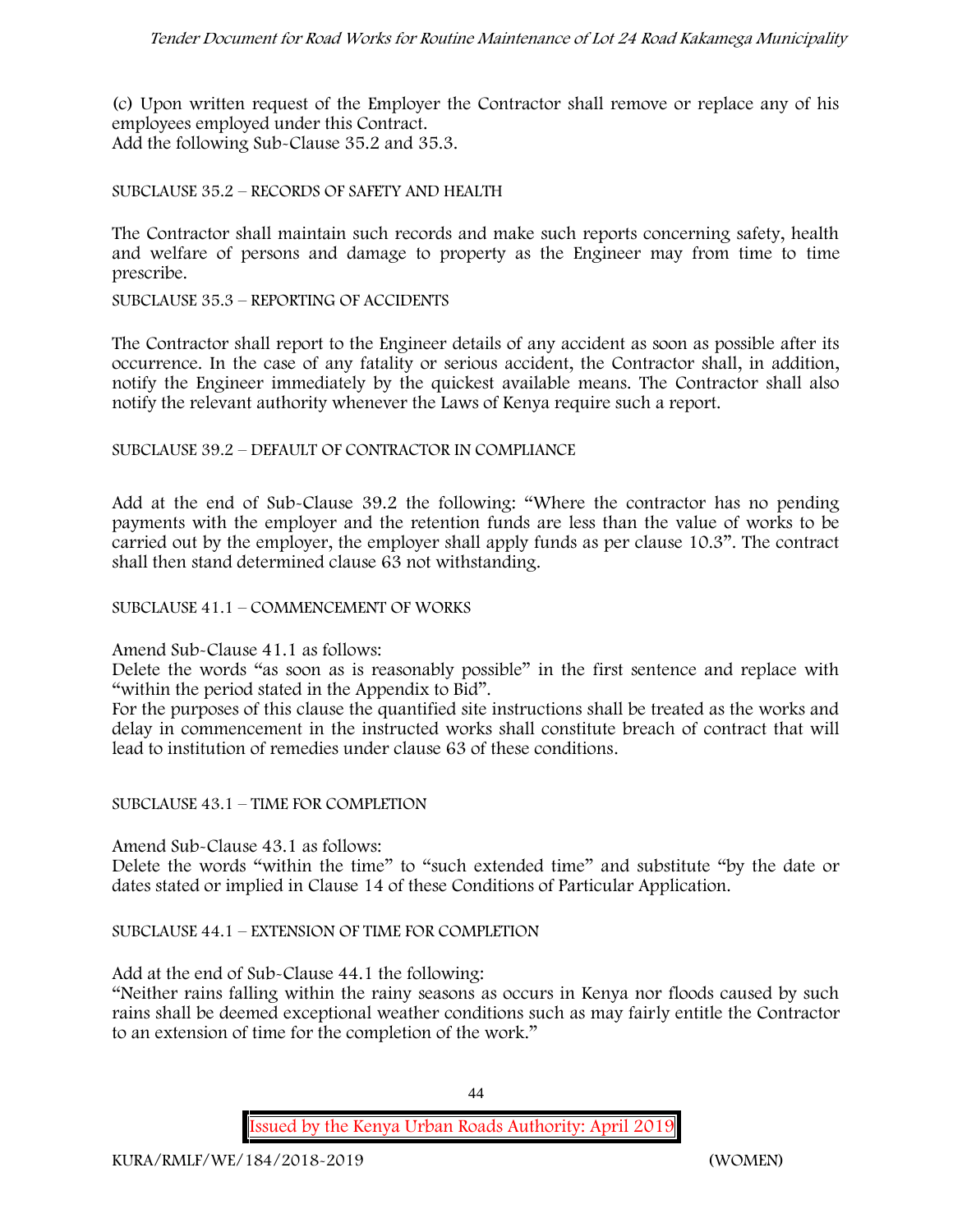## SUBCLAUSE 45.1 – RESTRICTION ON WORKING HOURS

Add at the end of Sub-Clause 45.1 the following:

"If the Contractor requests permission to work by night as well as by day, then if the Engineer shall grant such permission the Contractor shall not be entitled to any additional payments for so doing. All such work at night shall be carried out without unreasonable noise or other disturbance and the Contractor shall indemnify the Employer from and against any liability for damages on account of noise or other disturbance created while or in carrying out night work and from and against all claims, demands, proceedings, costs, charges and expenses whatsoever in regard or in relation to such liability.

"In addition the Contractor will be required to provide, for any work carried out at night or recognized days of rest, adequate lighting and other facilities so that the work is carried out safely and properly.

"In the event of the Engineer granting permission to the Contractor to work double or rotary shifts or on Sundays, the Contractor shall be required to meet any additional costs to the Employer in the administration and supervision of the Contract arising from the granting of this permission."

SUBCLAUSE 47.2 – REDUCTION OF LIQUIDATED DAMAGES

Add the following paragraphs at the end of this Sub-Clause:

"There shall be no reduction in the amount of liquidated damages in the event that a part or a section of the Works within the Contract is certified as completed before the whole of the Works comprising that Contract.

The Employer shall pay no bonus for early completion of the Works to the Contractor.

SUBCLAUSE 52.1 – VALUATION AND VARIATIONS

Add new Clause 52.2(c )

No change in the unit rates or prices quoted shall be considered for items included in the schedule of Dayworks rates, or Provisional Sums and items, or for any item in the BOQ.

SUBCLAUSE 52.4 – DAYWORKS

Add the following at the end of Sub-Clause 52.4:

The work so ordered shall immediately become part of the works under the contract. The Contractor shall, as soon as practicable after receiving the Dayworks order from the Engineer undertake the necessary steps for due execution such work. Prior to commencement of any work to be done on a Dayworks basis, the Contractor shall give an advance notice to the Engineer stating the exact time of such commencement.

SUBCLAUSE 54.1 – CONTROCTOR'S EQUIPMENT, TEMPORARY WORKS AND MATERIALS : Exclusive use for the works

Amend Sub-Clause 54.1 as follows: Line 5: add "written" between "the" and "consent". Delete Sub-Clauses 54.2 and 54.5.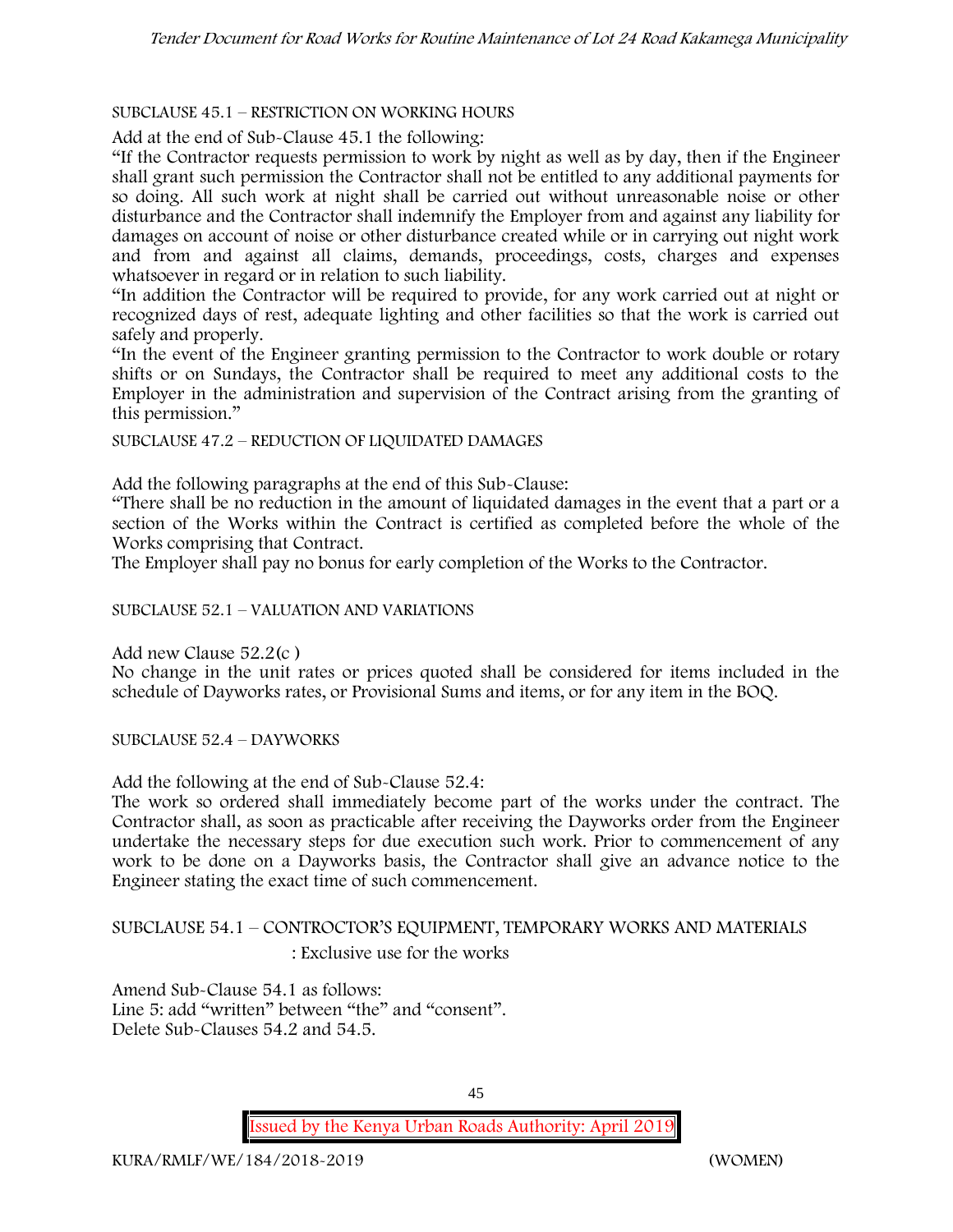## SUBCLAUSE 55.2 – OMMISIONS OF QUANTITIES

Items of Works described in the Bills of Quantities for which no rate or price has been entered in the Contract shall be considered as included in other rates and prices in the Contract and will not be paid for separately by the Employer.

Add the following Sub-Clause 58:

Add the words "or Engineer's representative" where the word "Engineer" appears in clause 58.

SUBCLAUSE 58.4 – PROVISIONAL ITEMS

Provisional items shall be read as Provisional Sums and shall be operated as such in accordance with Sub-Clauses 58.1 to 58.3.

Clause 60 of the General Conditions is deleted and substituted with the following:-

#### SUBCLAUSE 60.1 – MONTHLY STATEMENT

The Contractor shall submit a statement to the Engineer at the end of each month, in a tabulated form approved by the Engineer, showing the amounts to which the Contractor considers himself to be entitled. The statement shall include the following items, as applicable;

- the value of the Permanent Work executed up to the end of previous month
- such amount as the Engineer may consider fair and reasonable for any Temporary Works for which separate amounts are provided in the Bill of Quantities
- any amount to be withheld under retention provisions of Sub-clause 60.3
- any other sum to which the Contractor may be entitled under the Contract

If the Engineer disagrees with or cannot verify any part of the statement, the Contractor shall submit such further information as the Engineer may reasonably require and shall make such changes and corrections in the statement as may be directed by the Engineer. In cases where there is difference in opinion as to the value of any item, the Engineer's view shall prevail.

#### SUBCLAUSE 60.2 INTERIM PAYMENT CERTIFICATE

The Contractor shall forward to the Engineer an Interim Payment Certificate based on the statement as corrected above and, should it be necessary in the Engineers opinion, shall promptly make any further amendments and corrections to the Interim Payment Certificate.

The Engineer shall not unreasonably withhold certifying an Interim Payment Certificate and in case of likely delay in establishing the value of an item, such item may be set aside and the remainder certified for payment.

Within 14 days after receipt of the Interim Payment Certificate and subject to the Contractor having made such further amendments and corrections as the Engineer may require, the Engineer will forward to the Employer the certified Interim Payment Certificate.

Provided that the Engineer shall not be bound to certify any payment under this Clause if the net amount thereof, after all retentions and deductions, would be less than the minimum amount of Interim Payment Certificate's stated in the Appendix to Form of Bid. However in such a case, the uncertified amount will be added to the next interim payment, and the

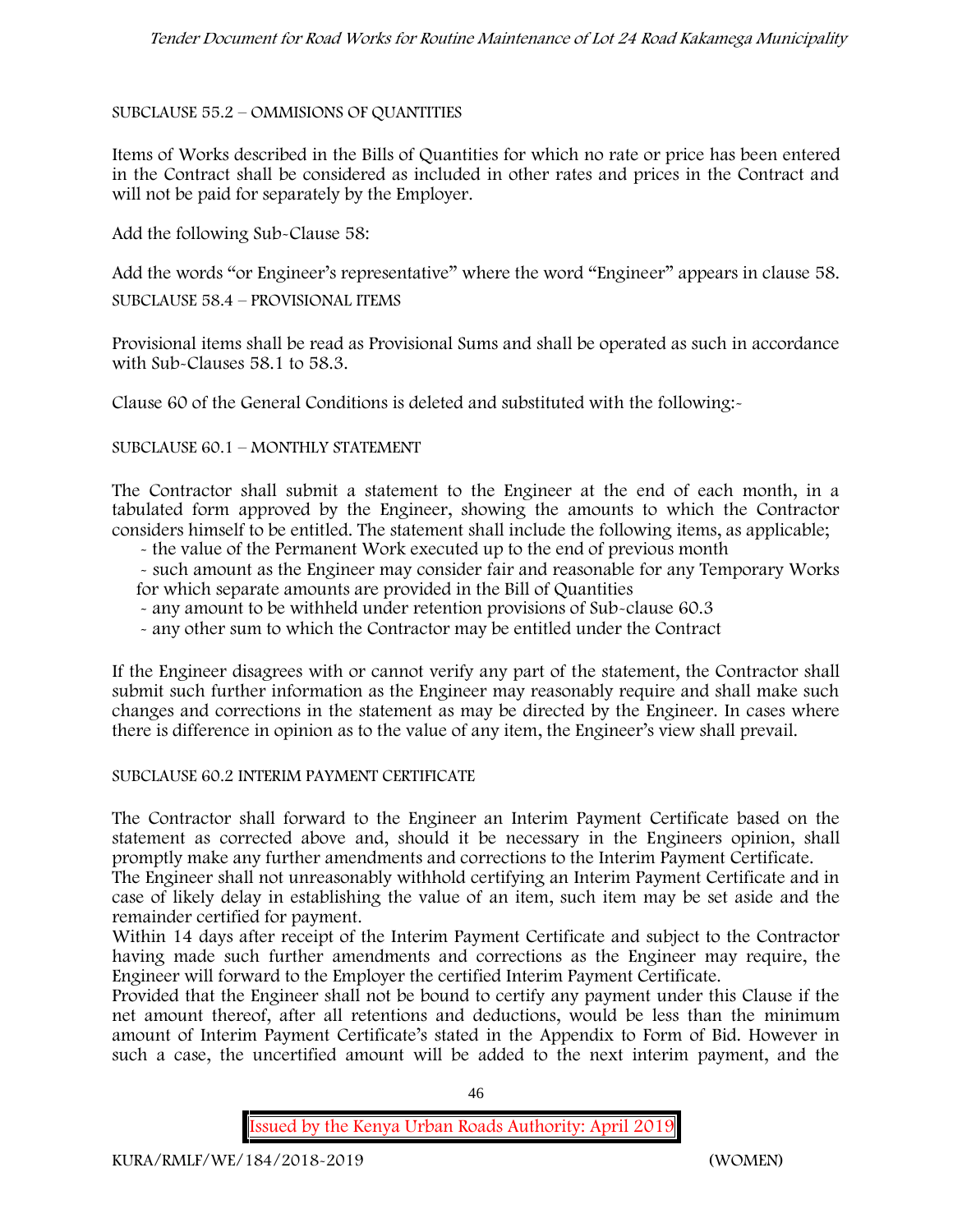cumulative unpaid certified amount will be compared to the minimum amount of interim payment.

SUBCLAUSE 60.3 – RETENTION MONEY AND PAYMENT OF RETENTION MONEY

A retention amounting to the percentage stipulated in the Appendix to Bid shall be made by the Engineer in the first and following Interim Payment Certificates until the amount retained shall reach the "Limit of Retention Money" named in the Appendix to Form of BID.

Upon the issue of the Taking-Over Certificate, with respect to the whole of the works one half of the retention money shall become due and shall be paid to the Contractor when the Engineer shall certify in writing that the last section of the whole works has been substantially completed.

Upon expiration of the Defects Liability Period for the works, the other half of the Retention Money shall be certified by the Engineer for payment to the Contractor.

Provided that in the event of different Defects Liability Periods being applicable to different Sections of the Permanent Works pursuant to Clause 48, the expression "expiration of the Defects Liability Period " shall, for the purpose of this sub-clause, be deemed to mean the expiration of the latest of such periods.

Provided also that if at such time, there remain to be executed by the Contractor any work instructed, pursuant to Clause 49 and 50, in respect of the works, the Engineer shall be entitled to withhold certification until completion of any such work or so much of the balance of the Retention money as shall in the opinion of the Engineer, represents the cost of the remaining work to be executed.

SUBCLAUSE 60.4– CORRECTION OF CERTIFICATES

The Engineer may in any Interim Payment Certificate make any correction or modification to any previous Interim Payment Certificate signed by him and shall have authority, if any work is not being carried out to his satisfaction to omit or reduce the value of such work in any Interim Payment Certificate.

SUBCLAUSE 60.5– STATEMENT AT COMPLETION

Not later than 84 days after the issue of the Taking-Over Certificate in respect of the whole of the works, the Contractor shall submit to the Engineer a statement at completion showing in detail, in a form approved by the Engineer;

The final value of all work done in accordance with the Contract up to the date stated in such Taking-Over Certificate.

Any further sums which the Contractor considers to be due; and

An estimate of amounts that the Contractor considers will become due to him under the Contract.

Estimate amounts shall be shown separately in the Statement at Completion. The Contractor shall amend and correct the Statement as directed by the Engineer and submit a Certificate at Completion to be processed as in Sub-Clause 60.2.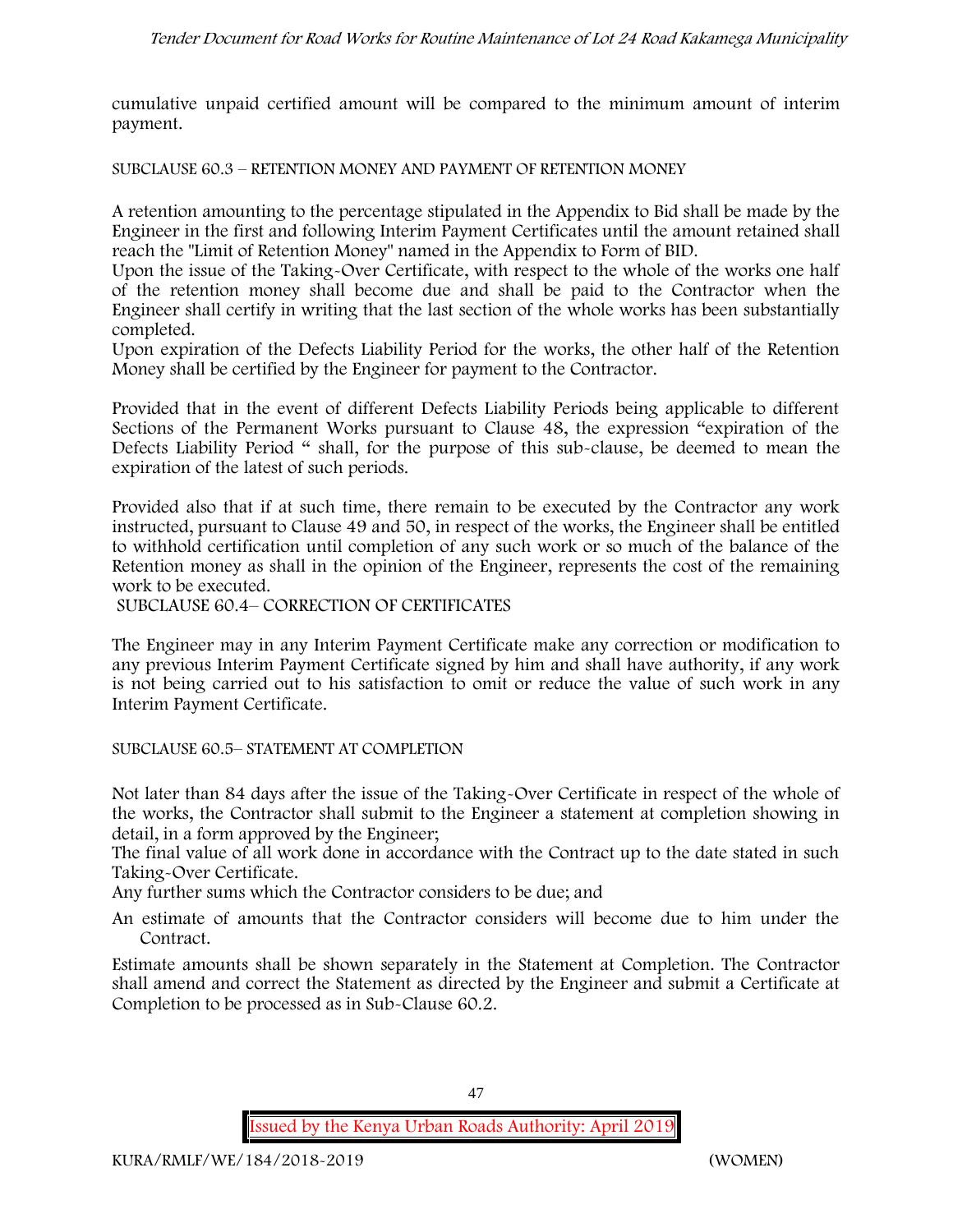#### SUBCLAUSE 60.6 – FINAL STATEMENT

Not later than 56 days after the issue of the Defects Liability Certificate pursuant to Sub-Clause 62.1, the Contractor shall submit to the Engineer for consideration a draft final statement with supporting documents showing in detail, in the form approved by the Engineer; The final value of all work done in accordance with the Contract; Any further sums which the Contractor considers to be due to him.

If the Engineer disagrees with or cannot verify any part of the draft final statement, the Contractor shall submit such further information as the Engineer may reasonable require and shall make such changes in the draft as may be required.

SUBCLAUSE 60.7– DISCHARGE

Upon submission of the Final Statement, the Contractor shall give to the Employer, with a copy to the Engineer, a written discharge confirming that the total of the Final statement represents full and final settlement of all monies due to the Contractor arising out of or in respect of the Contract. Provided that such discharge shall become effective only after payment under the Final Payment Certificate issued pursuant to Sub-Clause 60.8 has been made and the Performance Security referred to in Sub-Clause 10.1 has been returned to the Contractor.

SUBCLAUSE 60.8 – FINAL PAYMENT CERTIFICATE

Upon acceptance of the Final Statement as given in Sub-Clause 60.6, the Engineer shall prepare a Final Payment Certificate which shall be delivered to the Contractor's authorized agent or representative for his signature. The Final Payment Certificate shall state:

The final value of all work done in accordance with the Contract;

After giving credit to the Employer for all amounts previously paid by the Employer, the balance, if any, due from the Employer to the Contractor or the Contractor to the Employer.

Final Certificate shall be issued for any sum due to the Contractor even if such is less than the sum named in the Appendix to the Form of BID.

#### SUBCLAUSE 60.9– CESSATION OF EMPLOYERS LIABILITY

unless the Contractor notifies the Engineer of his objection to the Final Certificate within fourteen days of delivery thereof he shall be deemed to have agreed that he accepts the total Contract Price as set out in the Final Certificate as full settlement for all Work Done under the Contract including any variations and omissions thereof but excluding any variations and claims previously made in writing.

## SUBCLAUSE 60.10 – TIME FOR PAYMENT

The amount due to the Contractor under any Interim Payment Certificate or Final Payment Certificate issued pursuant to this Clause or to any other term of the Contract, shall, subject to Clause 47, be paid by the Employer to the Contractor as follows:

48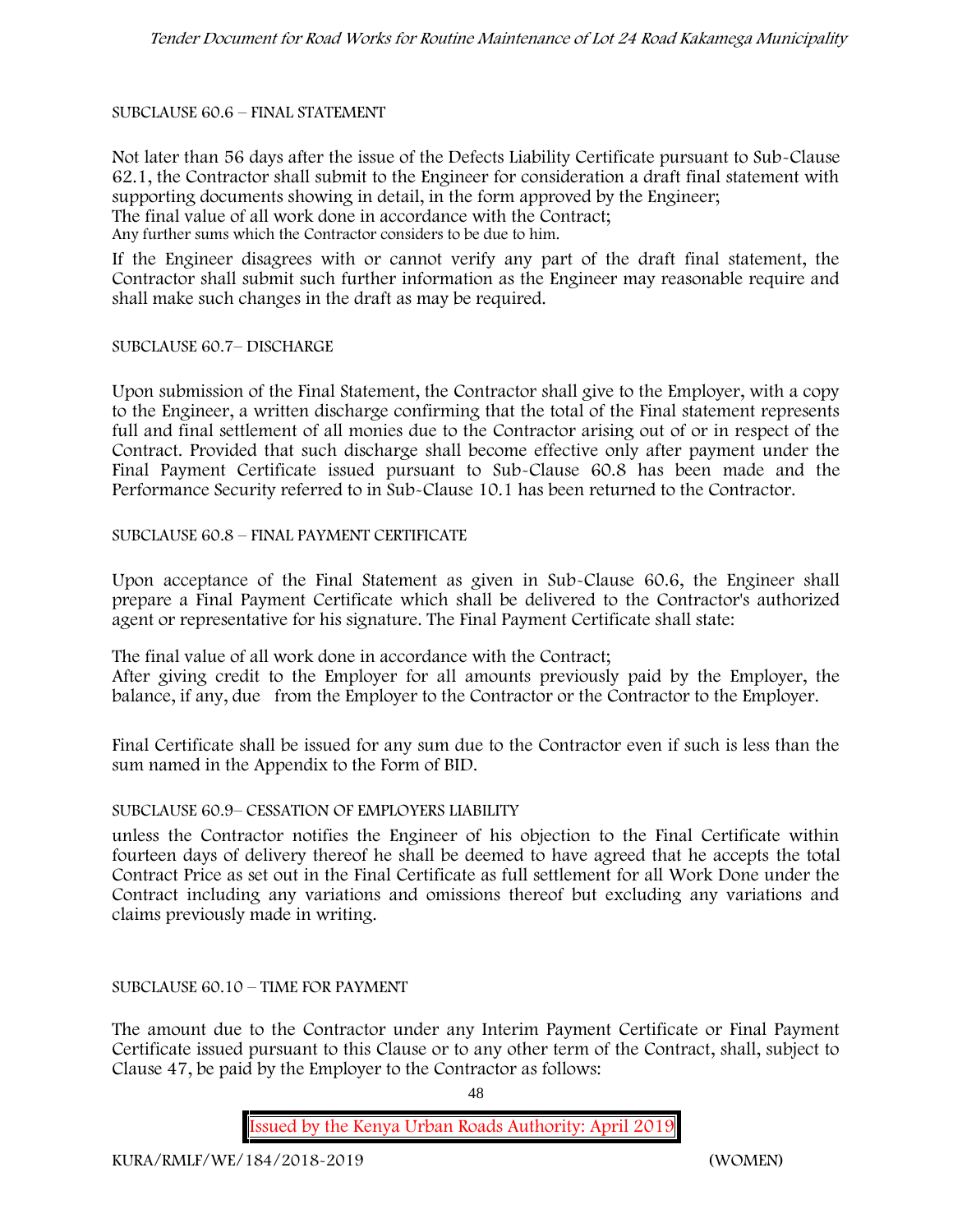- (i) In the case of Interim Payment Certificate, within the time stated in the Appendix to Form of Bid, after the Engineer has signed the Interim Payment Certificate.
- (i) In the case of the Final Payment Certificate pursuant to Sub clause 60.8, within the time stated in the Appendix to Form Of Bid, after the Engineer has signed the Final Payment Certificate.
- (ii) In the event of the failure of the Employer to make payment within the times stated, the Employer shall make payment to the Contractor of simple interest at a rate equal to two percentage points above the averaged Base Lending Rate of three leading banks namely Kenya Commercial Bank, Standard Chartered Bank and Barclays Bank for the time being or as shall be the case from the time to time obtained from the Central Bank of Kenya. The provisions of this Sub clause are without prejudice to the Contractor's entitlements under Clause 69 or otherwise.

# SUBCLAUSE 60.11 – CURRENCY OF PAYMENT

The Contract Price shall be designated in Kenyan Currency.

All work performed by the Contractor under the Contract shall be valued in Kenya Shillings using the rates and prices entered in the Bills of Quantities together with such other increases to the Contract Price, except for variation of price payments in accordance with Clause 70.1.

# SUBCLAUSE 60.12 – ADVANCE PAYMENT

Advance payment shall not be offered in this Contract.

# SUBCLAUSE 60.13 MATERIALS FOR PERMANENT WORKS

With respect to materials brought by the Contractor to the site for incorporation into the permanent works, the Contractor shall,

-Receive a credit in the month in which these materials are brought to site,

-Be charged a debit in the month in which these materials are incorporated in the permanent works.

Both such credit and debit to be determined by the Engineer in accordance with the following provisions.

No credit shall be given unless the following conditions shall have been met to the Engineers satisfaction

- The materials are in accordance with the specifications for the works;
- The materials have been delivered to site and are properly stored and protected against loss, damage or deterioration;
- The Contractors record of the requirements, orders receipts and use of materials are kept in a form approved by the Engineer, and such records are available for inspection by the Engineer;
- The Contractor has submitted a statement of his cost of acquiring and delivering the materials and plant to the Site, together with such documents as may be required for the purpose of evidencing such cost;
- The materials are to be used within a reasonable time.

49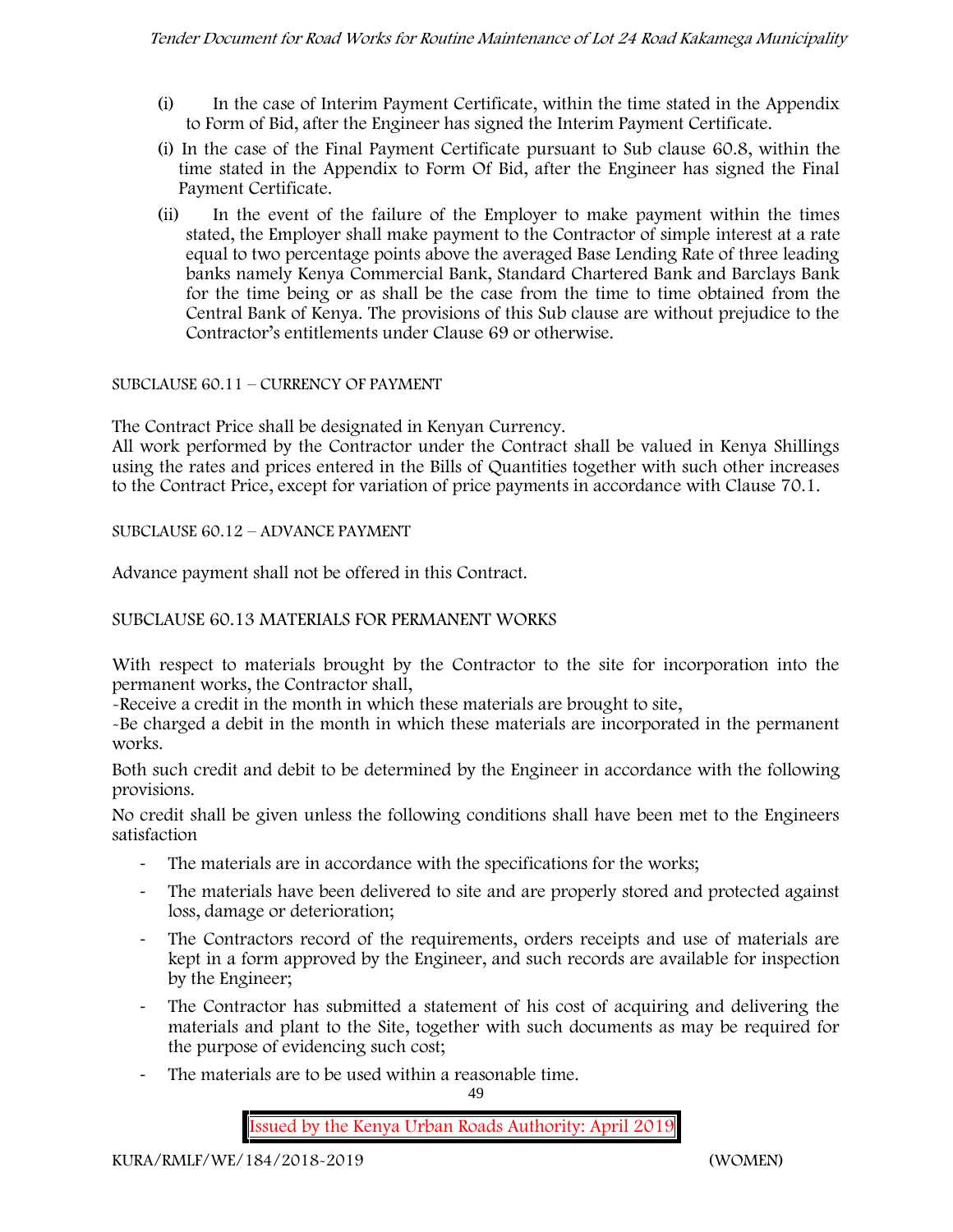- The amount to be credited to the Contractor shall not be more than 75% of the Contractor's reasonable cost of the materials delivered to site, as determined by the Engineer after review of the documents listed in subparagraphs (a) (iv) above;
- The amount to be debited to the Contractor for any materials incorporated into the works shall be equivalent to the credit previously granted to the Contractor for such materials pursuant to Clause (b) above as determined by the Engineer.

SUBCLAUSE 63.1 – DEFAULT OF THE CONTRACTOR

# SUBCLAUSE 67.1 – ENGINEER'S DECISION

Delete the entire Sub clause 67.1 and add the following;

"If a dispute of any kind whatsoever arises between the Employer and the Contractor in any connection with, or arising out of, the Contract or the execution of the works, whether during the execution of the works or after their completion and whether before or after repudiation or other termination of the Contract including any dispute as to any opinion, instruction, determination, certificate or valuation of the Engineer, the matter in dispute shall, in the first place, be referred in writing to the Engineer, with a copy to the other party. Such reference shall state it is made pursuant to this clause. No later than 28 (twenty eight) day after the day on which he received such reference the Engineer shall give notice of his decision to the Employer and the Contractor. Such decision shall state it is made pursuant to this clause.

Unless the Contract has already been repudiated or terminated, the Contractor shall, in every case, continue to proceed with the works with all due diligence and the Contractor and the Employer shall give effect forthwith to every such decision of the Engineer unless and until the same shall be revised, as hereinafter provided, in an Amicable Settlement, Adjudicator's or Arbitrator's award.

If either the Employer or the Contractor be dissatisfied with the any decision of the Engineer, or if the Engineer fails to give notice of his decision on or before the 28th (twenty eighth) after the day on which he received the reference, then either the Employer or the Contractor may, on or before the 28th (twenty eighth) day after the day the day on which he received notice of such decision, or on or before the 28th (twenty eighth) day after the day the day on which the said period of 28 days expired, as the case may be, give notice to the other party, with a copy for information to the Engineer, of his intention to commence Adjudication, as hereinafter provided, as to the matter in dispute. Such notice shall establish the entitlement of the party giving the same to commence Adjudication, as hereinafter provided, as to such dispute; no adjudication in respect thereof may be commenced unless such notice is given.

If the Engineer has given notice of his decision as to a matter in dispute to the Employer and the Contractor and no notice of intention to commence adjudication as to such dispute has been given by either the Employer or the Contractor on or before the twenty eighth day after the day on which the parties received notice as to such decision from the Engineer, the said decision shall become final and binding upon the Employer and the Contractor. "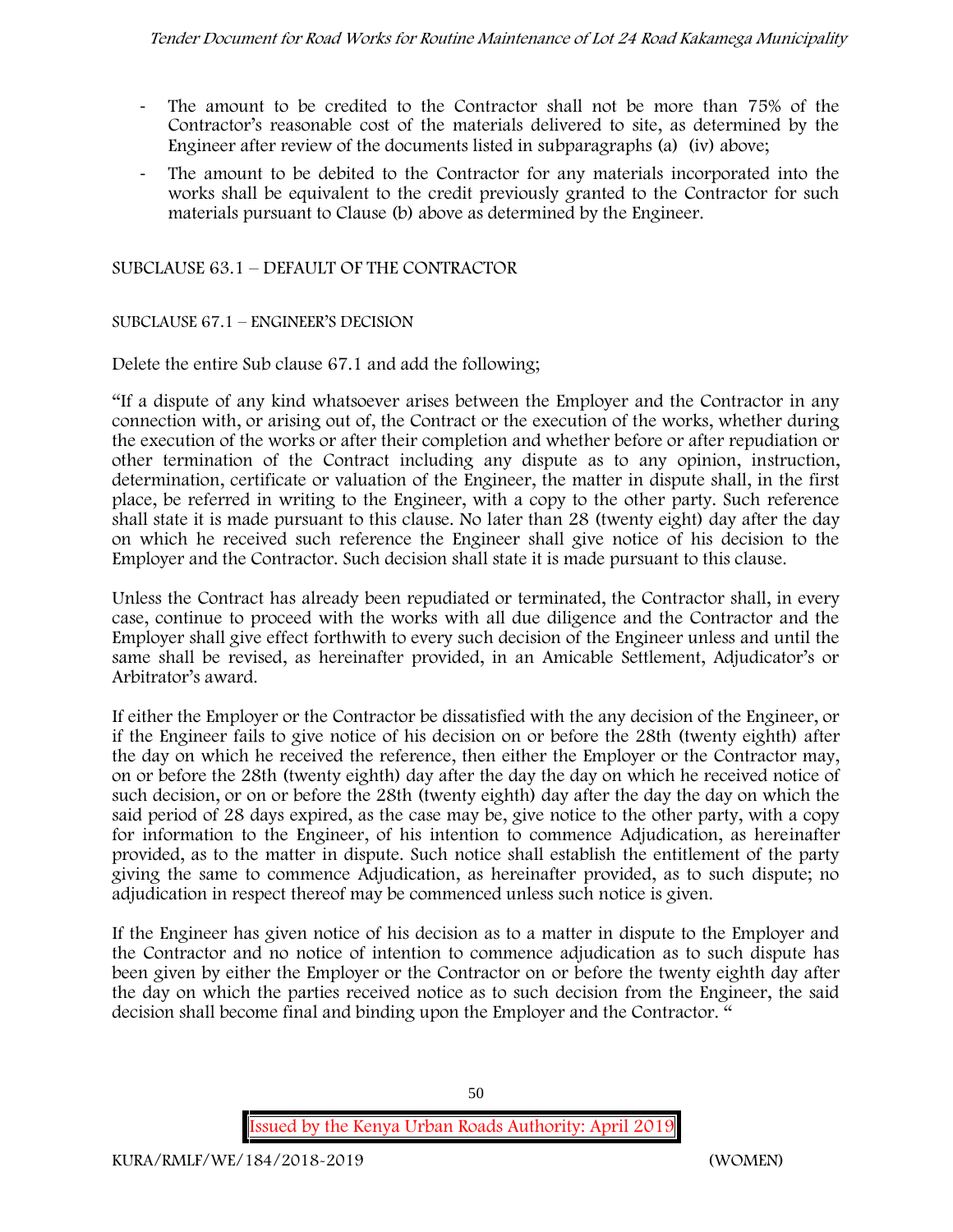## SUBCLAUSE 67.2 – AMICABLE SETTLEMENT

Delete the entire subclause 67.2 and add the following;

"Where notice to of intention to commence adjudication as to a dispute has been in accordance with subclause 67.1, the parties shall attempt to settle such dispute in amicably before the commencement of Adjudication; provided that, unless the parties otherwise agree, Adjudication may be commenced on or after the 14th (fourteenth) day after the day on which notice of intention to commence adjudication of such dispute was given, even if an attempt at amicable settlement thereto has been made."

SUBCLAUSE 67.3 – ADJUDICATION

Delete the entire subclause 67.3 and add the following;

"The Adjudicator shall be appointed by the Chartered Institute of Arbitrators (Kenya) unless the appointment is agreed by the parties within 7 (seven) days of the notice to adjudication.

The adjudication process shall be conducted according to the Laws of Kenya and the Rules of the Chartered Institute of Arbitrators (Kenya)."

SUBCLAUSE 67.3 – ARBITRATION

Delete the entire subclause 67.3 and add the following;

"Any dispute in respect of which:

The decision, if any, of the Adjudicator has not become final and binding pursuant to subclause 67.1, and Amicable settlement has not been reached within the period stated in subclause 67.2,

shall be finally settled, under the Laws of Kenya and the Arbitration Rules of the Chartered Institute of Arbitrators (Kenya Branch) by one or more arbitrators appointed by the Chartered Institute of Arbitrators (Kenya Branch).

Neither party shall be limited in the in the proceedings before such arbitrator/s to the evidence or arguments put before the Adjudicator for the purpose of obtaining his said decision pursuant to subclause 67.1.

Arbitration may be commenced prior to or after completion of the works, provided that the obligations of the Employer, the Engineer and the Contractor shall not be altered by reason of the arbitration being conducted during the progress of the works.

SUBCLAUSE 68.2 – NOTICES TO EMPLOYER AND ENGINEER

Delete in Sub-Clause 68.2 the words "nominated for that purpose in Part II of these conditions".

a. The Employer's address is: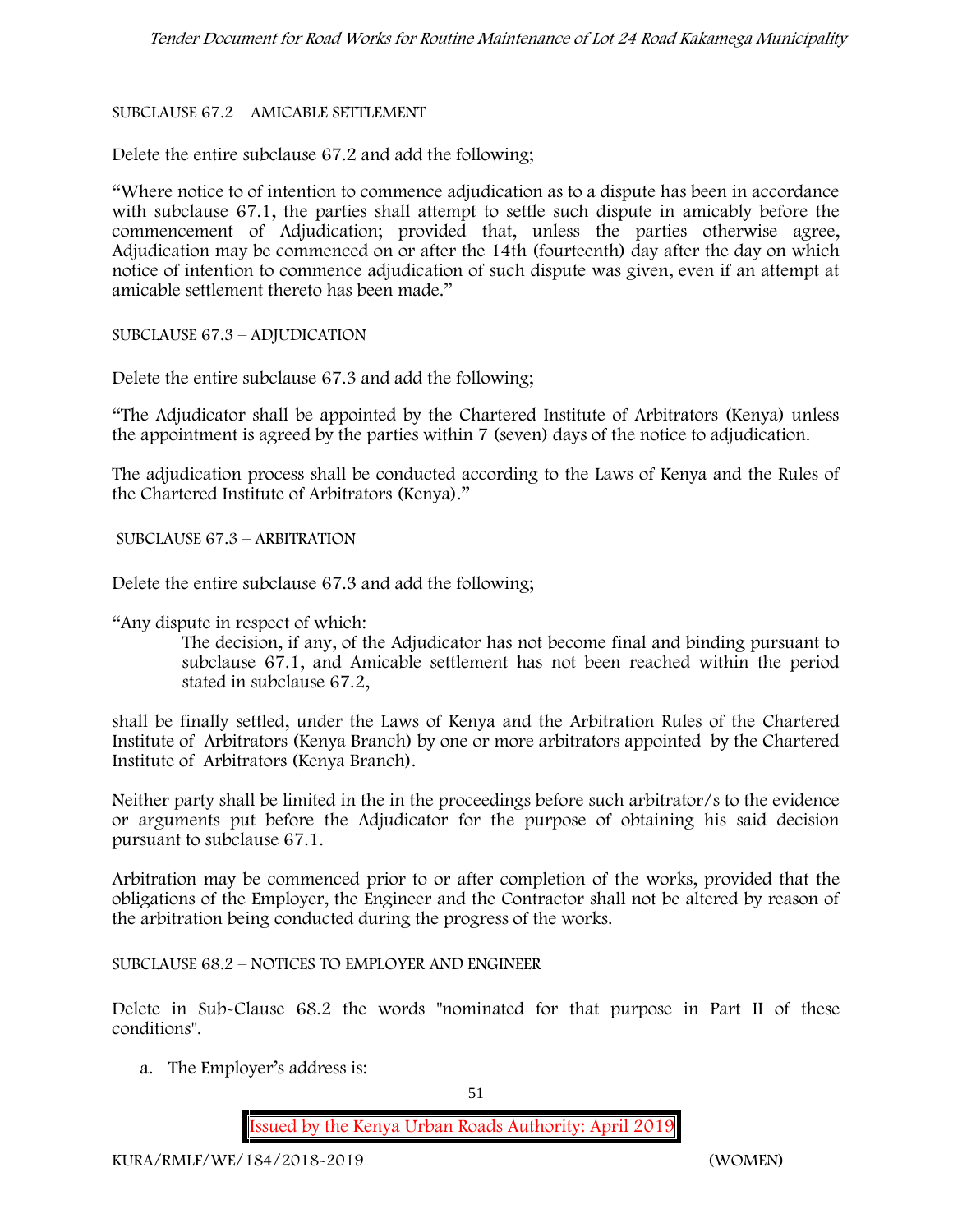The Director General, Kenya Urban Roads Authority (KURA), P.O. Box 41727 - 00100 **NAIROBI**

b. The Engineer's address is: General Manager (Maintenance), Kenya Urban Roads Authority (KURA), P.O. Box 41727 - 00100 **NAIROBI**

SUBCLAUSE 68.4 – All letters and notices from the Contractor to the Employer and/Engineer must be signed by the Managing Director or the person given written power of Attorney.

CLAUSE 69 – DEFAULT OF EMPLOYER

Delete Sub-Clause 69.1 (c)

In Sub-Clause 69.4 add at the end of first paragraph the following "the period of such suspension shall be as agreed upon by both parties and in any case not more than six (6) months".

In Subclause 69.4 of General Conditions of Contract Part I, insert at the end -----"The amounts of such costs which shall be added to the Contrct Price shall exclude any cost due to idle time for equipment, plant and labour."

CLAUSE 70 – CHANGES IN COST AND LEGISLATION

There shall be no claims of payments for Variation of Prices (VOP) or changes in cost for legislation.

SUBCLAUSE 70.2 – SUB-CONTRACT

(a) If the Contractor shall decide subject to Clause 4 thereof to sub-let any portion of the work he shall incorporate in the sub-contract provisions to the like effect as those contained in sub clause (1) of this Clause;

(b) If the price payable under a sub-contract as aforesaid is increased above or decreased below the price in such sub-contract by reason of the operation of the incorporated provisions of sub- clause (1) of this clause then the net amount of such increase or decrease shall as the case may be, be paid to or allowed by the Contractor under this contract.

SUBCLAUSE 70.3 – NOMINATED SUB-CONTRACTORS

This clause shall not apply in respect of work executed by any nominated sub-Contractor (fluctuation in relation to nominated sub-Contractors shall be dealt with under provisions in relation thereto which may be included in the appropriate sub-contract or contract of sale).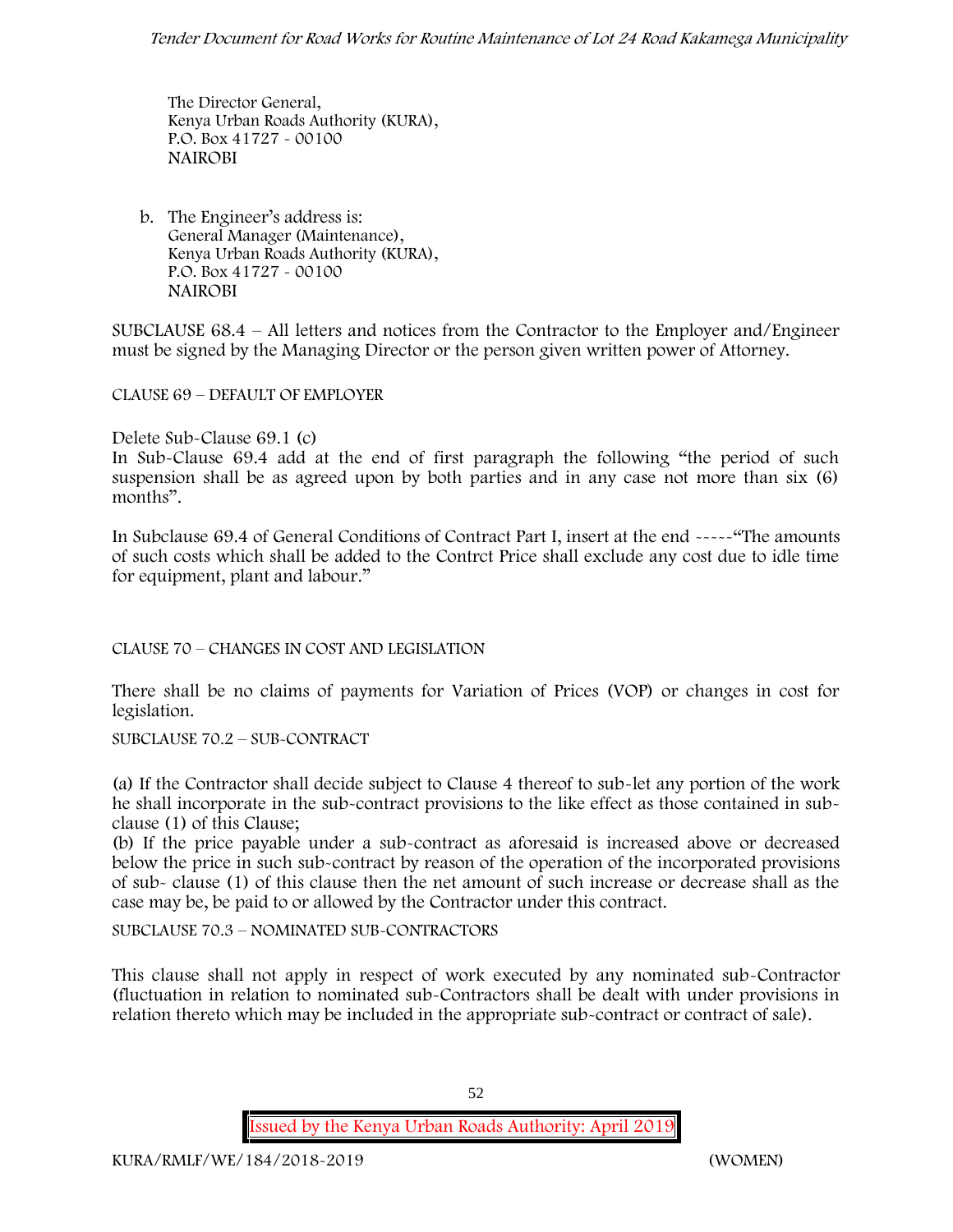## SUBCLAUSE 70.4 – DATE OF BID PRICING

The expression "the date of BID pricing" as used in this Clause means the date 30 days prior to the final date for submission of BIDs as determined by the Employer in the BID documents

SUBCLAUSE 70.5 – PRIME COST

For imported materials, the supplier's/ manufacturer's Prime costs shall be C.I.F. cost at point of entry by the same means of transport as determined by the Contractor's Basic Rate. For locally produced materials, the supplier's or manufacturer's prime costs shall be at their nearest depot or the nearest railway station relevant to the works.

For materials that are subject to Government Price Control, payments for price variations will be determined from the difference between the control price in force at a date 30 days prior to the final date for submission of BIDs and the price in force on the date of purchase.

## SUBCLAUSE 70.11 – SUBSEQUENT LEGISLATION

No payment shall be paid for changes in the prices of the materials and labour.

SUBCLAUSE 70.8 – CONTRACTORS HEAD OFFICE EXPENSES

No payments will be made for price variation related to expenses incurred by the Contractor in his Head Office in Kenya, or overseas.

SUBCLAUSE 70.9 – CURRENCY OF PAYMENTS UNDER CLAUSE 70

All payments made pursuant to Clause 70 shall be in Kenya Shillings.

SUBCLAUSE 70.11 – SUBSEQUENT LEGISLATION

Renumber sub-clause 70(2) of part I as sub-clause 70.11 and add the following:

"Notwithstanding the foregoing, such additional or reduced cost shall not be separately paid or credited as aforesaid if the same shall already have been taken into account in accordance with the provisions of sub-clause 70.1 through 70.10 of this clause.

CLAUSE 72 – RATES OF EXCHANGE COST

Delete clause 72 in its entirety and substitute the following: The currency of BID and payment is Kenya Shillings and rates of exchange requirements are not applicable.

CLAUSE 73 – BRIBERY AND COLLUSION

Add new Clause 73.1:

"The Contractor shall not: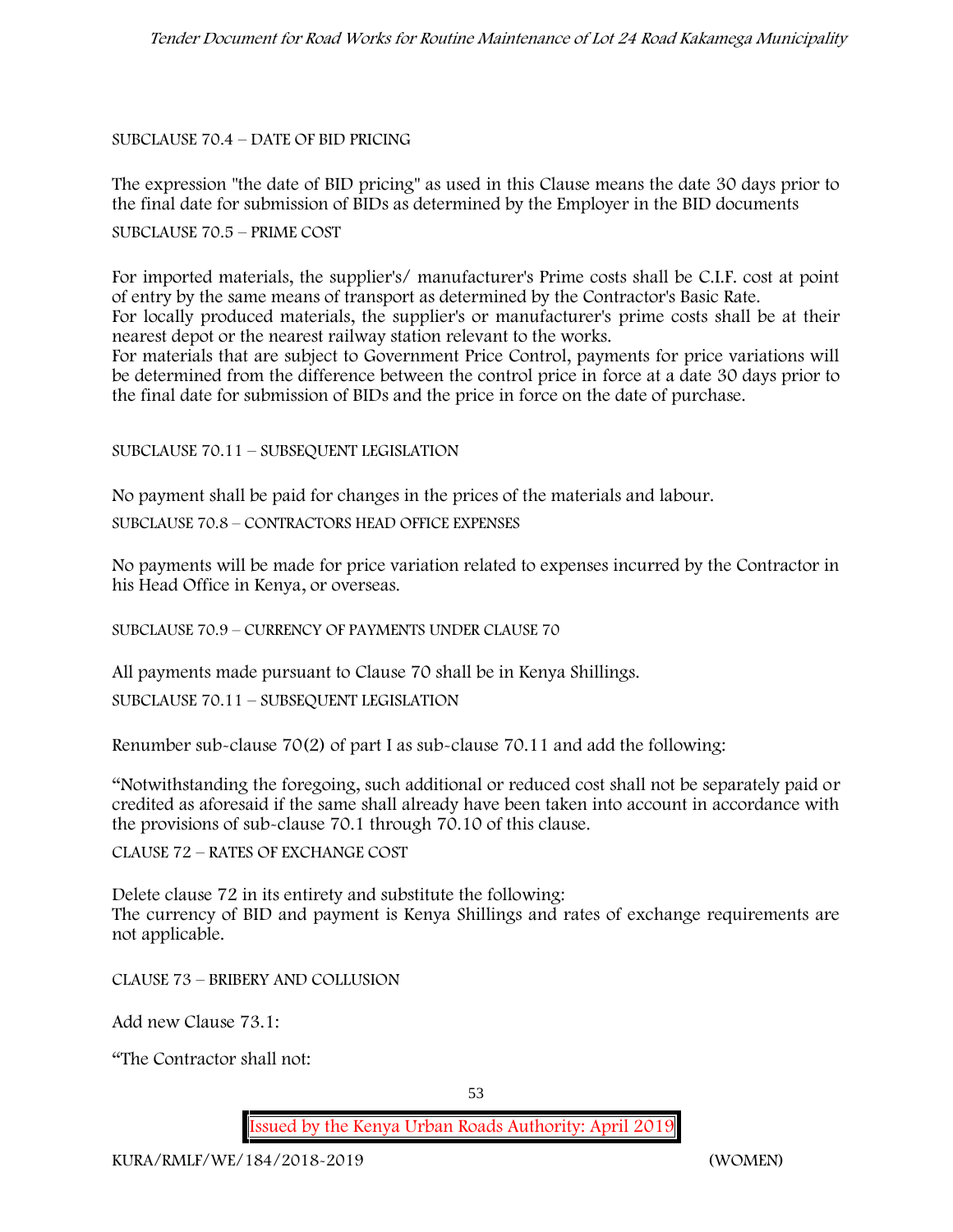(a) Offer or give or agree to give to any person in the service of the Government of Kenya any gift or consideration or any kind as an inducement or reward for doing or forbearing to do or for having done or forborne to do any act in relation to the obtaining or execution of this or any other contract to which the Government of Kenya is a party or for showing or forbearing to show favour or disfavour to any person in relation to this or any other contract for the Government of Kenya.

(b) Enter into this or any other contract with the Government of Kenya in connection with which commission has been paid or agreed to be paid by or on his behalf or to his knowledge, unless before the contract is made particulars of any such commission and of the terms and conditions of any agreement for the payment thereof have been disclosed in writing to the Employer.

Any breach of this condition by the Contractor or by anyone employed by him or acting on his behalf (whether with or without the knowledge of the Contractor) or the commission of any offence by the Contractor or by anyone employed by him or acting on his behalf in relation to this or any other contract to which the Government of Kenya is a party shall entitle the Employer to determine the Contract (See Condition 63 hereof) and/ or to recover from the Contractor the amount or value of any such gift, consideration or commission.

Any dispute or difference of opinion arising in respect of either the interpretation, effect or application of this condition or of the amount recoverable hereunder by the Employer from the Contractor shall be decided by the Employer, whose decision shall be final and conclusive.

CLAUSE 74 – CONTRACT CONFIDENTIAL

Add new Clause 74.1:

The Contractor shall treat the details of this Contract as Private and Confidential and shall not publish or disclose the same or any particulars thereof in any trade or technical paper or elsewhere (save in so far as may be necessary for the purpose thereof) without the previous consent in writing of the Government. If any dispute arises as to the necessity of any publication or disclosures for the purposes of this Contract the same shall be referred to the decision of the Engineer mentioned in the said Conditions of Contract whose award shall be final.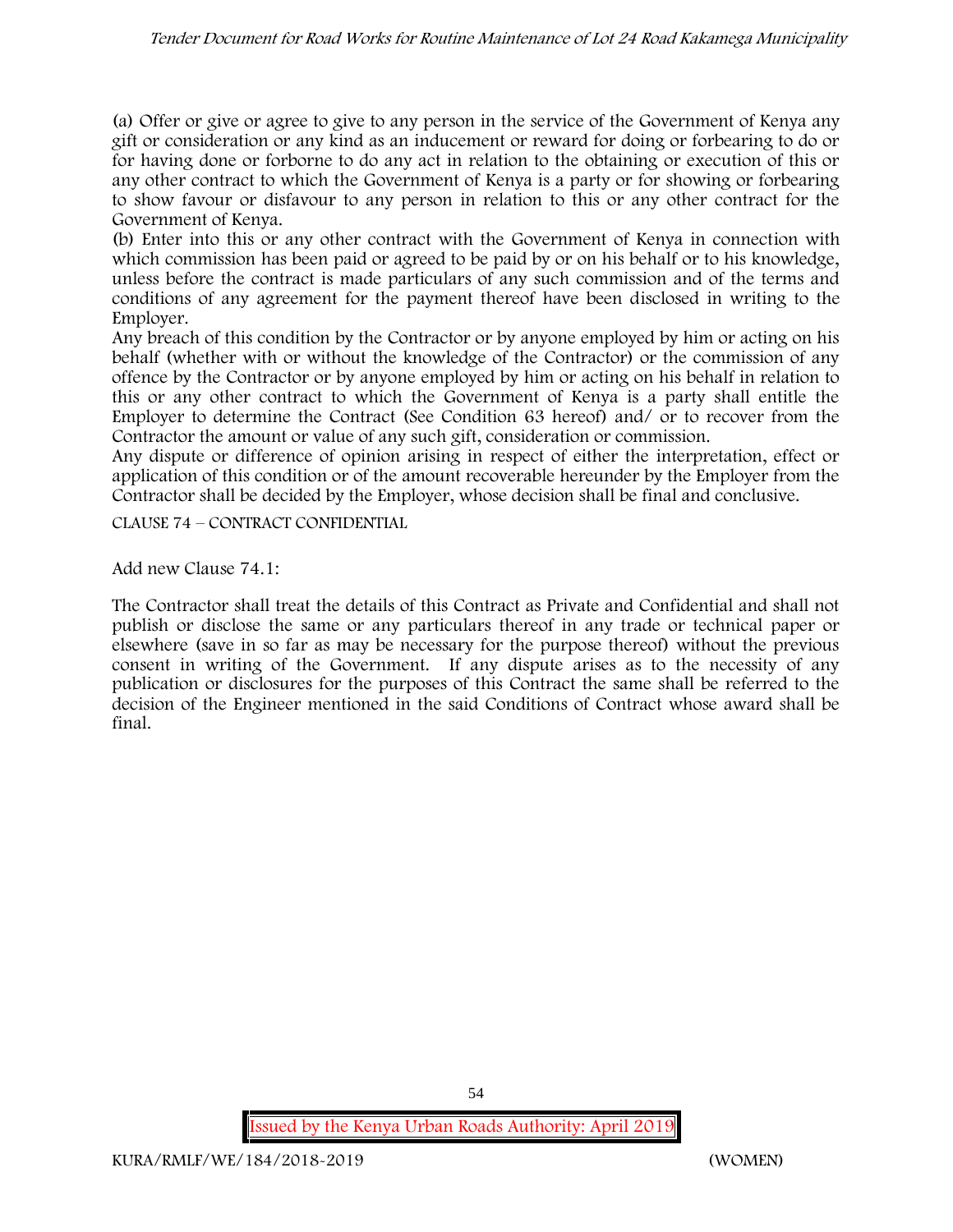# **SECTION V: SPECIAL SPECIFICATIONS**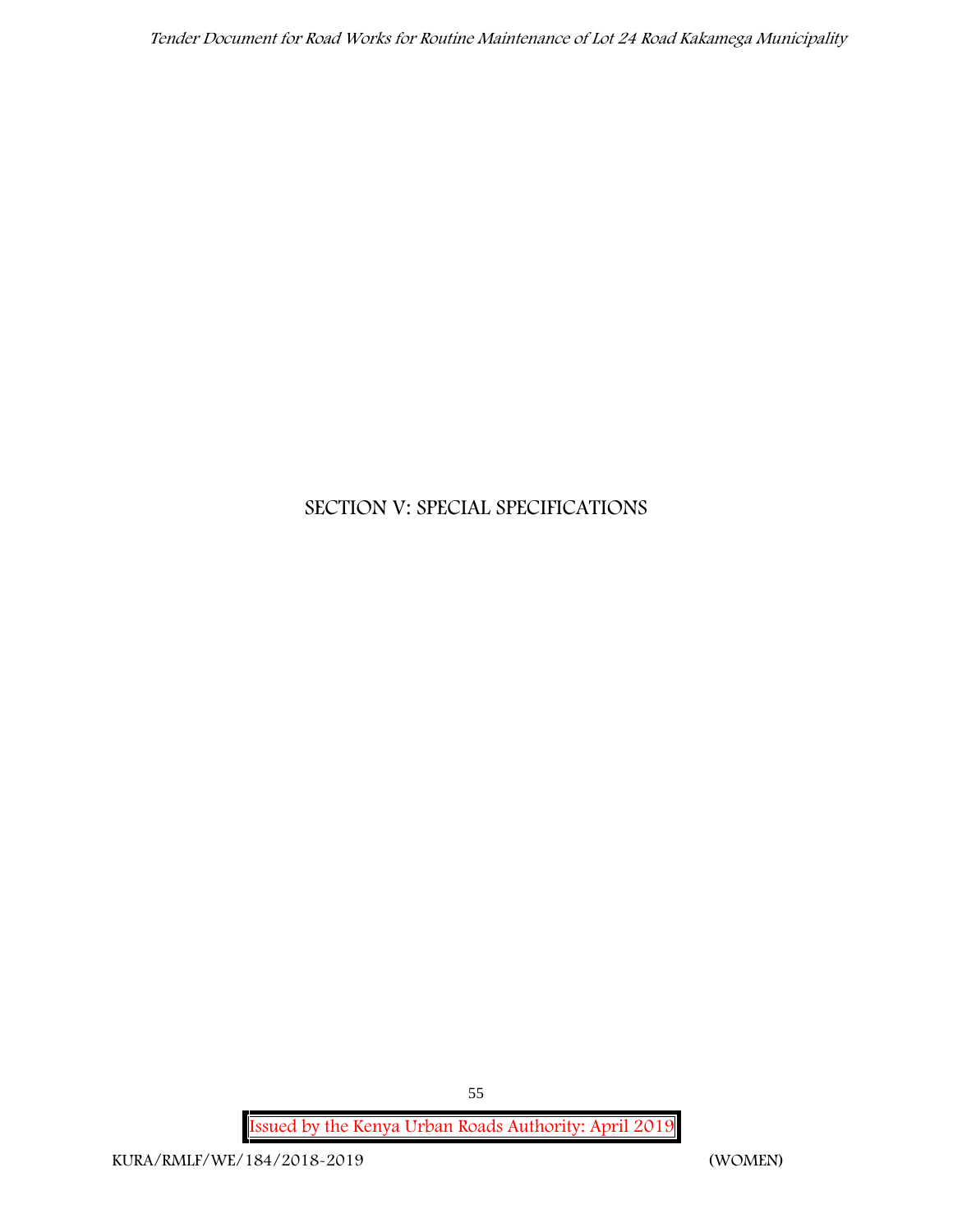# **SPECIAL SPECIFICATIONS**

## **SECTION 1 – GENERAL**

**101 SPECIAL SPECIFICATIONS**

Special specification is supplementary to the Standard Specifications and the two must be read in conjunction. In any case where there appears to be conflict between the two then the Special Specifications will take precedence.

#### **102 LOCATION OF CONTRACT.**

The works are located in Western Region within Bungoma Municipality.

The roads contained in LOT 24 are as detailed below:

| S/no | Road                  | Length KM |
|------|-----------------------|-----------|
|      | Lutonyi-Kakamega Road |           |

The length of the roads is approximately 3.18 km

## **103 EXTENT OF CONTRACT**

The works to be executed under the Contract comprise mainly of but not limited to the following: -

- **1. Road Works**
- Clearance of road reserve
- Grading and road formation
- Gravelling or filling with approved materials
- **2. Drainage Works**
- Excavation/cleaning of drains and culverts
- Installation/repair of culverts
- Culvert cleaning
- Protection works: Stone pitching etc.
- **3. Maintenance of passage of traffic through and around the works.**
- **4. Relocation of services.**
- **5. Maintenance of works during Contract Period – Defect Liability Period shall be 1 month.**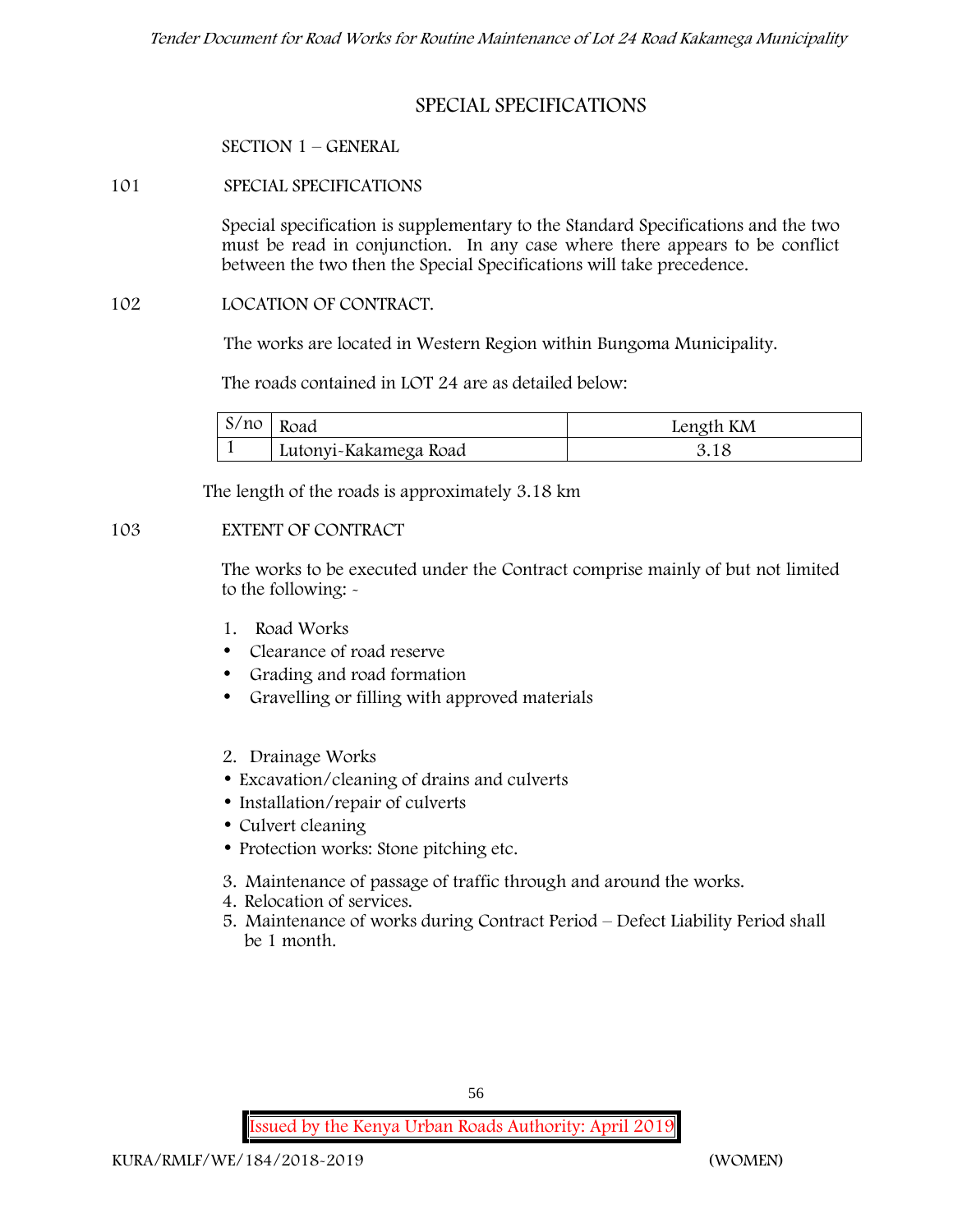Any other activity not listed above in either category but deemed to be necessary by the Engineer, shall be subject to the Engineer's formal instructions within the mode of payment stipulated either by day works or on a measured basis.

## **105 ORDER OF EXECUTION OF WORKS**

In addition to Clause 105 of the Standard Specification the Contractor shall carry out the Works such that a continuous and consecutive output of fully completed work is achieved.

## **107 TAKING OVER CERTIFICATE**

The minimum length of the road for which a certificate will be issued under clause 48 of the conditions of Contract shall be the whole length of each section of the road substantially completed.

## **109 NOTICE OF OPERATIONS**

Add the following sub- Clause.

## Notification Terms

It shall be the Contractor's responsibility to notify the Engineer when any item of works scheduled are completed and ready for approval, and the contractor shall give sufficient notice to allow control tests to be performed.

# Explosive and Blasting

- (a) The requirements of the Laws of Kenya governing explosives and other requirements and regulations of Government of Kenya and other authorities shall be complied with.
- (b) No explosives of any kind shall be used without prior written consent of the Engineer.

The Contractor shall be solely responsible for the provision, handling, storage and transporting of all explosives, ancillary materials and all other items of related kind whatsoever required for blasting.

# **117 HEALTH, SAFETY AND ACCIDENTS**

# Add the following:

In addition to providing, equipping and maintaining adequate first aid stations throughout the works in accordance with the laws of Kenya, the contractor shall provide and maintain on site during the duration of the Contract, a fully equipped dispensary. This shall be with a qualified Clinical Officer / Nurse who shall offer the necessary medical advice on HIV and related diseases to the Engineer's and Contractor's Site staff. The Contractor shall allow for this in the rates and be responsible for all site welfare arrangements at his own cost.

57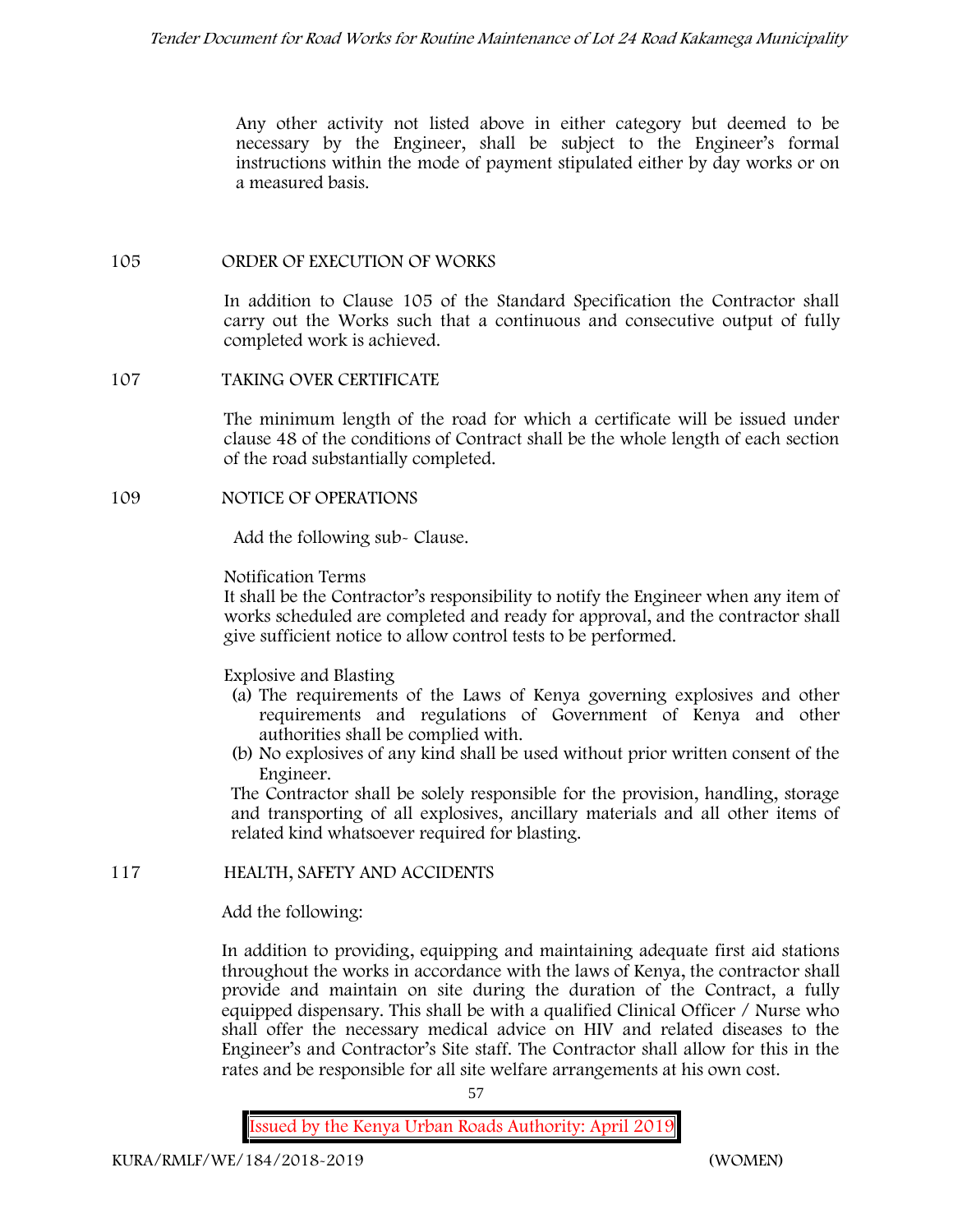## **120 PROTECTION OF EXISTING WORKS AND SERVICES**

The Contractor shall acquaint himself with the position of all existing services such as sewers, water drains, cables for electricity and telephone, lighting and telephone poles, water mains, etc., before commencing any excavation or other work likely to affect the existing services.

The cost of all plant, equipment and materials, labour, technical and professional staff, transport and the like necessary for determining the locations of existing services, including the making good of any damage caused to such services all to the satisfaction of the Engineer, shall be deemed to be included in the tender rates. No other payment shall be made for the costs of such operations, nor for the making good of damage caused thereby to the existing services.

The Contractor shall be held responsible for injury to existing structures, works or services and shall indemnify and keep indemnified the Employer against any claims in this respect (including consequential damages).

# **121 DIVERSION OF SERVICES**

- (a) The Contractor shall acquaint himself with the location of all existing services such as telephone lines, electricity cables, water pipes, sewers etc., before execution of any works that may affect the services. The cost of determining the location of the existing services together with making good or repairing of any damage caused all to the satisfaction of the Engineer shall be included in the BID rates.
- (b) Subject to the agreement with the Engineer, the Contractor shall be responsible for removal of alteration and relocation of existing services.
- (c) The Contractor shall indemnify the Employer against claims originating from damage to existing services or works.

# **123 LIAISON WITH GOVERNMENT AND POLICE OFFICIALS**

The Contractor shall keep in close touch with the Police and the other Government officials of the area regarding their requirements in the control of traffic or other matters, and shall provide all assistance or facilities, which may be required by such officials in the execution of their duties.

## **124 LAND FOR ALL CAMPS SITES AND FOR THE CONTRACTOR'S OWN PURPOSES, INCLUDING TEMPORARY WORKS.**

Notwithstanding Clause 124 of the Standard Specification all requirements of land for temporary works and construction purposes shall be to the approval of the Engineer but the Contractor will make all necessary arrangements with the property owners concerned and pay all charges arising therefrom. On or before

58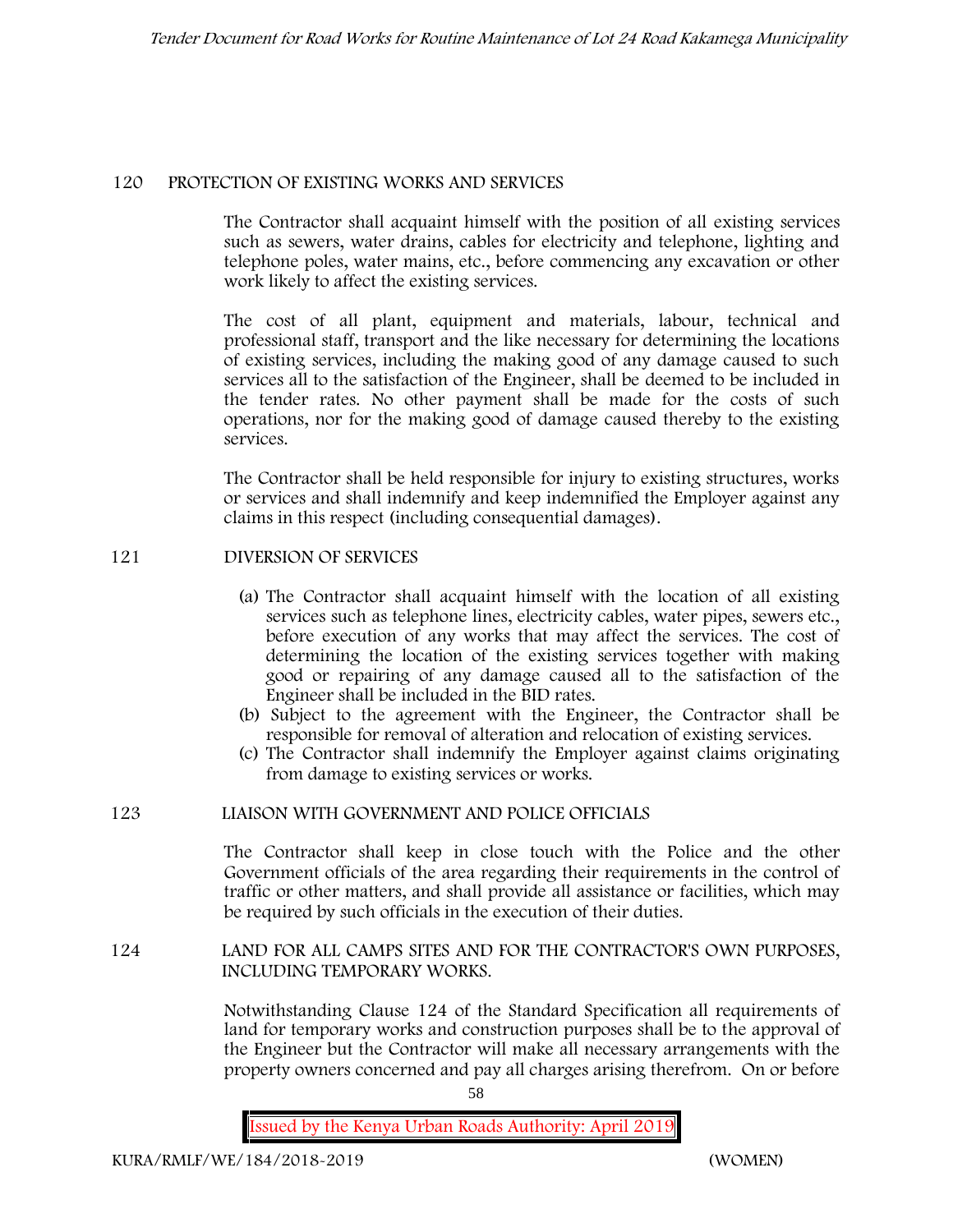completion of the Contract, the Contractor shall remove all temporary works and shall restore all such land to the condition in which it was immediately prior to the occupation thereof as far as is reasonable and practicable. No separate payment will be made to the Contractor on account of these items and the Contractor must make due allowance for them in his rates.

Notwithstanding Clause 120 of the Standard Specifications, the Contractor shall be required to appoint competent surveyors who will liaise with the Engineer on matters related to the demarcation of the existing road reserve, site measurements, removal and reinstatement of existing services.

# **128 STORAGE OF MATERIALS**

All materials shall be stored on Site in a manner approved by the Engineer and the Contractor shall carefully protect from the weather all work and materials which may be affected thereby.

## **129 TEST CERTIFICATES**

When instructed by the Engineer the Contractor shall submit certificates of test from the suppliers of materials and goods required in connection with the works as the Engineer may require.

Such certificates shall certify that the materials or goods concerned have been tested in accordance with the requirements of the specifications and shall give the results of all the tests carried out. The Contractor shall provide adequate means of identifying the materials and goods delivered to the site with the corresponding certificates.

# **131 SIGNBOARDS**

The Contractor shall provide and erect two (2) publicity signs on the site as directed. The Engineer shall, as shown in the Drawings, direct the minimum dimensions and thickness of the steel framework and sheet. The framework and sheet shall be prepared and painted black, while the ring at the top of the supporting frames shall be painted white. The wordings and KURA's logo shall be printed on backlit sticker paper resistant to the effects of weather using reflectorised paint or material approved by the Engineer. The sticker shall be placed on both sides of the board. The colours, fonts and heights of the letters shall be as indicated on the typical drawings and as directed by the Engineer.

# **132 OFFICE FOR THE RESIDENT ENGINEER, SURVEY EQUIPMENT AND FURNITURE**

# **132.1 ENGINEER'S REPRESENTATIVE OFFICE**

The contractor, when instructed, shall for the duration of the Contract, furnish and equip Resident engineer's office located at the KURA's Regional offices. The room to be occupied by the Engineer's Representative and its front office shall be provided with a floor carpet to be approved by the Engineer. The windows shall be fitted with curtains and blinders.

59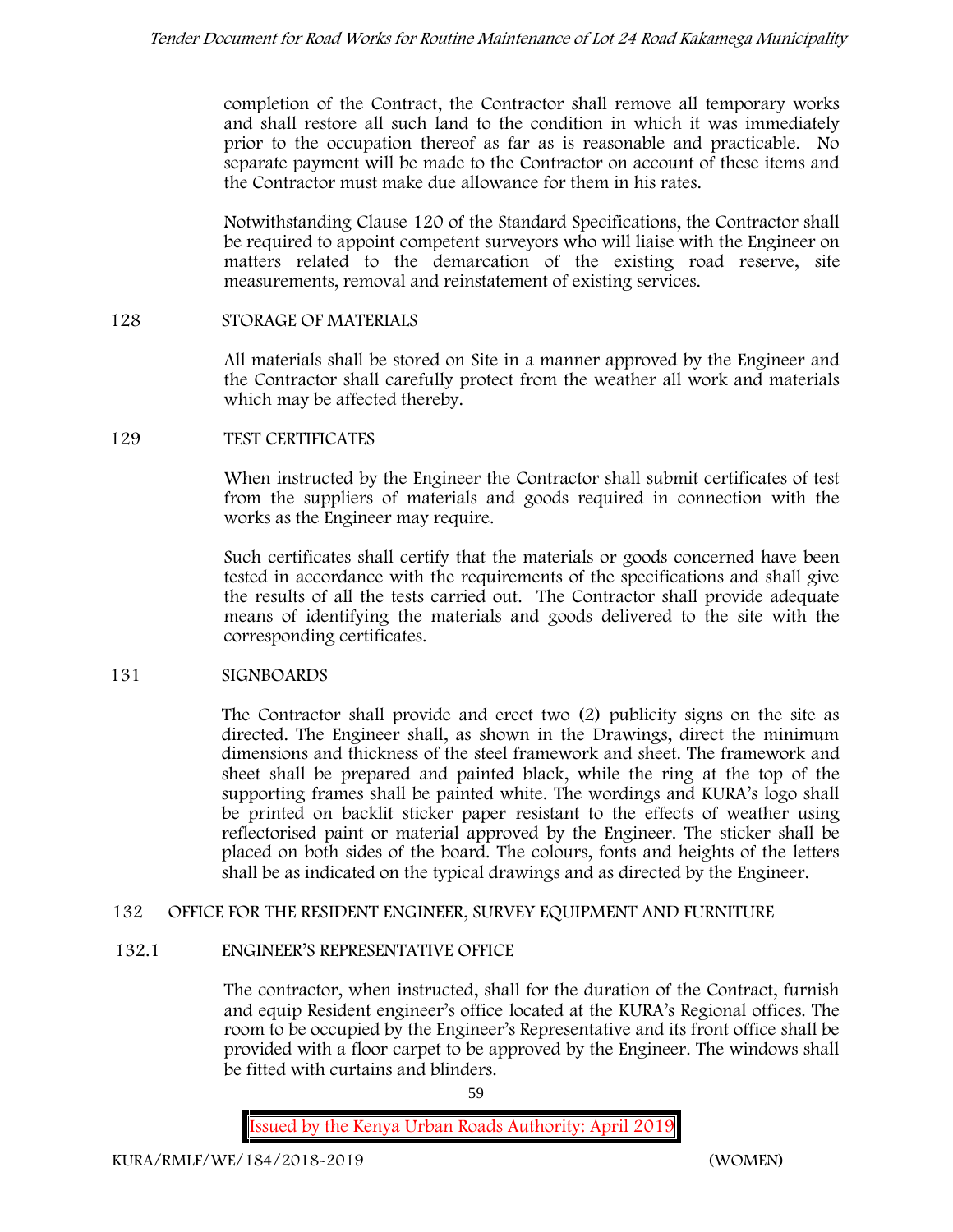A telephone shall also be provided for the Resident Engineer's office for his exclusive use. All the charges and fees related to the installation and maintenance of the telephone shall be deemed to have been included in the rates for providing and maintaining the Office. The Contractor will be reimbursed, separately, the cost of operating the telephone under appropriate bill item in the BoQ.

The offices shall be provided with day and night watchmen and security lights, the cost of which shall be deemed to have been included in the rates for the offices.

The Contractor may be instructed by the Engineer under clause 58 of the General Conditions of Contract to make payments of general receipted accounts for such items as stationery, stores, furniture and equipment, claims and allowances for supervision personnel and any miscellaneous claims or the Engineer may direct the Contractor to purchase or pay for the above. The Contractor will, on provision of receipts, be paid under appropriate bill items in the BoQ.

**The survey equipment to be provided would include:**

| 1. Engineer's automatic level Wild NAK 2 or similar           | 2N <sub>O</sub> |
|---------------------------------------------------------------|-----------------|
| 2. Total station reading 1" with tripod and setting on        |                 |
| pole with datalogger and survey software to match             |                 |
| Total Station Datalogger. Include data transfer program,      |                 |
| and plotting modes, setting out calculations                  |                 |
| and Cogo facilities                                           | 1No             |
| 3. Levelling staff 5m. with levelling bubble Wild GNLE        |                 |
| or similar                                                    | 4No             |
| 4. 50 m. steel band measuring tape                            | 2No             |
| 5. 30 m. linen measuring tape                                 | 2No.            |
| 6. 3m. aluminium straight edge                                | 2No             |
| 7. 1m. stainless steel straight edge                          | 1No             |
| 8. 100m. steel band tape                                      | 2No.            |
| 9. Draughtsman's stool                                        | 3No.            |
| 10. Complete set of highway curves                            | 1N <sub>o</sub> |
| 11. Programmable scientific calculators FX 880P or equivalent | 4No             |
| 12. Survey umbrella                                           | 2No.            |
| 13. Roll of tracing paper                                     | 10No            |
| 14. Protractor 360                                            | 2N <sub>O</sub> |
| 15. Graph paper A3 size                                       | 100No           |
| 16. Drawing table                                             | 2No.            |
| 17. Erasing shield                                            | 4No.            |
| 18. 3m. ranging rods                                          | 9N <sub>o</sub> |
| 19. Marker pens                                               | 30No.           |

60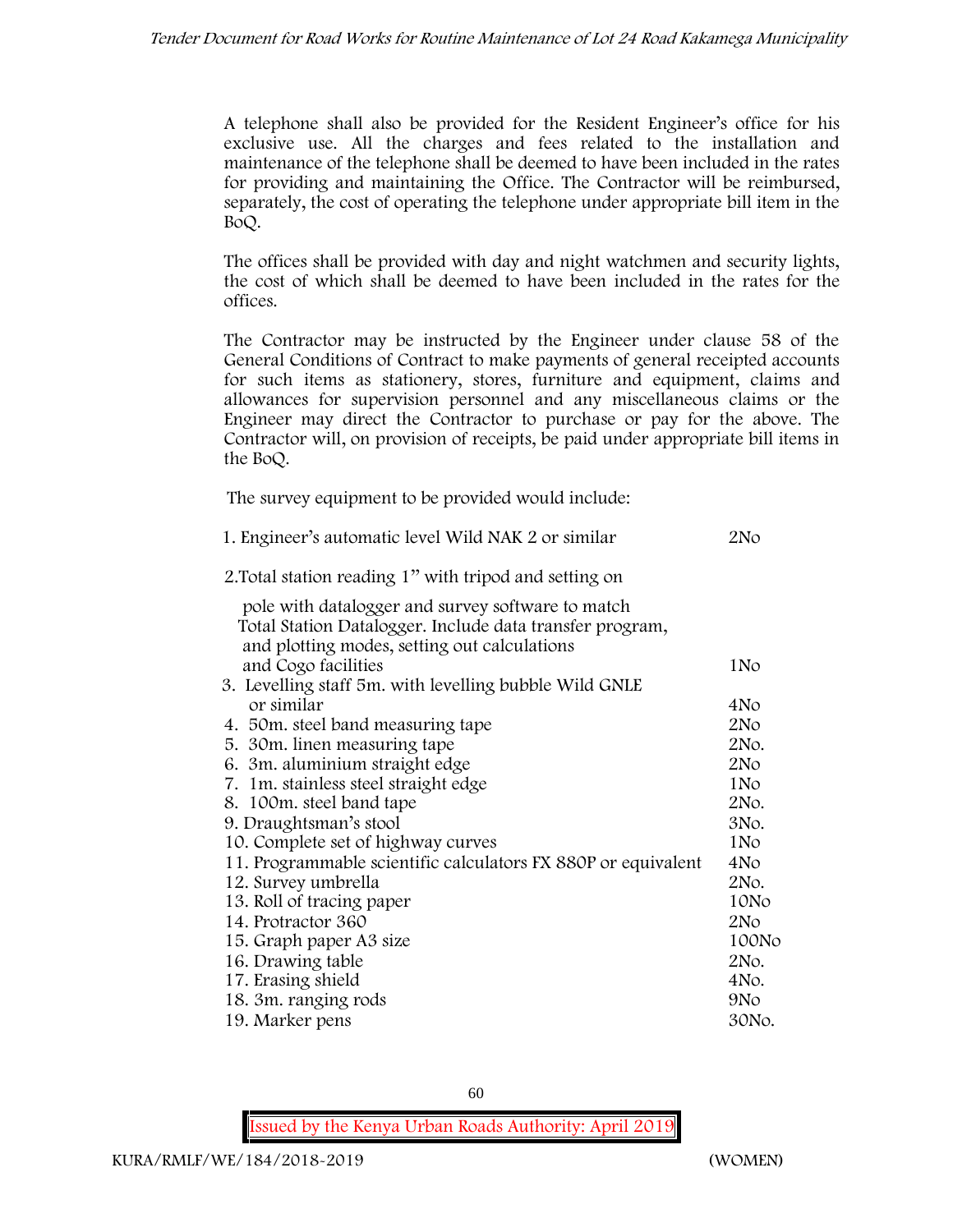The contractor may be directed to pay for stationery, equipment or reagents that are foresaid and also pay for servicing and repair of the laboratory equipment being used on the project.

The Contractor shall provide, install and maintain in a good state of repair, such survey and other equipment as listed for the duration of the contract.

Such equipment shall be of approved manufacture, and shall be made available to the Engineer for the Engineer's exclusive use throughout the Contract, not later than three (3) weeks after the Engineer's order to supply. All equipment shall be ready to use and complete to perform the tests. The equipment shall revert to the Employer on completion of the Contract.

Any delays to the Contractor or the Contractor's activities caused by the Engineer being unable to perform survey work, field or laboratory tests due to the contractor's failure to supply and/or maintain the said equipment shall be deemed to have been caused entirely by the Contractors own actions, and any consequences of such delays shall be interpreted as such.

The payment to comply with this requirement is provided in the Bill of Quantities and ownership of all equipment paid for as instructed above shall revert to the Employer after the completion of the Works.

Failure by the Contractor to provide or maintain the equipment shall make him responsible to bear all costs that may be incurred as a result of the Engineer's staff using alternative means of communication, including delays in supervision and approval of Works by the Engineer.

**(a) Mobile phones**

# **132.3 COMMUNICATION FOR THE ENGINEEER**

The Contractor shall provide, connect and maintain mobile phones for the exclusive use by the Engineer for the duration of the contract. The Contractor shall include for the cost of providing the mobile units complete with charger unit, "hands free" headset for each unit, connection to the network and all service charges applicable all as directed by the Engineer. The Contractor shall provide air-time with each mobile phone which shall be paid for under prime cost sum allowed for in the bills of quantities. The mobile telephones shall be WAP enabled with e-mail capabilities and integrated camera of a minimum of 3.0 mega pixels. Payment for these mobiles and associated costs is included in the Bill of Quantities, and ownership of mobile phones will revert to the Employer after completion of the Works.

#### **(b) Internet and e-mail services**

Where directed, the contractor shall provide 24 hours terrestrial or wireless internet connectivity with minimum throughput speed of 128kilobytes per second for the exclusive use by the Engineer, including all accessories and Terminal Equipment and pay for all associated installation, maintenance and usage charges throughout the duration of the contract.

The contractor shall allow for the provision and maintenance of internet connectivity and associated costs as per Appendix to item 1.17 of the Bills of Quantities.

**Issued by the Kenya Urban Roads Authority: April 2019**

61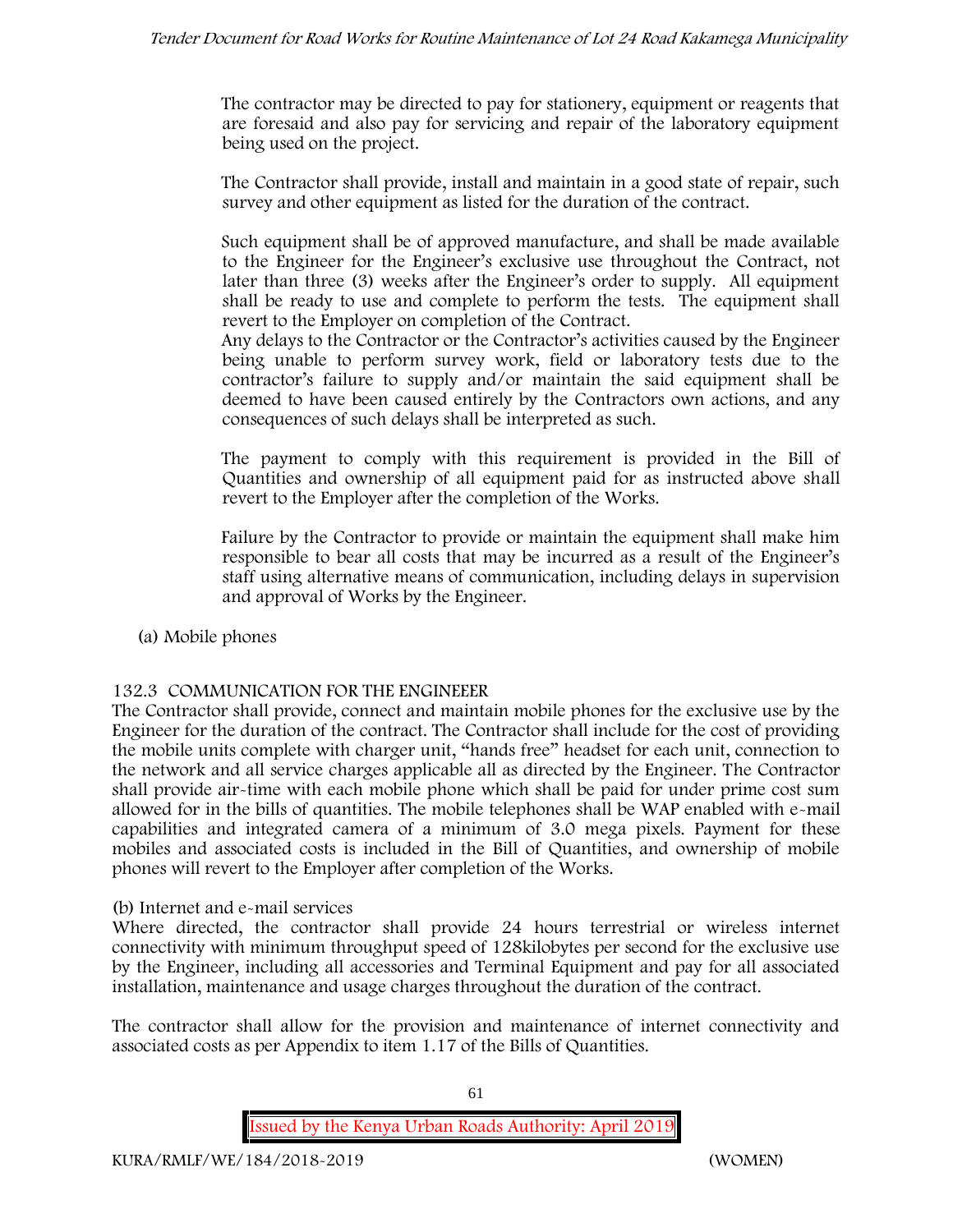# **137 ATTENDANCE UPON THE ENGINEER AND HIS STAFF**

In addition to the staff stated in Clause 135, the following staff will be provided for the supervision of work: 1No. Artisans, 2No. Labourers, 1No. Office assistants, 2No. Lab attendants. Additional attendant staff, as required by the Engineer, shall be paid for under Item 01-80-030 of the Bill of Quantities.

## **138 VEHICLES AND DRIVERS FOR THE ENGINEER AND HIS STAFF AND METHOD OF PAYMENT**

In addition to provisions of the Clause 138 of the Standard Specification, the Contractor shall when instructed, provide and maintain in good working condition for the exclusive use of the Engineer and his staff throughout the Contract, the following types and numbers of brand new vehicles or as specified. The Engineer shall approve the type of vehicles and confirm the number of each type to be provided. The Contractor shall insure the vehicles comprehensively for any licensed drivers and shall provide competent drivers during normal working hours and whenever required by the Engineer. The cost of provision of the vehicle shall be inclusive of the first 4,000 kilometers travelled in any month.

.Should any vehicle supplied not be in roadworthy condition, the Contractor shall provide an acceptable equivalent replacement vehicle until such a time as the original vehicle is repaired to the satisfaction of the Engineer and returned for use.

## **(a) Type 1 Vehicles (Double Cabin 4WD Pick up)**

Type 1 Vehicles should be four Wheel Drive (4WD), with power assisted steering, Double wishbone independent suspension at front axle and rigid axle with leaf springs at rear, diesel propelled engine maximum 2,500 cc. The starting mileage of the vehicles shall not exceed 60,000km odometer reading. The vehicles should be fitted with other accessories below:

- (a) Spare tyre and wheel jack;
- (b) FM radio and CD player;
- (c) Power Windows;
- (d) Full Air-conditioning;
- (e) Immobilizer and antitheft security system;
- (e) Driver and passenger SRS Airbags;
- (f) Canvas cover over the carrying deck at the back.

At the end of the contract, all type 1 vehicles shall revert to the Contractor.

# **(c) Type 2 Vehicles (station wagon/saloon)**

Specifications for Type 2 Vehicles shall be station wagon/saloon vehicles; petrol propelled engine maximum 1,800 cc. The starting mileage of the vehicles shall not exceed 60,000km odometer reading. shall in addition be fitted with a fibre glass body or similar and two columns of sitting benches on the carting deck at the back.

The Contractor shall insure comprehensively the vehicles for any licensed drivers and shall provide competent drivers during normal working hours and whenever required by the Engineer.

At the end of the contract, all type 2 vehicles shall revert to the Contractor.

Payment of vehicle shall be per vehicle month in item 01-80-017/18 of the BOQ.

62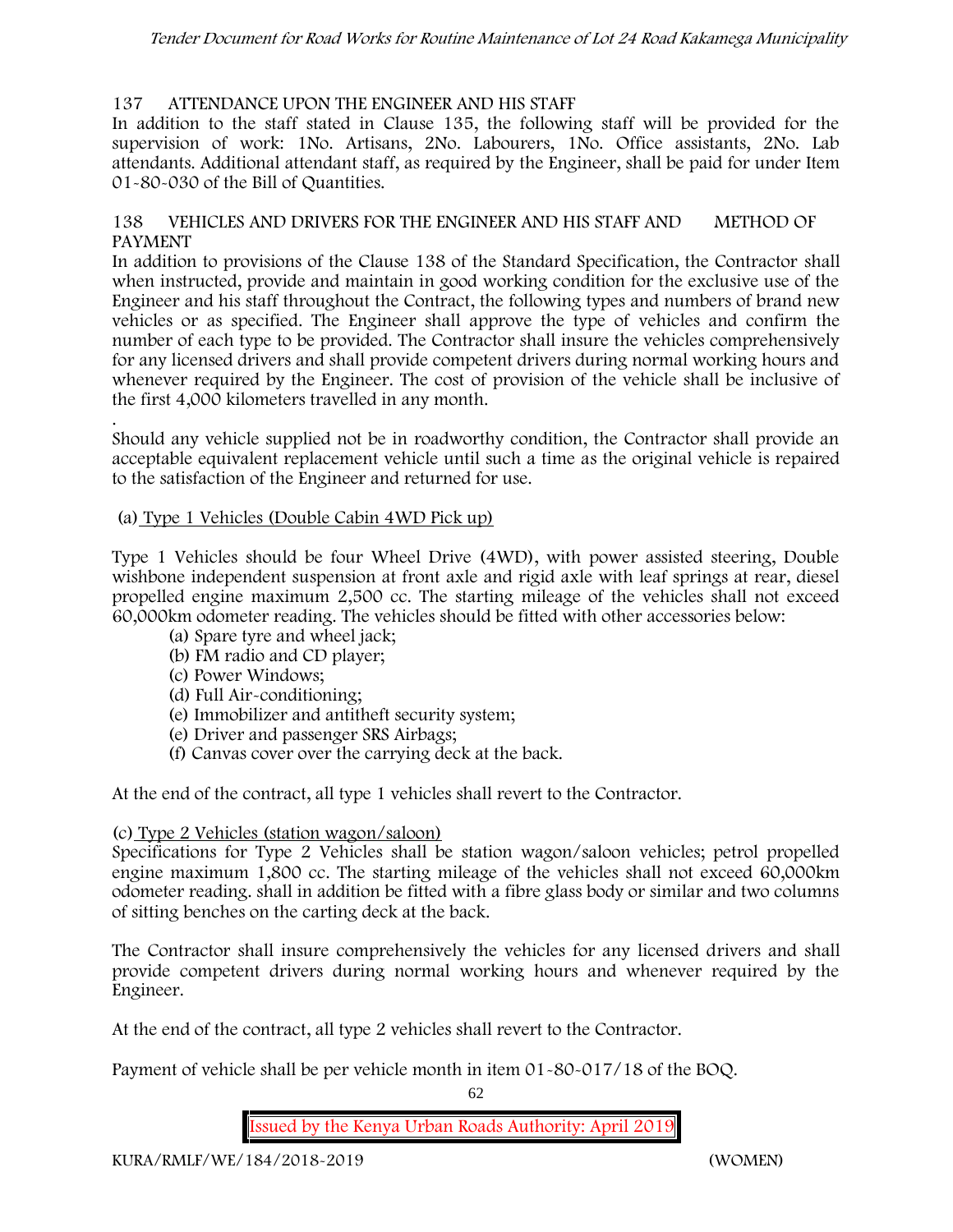# **139 MISCELLANEOUS ACCOUNTS**

The Contractor maybe instructed by the Engineer to make payments of general miscellaneous accounts for such items as stationary, stores and equipment and miscellaneous supervision personnel and claims or the Engineer may direct the Contractor to purchase or pay for the above. The Contractor will be paid on a prime cost basis plus a percentage for overheads and profits under appropriate items in the Bills of Quantities.

# **142 ENVIRONMENTAL PROTECTION**

The Contractor shall comply with the Statutory Regulations in force in Kenya regarding environmental protection and waste disposal, and shall liaise with the National Environmental Management Agency (NEMA).

The Contractor shall ensure so far as is reasonably practicable and to the satisfaction of the Engineer; that the impact of the construction on the environment shall be kept to a minimum and that appropriate measures are taken to mitigate any adverse effects during the construction.

- (a) The Contractor shall exercise care to preserve the natural landscape and shall conduct his construction operations so as to prevent any unnecessary destruction, scarring, or defacing of the natural surroundings in the vicinity of the work. Except where clearing is required for permanent works, all trees, native shrubbery, and vegetation shall be preserved and shall be protected from damage by the Contractor's construction operations and equipment. All unnecessary destruction, scarring, damage or defacing resulting from the Contractor's operations shall be repaired, replanted, reseeded or otherwise corrected as directed by the Engineer, and at the Contractor's expense.
- (b) The Contractor shall ensure that measures are in place to control soil erosion and water pollution, by use of berms, dykes, silt fences, brush barriers, dams, sediment basins, filter mats, netting, gravel, mulches, grasses, slope drains, contour banks, and other erosion control devices and methods. Temporary erosion control provisions shall be coordinated with permanent erosion control features to assure economical, effective and continuous measures throughout the period of the works. The Contractor's attention is drawn to the requirements of Clause 502, in that works need to be progressively finished so that permanent vegetation can establish quickly to mitigate soil erosion and erosion of drains.
- (c) The Contractor shall provide all the labour, equipment, materials, and means required and shall carry out proper and efficient measures wherever and as often as necessary to minimise the dust nuisance.
- (d) The Contractor shall comply with all applicable Kenyan laws, orders and regulations concerning the prevention, control and abatement of excessive noise. Blasting, use of jackhammers, pile driving, rock crushing, or any other activities producing high-intensity impact noise may be performed at night only upon approval of the Engineer.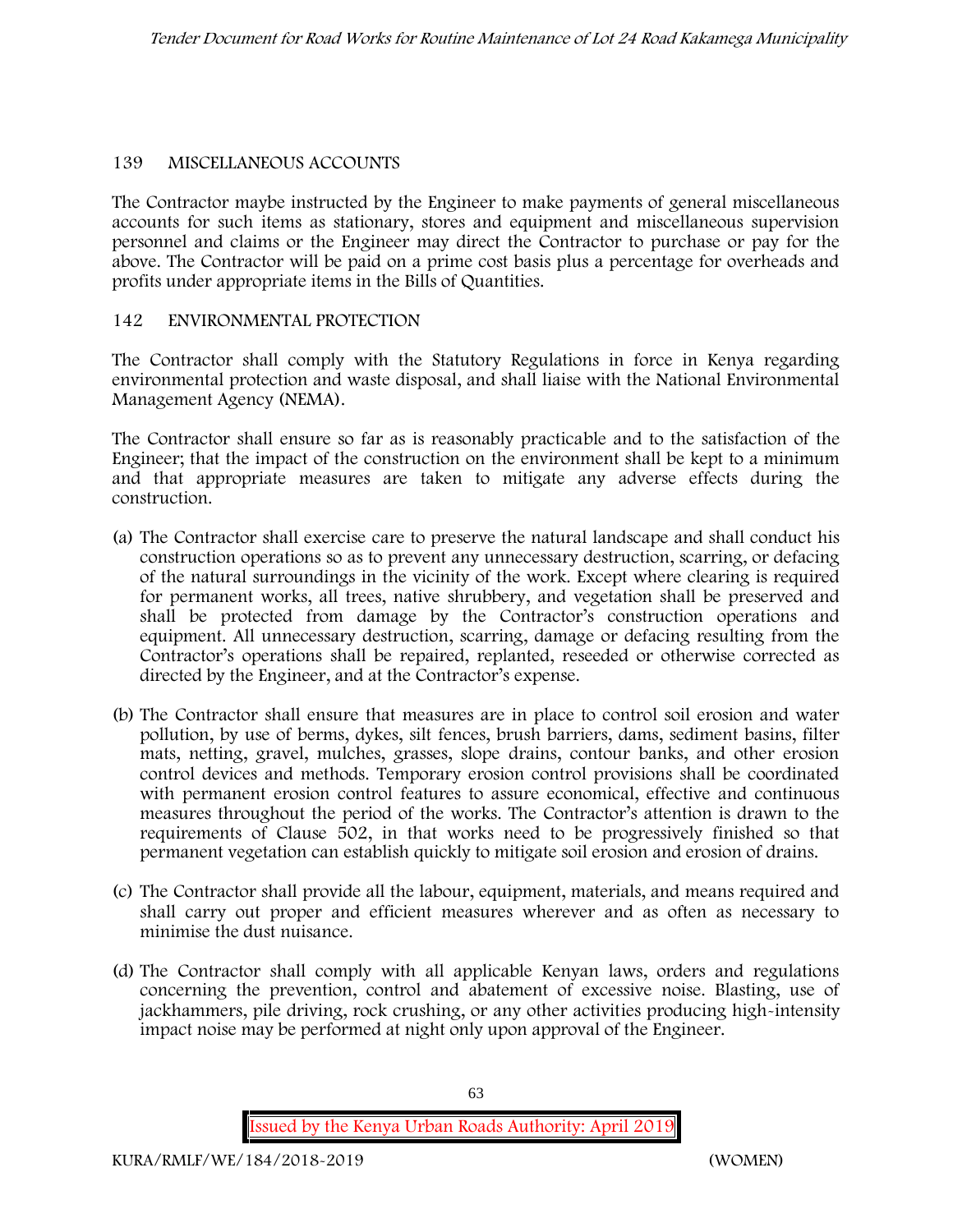- (e) Immediately after extraction of materials, all borrows pits shall be backfilled to the satisfaction of the Engineer. In particular borrow pits near the project road shall be backfilled in such a way that no water collects in them.
- (f) Spilling of bitumen fuels Oils and other pollutants shall be cleared up.

(g) The Contractor's attention is drawn to the requirements of the Standard Specification in regard to the environment and in particular to the following clauses:

| Clause 115: Construction Generally                                  |
|---------------------------------------------------------------------|
| Clause 116: Protection from Water                                   |
| Clause 136: Removal of Camps                                        |
| Clause 605: Safety and Public Health Requirements Clause            |
| Clause 607: Site Clearance and Removal of Topsoil and<br>Overburden |

(h) No additional payment will be made to the Contractor to cover costs arising from the requirements for this Clause and the Contractor must include these costs in the rates inserted into the Bills of Quantities.

# **143 STAFF TRAINING**

The Contractor shall allow for training of engineers, technicians and other support staff as may be instructed by the Engineer.

The payment of the allowances of such staff shall be made as instructed by the Engineer under the relevant provisions in the Bills of Quantities.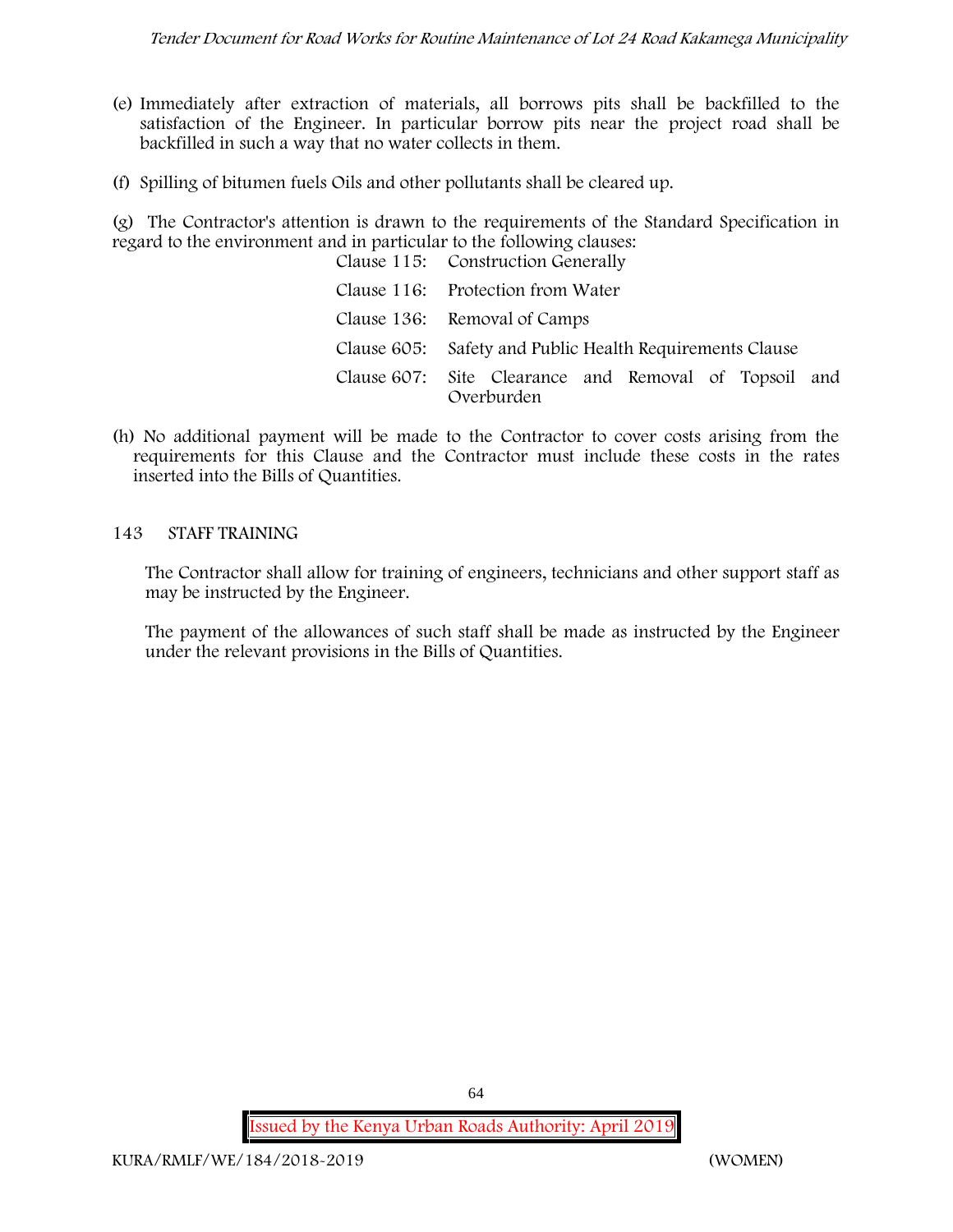# **SECTION 2 - MATERIALS AND TESTING OF MATERIALS**

All materials testing shall be in accordance with Section 2 of the Standard Specifications.

# **SECTION 3 - SETTING OUT & TOLERANCES**

- **301 SETTING OUT**
	- a) In addition to the provisions of clause 3.01(a) if the traverse points to be used for the setting out are close to the existing carriageway and interfere with construction works then the Contractor will have to relocate them to a location where they will not be disturbed. The co ordinates and heights of all traverse points so located shall be listed and provided to the Engineer for checking and/or approval. Contractor shall also monument the new centreline every 200m along straight and all salient points along curves by a pin in the concrete beacon before commencement of any works.

The road reserve boundary posts shall have 12mm diameter steel pins embedded in concrete, 200mm long with 25mm exposed to the air, sticking out form its top surface. This pin shall be co-ordinated and heighted and result of the same shall be provided to the Engineer for approval. Cost of these works shall be included in the rates as no separate item has been provided.

Commencement of the works shall not be permitted until this basic survey data has been provided and approved by the Engineer for at least 2 Kms of the road.

b) Detailed Setting Out

Reference pegs shall be 50mm by 50mm in section 600mm long driven 400mm firmly into ground and painted white above the ground. The offset from centre line shall be indicated by small nail 20mm to 25mm long with its head driven flush with the top of the peg.

Chainages, offset and reference elevation shall be clearly indicated to the sides of the peg to the satisfaction of the Engineer.

After cutting of benches and prior to commencement of earthworks or subgrade works, Contractor shall take cross-sections again and submit the copy of the same to Engineer for agreement. These cross-sections shall then be used as basis of measurement for all subsequent layers, unless otherwise stated.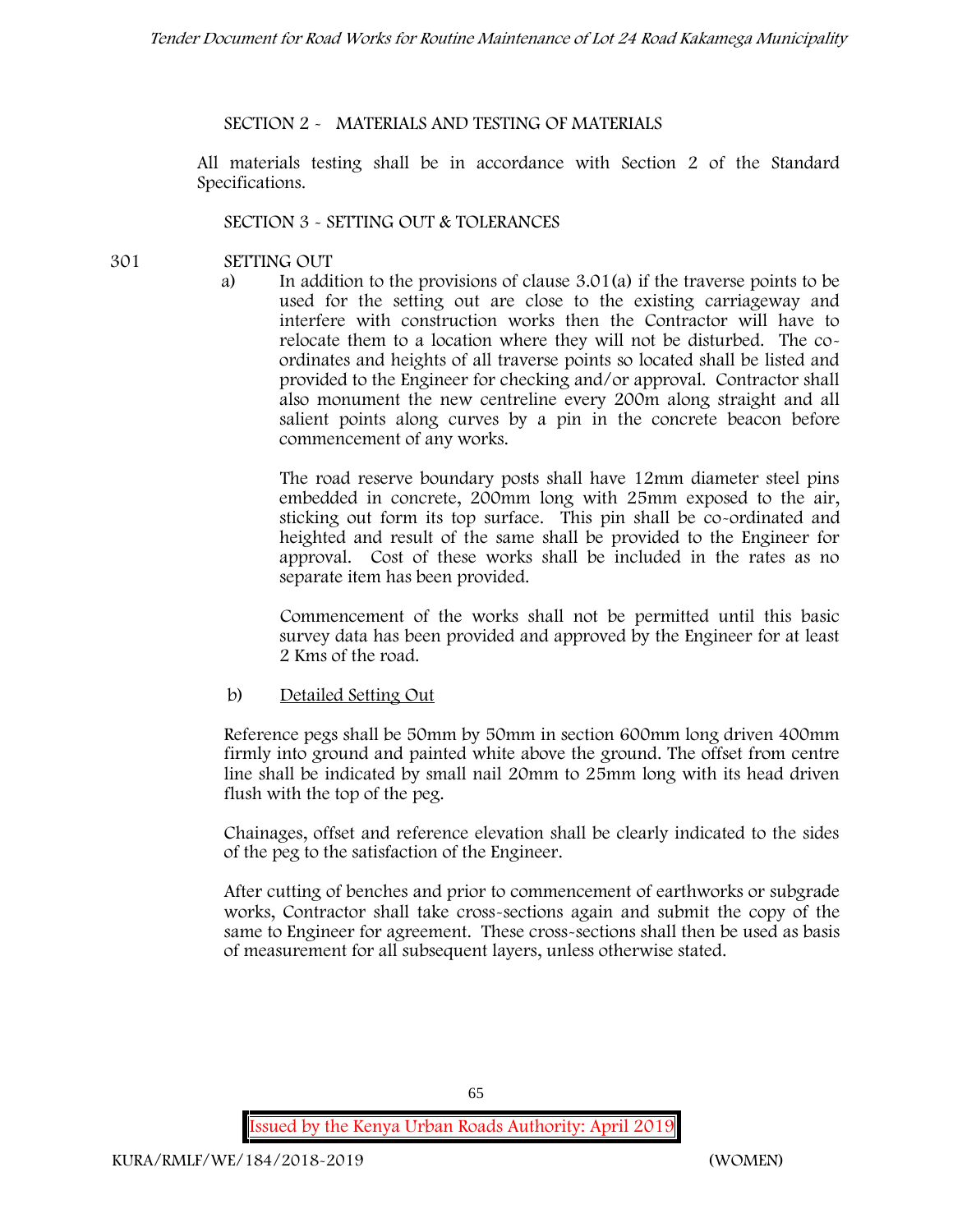**SECTION 4- SITE CLEARANCE AND TOP SOIL STRIPPING**

#### **401 SITE CLEARANCE**

Site Clearance shall be carried out as directed by the Engineer.

**402 REMOVAL OF TOPSOIL**

Topsoil shall include up to 200mm depth of any unsuitable material encountered in existing or newly constructed drains, drainage channels, and accesses.

**403 REMOVAL OF STRUCTURES, FENCES AND OBSTRUCTIONS**

When instructed by the Engineer, the Contractor shall demolish or remove any structure and payment for this shall be made on day works basis.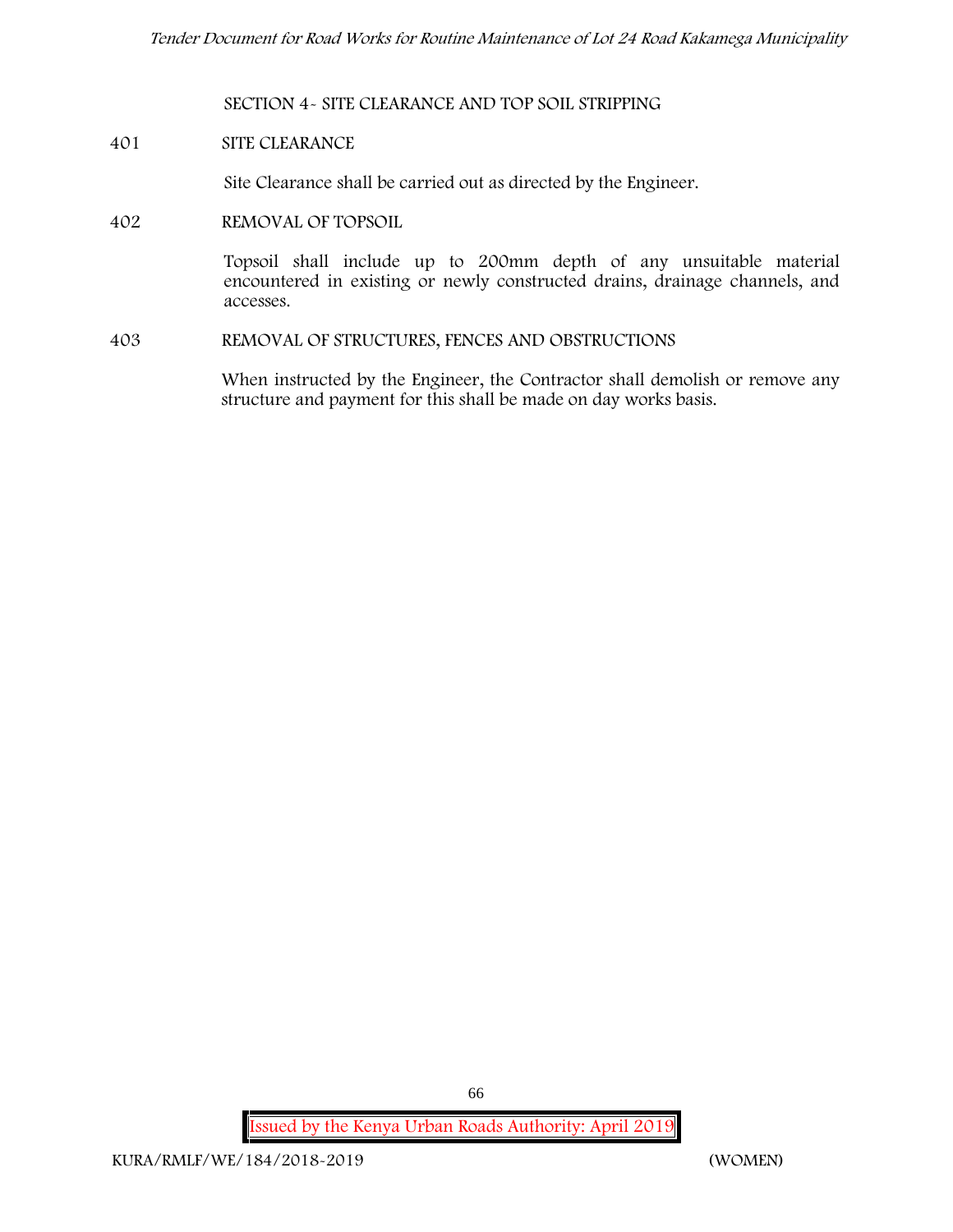## **SECTION 5 - EARTHWORKS**

#### **504 PREPARATION PRIOR TO FORMING EMBANKMENT**

Where benching is required for existing pavement to accommodate earthworks subgrade or subbase for widening the road, the rate for compaction of existing ground shall be deemed to cover this activity.

Excavation in the pavement of the existing road shall be kept dry. In the event of water penetrating the underlying layer, construction of the subsequent layers shall be postponed until the underlying layers are dry enough to accommodate the construction plant without deforming or otherwise showing distress.

Step construction shall be carried out per layer at the joint where excavating both vertically and perpendicular to the direction of the travel. The step shall be 500mm perpendicular to the direction of the travel and 150mm vertical unless otherwise instructed by the Engineer.

Special care shall be taken when compacting the new material at the joint ensuring that specified density is achieved.

#### **505 CONSTRUCTION OF EMBANKMENTS**

Only material approved by the Engineer shall be used for fill in embankments. Material with high swelling characteristics or high organic matter content and any other undesirable material shall not be used, unless specifically directed by the Engineer. Unsuitable material shall include:

- (i) All material containing more than 5% by weight or organic matter (such as topsoil, material from swamps, mud, logs, stumps and other perishable material)
- (ii) All material with a swell of more than 3% (such as black cotton soil)
- (iii) All clay of plasticity index exceeding 50.
- (iv) All material having moisture content greater than 105% of optimum moisture content (Standard Compaction)

Subgrade: Shall mean upper 300mm of earthworks either insitu or in fill and subgrade shall be provided for as part of earthworks operation and payment shall be made as "fill". The material for subgrade shall have a CBR of not less than 8% measured after a 4 day soak in a laboratory mix compacted to a dry density of 100% MDD (AASHTO T99) and a swell of less than 1%.

Subgrade repair: Where directed by the Engineer, any localized failure in the subgrade shall be repaired by filling in selected soft, hard or natural of minimum CBR 30% and compacted in accordance with clauses in the specifications applying to normal subgrade.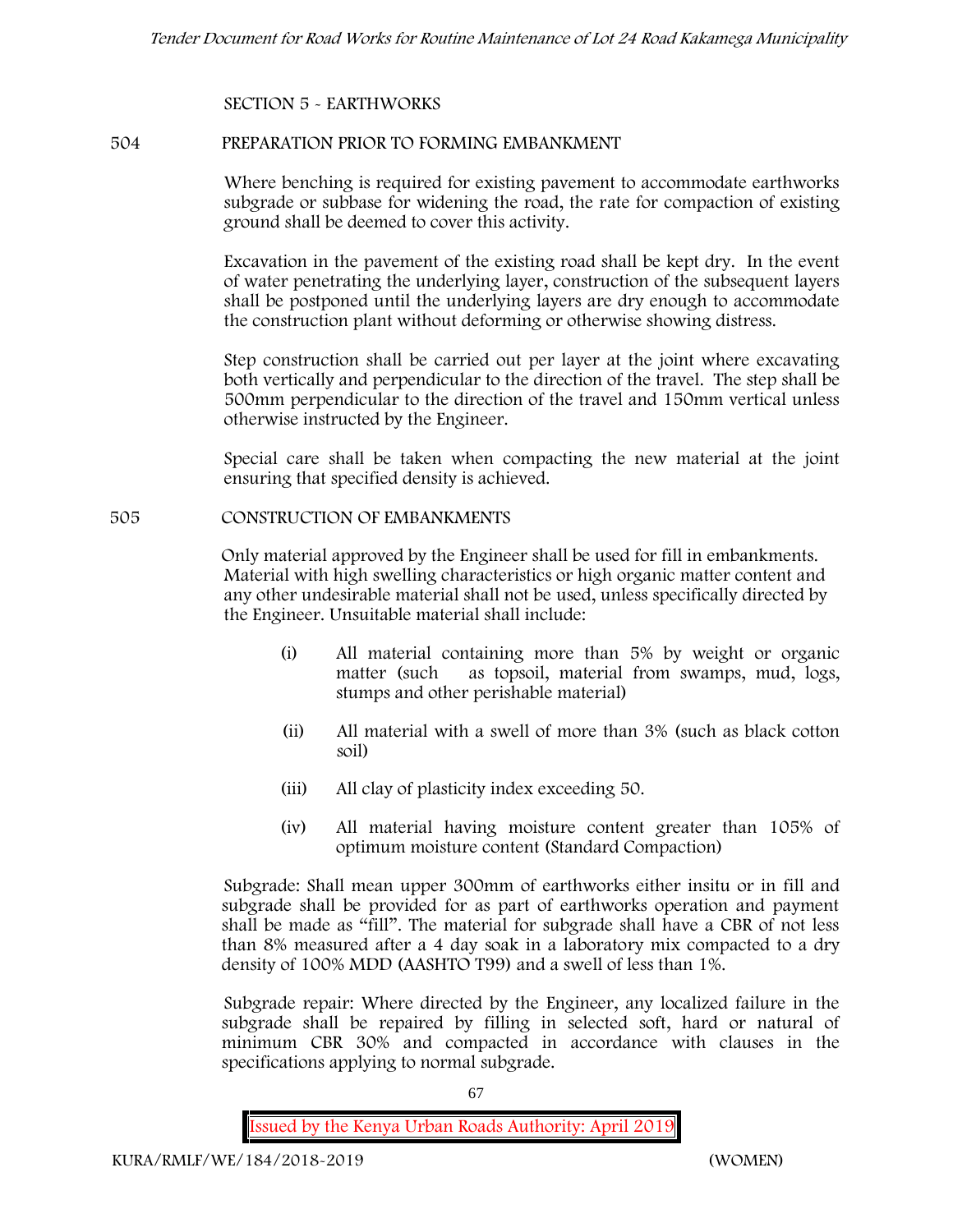Embankment repair: Where directed by the Engineer, any localized filling in soft, hard or natural; selected material requirements shall be executed in accordance with Clause 505.

## **508 COMPACTION OF EARTHWORKS**

At pipe culverts, all fill above ground level around the culverts shall be compacted to density of 100% MDD (AASHTO T.99) up to the level of the top of the pipes or top of the surround(s), if any and for a width equal to the internal diameter of the pipe on either side of the pipe(s) or surround(s) as applicable.

At locations adjacent to structures, all fill above ground level upto the underside of the subgrade shall be compacted to density of 105% MDD (AASHTO T.99). In case of fill around box culverts this should be carried out for the full width of the fill and for a length bounded by the vertical plane passing through the ends of the wingwalls.

Notwithstanding the provision of clause 503 of the standard Specification, Compaction of subgrade material (i.e. material immediately below formation) in cut areas shall not be carried out by the contractor in areas where the formation is formed in hard material, unless specific instructions to the contrary are issued by the Engineer.

Where improved sub-grade material shall be required, this shall be compacted and finished to the same standards and tolerances as those required for normal subgrade and clauses in the specifications applying to normal subgrade shall also apply.

# **511 BORROW PITS**

The first part of the Standard Specification is amended as follows:

Fill material which is required in addition to that provided by excavation shall be obtained from borrow pits to be located and provided by the Contractor but to the approval of the Engineer contrary to what has been stated.

# **517 MEASUREMENT AND PAYMENT**

Notwithstanding the provisions of clause 517 of the standard specifications, the rate for compaction of fill in soft material shall allow for the requirements of clause 508 of the special specification and no extra payment shall be made for compaction around pipe culverts (100% MDD AASHTO T.99).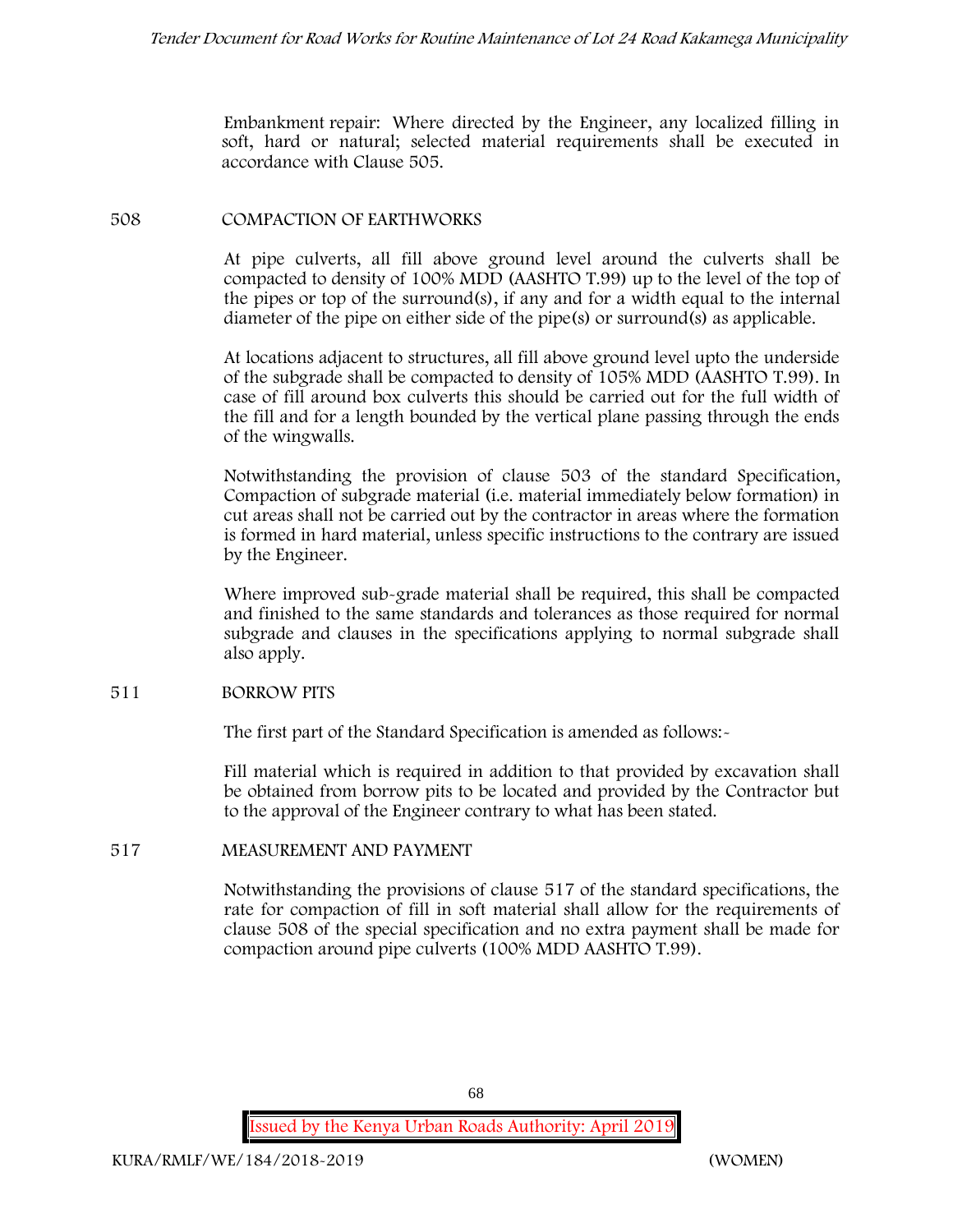#### **SECTION 6 - QUARRIES, BORROW PITS, STOCKPILES AND SPOIL AREAS**

## **601 GENERAL**

Notwithstanding any indications to the contrary in the Standard specification the Engineer will not make available to the Contractor any land for quarries, borrow pits, stockpiles and spoil areas, except for those areas in road reserves specifically approved by him.

The contractor will be entirely responsible for locating suitable sources of materials complying with the Standard and Special Specifications, and for the procurement, Wining, haulage to site of these materials and all costs involved therein. Similarly the contractor will be responsible for the provision and costs involved in providing suitable areas for stockpiling materials and spoil dumps. Should there be suitable sites for spoil dumps or stockpiles within the road reserve forming the site of the works the Contractor may utilise these subject to the approval of the Engineer.

No additional payment will be made to the Contractor to cover costs arising from the requirements for this Clause and the Contractor must include these costs in the rates inserted into the Bills of Quantities.

**602 MATERIAL SITES** The information on possible material sites is given for the general guidance of bidders. Bidders are however advised to conduct their own investigation as the information contained therein is neither guaranteed nor warranted

#### **603 PROVISION OF LAND**

Notwithstanding any indications to the contrary in the Standard specification the Engineer will not make available to the Contractor any land for quarries, borrow pits, stockpiles and spoil areas, except for those areas in road reserves specifically approved by him.

The contractor will be entirely responsible for locating suitable sources of materials complying with the Standard and Special Specifications, and for the procurement, Wining, haulage to site of these materials and all costs involved therein. Similarly the contractor will be responsible for the provision and costs involved in providing suitable areas for stockpiling materials and spoil dumps. Should there be suitable sites for spoil dumps or stockpiles within the road reserve forming the site of the works the Contractor may utilise these subject to the approval of the Engineer.

No additional payment will be made to the Contractor to cover costs arising from the requirements for this Clause and the Contractor must include these costs in the rates inserted into the Bills of Quantities.

#### **605 SAFETY AND PUBLIC HEALTH REQUIREMENTS**

In addition to clause 605, the contractor shall allow for professionals to conduct lectures to the workers regarding the spread of HIV/Aids.

69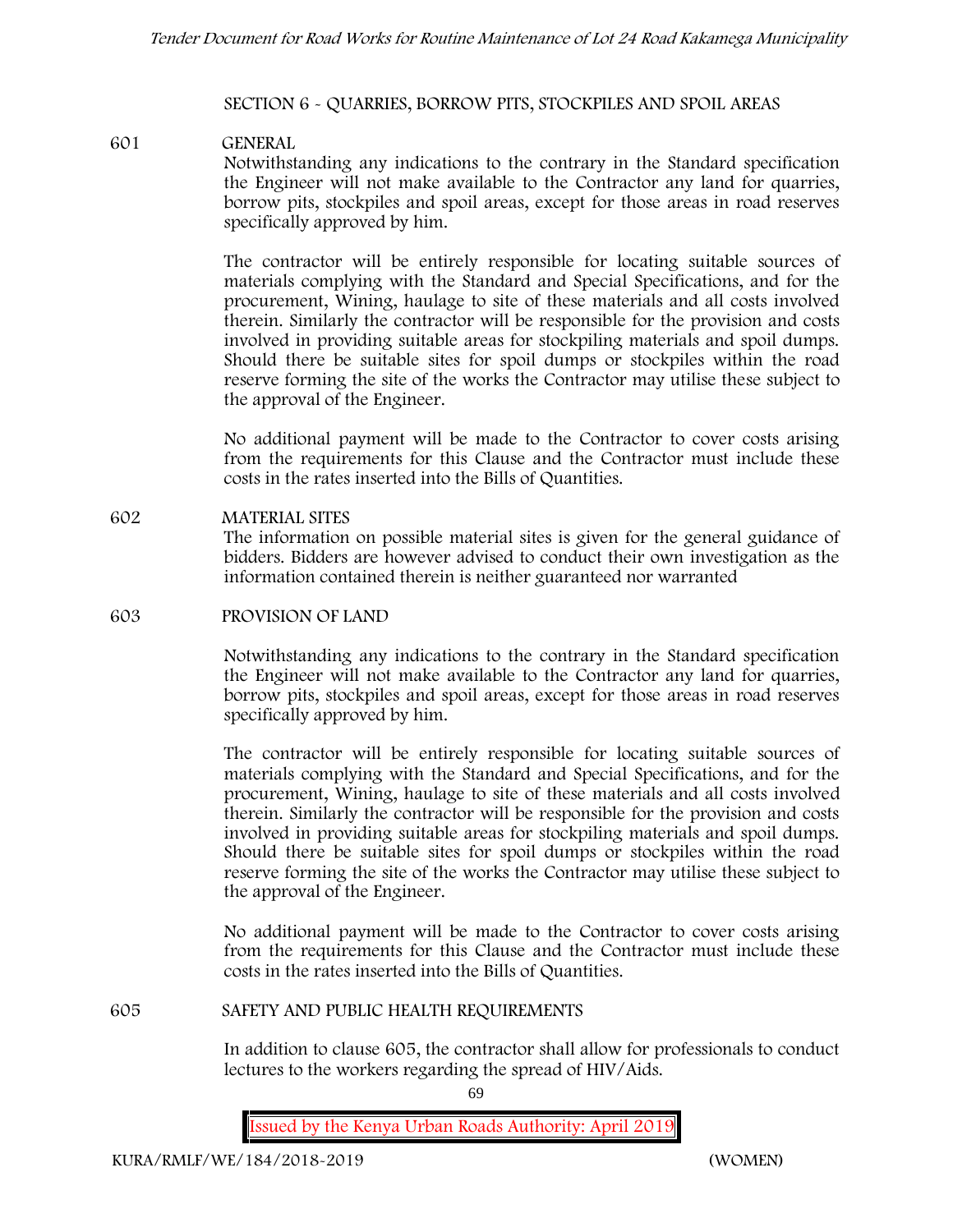**SECTION 7 - EXCAVATION AND FILLING FOR STRUCTURES**

#### **703 EXCAVATION OF FOUNDATIONS FOR STRUCTURES**

Unless otherwise instructed by the Engineer, all excavated surfaces in material other than hard material, on which foundations for structures shall be placed, shall be compacted to 100% MDD (AASHTO T.99) immediately before structures are constructed.

Paragraph 4, last line: - Replace "95%" with "100%".

#### **707 BACKFILLING FOR STRUCTURES**

Unless otherwise instructed by the Engineer, all backfilling material shall be compacted to a minimum of 100% MDD (AASHTO T.99).

#### **709 EXCAVATIONS FOR RIVER TRAINING AND NEW WATER COURSES**

Payments for river training and establishment of new watercourses shall only be made where such work constitute permanent works. Works done for road deviation or other temporary works shall not qualify for payment.

#### **710 STONE PITCHING**

Stone pitching to drains, inlets and outlets of culverts to embankments and around structure shall consist of sound unweathered rock approved by the Engineer.

The stone as dressed shall be roughly cubical in shape with minimum dimensions of 150 x 150mm for normal thickness of stone pitching.

The surface to receive the pitching shall be compacted and trimmed to slope and the stone laid, interlocked and rammed into the material to give an even finished surface.

In areas where stone pitching has been damaged, the Contractor shall identify such areas and notify the Engineer for his agreement of the extent of the Works required and his approval and instructions to proceed with the Works. Stone Pitching Repair and Reconstruction shall be carried out in accordance with Clause 710 of the Standard Specifications.

The Works shall involve removal of the damaged stone pitching and reconstruction of the said areas in accordance with Clause 710 of the Standard Specifications by use of the sound salvaged material together with any necessary additional material where all such materials shall comply with Section 7 of the Standard Specifications.

Contrary to clause 713 of the standard specifications, the rates inserted for stone pitching shall allow for grouting.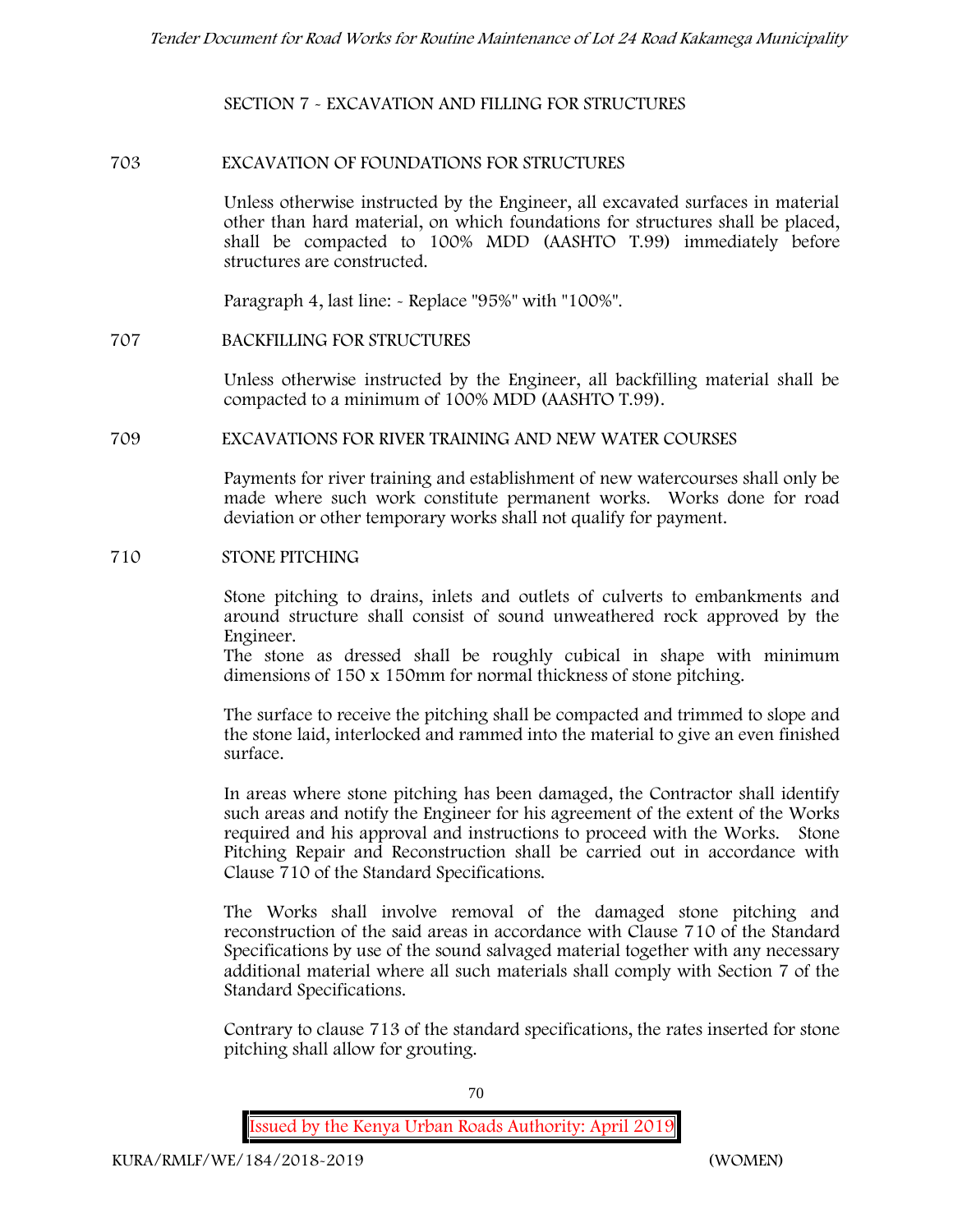## **711 GABIONS**

Where instructed by the Engineer the Contractor will install gabions as protection works to washout areas or bridge Piers and or Abutments. Gabions shall be constructed in accordance with Clause 711 of the Standard Specification.

I n cases where existing gabions have been damaged, the Contractor shall identify them and notify the Engineer for his agreement of the extent of the Work required and his approval and instructions to proceed with the Works.

The Works shall involve removal of the damaged gabions / rocks, excavation to the correct levels and grades as directed by the Engineer, and in accordance with Clause 711 of the Standard Specifications and reconstruction with new gabions and other necessary materials as necessary. The damaged gabions shall be recovered and transported to the nearest KURA'S Yard or M.O. R &P.W Department depot.

## **712 RIP-RAP PROTECTION WORK**

Quarry waste or similar approved material shall be used to backfill scoured and eroded side, outfall and cut-off drain. The material shall be compacted to form a flat or curved surface preparatory to stone [pitching of drainage channels, existing and new scour checks as directed by the Engineer.

The surface to receive the pitching shall be compacted and trimmed to slope and the stone hand laid, interlocked and rammed into the material to give an even finished surface. The interstices of the Pitching shall be rammed with insitu material. The insitu material immediately behind the pitching shall be compacted to minimum density of 100% MDD compaction (AASHTO T.99)

# **714 BACKFILL BELOW STRUCTRURES**

Where instructed this shall be carried out in compliance with the requirements of Clause 507 and 804 of the Standard Specification.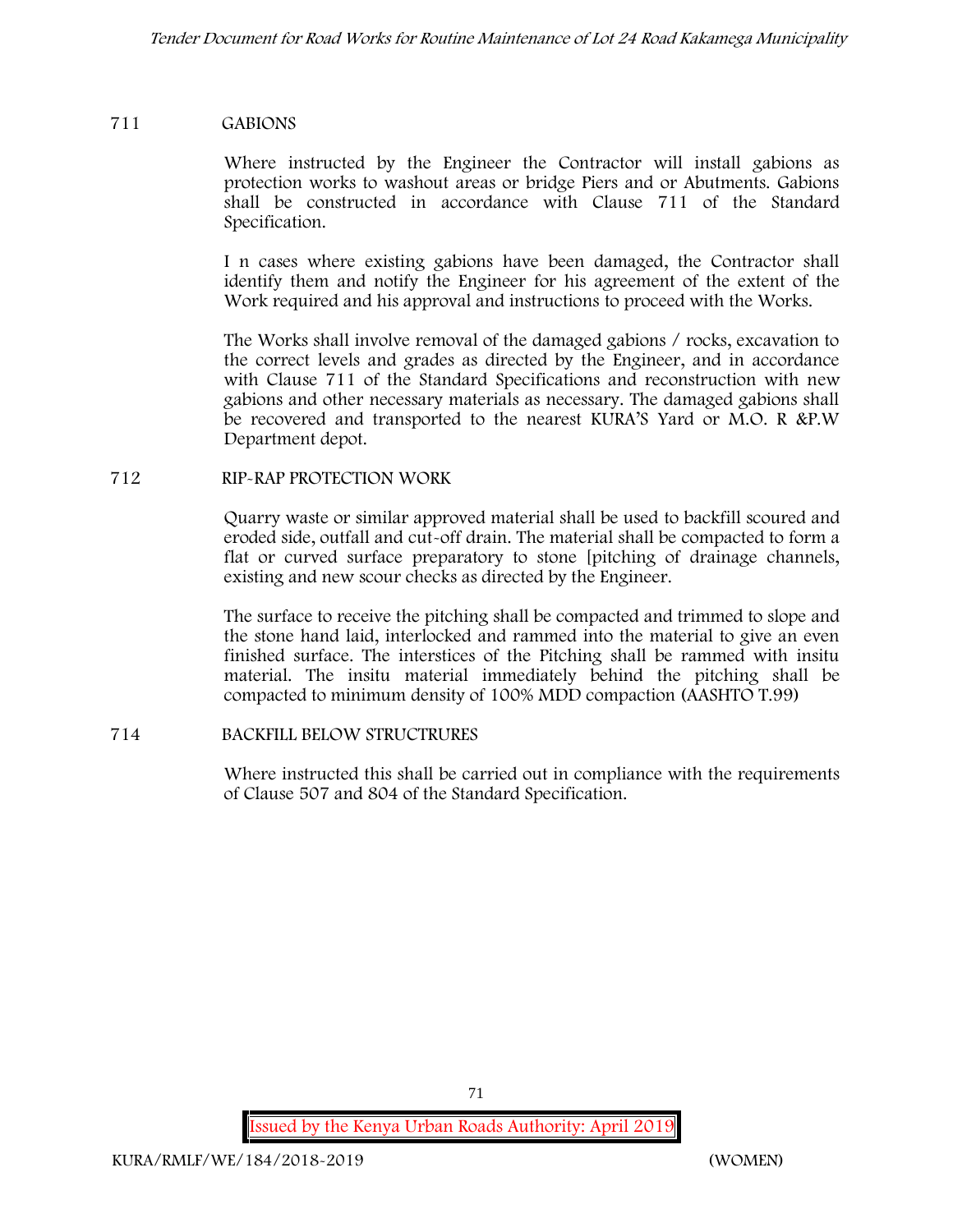### **SECTION 8 - CULVERTS AND DRAINAGE WORKS**

#### **801 SCOPE OF SECTION**

The operations specified in this section apply to the installation of drainage works and reinstatement and improvement of the same.

In addition, this Section covers: -

- Extending of existing 450mm, 600mm and 900mm diameter pipes to be compatible with the increased road width or access.
- Desilting and cleaning of existing pipes and outfall drains to make them free flowing.

**804 EXCAVATION FOR CULVERTS AND DRAINAGE WORKS**

In the Standard Specifications, make the following amendments: -

- (a) In paragraph 6, line 3, and in paragraph 7, line 5 and in paragraph 11, line 6, delete "95%" and insert "100%".
- (b) Removal of Existing Pipe Culverts

Where instructed by the Engineer, the Contractor shall excavate and remove all existing blocked or collapsed culvert pipes of 450mm, 600mm and 900mm diameter including concrete surround, bedding, inlet and outlet structure.

The void left after removal of culvert pipes shall be widened as necessary to accommodate new concrete bedding, pipe and haunching. The payment of this work shall be per linear metre of pipes removed,

and the volume in m<sup>3</sup> of inlet/outlet structure removed. The void left by removal of these pipes shall be carefully preserved in order to accommodate replacement of 450mm, 600mm or 900mm diameter pipe culverts as shall be directed by the Engineer.

- (c) Removal of Other Existing Drainage Structures When instructed by the Engineer, the Contractor shall demolish or remove any other structure and payment for this shall be made on day work basis.
- (d) Excavation for Culverts and Drainage Works The Contractor shall carry out all excavations for new culverts and drainage works to the lines, levels, inclinations, and dimensions shown on the drawings or as instructed by the Engineer.

**805 EXCAVATION IN HARD MATERIAL**

In the Standard Specifications, Sub-clauses 805(a) and 805 (b) delete "95%" and insert "100%".

72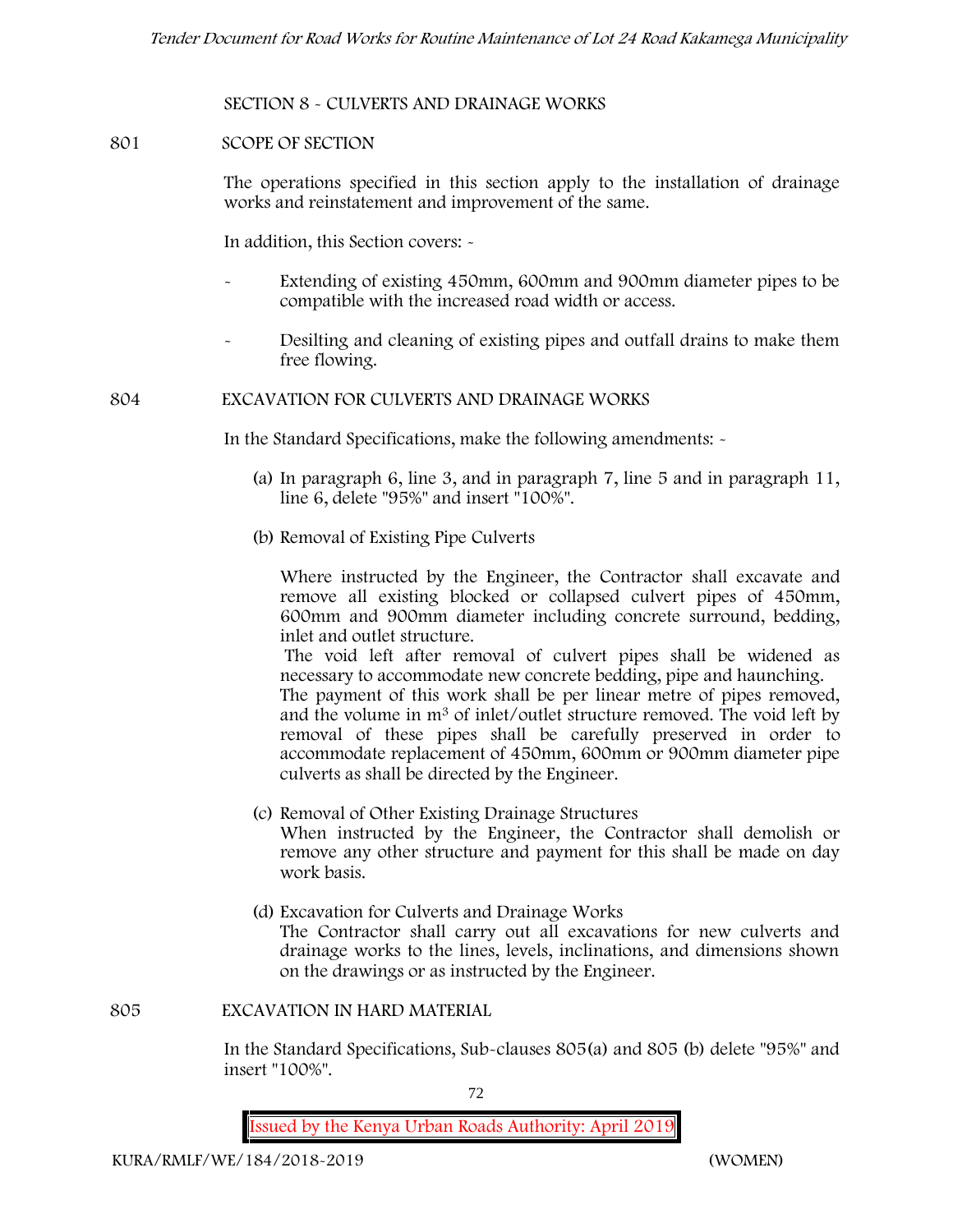In sub-clause 809(a), paragraph 1, line 1, substitute "95%" with "100%".

In sub-clause 809(c), paragraph 2, line 4, between the words "compacted" and "and shaped" insert the words "to 100% MDD (AASHTO T.99)".

Hard material is material that can be excavated only after blasting with explosives or barring and wedging or the use of a mechanical breaker fitted with a rock point in good condition and operated correctly. Boulders of more than 0.2m<sup>3</sup> occurring in soft material shall be classified as hard material.

## **809 BEDDING AND LAYING OF PIPE CULVERTS**

Concrete pipes shall be laid on a 150mm thick concrete bed of class 15/20 and the pipes shall be bedded on a 1:3 cement: sand mortar at least 50mm thick, 150mm wide and extending the full length of the barrel.

The rates inserted shall allow for compaction of the bottom of excavation to 100% MDD (AASHTO T.99).

### **810 JOINTING CONCRETE PIPES**

The concrete pipes for the culverts shall have ogee joints and will be jointed by 1:2 cement: sand mortar and provided with fillets on the outside as described in clause 810 of the Standard Specification.

### **812 BACKFILLING OVER PIPE CULVERTS**

In the Standard Specifications, clause 812

a) Wherever the expression "dry density of 95% MDD (AASHTO T. 99)" occurs delete and replace with "dry density of 100% MDD (AASHTO T.99)".

The rates entered for laying of pipe culverts shall allow for backfilling to pipe culverts and compacting to 100% MDD (AASHTO T.99) and these works shall not be measured and paid for separately.

### **814 SUBSOIL DRAINS**

In the event of excavation for repairs exposing local seepage, springs or unacceptably high water table, the Engineer may instruct the provision of counter fort or French drains.

These drains shall consist of a trench excavated to the alignment, width, depth and gradient instructed by the Engineer, and backfilled with approved compacted clean hard crushed rock material as specified in clause 815 of the standard specification. Where these drains lie within the carriageway the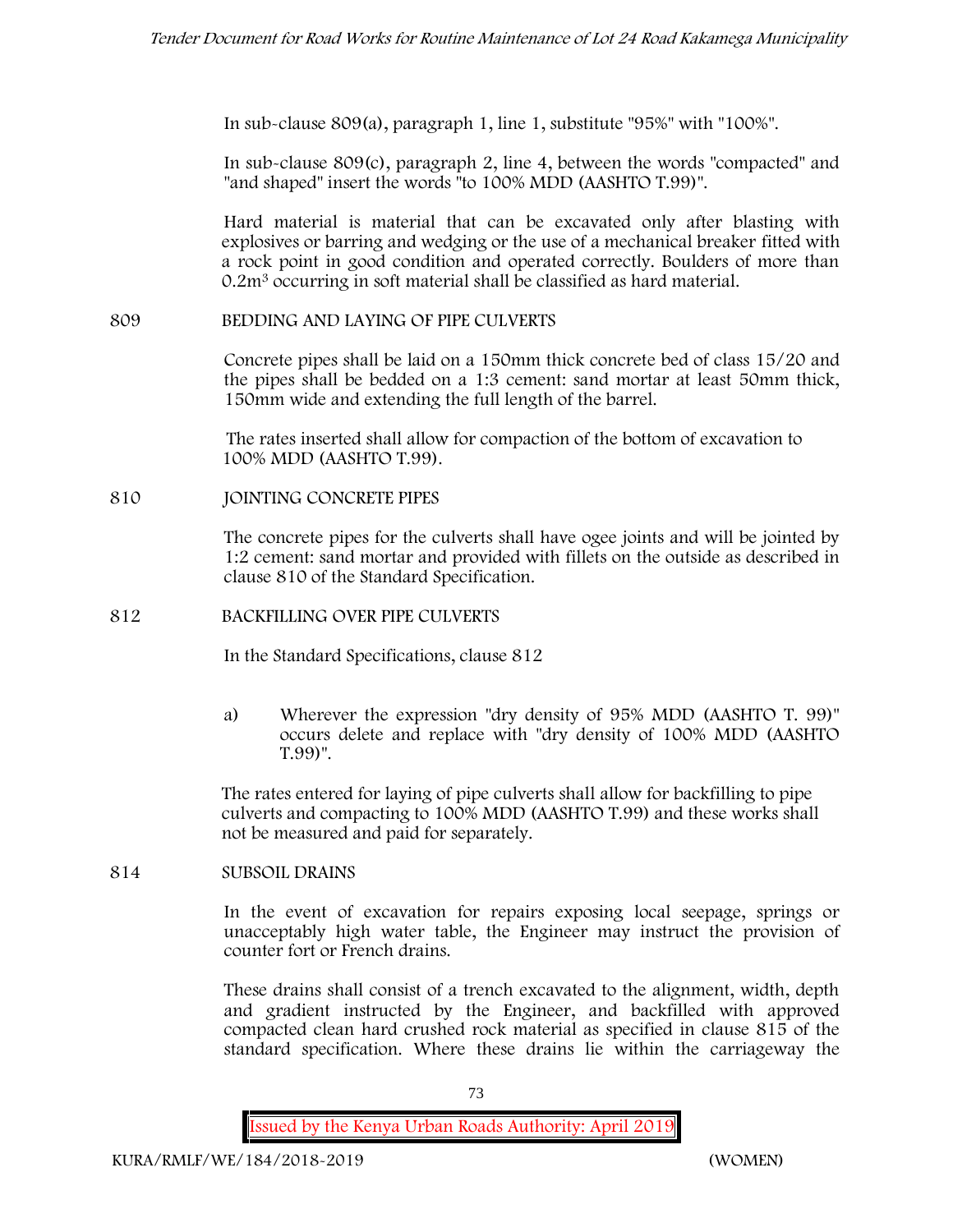carriageway shall be reinstated with compacted stabilised gravel and surfaced with hot asphalt or a surface dressing as instructed by the Engineer.

### **815 INVERT BLOCK DRAINS AND HALF ROUND CHANNELS**

Invert Block Drains and Half Round Channels shall be constructed as shown in the drawings provided in accordance with the Standard Specifications where directed by the Engineer.

## **817 REPAIRS TO DRAINS**

**817.1 Cleaning and Repair of Existing Drains**

In areas of existing side drains, mitre or outfall drains where such are blocked, the Engineer shall instruct the Contractor to clean and clear the drains to free flowing condition.

The work shall consist of:

- (a) Stripping and removal of any extraneous material to spoil including vegetation and roots in the drains to the satisfaction of the engineer.
- (b) Spreading of any spoil to the satisfaction of the Engineer.

Shaping the drains to free flowing condition as directed by the Engineer. Removing any broken side slabs for inverted block drains and replacing with a new removing any broken inverted block drains and replacing with a new one well jointed.

Measurement and Payment for cleaning drains shall be by linear metre of drain cleaned measured as the product of plan area and vertical depth of extraneous material instructed to be removed. No extra payment will be made for removal of vegetation and roots.

# **817.2 Channels**

The Engineer may instruct that the Contractor provides open channels in place of existing subdrains where the latter may be damaged or in any other place. The rates entered by the Contractor in the bills of quantities must include for removal and disposal of any subdrain material, excavation to line and level, backfilling and compaction as directed by the engineer. The channels shall be constructed of precast class 20/20 concrete of minimum 80mm thickness and lengths or widths not exceeding 1000mm. Joints shall be at least 15mm wide filled with 1:2 cement sand mortar.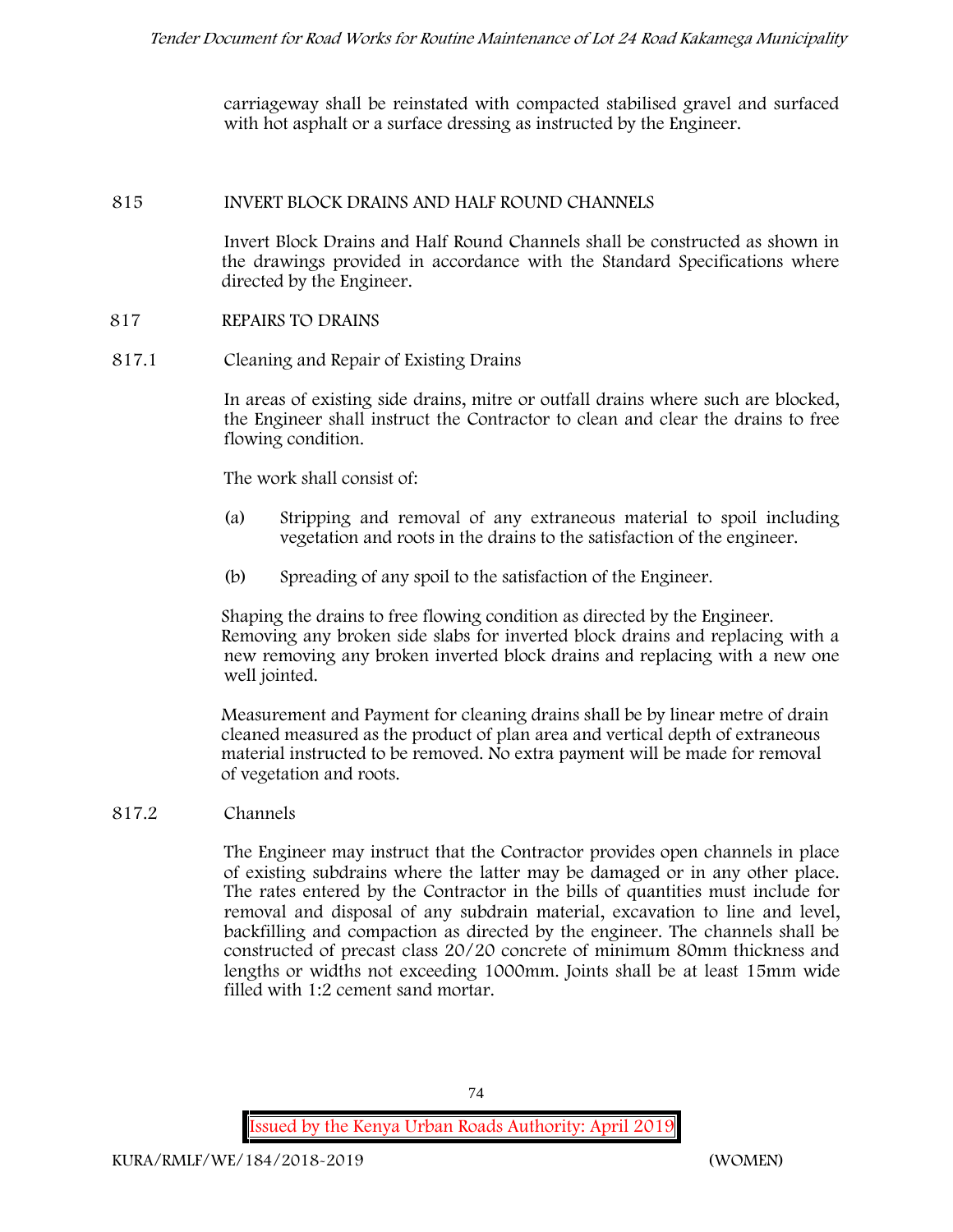## **817.3 Rubble fills for protection work**

Quarry waste or similar approved material shall be used to back fill scoured and eroded side, outfall and cut-off drains. The material shall be compacted to form a flat or curved surface preparatory to stone pitching of drainage channels, existing and new scour checks as directed by the Engineer.

## **817.4 Stone Pitching**

Stone pitching shall be constructed in accordance with clause 710 of the standard Specification.

**817.5 Gabions**

Gabions shall be constructed in accordance with clause 711 of the standard Specification.

**817.6 Spoil Material**

The Contractor shall be responsible for removal from site of all materials excavated in the course of undertaking works in this section of the specifications, unless suitable for re-use, and deposit of the material in a spoil dump to be approved by the Engineer.

### **818 SCOUR CHECKS**

Scour checks are to be constructed in mass concrete in accordance with clause 818 of the standard Specifications and the drawings as shall be provided.

### **819 CLEANING AND MAINTENANCE**

### **819.1 Desilting of Pipe Culverts**

Where instructed, Contractor shall desilt the existing pipe culverts by removing all the material from the pipe to make them clean and free flowing.

Measurement and payment shall be by the linear metres of pipes de-silted, regardless of diameter size.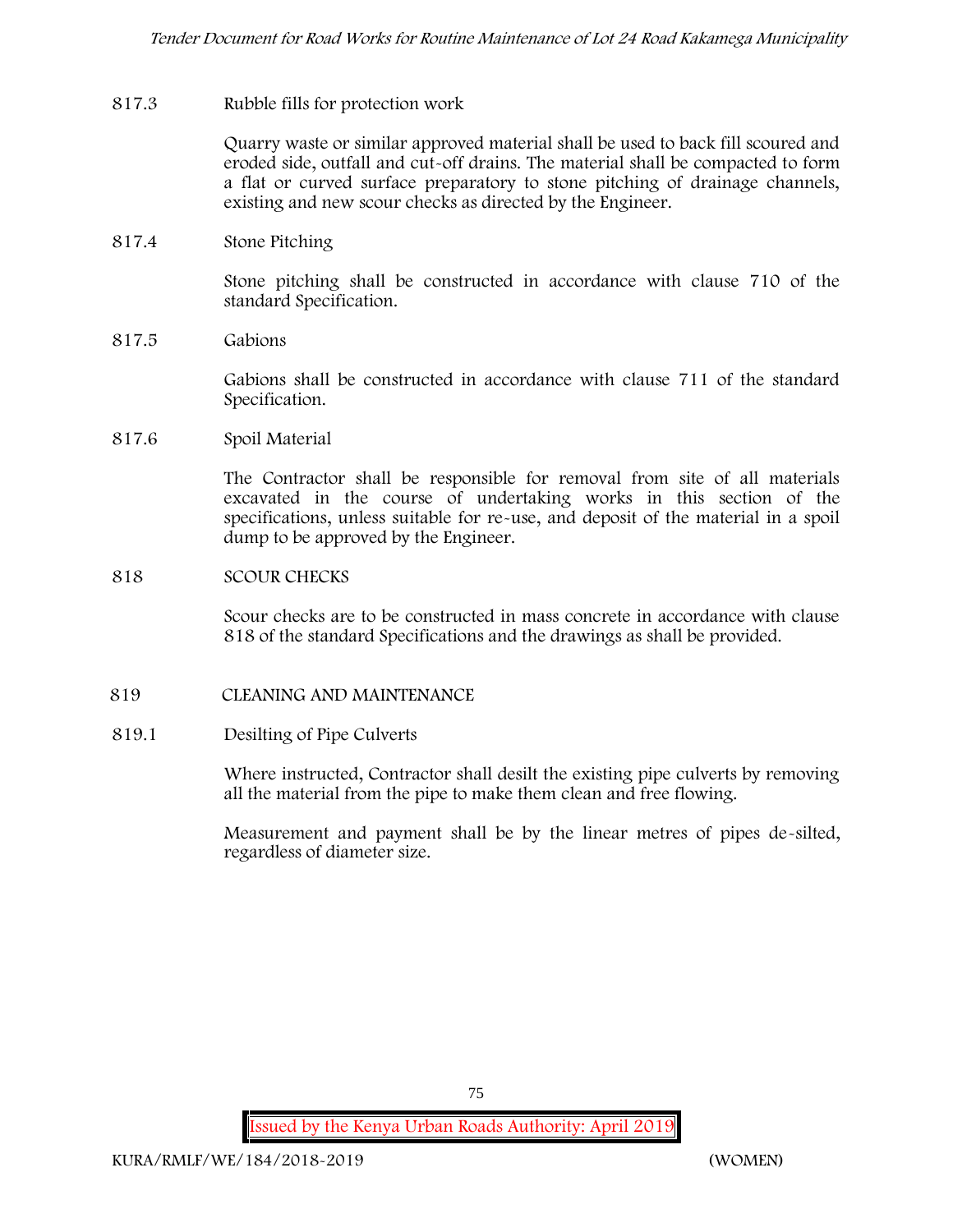### **SECTION 9 - PASSAGE OF TRAFFIC**

#### **901 SCOPE OF THE SECTION**

The Contractor shall so arrange his work to ensure the safe passage of the Traffic at all times and if necessary construct and maintain an adequate diversion for traffic complete with all the necessary road traffic signs.

The contractor shall provide to the satisfaction of the Engineer adequate warning signs, temporary restriction signs, advance warning signs, barriers, temporary bumps and any other device and personnel equipped with two way radios to ensure the safe passage of traffic through the works.

When carrying out the Works the Contractor shall have full regard for the safety of all road users.

The Contractor shall also provide sign posts and maintain to the satisfaction of the Engineer all deviations necessary to complete the works. The contractor should allow for the costs of complying with the requirements of this clause in his rates.

The contractor will be deemed to have inspected the site and satisfied himself as to the adequacy of his bid for these works and no additional payments will be made to the contractor for any expenditure on traffic control or the provision of deviations. The employer shall not be liable for inadequate prior investigations of this nature by the contractor.

#### **903 MAINTENANCE OF EXISTING ROADS**

The Contractor shall when instructed, maintain the existing project road ahead of works using compacted asphalt concrete type I in accordance with the provisions in clause 1601B – 1607B of the Special Specifications or gravel material depending on the nature of the wearing course surface.

### **904 CONSTRUCTION OF DEVIATIONS**

(a) **General**

In addition to requirement of this clause, the Contractor shall when instructed construct and complete deviations to the satisfaction of the Engineer before commencing any permanent work on the existing road. Also during these works the contractor is supposed to provide a detour of adequate pipe culverts for pedestrian and traffic crossing where there is bridge works.

Subject to the approval by the Employer, the Contractor may maintain and use existing roads for deviation. Payment for this, made in accordance with clause 912 (a) (i), shall be by the Kilometre used depending on the type of road used, whether bituminous or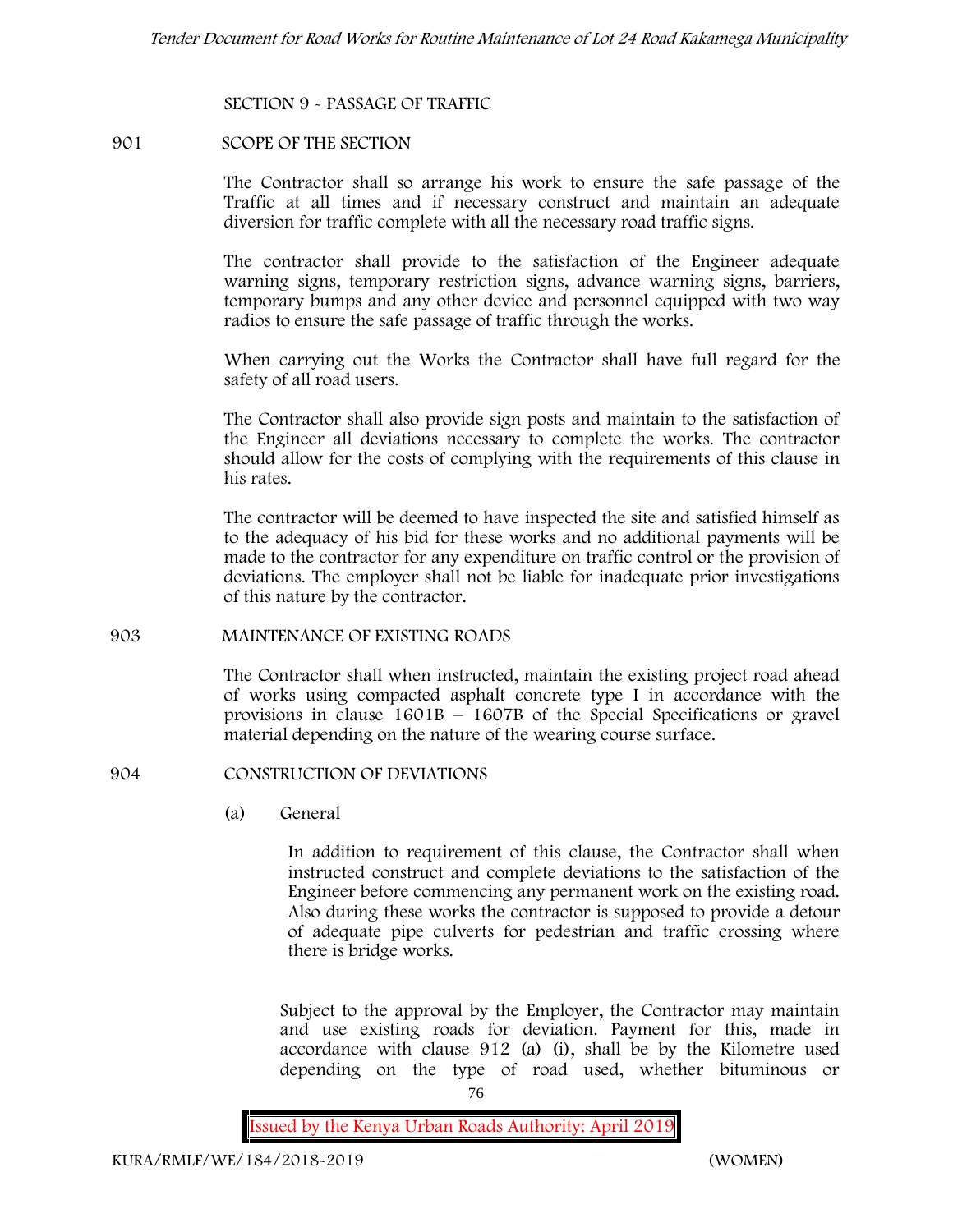earth/gravel. The rates shall include for the provision of materials and the works involved.

b) **Geometry**

The carriageway width of the deviations shall not be less than 6m wide and suitable for 2-way lorry traffic unless otherwise specified.

c) **Construction**

Unless otherwise instructed gravel wearing course for the deviation shall be 150mm compacted thickness complying with section 10 of the Standard Specification. The Contractor shall allow in his rate for removal of any unsuitable material before placing of gravel wearing course, as this will not be paid for separately.

In addition to provision of this clause, Contractor is required to sprinkle water at least 4 times a day at the rate of 1 to  $1.4$  litres/ $M<sup>2</sup>$  in regular interval to minimise the effects of dust. Latest sprinkling time shall be one hour before the sunset.

Where existing neighbouring roads are used as deviation, Contractor shall carry out repairs and maintenance in parent materials used for the existing base and surfacing of the road being used.

**906 PASSAGE OF TRAFFIC THROUGH THE WORKS**

The Contractor shall arrange for passage of traffic through the works during construction whenever it is not practicable to make deviations.

Any damage caused by passing traffic through the works shall be made good at the contractor's own cost.

**907 SIGNS, BARRIERS AND LIGHTS**

Contractor shall provide signs, barriers and lights as shown in the drawing in Book of Drawings at the locations where the traffic is being carried off the existing road to the deviation and back again to existing road. The Contractor shall provide ramps and carry out any other measures as instructed by the Engineer to safely carry traffic from the road to deviation.

Contrary to what has been specified in this clause the road signs provided shall be fully reflectorised and in conformity with clause 9.1 of the "Manual for Traffic Signs in Kenya Part II".

**909 ASSISTANCE TO PUBLIC**

In addition to provision of clause 909, Contractor shall maintain close liaison with the relevant authorities to clear any broken down or accident vehicles from the deviations and the main road, in order to maintain smooth and safe flow of the traffic. Further, the Contractor shall provide a traffic management plan to be

77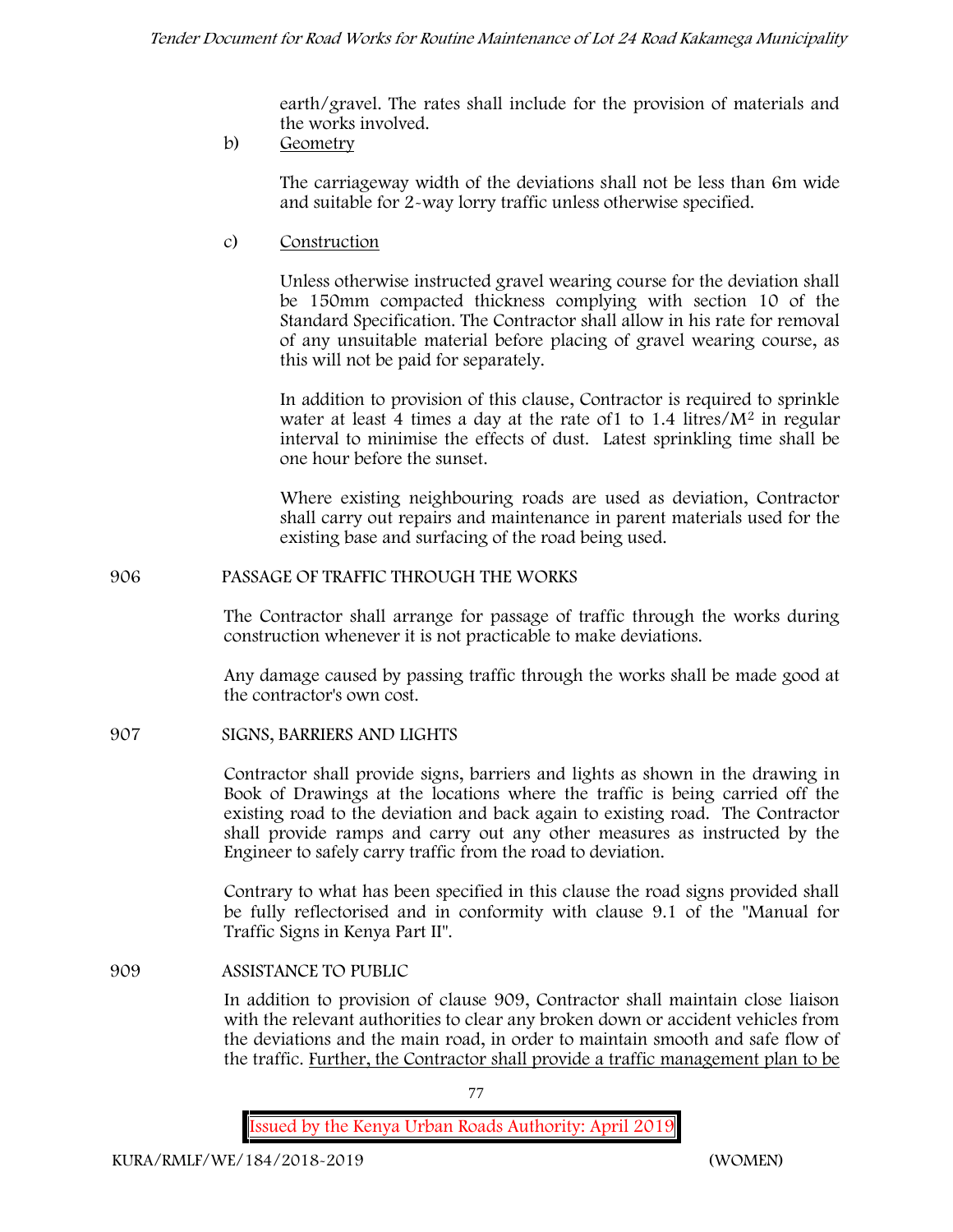approved by the Engineer before the commencement of any construction works and execute the same, to the satisfaction of the Engineer, during the entire period of project implementation. A draft traffic management plan shall be submitted with Bid.

### **912 MEASUREMENT AND PAYMENT**

### **Construct Deviation**

### **Road Deviation**

The Contractor shall be paid only 50% of the rate for this when he completes deviation road to the satisfaction of the Engineer. The balance shall be paid in equal monthly instalments over the contract period, as he satisfactorily maintains the deviation (as per clause 904 and 905 above) when it is in operation.

Where existing neighbouring road has been used as deviation, payment shall be by the kilometre rate and shall include the cost of repairs and maintenance of the road carried out in parent base and subbase materials.

## **Deviation using Pipe Culverts**

The Contractor shall be paid only 50% of the rate for this when he completes deviation to the satisfaction of the Engineer. The balance shall be paid in equal monthly instalments over the contract period, as he satisfactorily maintains the deviation when it is in operation. The Contractor shall be paid full amount when the bridge under construction will be in use.

# **Maintain existing road**

Asphalt Concrete or gravel for maintaining the existing road shall be measured by the cubic metre placed and compacted upon the road

# **Passage of traffic through the works**

Payment shall be made on Lump Sum basis.

### **Assistance to Public**

The Contractor will be deemed to have included cost of this item in other items and no separate payment shall be made.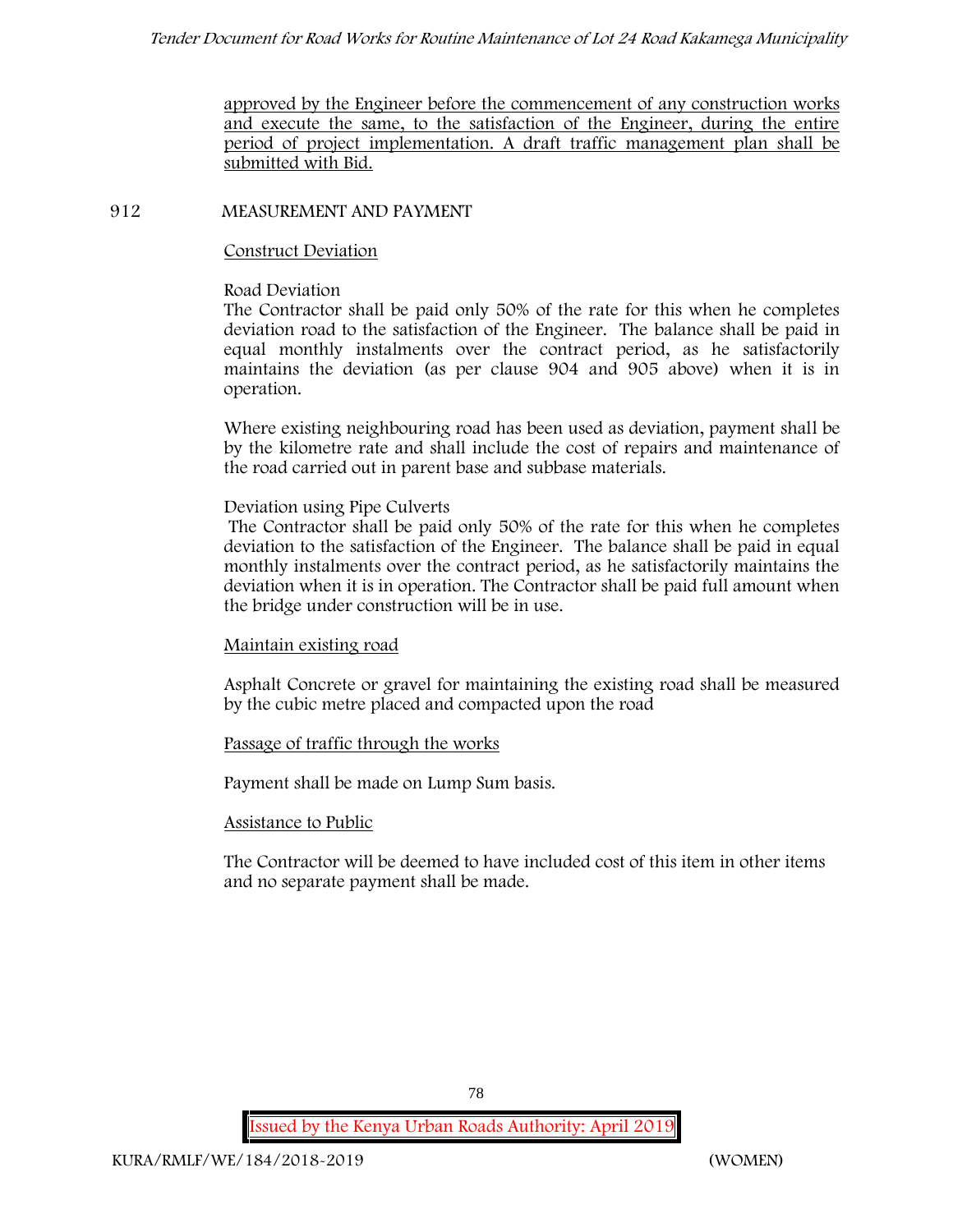### **SECTION 10 – GRADING AND GRAVELLING**

### **1001 GENERAL**

Grading covers the works involved in the reinstatement of the road carriageway to the camber by removing the high points and filling up gullies, corrugations and wheel ruts to restore smooth running surface. Gravelling consists of excavation, loading, hauling, spreading, watering and compaction of gravel or softstone wearing course material on the formation of the road carriageway.

#### Ditch and Shoulder grading

The activity consists of cutting of  $aV - \text{ditch}$  and reinstating or reforming of the shoulders of road using either Towed or Motor grader.

#### Carriageway grading

### **(i) Light grading**

This consists of trimming of the carriageway to control roughness and corrugations using either a towed grader or a motorized grader.

### **(ii) Heavy grading**

This consists of scarifying the existing carriageway surface, cutting high spots and moving materials to fill potholes, corrugations and wheel ruts and reshaping of the surface to the specified camber, using either a towed grader or a motorized grader. All loose rocks, roots, grasses shall be removed and disposed well clear off the drains.

Heavy grading will be considered if 70% of the road has potholes, corrugations and wheel ruts of over 200mm deep.

The material shall be bladed toward the center of the road starting from both edges until the specified camber is achieved.

### **1002 MATERIALS**

Gravel shall include lateritic gravel, quartzitic gravel, calcareous gravel, decomposed rock, softstone/quarry waste material, clayey sand and crushed rock.

### **1003 MATERIAL REQUIREMENTS**

Gravel material shall conform to the requirements given below: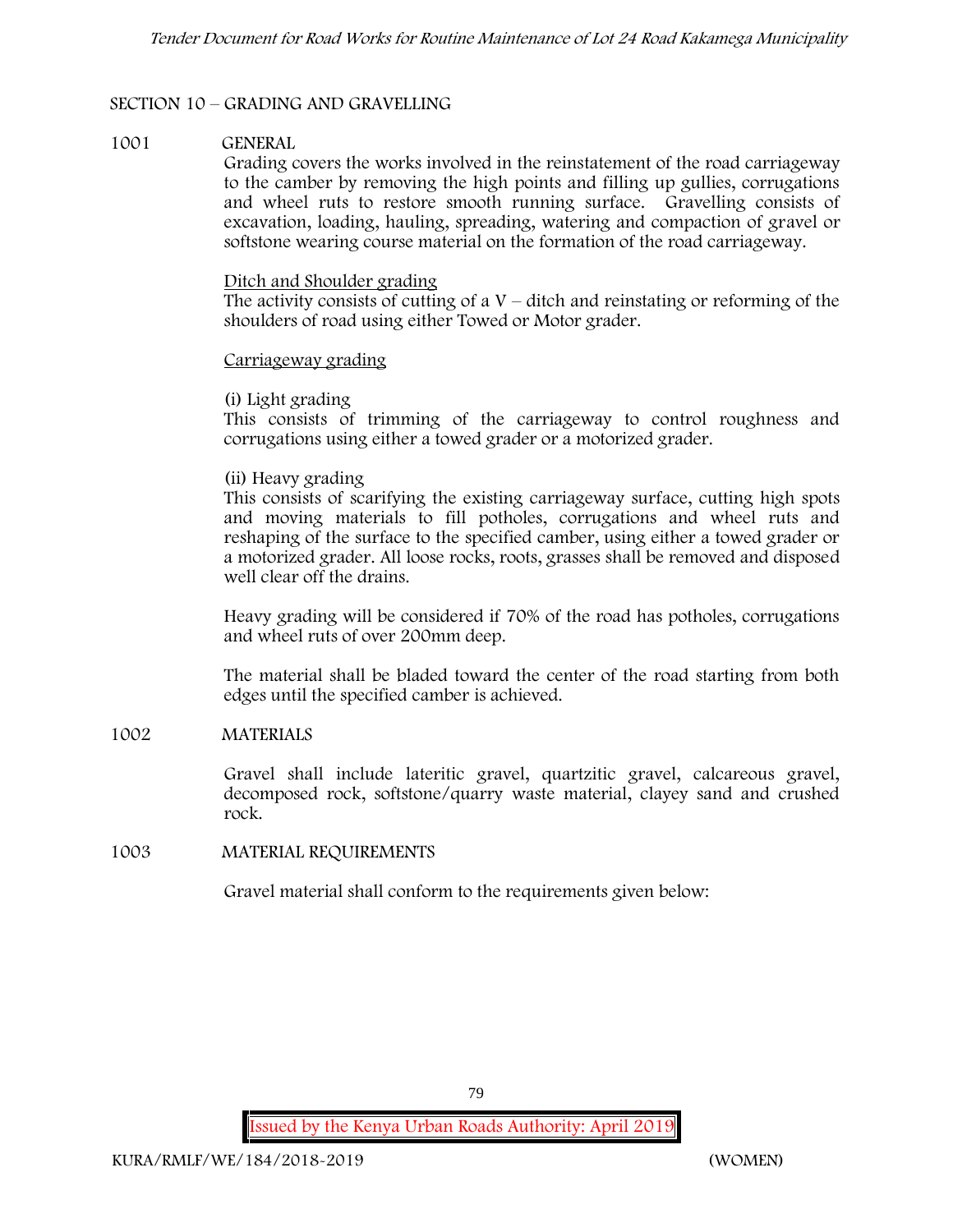|                         | <b>GRADING REQUIREMENTS</b>      |     |
|-------------------------|----------------------------------|-----|
| <b>AFTER COMPACTION</b> |                                  |     |
| Sieve                   | % by weight                      |     |
| (mm)                    | passing                          |     |
| 40                      | 100                              |     |
| 28                      | $95 - 100$                       |     |
| 20                      | $85 - 100$                       |     |
| 14                      | $65 - 100$                       |     |
| 10                      | $55 - 100$                       |     |
| 5                       | $35 - 92$                        |     |
| $\overline{2}$          | $23 - 77$                        |     |
| 1                       | $18 - 62$                        |     |
| 0.425                   | $14 - 50$                        |     |
| 0.075                   | $10 - 40$                        |     |
|                         | PLASTICITY INDEX REQUIREMENTS PI |     |
| Zone                    | Min                              | Max |
| WET                     | 5.                               | 15  |
| DRY                     | 10                               | 25  |

| BEARING STRENGTH REQUIREMENTS                   |                              |         |  |  |  |  |
|-------------------------------------------------|------------------------------|---------|--|--|--|--|
| Traffic                                         | DCP Equivalent<br><b>CBR</b> |         |  |  |  |  |
| Commercial                                      |                              | mm/Blow |  |  |  |  |
| VPD                                             |                              |         |  |  |  |  |
| Greater than                                    | 20                           | 11      |  |  |  |  |
| 15                                              |                              |         |  |  |  |  |
| Less than 15                                    | 15                           | 14      |  |  |  |  |
| CBR at 95% at MDD, Modified AASHTO and 4        |                              |         |  |  |  |  |
| days soak                                       |                              |         |  |  |  |  |
| Lower quality material (CBR 15) may be accepted |                              |         |  |  |  |  |
| if no better material can be found              |                              |         |  |  |  |  |

NB: Wet Zone – mean annual rainfall greater than 500mm Dry Zone – mean annual rainfall less than 500mm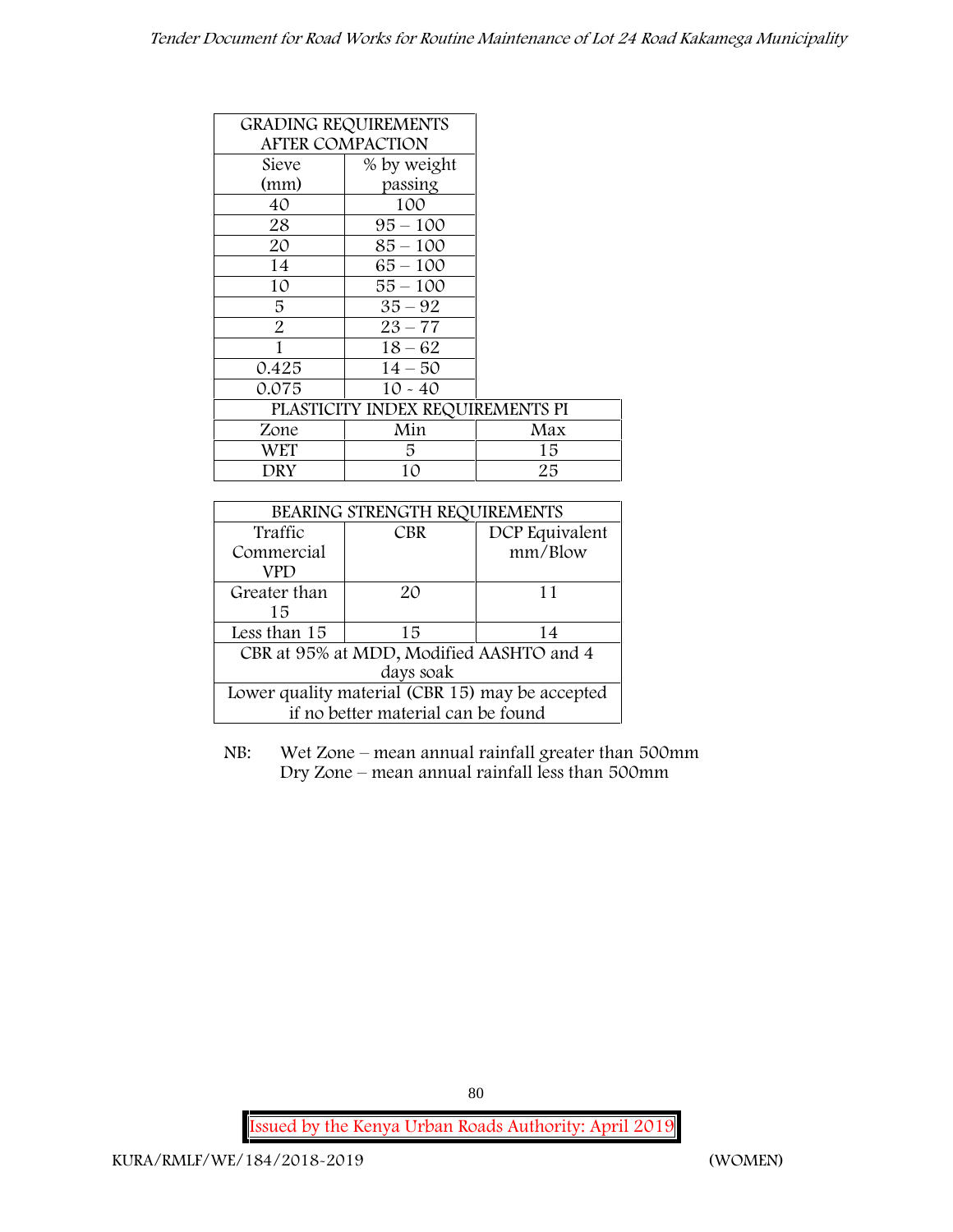## **SECTION 11 – SHOULDERS TO PAVEMENT**

#### **1101 GENERAL**

Shoulders shall be constructed in accordance with guidelines given in 1102 and as directed by the Engineer.

For sections where shoulders are extremely low and requires fill material before the shoulder is reconstructed, the construction of fill embankment shall be in accordance with Section 5 of this specification.

#### **1102 MATERIAL FOR CONSTRUCTION OF SHOULDERS**

The shoulders shall be 1.0m wide both sides and shall be formed of 150mm thick well compacted soft stone material and topsoiled with red coffee soil and planted with grass.

Low shoulder shall be reconstructed by cutting benches, filling and compacting approved fill material to form the formation to the shoulders.

Shoulder reconstruction shall be same in all sections including the slip roads.

#### **1105 SURFACE TREATMENT OF SHOULDERS**

The shoulders shall be planted with creeping type kikuyu grass.

### **1106 MEASUREMENT AND PAYMENT**

Payment for shoulder construction shall be in accordance with the relevant clauses in sections 11, 12, 14, 15 and 23 of the relevant Specifications. Payment for fill material on shoulder shall be in accordance with Section 5 of this specification.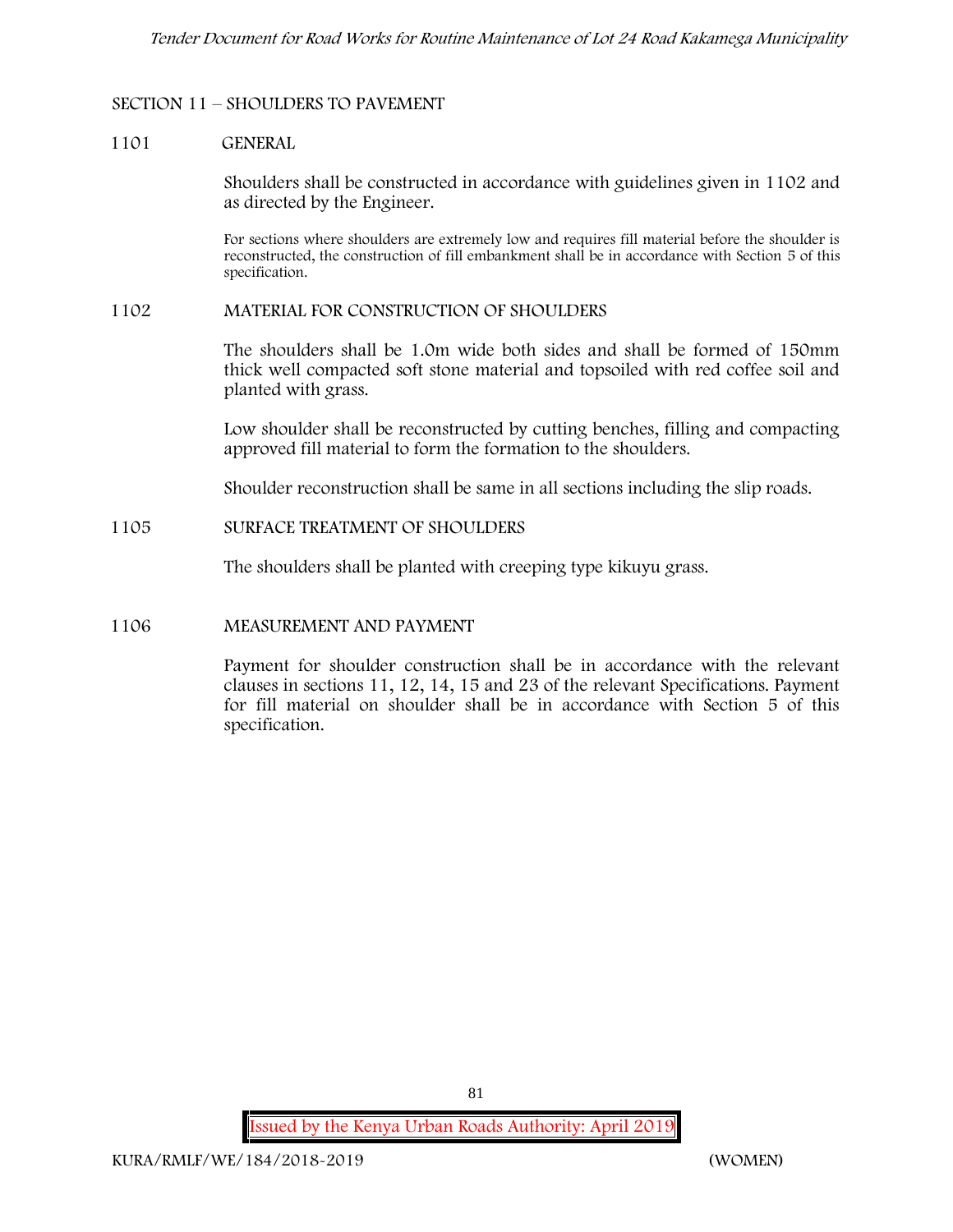### **SECTION 12 - NATURAL MATERIAL SUBBASE AND BASE**

### **1201 GENERAL**

Where instructed by the Engineer, the Contractor shall undertake repairs, widening and reprocessing to the existing carriageway and shoulders in accordance with sections 12 and 14 of the Special Specifications.

**a) Areas to be scarified and reprocessed**

The contractor will scarify, add new material and reprocess sections as determined by the Engineer.

**b) Pavement repairs**

The Contractor will carry out repairs to base and subbase as directed by the Engineer and according to Specifications given in Sections 12 and 14 of the Standard Specifications.

**c) Pavement widening**

The Contractor shall, as directed by the Engineer, bench and compact the subgrade to 100% MDD (AASHTO T99), provide lay and compact material for subbase and base as directed by the Engineer and in accordance with Sections 5 and 12 of the Standard Specifications.

### **1203 MATERIAL REQUIREMENTS**

Natural materials for base and subbase shall conform to the specifications given in Section 12 of the Standard Specifications for Road and Bridge Construction for cement and lime improved base and subbase.

**1209 MEASUREMENT AND PAYMENT**

Natural material for subbase and base shall be measured by the cubic metre placed and compacted upon the road calculated as the product of the compacted sectional area laid and the length.

### **1210 HAND PACKED STONE**

Hand packed stone base is a layer of hand laid stone of defined size and durable in nature, laid in a manner such that when proof rolled and compacted it forms a stable and dense matrix as a road base.

## **a) Material for Hand Packed Stone Base**

 $82$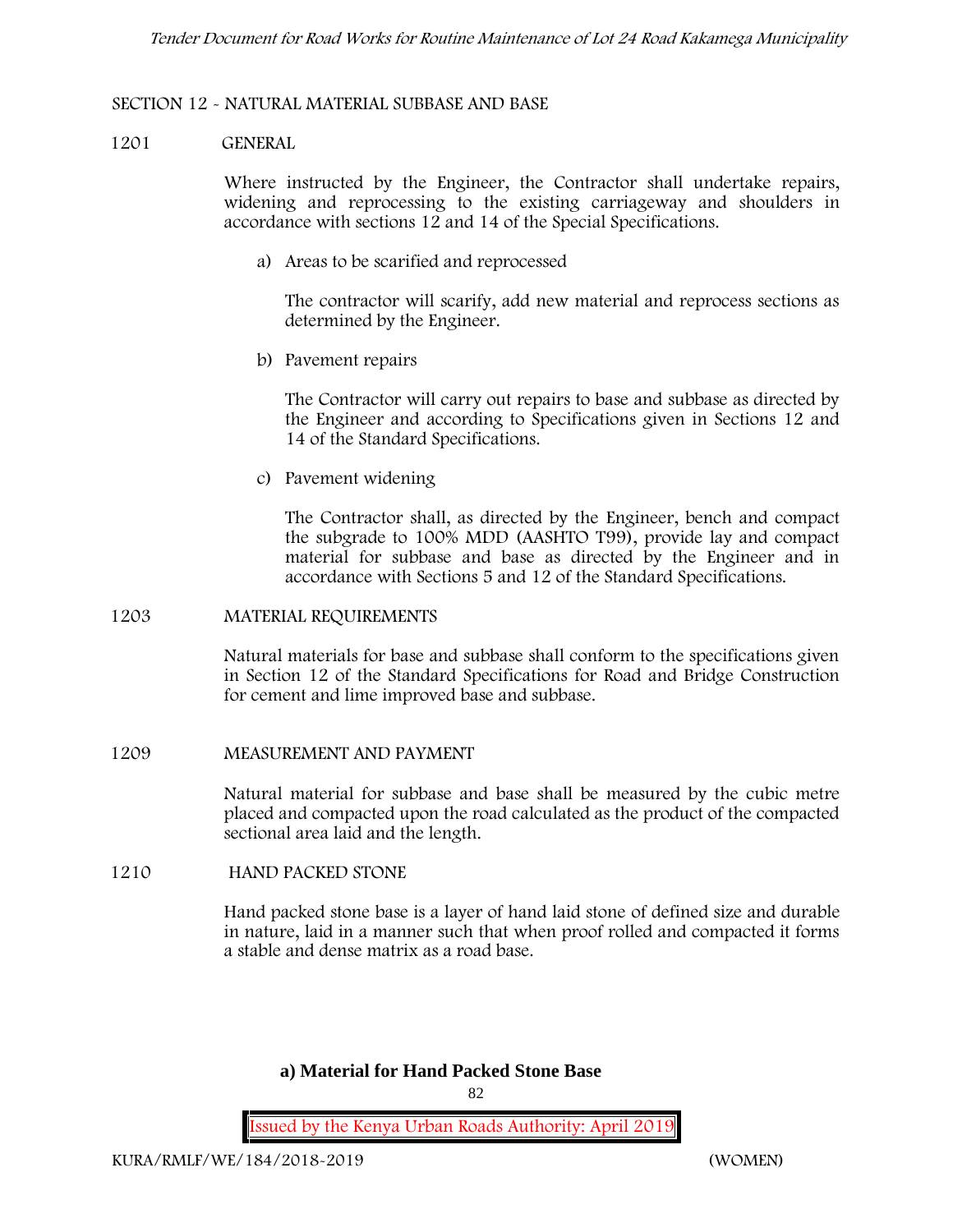This shall consist of durable stone with nominal base dimensions of 75 mm square and minimum height of 150 mm or when compacted to give a layer of 150 mm. The stone shall be class C with the following requirements:

| LAA        | 45 max  |
|------------|---------|
| ACV        | 32 max  |
| <b>SSS</b> | 12 max  |
| FI         | 30 max  |
| CR.        | 60 min. |

It shall be free from foreign matter. The fines passing 0.425 mm sieve shall be **NONPLASTIC**

## **b) Laying**

The stone shall be laid by hand closely together. The stone shall be carefully bedded and tightly wedged with suitable spalls. The base of the stone shall alternate with the apex in all directions or as directed by the Engineer. The layer shall be proof rolled with a loaded scrapper or truck with a minimum axle load of 8 tonnes in the presence of the Engineer who shall approve of its stability before compaction.

# **c) Compaction**

This shall be by a steel wheeled roller of at least five tonnes per metre width of roll. It shall consist of four static runs or until there is no movement under the roller. There shall follow vibratory compaction until an average dry density of 85% minimum of specific gravity of stone has been achieved. No result shall be below 82% of specific gravity. The surface of the compacted layer shall then be levelled by quarry dust (0/6 mm). The dust shall have the following specifications:

The stone shall be class C

| <b>Sieve Size</b> | % Passing  |
|-------------------|------------|
| 10                | 100        |
| 6.3               | $90 - 100$ |
| $\overline{4}$    | 75-95      |
| $\overline{2}$    | $50 - 70$  |
|                   | $33 - 50$  |
| 0.425             | $20 - 33$  |
| 0.300             | $16 - 28$  |
| 0.150             | $10 - 20$  |
| 0.075             | $6 - 12$   |

# **Grading**

The dust shall be free from foreign matter and fines passing 0.425 mm sieve shall be **NON-PLASTIC**. The maximum layer shall be 40 mm or as directed by the Engineer

# **d) Measurement and Payment**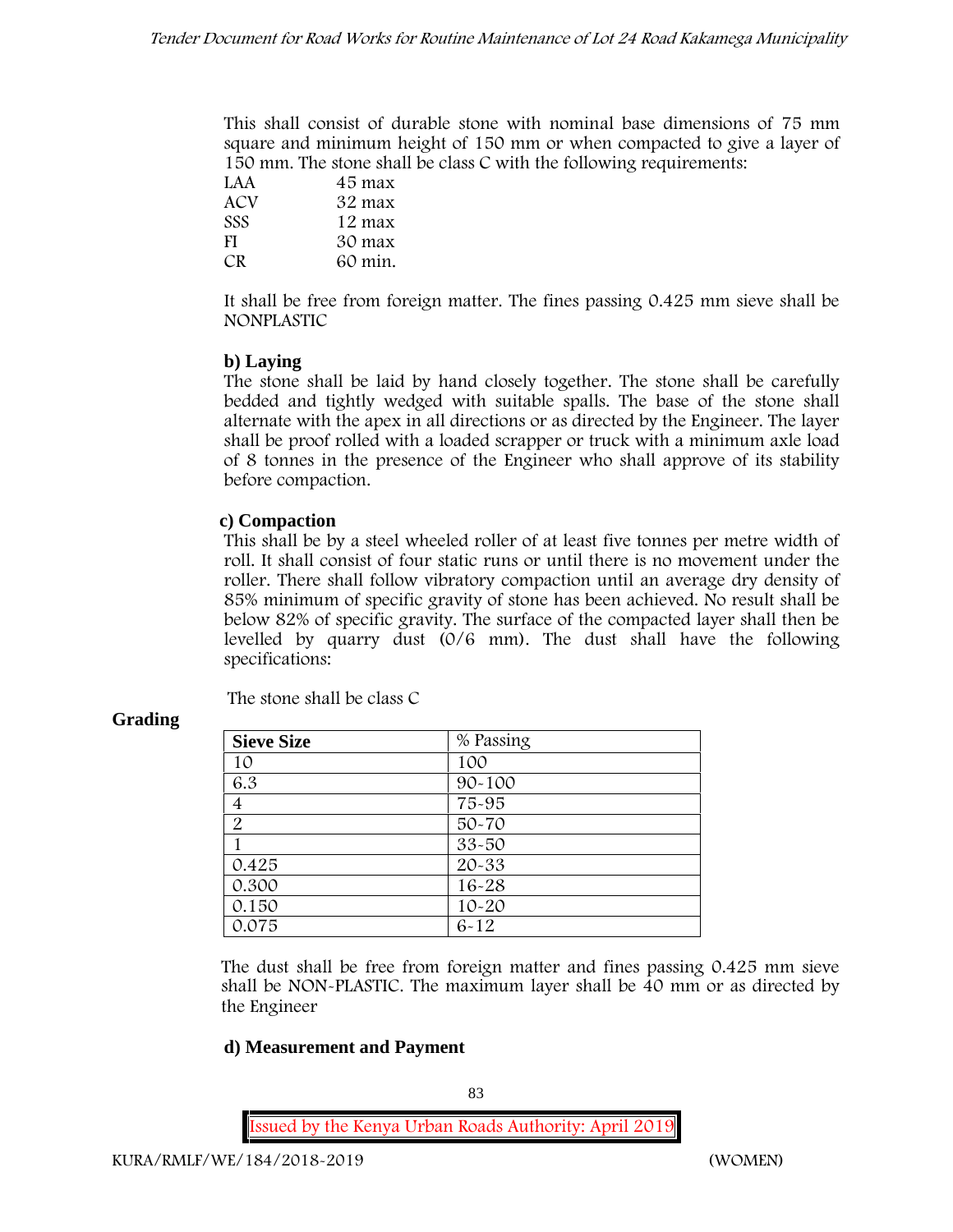Payment shall be by the cubic metre laid  $(m<sup>3</sup>)$ . Measurement of volume shall be determined as the product of length and compacted thickness laid. The rate quoted for this item should include the cost for laying the levelling quarry dust layer, as no extra payment shall be made for this layer.

# **1211 REPROCESSING EXISTING PAVEMENT LAYERS**

**(b) General**

The existing surfacing and the base shall be reprocessed with additional material and the composite mixture shall be compacted to form the subbase layer.

Before commencement of the work the Contractor shall propose plants and equipments he proposes to use for this activity.

The Contractor after approval of his proposal shall carry out test section in accordance with Section 3 of the Standard Specifications.

- (c) The existing surfacing and base course shall be broken up to specified depth and reprocessed in place, where required. The underlying layers shall not be damaged, and material from one layer may normally not be mixed with that of another layer. Where unauthorized mixing occurs or where the material is contaminated in any way by the actions of the Contractor, and the contaminated material does not meet the specified requirements of for the particular layer, he shall remove such material and replace it with other approved material, all at his own expense.
- (d) Any mixture composition of the new layer must not contain more than 30% of the bituminous material by volume. The mixture must not contain pieces of bound bituminous material larger than 37.5mm, and any such material shall be removed at the Contractor's cost.
- (e) The requirements for imported material used in the respective pavement layers shall comply with the limitations, norms, sizes and strengths specified in the Standard Specifications clause 1203(b) and (d) and shall be worked as per Section 14 of the Standard Specification.
- (f) Material reworked in-situ or that obtained from existing pavement is not expected to comply with the material requirements but the reworking should achieve the specified requirements.
- (g) Where the thickness of any existing pavement layer requires to be supplemented within reprocessing and the thickness of the additional material after compaction will be less than 100mm, the existing layer shall be scarified to a depth that will give a layer thickness of at least 100mm after compacting the loosened existing and the additional material.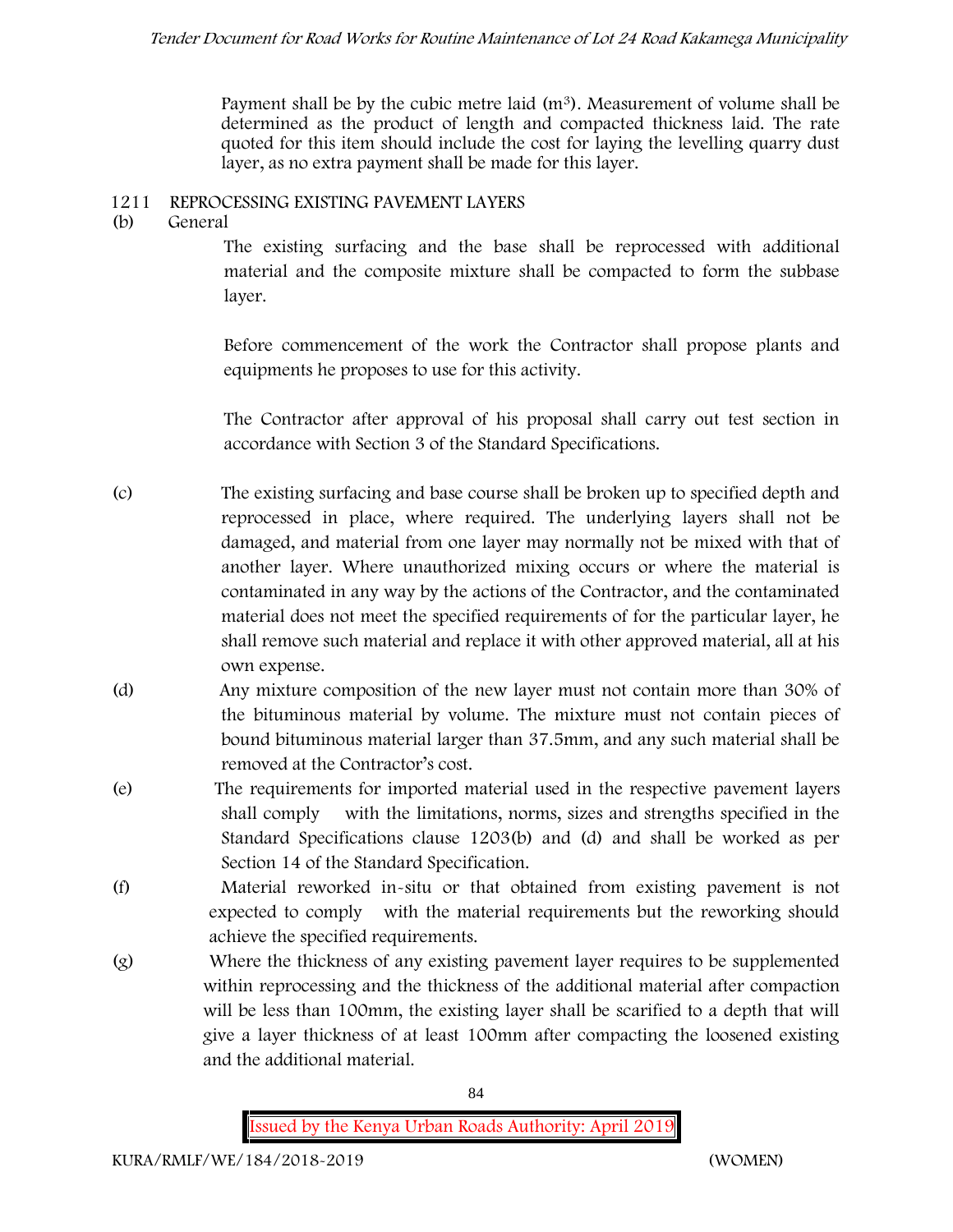# **Controlling the Reworked Depth**

The Contractor shall submit a proven method to method to control the depth of excavation, or layer to be reworked, to the Engineer for approval. The Engineer may order a trial section to be reprocessed before any major length of the road is rehabilitated.

## **Excavations**

Excavations in the pavement shall be kept dry. In the event of water penetrating the underlying layers, construction of the consecutive layers shall be postponed until the underlying layers are dry enough to accommodate the construction plant without deforming or otherwise showing distress.

Step construction shall be carried out per layer at the joint when excavating, both longitudinally (if appropriate) and perpendicular to the direction of travel. The step width shall be 500mm perpendicular to the direction of travel, and 150mm long longitudinally, unless otherwise instructed by the Engineer.

Special care shall be taken when compacting the new material at the joint, ensuring that the specified density is achieved.

### **Measurement and Payment**

(a) Item: In-situ reprocessing of existing pavement layers as subbase compacted to specified density (95% MDD AASHTO T180) and thickness.

## Unit: M<sup>3</sup>

The tendered rate shall include full compensation for breaking up the existing pavement layer to specified depth, breaking down and preparing the material and the spreading and mixing in of any additional material

(b)Item: The addition of extra gravel to subbase.

Unit: M<sup>3</sup>

The tendered rate shall include full compensation for procuring and addition of the material to the in-situ scarified layers and the transportation of the material over unlimited free-haul distance. The tendered rates will also include full compensation for prospecting for materials and any payments necessary to acquire the specified quality material.

(c) Excavation of existing bituminous pavement materials including unlimited free-haul.

Unit: M<sup>3</sup>

The tendered rates shall include full compensation for excavating the existing bituminous material from the pavement layers and for loading, transporting the material for unlimited free-haul, off-loading and disposing of the materials as specified.

(d) Excavation of the existing pavement

Unit: M<sup>3</sup>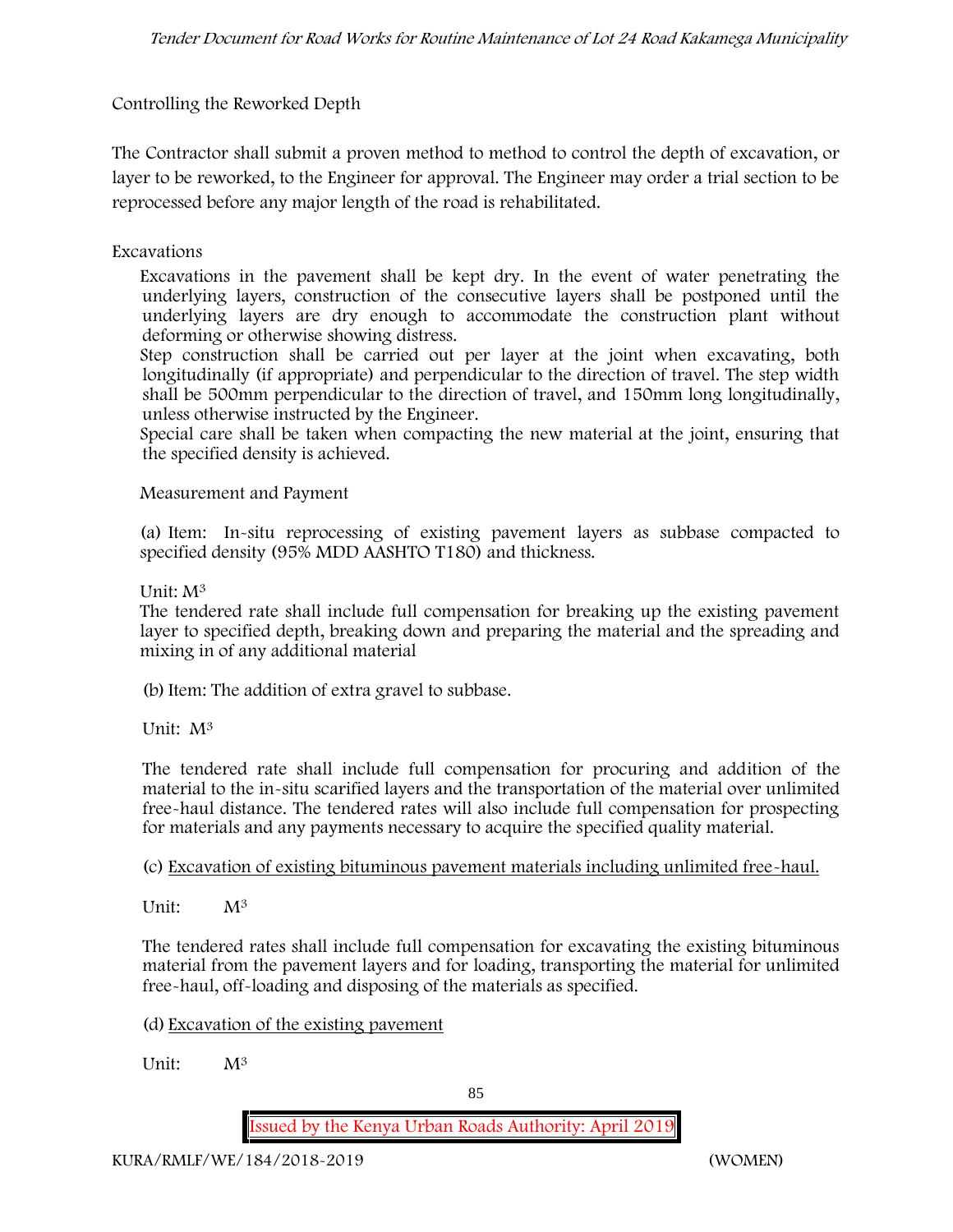The tendered rate shall include full compensation for excavating the existing material from the pavement layers and for loading, transporting the material for unlimited free-haul distance, off-loading and disposing of the material as specified.

Payment will only be made for breaking up and excavating existing pavement layers to the specified depth if the material is to be removed to spoil.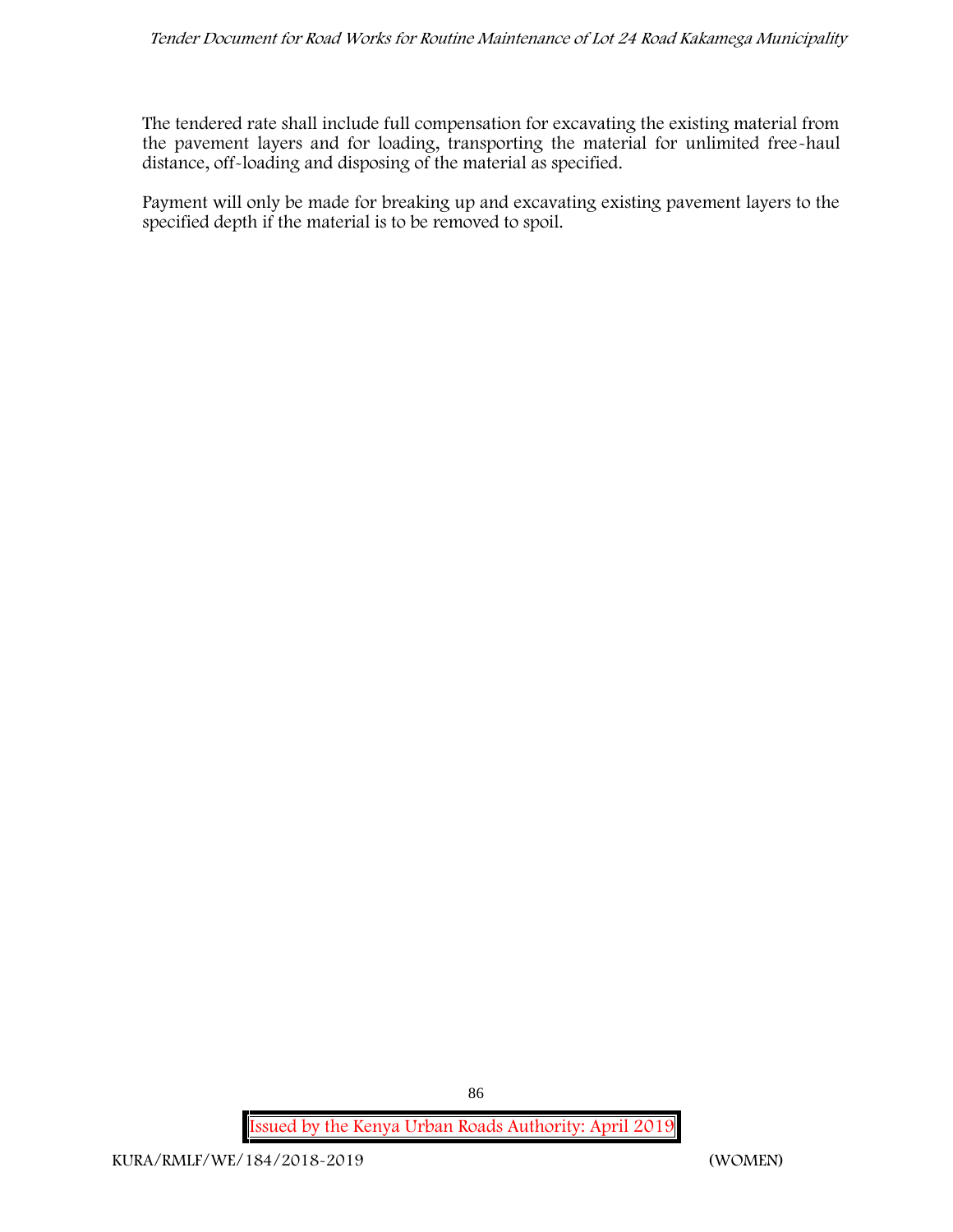### **SECTION 15 - BITUMINOUS SURFACE TREATMENTS**

#### **1501B PREPARATION OF SURFACE**

In addition to requirements of Clause 1503B of the Standard Specifications, the contractor shall prepare and Repair Cracks, Edges, Potholes and Other Failures as follows: **-**

a) **Cracks 3.0mm or less in width**

The entire crack area shall be cleaned by brushing with a wire brush and then blowing with a compressed air jet and the crack sealed with 80/100 cutback bitumen using a pouring pot or pressure lance and hand squeegee. The surface shall then de dusted with sand or crushed dust.

b) **Cracks greater than 3.0mm in width**

Before these cracks are filled a steel wire brush or router shall be used to clean them and then a compressed air jet shall be used to clean and remove any foreign or lose material in the crack until the entire crack area is clean.

When the crack and surrounding area have been thoroughly cleaned, dry sand shall be forced into the crack until it is sealed in the manner specified for cracks less than 3.0mm width.

c) **Potholes, edges and other repair areas**

Where instructed, the Contractor shall prepare areas for the repair of potholes, road edges and other repair areas by excavating off unsuitable or failed material and debris, trimming off excavated edges, cleaning and compacting the resulting surfaces and applying MC 30 or MC 70 cut-back bitumen prime coat at a rate of 0.8-1.2 litres/m2, all as directed by the Engineer. Measurement and payment shall be made under the relevant item of Bill No 15. Where the surface repair on potholes and edges are to be carried out, Asphalt Concrete Type I (0/14gradation) shall be used. Bituminous material for repair of failures and other repair areas shall be paid for under the relevant item of Bill No 16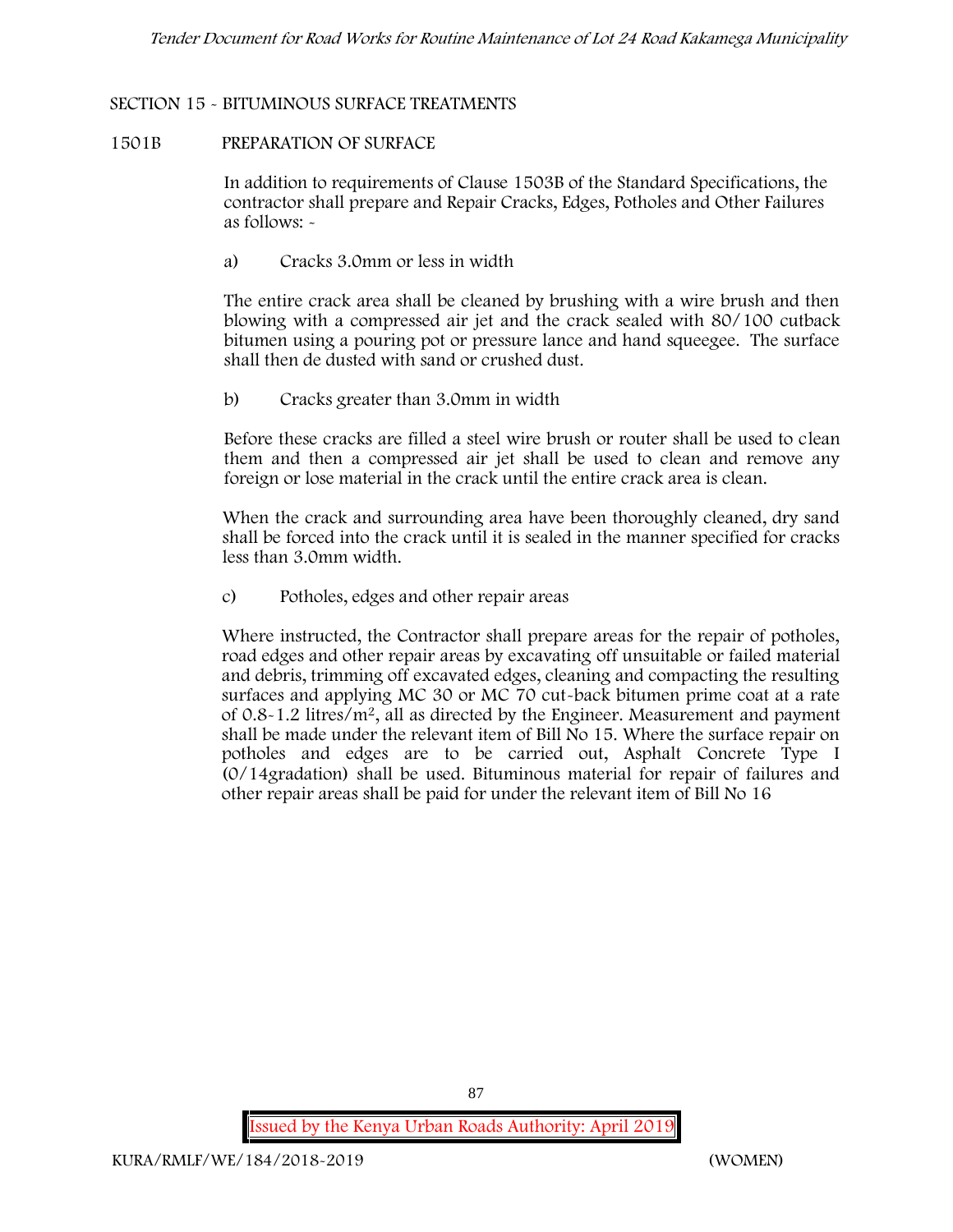## **PART B - PRIME COAT**

### **1502B MATERIALS FOR PRIME COAT AND TACK COAT.**

For prime coat, the binder shall be a medium-curing cutback MC 70 unless otherwise directed by the Engineer.

The rate of spray of bituminous prime coat refers to the gross volume of the cutback bitumen, that is to say the volume of the bitumen plus dilatants.

Prime coat shall be applied to gravel areas that are to receive bituminous mixes as directed by the Engineer.

The tack coat shall consist of bitumen emulsion KI-60 unless otherwise directed by the Engineer.

The rates of spray of the binder shall be as instructed by the Engineer and shall generally be within the range 0.8-1.2 litres/square metre.

## **1511C MEASUREMENT AND PAYMENT**

(a) Seal coat

Seal coats shall be measured by the litre, for each type of bituminous binder for each seal coat, calculated as the product of the area in square metres sprayed and the rate of application in litres/square metres, corrected to 15.6  $\circ$  C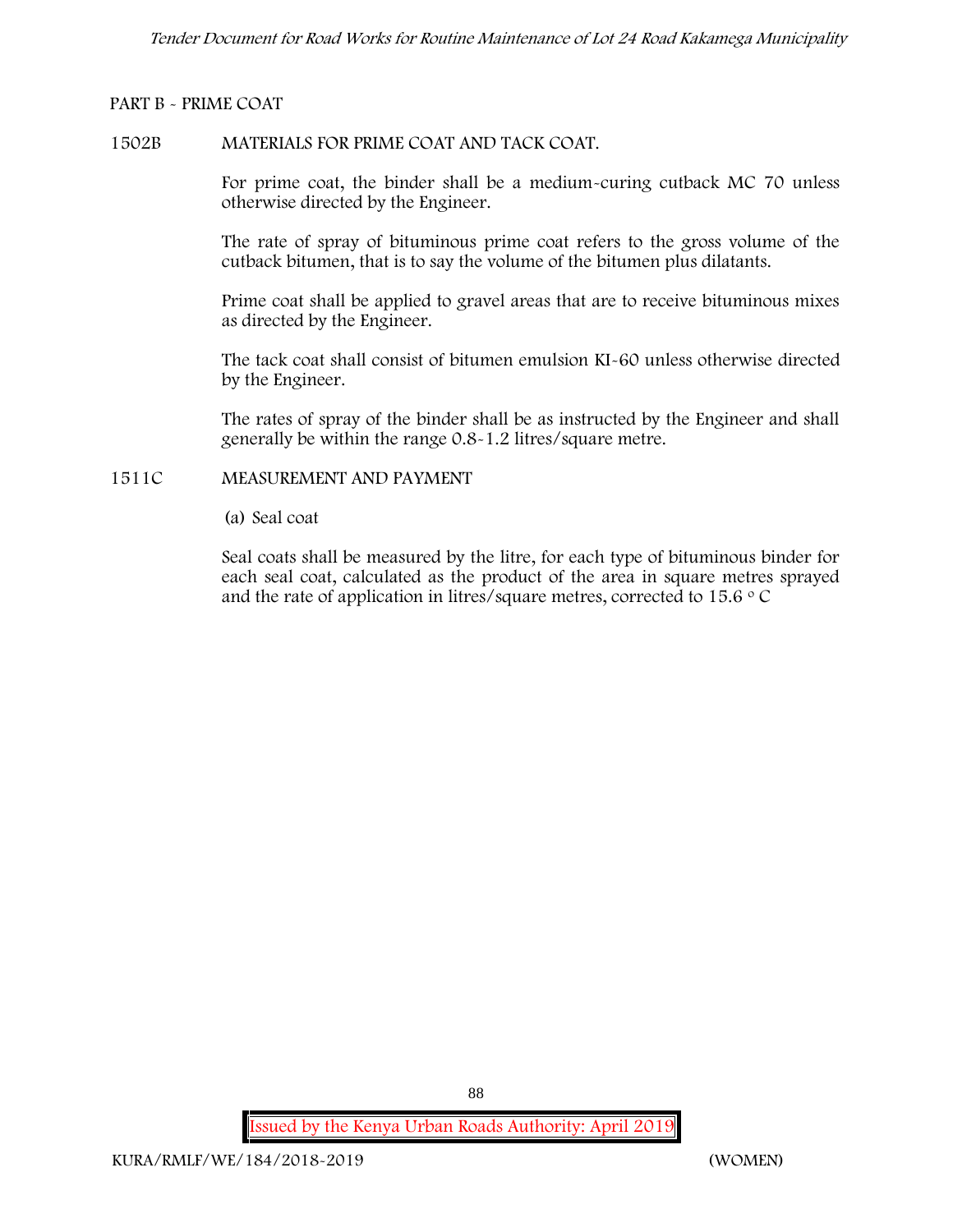**SECTION 16 - BITUMINOUS MIX BASES, BINDER COURSES AND WEARING COURSES**

This section covers different types of bituminous mixes for base and surface (wearing and binder courses) and is divided into the following parts: -

- Part A General
- Part B Asphalt Concrete for carriageway

### **PART A –GENERAL**

**1601A SCOPE OF PART A**

Part A comprises all the general requirements for bituminous mixes, which apply to Part B as well.

**1602A REQUIREMENTS FROM OTHER SECTIONS**

The following sections of this Specification apply to Part B of this section and shall be read in conjunction therewith:-

| Section 2  | Materials and Testing of Materials                 |
|------------|----------------------------------------------------|
| Section 3  | Setting Out and Tolerances                         |
| Section 6  | Quarries, Borrow Pits, Stockpile and Spoil Areas   |
| Section 15 | Bituminous Surface Treatments and Surface Dressing |

### **1603A CONSTRUCTION PLANT**

(a) **General**

The Contractor shall submit to the Engineer in accordance with Section 1 of its Specification, full details of the construction plant he proposes to use and the procedures he proposes to adopt for carrying out the permanent Works.

The Engineer shall have access at all times to construction plant for the purposes of inspection. The Contractor shall carry out regular calibration checks in the presence of the Engineer and shall correct forthwith any faults that are found.

All construction plant used in the mixing, laying and compacting of bituminous mixes shall be of adequate rated capacity, in good working condition, and shall be acceptable to the Engineer. Obsolete or worn-out plant will not be allowed on the work.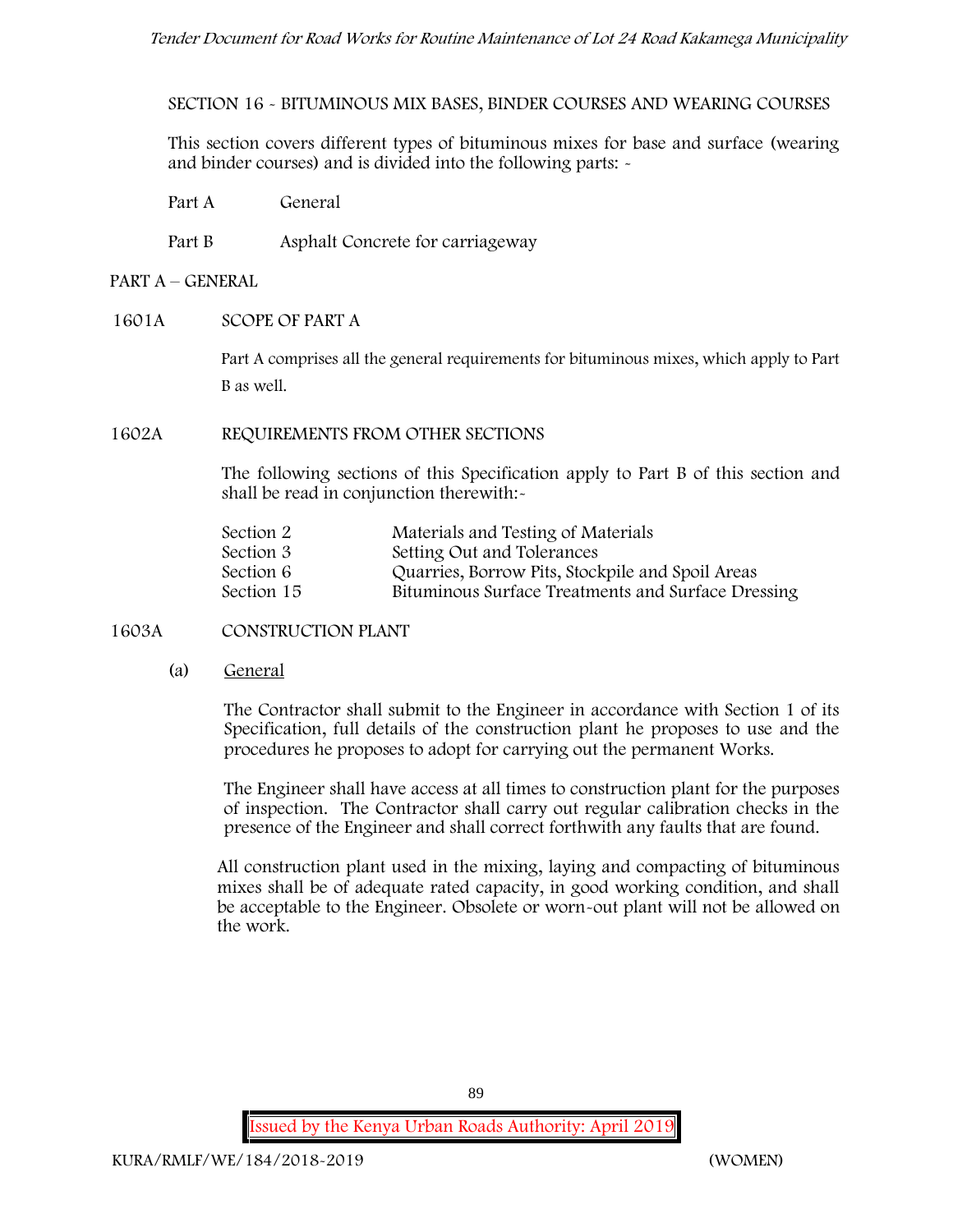# (b) **Mixing Plant**

Bituminous materials shall be mixed in a plant complying with ASTM Designation D995 and shall be located on the Site unless otherwise agreed by the Engineer. It shall be equipped with at least three bins for the storage of heated aggregates and a separate bin for filler. All bins shall be covered to prevent the ingress of moisture.

The plant may be either the batch-mix type or the continuous-mix type and shall be capable of regulating the composition of the mixture to within the tolerances specified in Clause 1614A of this Specification.

The bitumen tank shall be capable of maintaining its contents at the specified temperature within a tolerance of  $5^{\circ}$ C and a fixed thermometer easily read from outside the tank. Any bitumen that has been heated above  $180^{\circ}$ C or has suffered carbonisation from prolonged heating shall be removed from the plant and disposed of.

## (c) **Laying Plant**

Bituminous materials shall be laid by a self-propelled spreader finisher equipped with a hopper, delivery augers and a heated adjustable vibrating screed. It shall be capable of laying bituminous materials with no segregation, dragging, burning or other defects and within the specified level and surface regularity tolerance. Delivery augers shall terminate not more than 200mm from the edge plates.

# (d) **Compaction Plant**

The Contractor shall provide sufficient rollers of adequate size and weight to achieve the specified compaction. Prior to commencing the laying of bituminous mixes in the permanent Works the Contractor shall carry out site trials in accordance with Section 2 of this Specification to demonstrate the adequacy of his plant and to determine the optimum method of use and sequence of operation of the rollers.

It is important to achieve as high a density as possible at the time of construction and it is expected that vibrating rollers will be required to produce the best results. However, it is essential that thorough pre-construction trials are carried out to ensure that:-

- (a) The roller is set up to have the optimum amplitude and frequency of vibration for the particular material being laid
- (b) That the roller does not cause breakdown of the aggregate particles.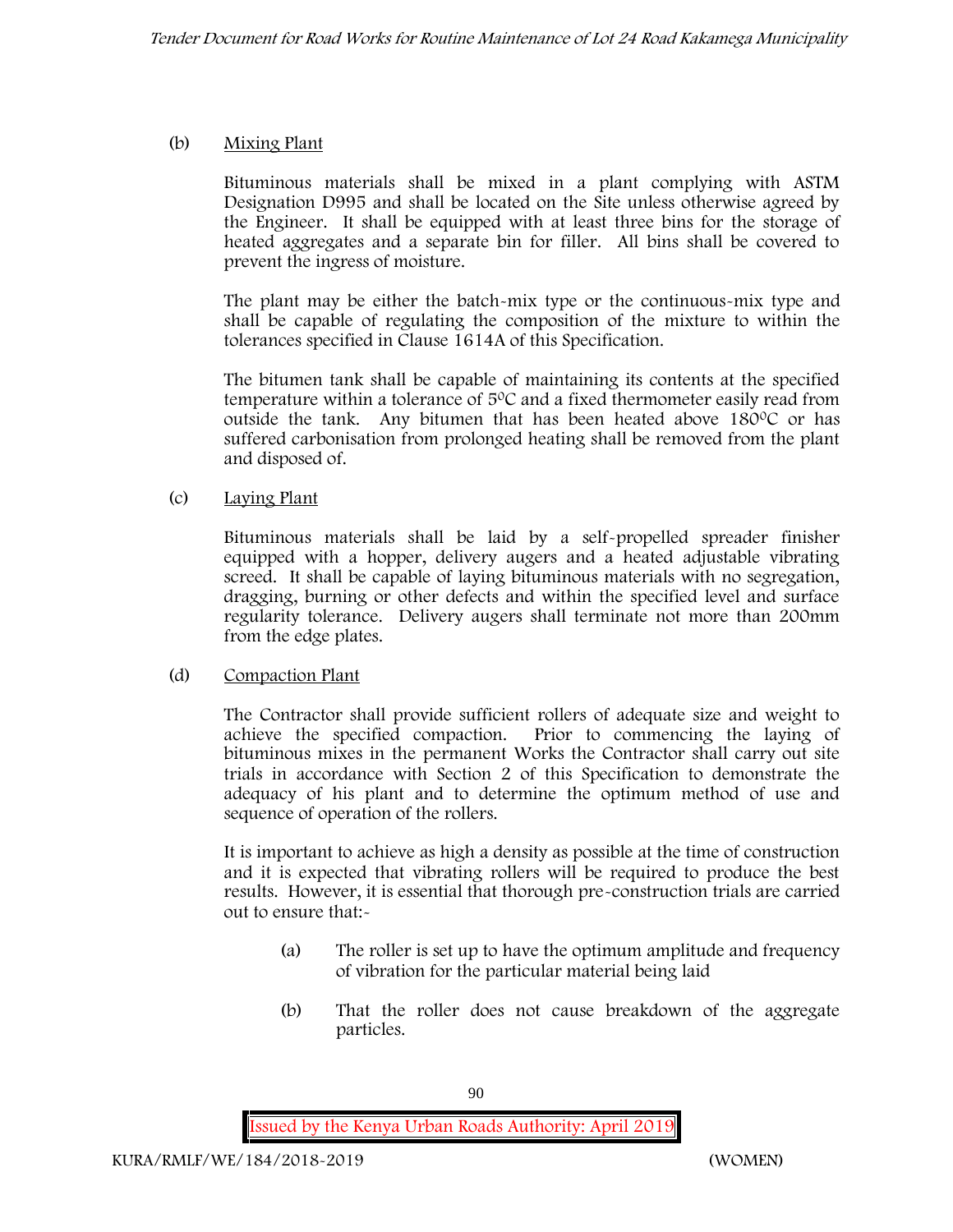(c) That the optimum compaction temperatures are established which allow compaction without causing ripple effects or other distortions of the surfacing.

### **1604A PREPARATION OF SURFACE**

Immediately before placing the bituminous mix in the pavement, the existing surface shall be cleaned of all material and foreign matter with mechanical brooms or by other approved methods. The debris shall be deposited well clear of the surface to be covered.

Any defect of the surface shall be made good and no bituminous mix shall be laid until the Engineer has approved the surface.

A tack coat shall be applied in accordance with Section 15 of this Specification. If the Engineer considers a tack coat is required prior to laying the bituminous mix or between layers of the bituminous mix, due solely to the

Contractor's method of working, then such tack coat shall be at the Contractor's expense.

**1605A DESIGN AND WORKING MIXES**

At least two months prior to commencing work using a bituminous mix, the Contractor shall, having demonstrated that he can produce aggregates meeting the grading requirements of the Specification, submit samples of each constituent of the mix to the Engineer. The Engineer will then carry out laboratory tests in order to decide upon the proportion of each constituent of the initial design mix or mixes to be used for site trials to be carried out in accordance with Clause 1606A of this Specification.

Should the Engineer conclude from the site trials that the mix proportion or aggregate grading are to be changed, the Contractor shall submit further samples of the constituents and carry out further site trials all as directed by the Engineer.

The Engineer may instruct the alteration of the composition of the -75 micron fraction of the aggregates by the addition or substitution of mineral filler. The Engineer may also instruct the alteration of all or part of the -6.3mm fraction of the aggregates by the addition or substitution of natural sand.

The Contractor shall make the necessary adjustments to his plant to enable the revised mix to be produced.

Following laboratory and site trials the Engineer will determine the proportions of the working mix and the Contractor shall maintain this composition within the tolerances given in Clause 1614A.

Should any changes occur in the nature or source of the constituent materials, the Contractor shall advise the Engineer accordingly. The procedure set out above shall be followed in establishing the new mix design.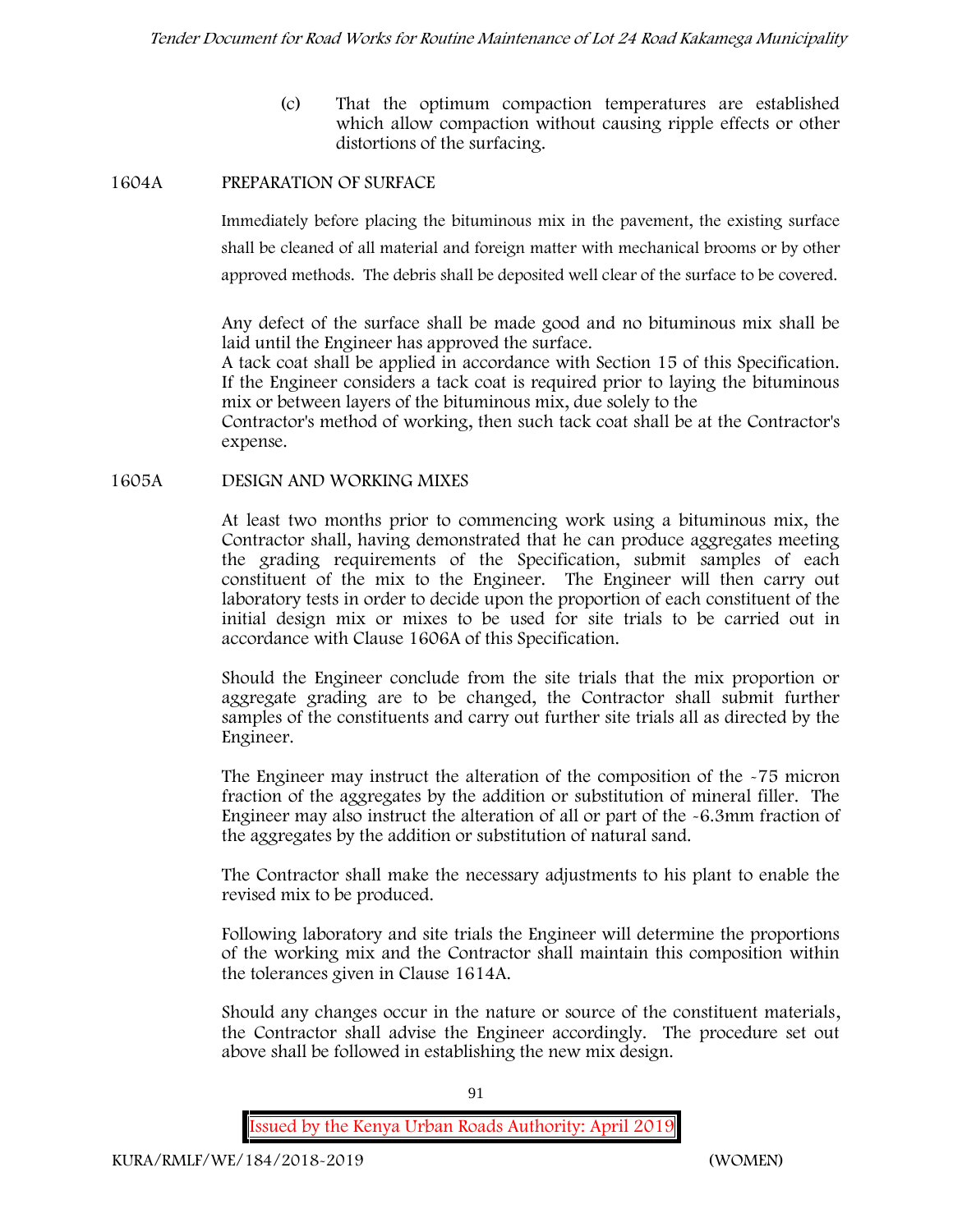## **1606A SITE TRIALS**

Full scale laying and compaction site trials shall be carried out by the Contractor on all asphalt pavement materials proposed for the Works using the construction plant and methods proposed by the Contractor for constructing the Works. The trials shall be carried out with the agreement, and in the presence of the Engineer, at a location approved by the Engineer.

The trials shall be carried out to: -

- a) Test materials, designed in the laboratory, so that a workable mix that satisfies the specification requirements can be selected.
- b) To enable the Contractor to demonstrate the suitability of his mixing and compaction equipment to provide and compact the material to the specified density and to confirm that the other specified requirements of the completed asphalt pavement layer can be achieved.

Each trial area shall be at least 100 metres long and to the full construction width and depth for the material. It may form part of the Works provided it complies with this Specification. Any areas that do not comply with this Specification shall be removed.

The Contractor shall allow in his programme for conducting site trials and for carrying out the appropriate tests on them. The trial on any pavement layer shall be undertaken at least 21 days ahead of the Contractor proposing to commence full-scale work on that layer.

The Contractor shall compact each section of trial over the range of compactive effort the Contractor is proposing and the following data shall be recorded for each level of compactive effort at each site trial:  $\sim$ 

- i. The composition and grading of the material including the bitumen content and type and grade of bitumen used.
- ii. The moisture content of aggregate in the asphalt plant hot bins.
- iii. The temperature of the bitumen and aggregate immediately prior to entering the mixer, the temperature of the mix on discharge from the mixer and the temperature of the mix on commencement of laying, on commencement of compaction and on completion of compaction. The temperature of the mixture is to be measured in accordance with BS 598, Part 3, Appendix A.
- iv. The type, size, mass, width of roll, number of wheels, wheel load, tyre pressures, frequency of vibration and the number of passes of the compaction equipment, as appropriate for the type of roller.
- v. The target voids and other target properties of the mix together with the results of the laboratory tests on the mix.
- vi. The density and voids achieved.
- vii. The compacted thickness of the layer.
- viii. Any other relevant information as directed by the Engineer.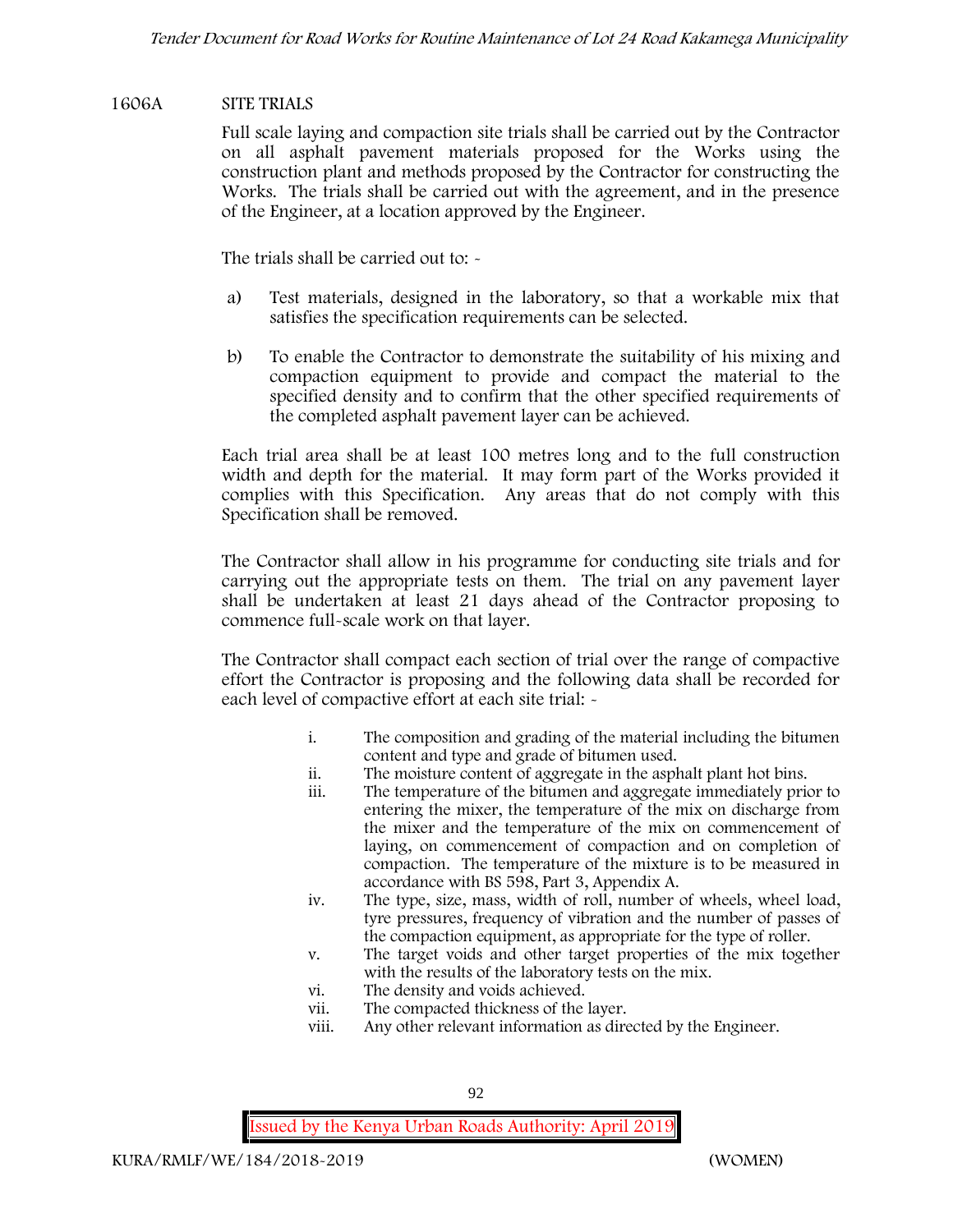At least eight sets of tests shall be made by the Contractor and the Engineer on each 100 metres of trial for each level of compactive effort and provided all eight sets of results over

the range of compactive effort proposed by the Contractor meet the specified requirements for the material then the site trial shall be deemed successful. The above data recorded in the trial shall become the agreed basis on which the particular material shall be provided and processed to achieve the specified requirements.

### **1607A MIXING OF AGGREGATES AND BITUMEN**

The bitumen shall be heated so that it can be distributed uniformly and care shall be taken not to overheat it. The temperature shall never exceed  $170^{\circ}$ C for 80/100-penetration grade bitumen.

The aggregates shall be dried and heated so that they are mixed at the following temperatures: -

125-1650C when 80/100 bitumen is used

The dried aggregates shall be combined in the mixer in the amount of each fraction instructed by the Engineer and the bitumen shall then be introduced into the mixer in the amount specified. The materials shall then be mixed until a complete and uniform coating of the aggregate is obtained.

The mixing time shall be the shortest required to obtain a uniform mix and thorough coating. The wet mixing time shall be determined by the Contractor and agreed by the Engineer for each plant and for each type of aggregate used. It shall normally not exceed 60 seconds.

**1608A TRANSPORTING THE MIXTURE**

The bituminous mix shall be kept free of contamination and segregation during transportation. Each load shall be covered with canvas or similar covering to protect it from the weather and dust.

**1609A LAYING THE MIXTURE**

Immediately after the surface has been prepared and approved, the mixture shall be spread to line and level by the laying plant without segregation and dragging.

The mixture shall be placed in widths of one traffic lane at a time, unless otherwise agreed by the Engineer. The compacted thickness of any layer shall be at least 2.5 times the maximum size of the aggregate for wearing course and at least 2 times for binder course. The minimum thickness shall be 25mm.

Only on areas where irregularities or unavoidable obstacles make the use of mechanical laying impracticable, may the mixture be spread and compacted by hand.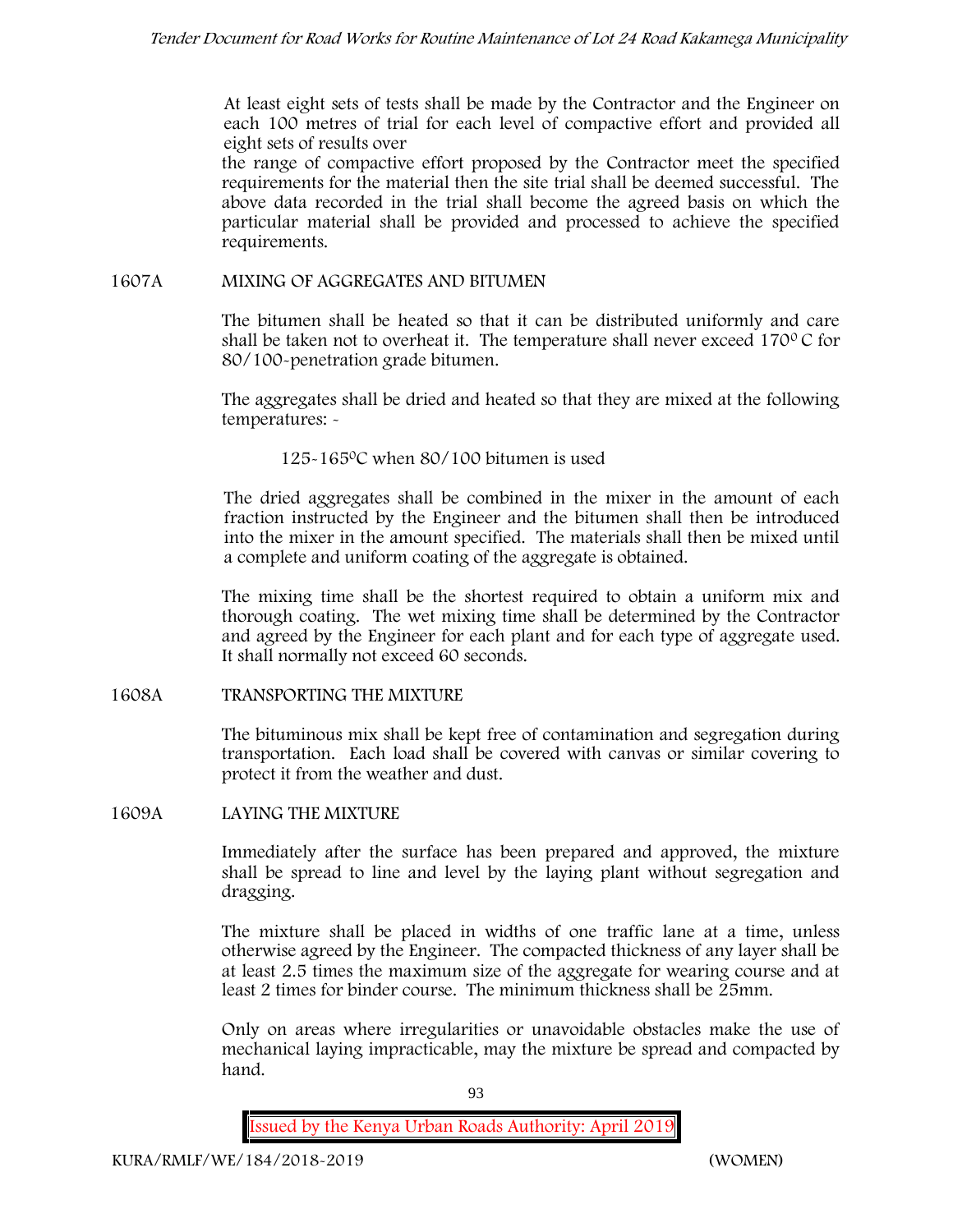## **1610A COMPACTION**

Immediately after the bituminous mixture has been spread, it shall be thoroughly and uniformly compacted by rolling.

The layer shall be rolled when the mixture is in such a condition that rolling does not cause undue displacement or shoving.

The number, weight and type of rollers furnished shall be sufficient to obtain the required compaction while the mixture is in a workable condition. The sequence of rolling operations shall be as agreed with the Engineer and proved during site trials. Initial rolling

with steel tandem or three-wheeled roller shall follow the laying plant as closely as possible. The rollers shall be operated with the drive roll nearest the laying plant, at a slow and uniform speed (not exceeding 5 Km/Hr).

Rolling shall normally commence from the outer edge and proceed longitudinally parallel to the centreline, each trip overlapping one half of the roller width. On super elevated curves, rolling shall begin at the low side and progress to the high side. Where laying is carried out in lanes care must be taken to prevent water entrapment.

Intermediate rolling with a pneumatic-tyred or vibratory roller shall follow immediately. Final rolling with a steel-wheeled roller shall be used to eliminate marks from previous rolling.

To prevent adhesion of the mixture to the rollers, the wheels shall be kept lightly moistened with water.

In areas too small for the roller, a vibrating plate compactor or a hand tamper shall be used to achieve the specified compaction.

### **1611A FINISHING, JOINTS AND EDGES**

Any mixture that becomes loose and broken, mixed with dirt or foreign matter or is in any way defective, shall be removed and replaced with fresh hot mixture, which shall be compacted to conform to the surrounding area.

Spreading of the mixture shall be as continuous as possible. Transverse joints shall be formed by cutting neatly in a straight line across the previous run to expose the full depth of the course. The vertical face so formed shall be painted lightly with hot 80/100 penetration grade bitumen just before the additional mixture is placed against it.

Longitudinal joints shall be rolled directly behind the paving operation. The first lane shall be placed true to line and level and have an approximately vertical face. The mixture placed in the abutting lane shall then be tightly crowded against the face of the previously placed lane. The paver shall be positioned to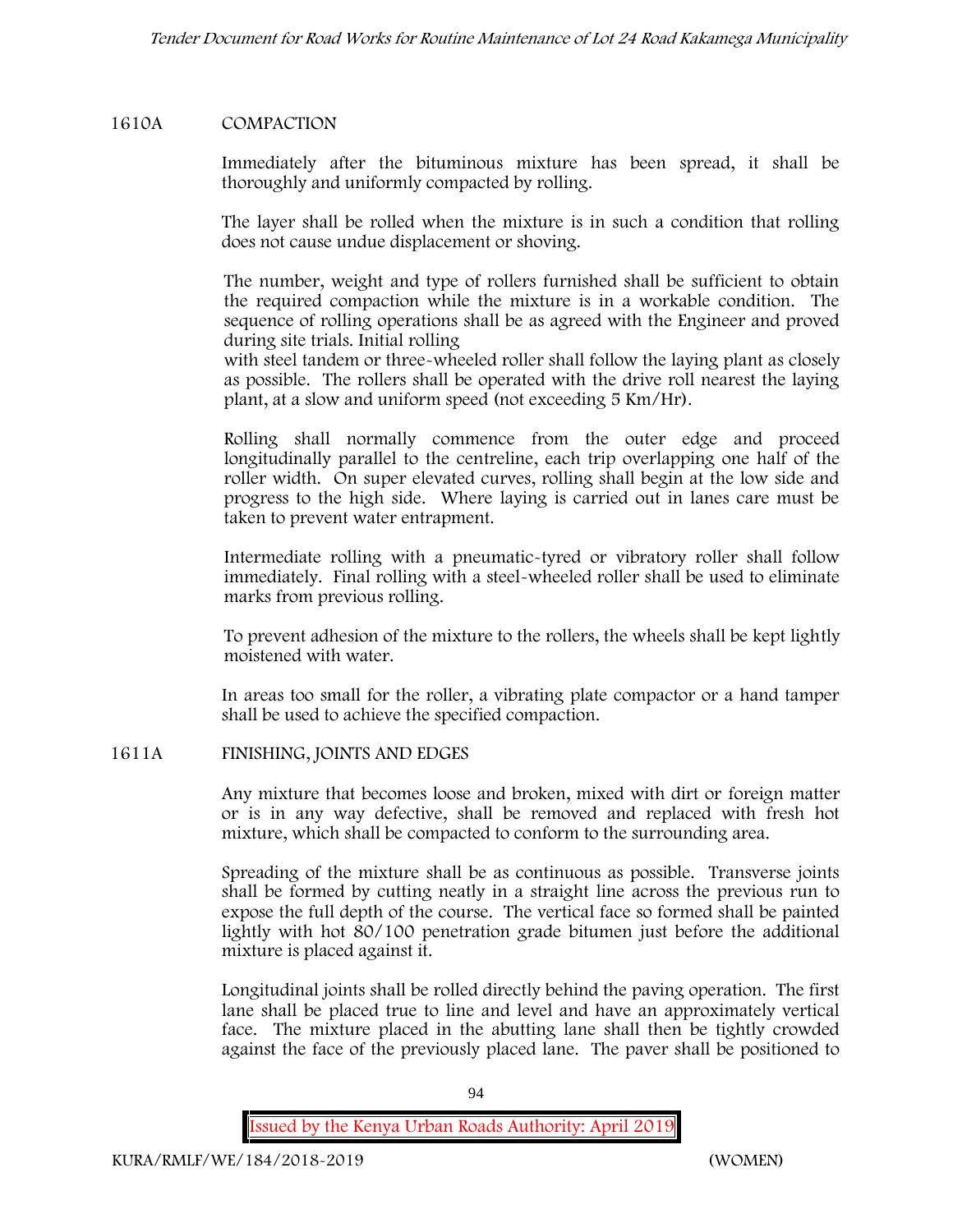spread material overlapping the joint face by 20-30mm. Before rolling, the excess mixture shall be raked off and discarded.

When the abutting lane is not placed in the same day, or the joint is destroyed by traffic, the edge of the lane shall be cut back as necessary, trimmed to line and painted lightly with hot 80/100 penetration grade bitumen just before the abutting lane is placed.

Any fresh mixture spread accidentally on the existing work at a joint shall be carefully removed by brooming it back on to uncompacted work, so as to avoid formation of irregularities at the joint. The finish at joints shall comply with the surface requirements and shall present the same uniformity of finish, texture and density as other sections of the work.

The edges of the course shall be rolled concurrently with or immediately after the longitudinal joint. In rolling the edges, roller wheels shall extend 50 to 100mm beyond the edge.

## **1612A SAMPLING AND TESTING OF BITUMINOUS MIXTURES**

The sampling of bituminous mixtures shall be carried out in accordance with AASHTO T168 (ASTM Designation D979).

## **1613A QUALITY CONTROL TESTING**

During mixing and laying of bituminous mixtures, control tests on the constituents and on the mixed material shall be carried out in accordance with Clause 1612A and Section 2 of this Specification.

If the results of any tests show that any of the constituent materials fail to comply with this Specification, the Contractor shall carry out whatever changes may be necessary to the materials or the source of supply to ensure compliance.

If the results of more than one test in ten on the mixed material show that the material fails to comply with this Specification, laying shall forthwith cease until the reason for the failure has been found and corrected. The Contractor shall remove any faulty material laid and replace it with material complying with this Specification all at his own expense.

### **1614A TOLERANCES**

Surfacing courses and base shall be constructed within the geometric tolerances specified in Section 3 of this Specification.

The Contractor shall maintain the composition of the mixture as determined from the laboratory and site trials within the following tolerances, per single test: -

Bitumen Content 0.3% (by total weight of total mix)

Passing 10mm sieve 6% (by total weight of dry aggregate

95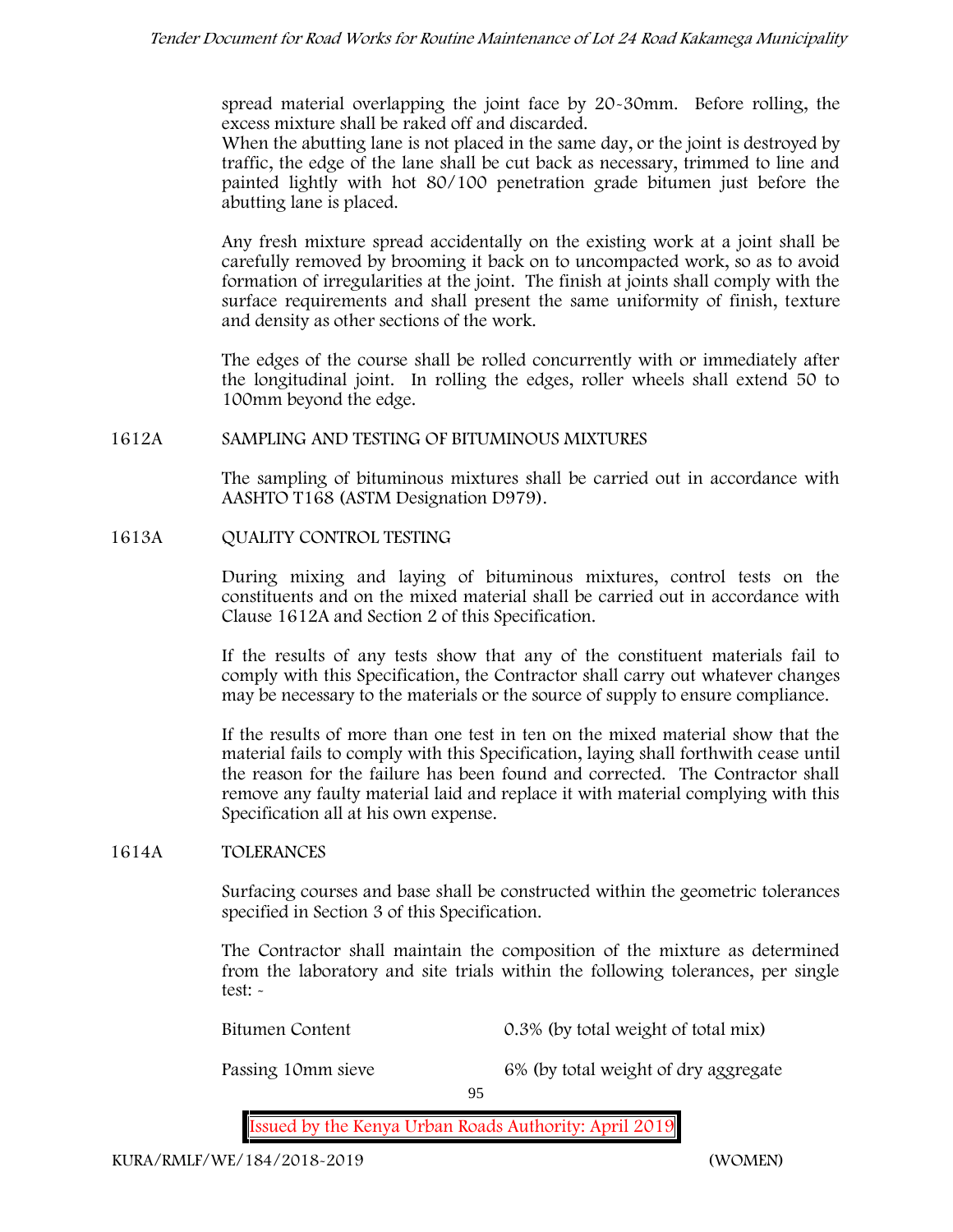## *Tender Document for Road Works for Routine Maintenance of Lot 24 Road Kakamega Municipality*

| and larger sieves       | including mineral filler)                                         |
|-------------------------|-------------------------------------------------------------------|
| Passing sieves between  | 4% (by total weight of dry aggregate                              |
| 10mm and 1.0mm sieves   | including mineral filler)                                         |
| Passing sieves between  | 3% (by total weight of dry aggregate                              |
| 1.0mm and 0.075mm sieve | including mineral filler)                                         |
| Passing 0.075mm sieve   | 2% (by total weight of dry aggregate<br>including mineral filler) |

The average amount of bitumen in any length of any layer, calculated as the product of the bitumen contents obtained from single tests and the weight of mixture represented by each test, shall not be less than the amount ordered.

The average amount of bitumen for each day's production calculated from the checked weights of mixes shall not be less than the amount ordered. The average amount of bitumen in any length of any layer, calculated as the product of the bitumen contents obtained from single tests and the weight of

The average amount of bitumen for each day's production calculated from the checked weights of mixes shall not be less than the amount ordered.

mixture represented by each test, shall not be less than the amount ordered.

The final average overall width of the upper surface of a bituminous mix layer measured at six equidistant points over a length of 100m shall be at least equal to the width specified. At no point shall the distance between the centreline of the road and the edge of the upper surface of a bituminous mix layer be narrower than that specified by more than 13mm.

### **1615A MEASUREMENT AND PAYMENT**

No separate measurement and payment shall be made for complying with the requirements of Clauses 1601A to 1614A inclusive and the Contractor shall be deemed to have allowed in his rates in Parts B and C of Section 16 of this Specification for the costs of complying with the requirements of Part A of Section 16 of this Specification

96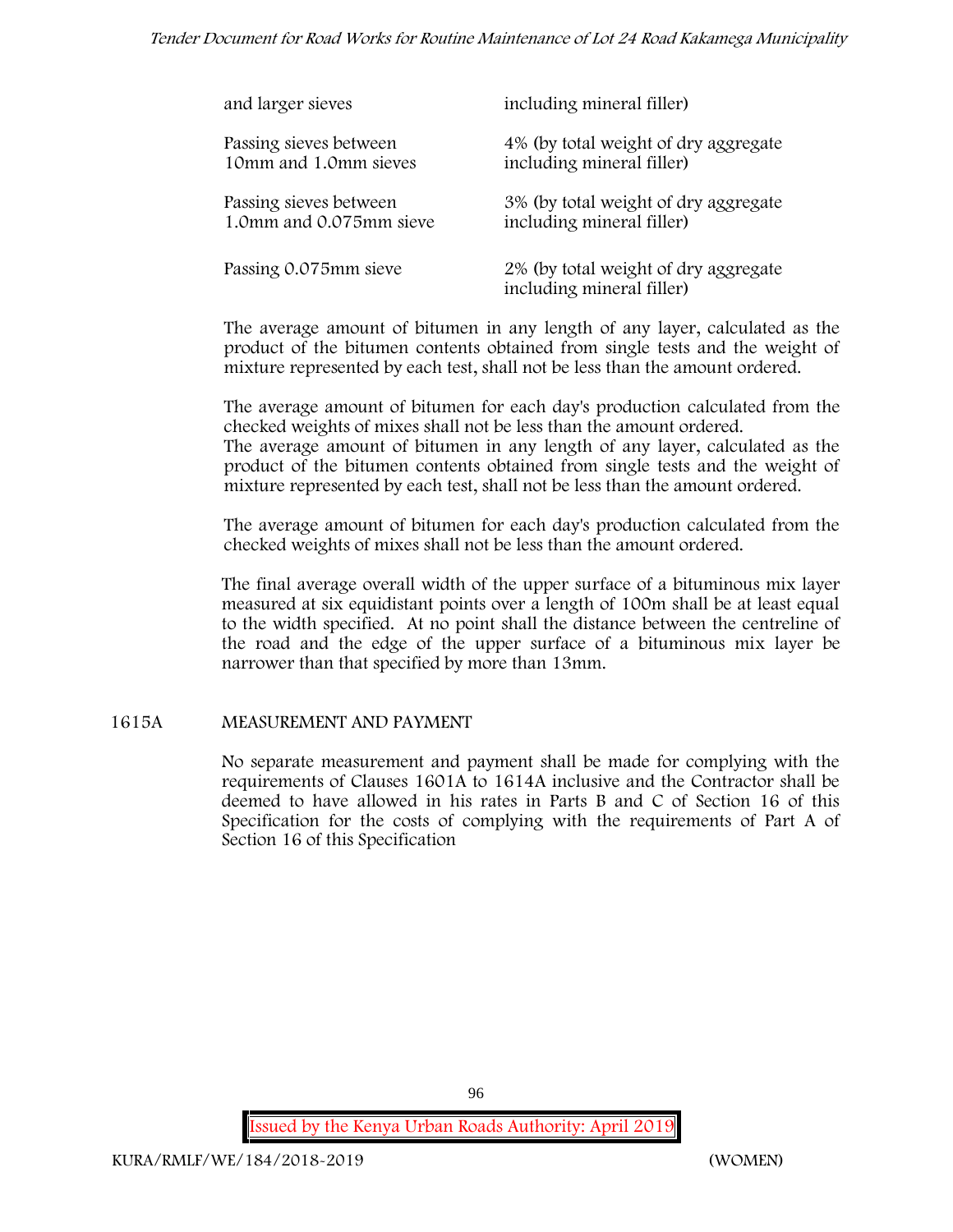## **PART B - ASPHALT CONCRETE FOR SURFACING**

### **1601B DEFINITION**

Asphalt concrete means a thoroughly controlled, hot-mixed, hot-laid, plant mixture of well-graded dried aggregate and penetration grade bitumen, which, when compacted forms a dense material.

A distinction is drawn between asphalt concrete Type I (High Stability) and asphalt concrete Type II (Flexible). The asphalt concrete type to be used will be Type I.

### **1602B MATERIALS FOR ASPHALT CONCRETE TYPE 1**

a) **Type of bituminous material**

The type of material to be used on severe sites will be of the continuously graded type similar to Asphaltic Concrete or Close Graded Macadam. It is essential that these materials are sealed with a single or double surface dressing or a Cape seal.

b) **Penetration Grade Bitumen**

Bitumen shall be 80/100 penetration grade since material is being laid at an altitude of more than 2,500m.

c) **Aggregate**

Coarse aggregate (retained on a 6.3mm sieve) shall consist of crushed stone free from clay, silt, organic matter and other deleterious substances. The aggregate class will be specified in the Special Specification and it shall comply with the requirements given in Table  $16B-1(b)$ . The grading for  $0/20$  mm for carriageway and 0/14mm for shoulders for binder course is as specified below:

| <b>Sieve size</b> | 0/20       | 0/14       |
|-------------------|------------|------------|
| 28                | 100        |            |
| 20                | $90 - 100$ | 100        |
| 14                | 75-95      | $90 - 100$ |
| 10                | 60-82      | 70-90      |
| 6.3               | $47 - 68$  | $52 - 75$  |
| 4                 | $37 - 57$  | $40 - 60$  |
| $\overline{2}$    | $25 - 43$  | $30 - 45$  |
|                   | 18-32      | $20 - 35$  |
| 0.425             | $11 - 22$  | $12 - 24$  |
| 0.300             | $9 - 17$   | $10 - 20$  |
| 0.150             | $5 - 12$   | $6 - 14$   |
| 0.075             | $3 - 7$    | $4 - 8$    |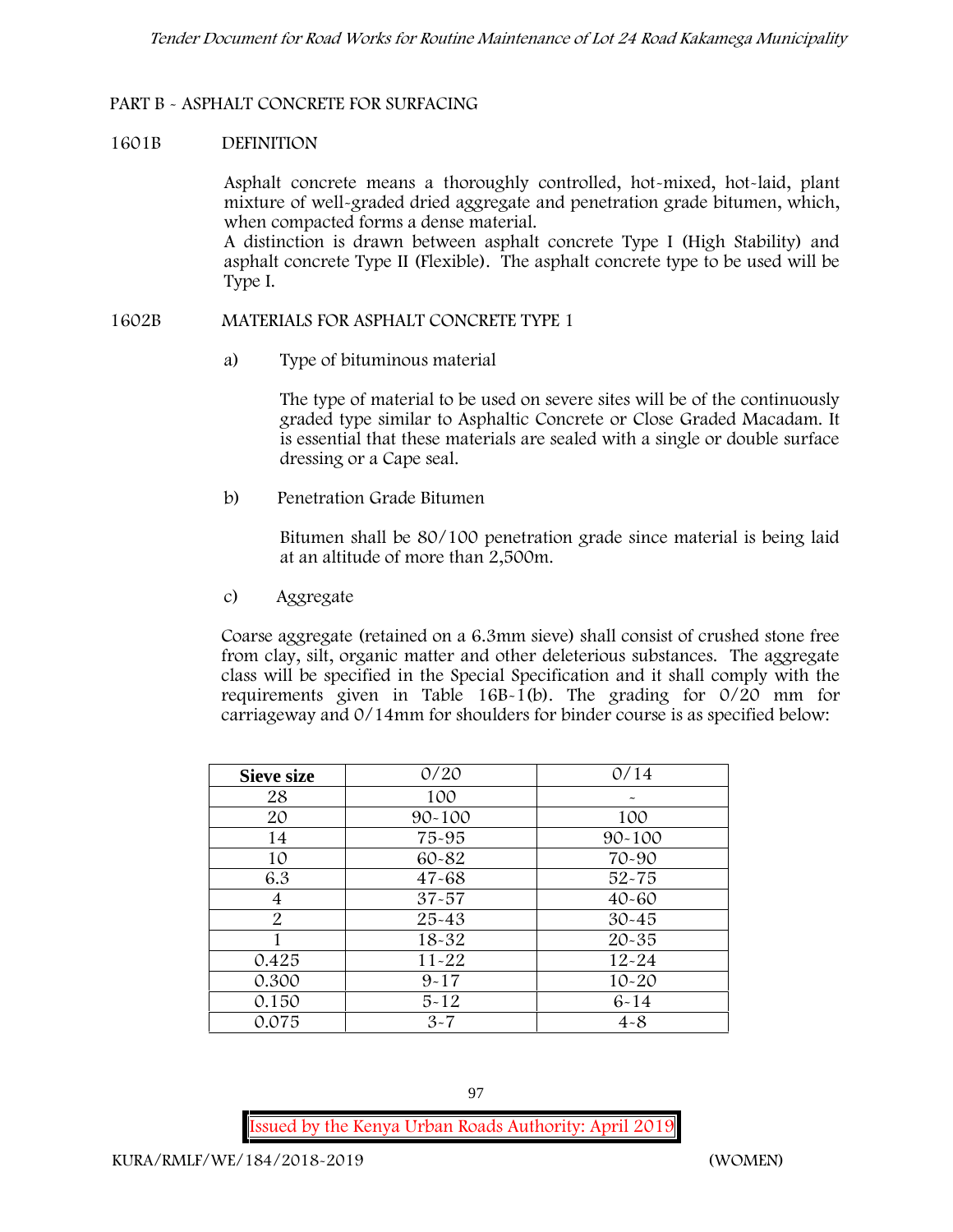## **TABLE 16B-1(b) - REQUIREMENTS FOR COARSE AGGREGATE**

| Coarse Aggregate<br>(Retained on a 6.3mm Sieve) |                      |
|-------------------------------------------------|----------------------|
| Test                                            | Maximum Value        |
| LAA<br><b>ACV</b><br>SSS                        | 30<br>25<br>12<br>25 |

Fine aggregate (passing a 6.3mm sieve) shall be free from clay, silt, organic and other deleterious matter and shall be non-plastic. Unless otherwise specified in the Special Specification it shall consist of entirely crushed rock produced from stone having a Los Angeles Abrasion of not more than 40. The Sand Equivalent of the fine aggregate shall not be less than 40 and the SSS not more than 12.

## **b) Mineral Filler**

Mineral Filler shall consist of ordinary Portland Cement 42.5 Grade

### **1603B GRADING REQUIREMENTS**

The grading of the mixture of coarse and fine aggregate shall be within and approximately parallel to the grading envelopes given in Table 16B-1(b), for 0/14mm as specified for binder course, as described below.

### **GRADING REQUIREMENTS**

To arrive at a suitable design it is necessary to investigate a number of gradings so that a workable mix, which also retains a minimum of 3 % voids at refusal density, is identified.

The largest particle size used should not be more than 25mm so that the requirements of the Marshall test method can be complied with.

Although the complete range of nominal maximum particle sizes is shown in the Tables, the total thickness of material laid should not be more than 75mm.

### **1604B REQUIREMENTS FOR ASPHALT CONCRETE TYPE 1**

The mixture shall comply with the requirements given in Table 16B-2 as specified in the Specification. In addition, minimum Marshall Stability for 2 x 75 blows shall be 9 kN and maximum 18 kN and at compaction to refusal shall have 3% VIM.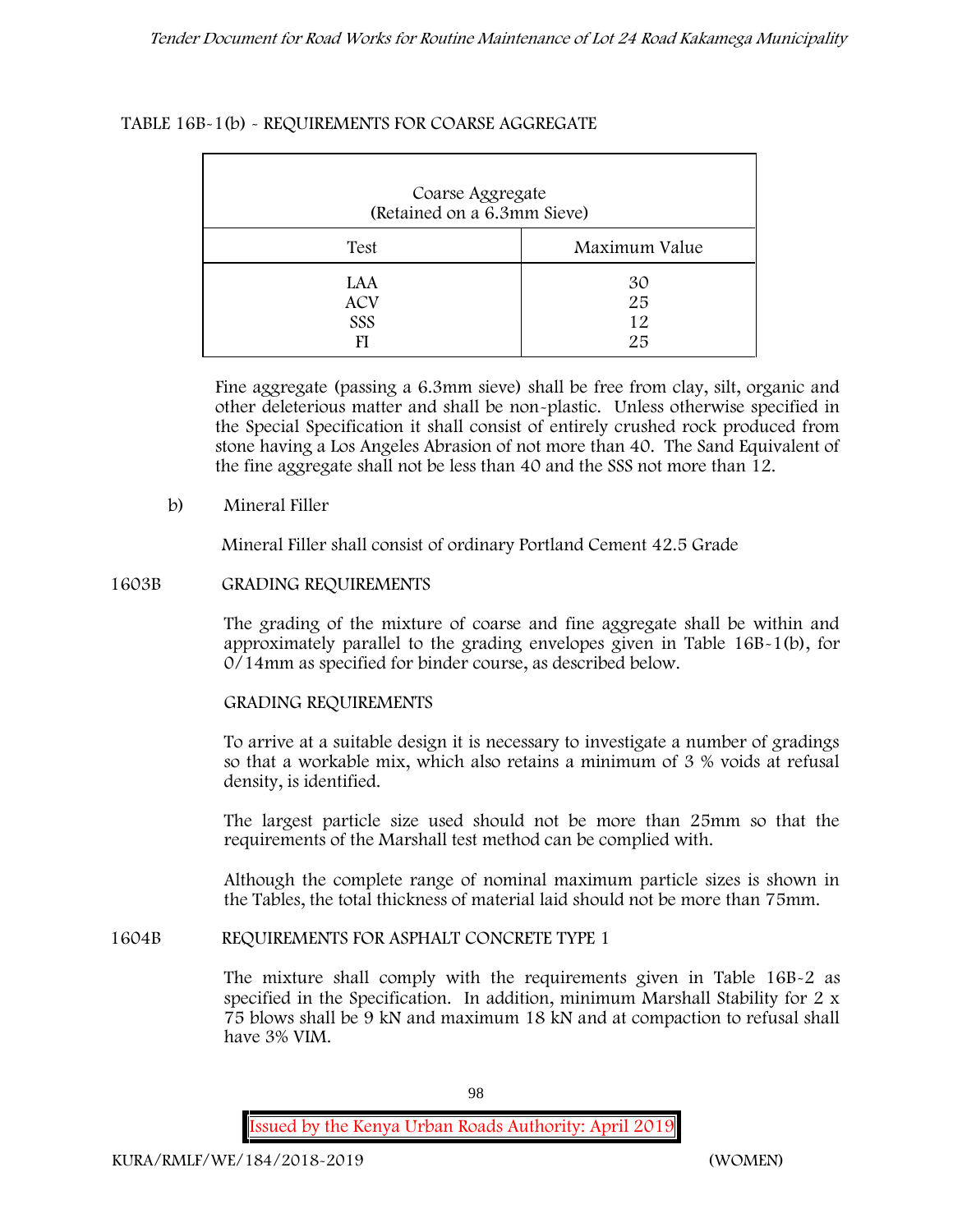The proportion, by weight of total mixture, of bitumen shall be  $5.0 - 6.5\%$  for  $0/14$  mm and  $4.5 - 6.5$  % for  $0/20$ mm. This shall be termed the nominal binder content. The binder content of the working mix will be instructed by the Engineer following laboratory and site trials.

In order to determine the suitability of a coarse aggregate source a Marshall test programme shall be carried out. It will be advantageous to use a crushed rock which is known from past experience to give good results in this test procedure. A grading conforming to the Type I Binder Course detailed in Table 16B-1(a) 0/20 of this Specification should be tested (but with 100% passing the 25mm sieve) and it shall meet the requirements of Table 16B-2 of this Specification.

Having established the suitability of the aggregate source several grading shall be tested in the laboratory, including that used for the Marshall test, to establish relationships between bitumen content and VIM at refusal density. For each mix, samples will be made up to a range of bitumen contents and compacted to refusal using a gyratory compactor and a vibratory hammer in accordance with the procedure described in BS 598 (Part 104 : 1989), with one revision.

It should first be confirmed that compaction on one face of the sample gives the same refusal density as when the same compaction cycle is applied to both faces of the same sample. The procedure, which gives the highest density, must be used.

From the bitumen content-VIM relationship it will be possible to identify a bitumen content which corresponds to a VIM of  $3 \times 7\%$ . If it is considered that the workability of the mix may be difficult then compaction trials should be undertaken. It is advisable to establish two or more gradings for compaction trials.

The mixes identified for compaction trials should be manufactured to the laboratory design bitumen content and to two other bitumen contents of +0.5% and +1% additional bitumen. Cores will be cut to determine the density of the compacted material, having completed this the core will then be reheated to  $145+/5$  C in the appropriate mould and compacted torefusal in the vibrating hammer test. To be acceptable the cores cut from the compaction trial must have a density equivalent to at least 95% of refusal density.

The compaction trials will identify a workable mix which can be made to a bitumen content which gives 3% VIM at refusal density.

**1605B MIXING AND LAYING HEAVY DUTY ASPHALT**

The temperature of the bitumen and aggregates when mixed shall be  $110+/$ 30C above the softening point (R&B) of the bitumen.

Compaction should commence as soon as the mix can support the roller without undue displacement of material and completed before the temperature of the mix falls below 900C.

The minimum thickness of individual layers should be as follows:-

99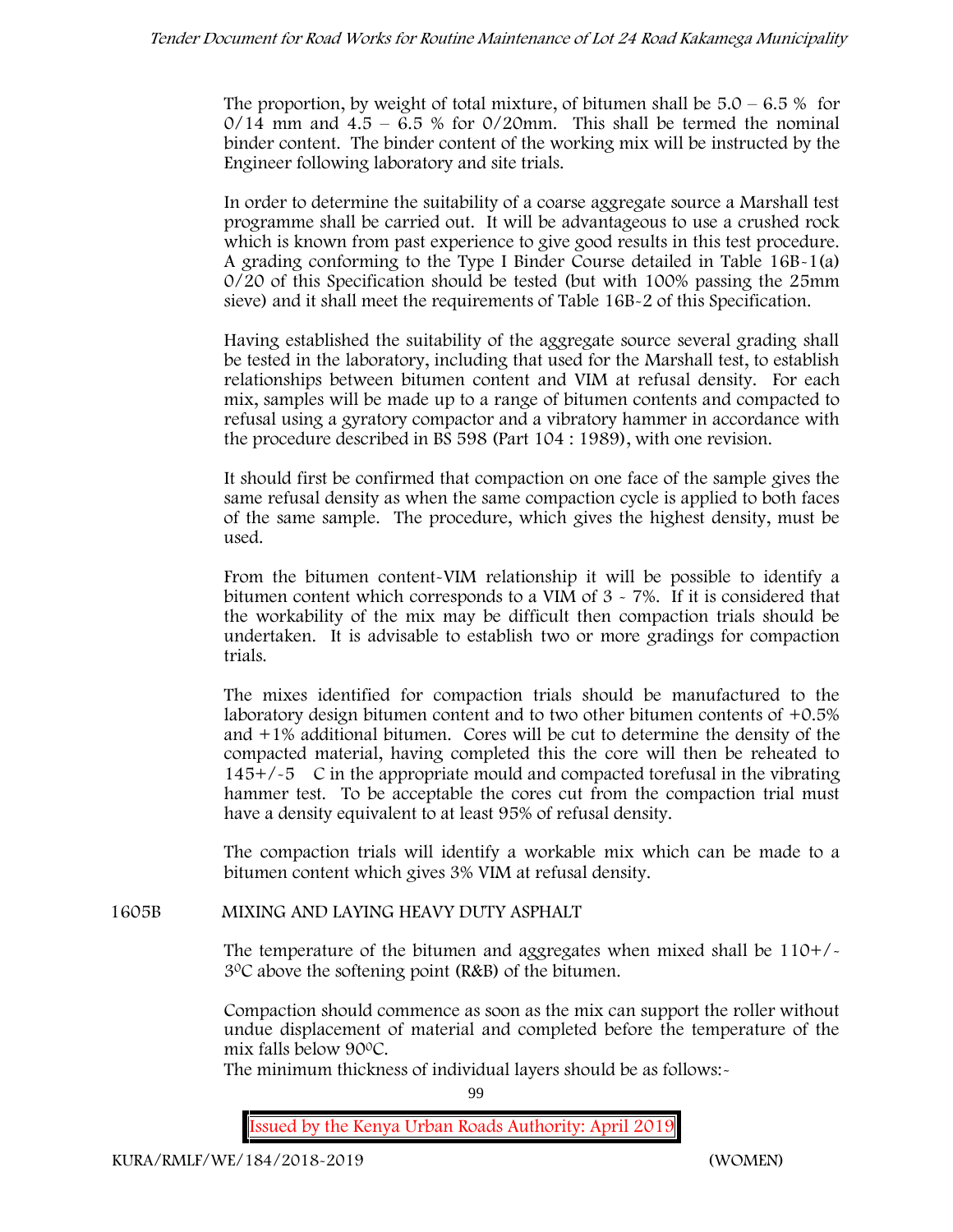| a)           | For the 37.5mm mix    | 65mm |
|--------------|-----------------------|------|
| $\mathbf{b}$ | For the 25.0mm mix    | 60mm |
| C)           | For the 19.0mm mix    | 50mm |
| d)           | For the $12.5$ mm mix | 40mm |

#### **1606B COMPACTION**

Rolling shall be continued until the voids measured in the completed layer are in accordance with the requirement for a minimum density of 98% of Marshall optimum, or, a minimum mean value of 95% of refusal density (no value less than 93%) as appropriate.

#### **1607B MEASUREMENT AND PAYMENT**

- a) Item : Asphalt Concrete
	- Unit : m<sup>3</sup> of Asphalt Concrete Used

Asphalt concrete shall be measured by the cubic metre compacted on the road calculated as the product of the length instructed to be laid an the compacted cross-sectional area shown on the Drawings or instructed by the Engineer.

The rate for asphalt concrete shall include for the cost of providing, transporting, laying and compacting the mix with the nominal binder content and complying with the requirements of Parts A and B of Section 16 of this Specification.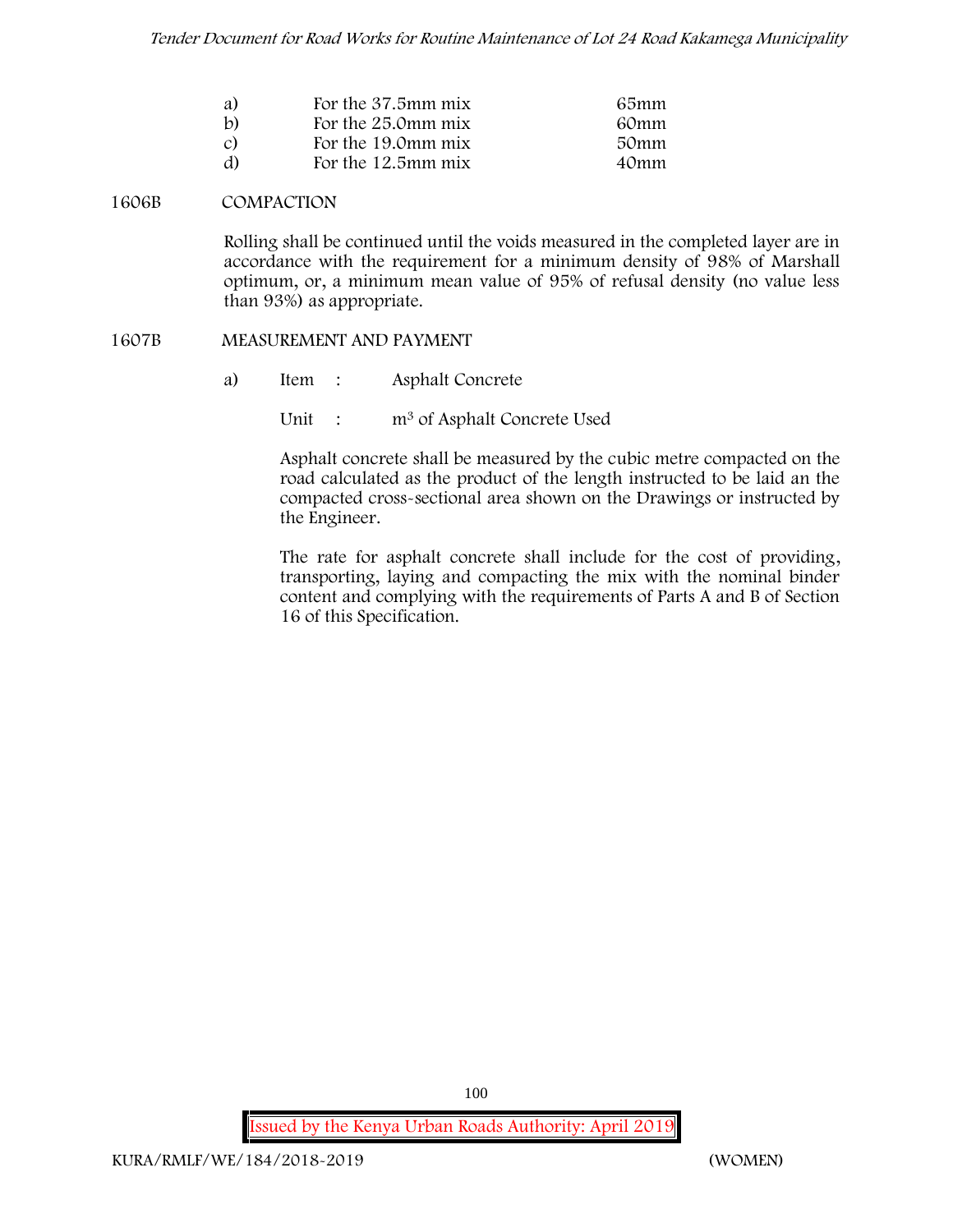# **SECTION 17 - CONCRETE WORKS**

### **1703 MATERIALS FOR CONCRETE**

This work shall consist of placing selected approved material of 250mm minimum diameter on the foundation put after excavation to receive levelling concrete in accordance with these specifications and in conformity with the lines, grades and cross sections shown on the Drawings as directed by the Engineer.

(a) **Materials**

Selected rock: The selected rock builders to be placed for this work shall be hard, sound, durable quarry stones as approved by the Engineer. Samples of the stone to be used shall be submitted to and approved by the Engineer before any stone is placed.

The maximum size of the stone boulders shall be 300mm.

(b) **Construction Method**

After completion of the structural excavation the surface of the loose soil shall be levelled and compacted. Then the stone of the above sizes shall be placed in one layer of 250mm over the compacted bed where the bottom slab will rest. Coarse sand shall be spread to fill up the voids in the stone boulders, and compaction with vibratory compactors should be performed to make this layer dense whereon a concrete of levelling course shall be placed.

(c) **Measurement and payment**

Measurement for the bedding materials shall be made in cubic metres for the completed and accepted work, measured from the dimension shown on the Drawings, unless otherwise directed by the Engineer.

Payment for the bedding Materials for Levelling Concrete Works shall be full compensation for furnishing and placing all materials, all labour equipment, tools and all other items necessary for proper completion of the work in accordance with the Drawings and specifications and as directed by the Engineer.

**1703(A) LEVELLING CONCRETE (CLASS 15/20) FOR BOTTOM SLAB INCLUSIVE OF COST OF FORM WORKS**

> This work shall consist of placing and levelling lean concrete class 15/20 over the prepared bed of stone boulders in the foundation for bottom slab and wingwalls in accordance with these specifications and which conformity with the lines, grades, thickness and typical cross-sections shown on the drawings unless otherwise directed by the Engineer.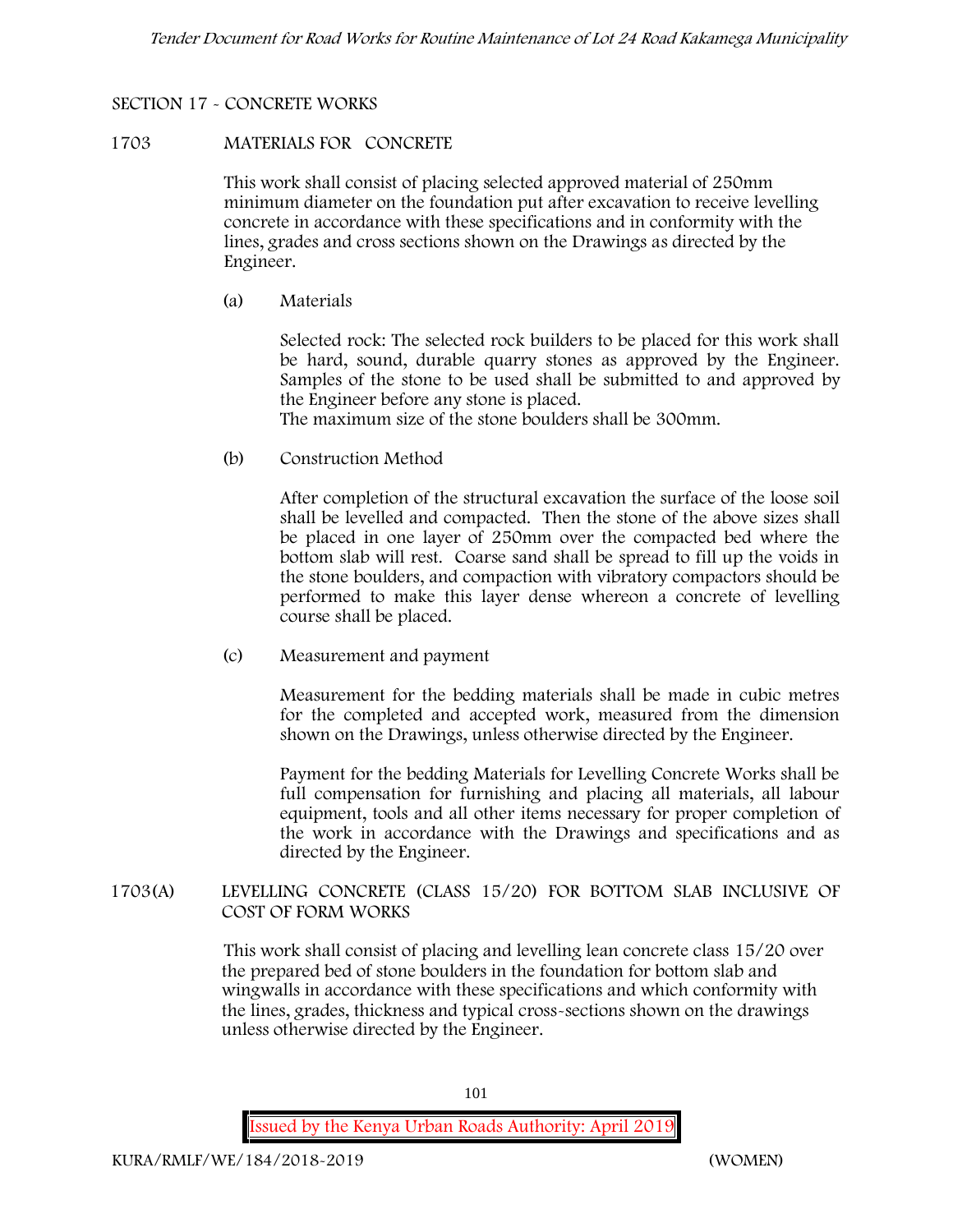## (a) **Materials for Levelling Concrete**

Requirement for the concrete class 15/20 is specified as follows:- Design compressive strength (28) days : 15N/mm<sup>2</sup> Maximum size of coarse aggregate : 20mm Maximum cement content  $: 300 \text{ kg/m}^3$ . Maximum water/cement ration of 50% with slump of 80mm.

## (b) **Construction Method**

The bed of stone boulders upon which the levelling concrete will be placed shall be smooth, compacted and true to the grades and crosssection shall be set to the required lines and grades.

## **36.2** (c) **Measurement and payment**

Measurement for levelling concrete (class 15/20) shall be made in cubic metres completed and accepted levelling concrete work measured in place which is done in accordance with the Drawings and the Specifications.

Payment for this work shall be the full compensation for furnishing and placing all materials, labour, equipment and tools, and other incidentals to Specifications and as directed by the Engineer.

Pay item No. 17/02 Levelling Concrete Works (Class 15/20) for Box Culvert and wingwalls inclusive of Cost of Form works.

### **1703 (C) FORMWORK FOR CULVERT WALLS**

This work shall consist of all temporary moulds for forming the concrete for culvert walls and slabs together with all temporary construction required for their support. Unless otherwise directed by the Engineer all formworks shall be removed on completion of the walls and slabs.

(a) **Materials**

Forms shall be made of wood or metal and shall conform to the shape, lines and dimensions shown on the Drawings.

All timber shall be free from holes, loose material, knots, cracks, splits and warps or other defects affecting the strength or appearance of the finished structure.

Release Agents – Release agents shall be either neat oils containing a surface activating agent, cream emulsions, or chemical agents to be approved by the Engineer.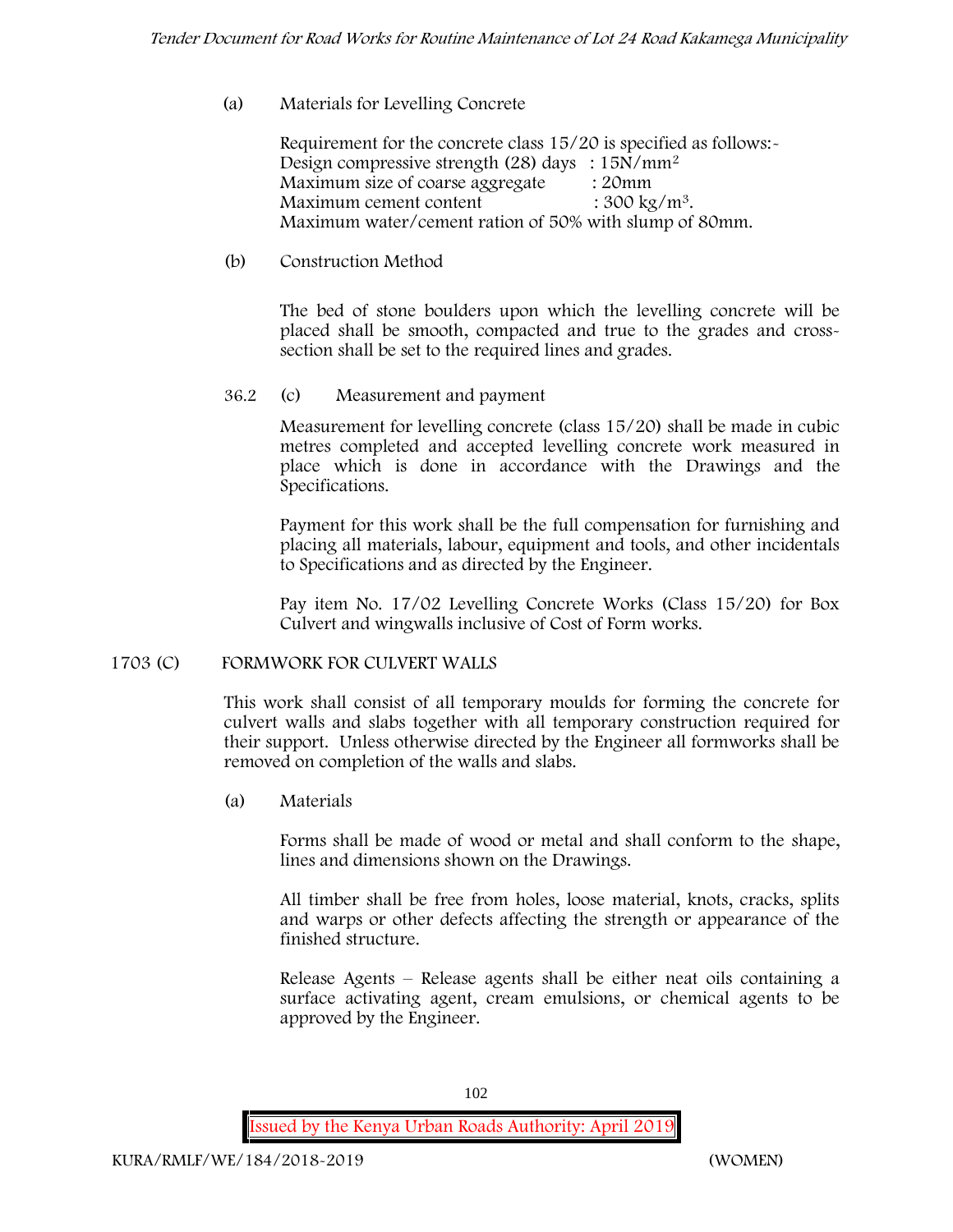- (b) **Construction Method**
	- (i) **Formworks**

Formworks shall be designed to carry the maximum loads that may be imposed, and so be rigidly constructed as to prevent deformation due to load, drying and wetting, vibration and other causes. After forms have been set in correct location, they shall be inspected and approved by the Engineer before the concrete is placed.

If requested, the contractor shall submit to the Engineer working drawings of the forms and also, if requested, calculations to certify the rigidity of the forms.

# **1703(D) CONCRETE WORKS (CLASS 25/20) OF CULVERT WALLS AND SLABS**

This work shall consist of furnishing, mixing, delivering and placing of the concrete for the construction of culvert walls and slabs, in accordance with these Specifications and in conformity with the requirements shown on the Drawings.

Concrete class 25/20 shall be used for Culvert walls and slabs.

**(a) Concrete Materials**

(i) Cement: Cement shall be of Portland type and shall conform to the requirements of BS 12 or equivalent.

The contractor shall select only one type or brand of cement or others. Changing of type or brand of cement will not be permitted without a new mix design approved by the Engineer. All cement is subject to the Engineer's approval; however, approval of cement by the Engineer shall not relieve the Contractor of the responsibility to furnish concrete of the specified compressive strength.

Conveyance of cement by jute bags shall not be permitted. Storage in the Contractor's silo or storehouse shall not exceed more than two (2) months, and age of cement after manufacture at mill shall not exceed more than four (4) months. The Contractor shall submit to the Engineer for his approval the result of quality certificate prepared by the manufacturer.

Whenever it is found out that cement have been stored too long, moist, or caked, the cement shall be rejected and removed from the project.

**(b) Aggregates**

Fine and coarse aggregates must be clean, hard, strong and durable, and free from absorbed chemicals, clay coating, or materials in amounts that could affect hydration, bonding, strength and durability of concrete. Grading of aggregates shall conform to the following requirements:

103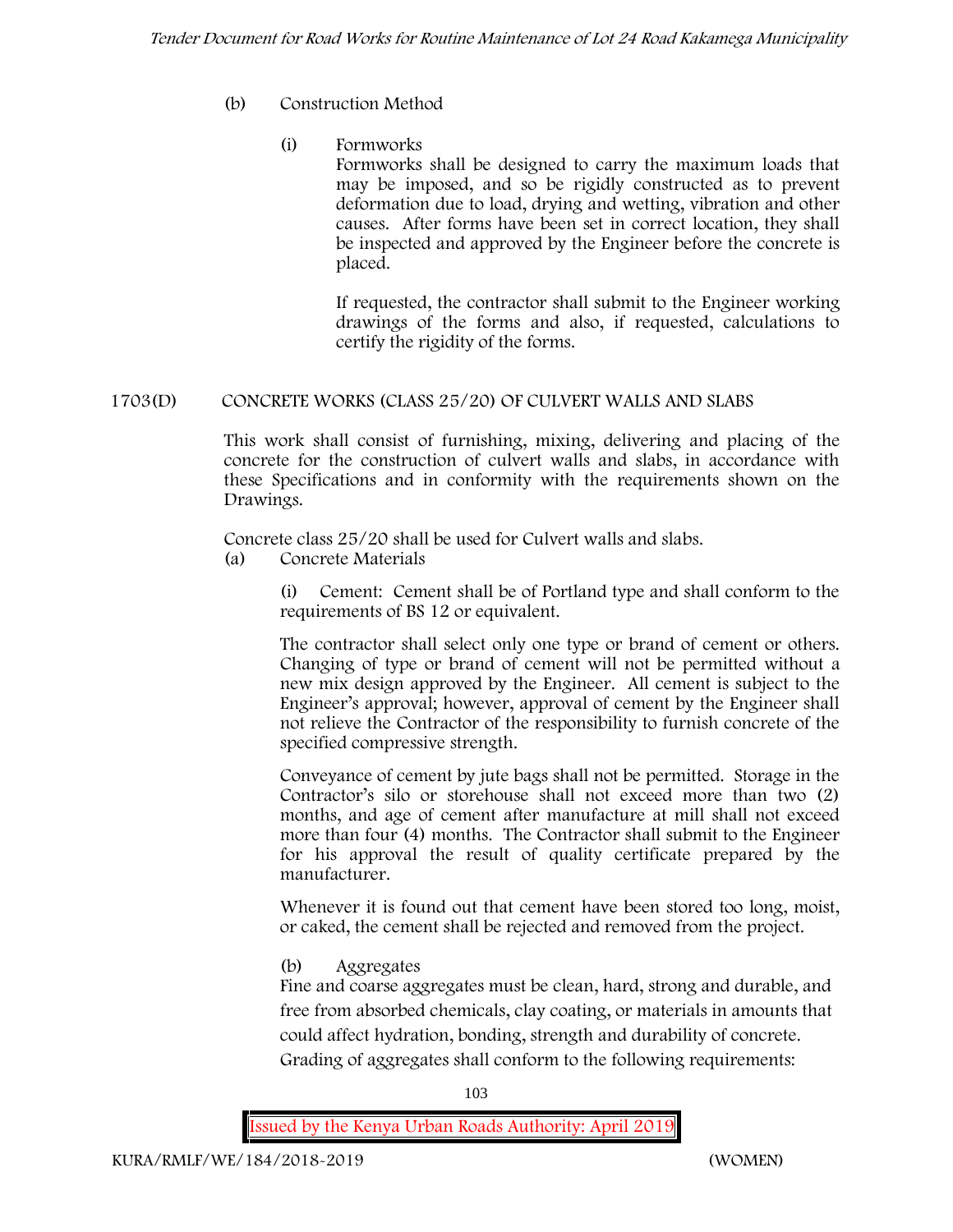| Sieve Size | <b>Percentage by Weight Passing</b> |
|------------|-------------------------------------|
| 10<br>mm   | 100                                 |
| 5<br>mm    | 89-100                              |
| $2.5$ mm   | 60-100                              |
| 1.2 mm     | $30 - 100$                          |
| $0.6$ mm   | $15 - 54$                           |
| $0.3$ mm   | $5 - 40$                            |
| $0.15$ mm  | $0 - 15$                            |

## **(ii) Grading of Coarse Aggregates**

| Size     |        |                           |                       | of Amounts finer than each standard sieve percentage by |    |       |          |
|----------|--------|---------------------------|-----------------------|---------------------------------------------------------|----|-------|----------|
| Coarse   | weight |                           |                       |                                                         |    |       |          |
| Aggregat | 40     | 30                        | 25                    | 20                                                      | 15 |       | 局        |
|          | 2.5    |                           |                       |                                                         |    |       |          |
|          | 100    | $\widetilde{\phantom{m}}$ | $\tilde{\phantom{a}}$ | $90 - 100$ -                                            |    | 30-69 | $0 - 10$ |
|          |        |                           |                       |                                                         |    |       |          |

Other requirements for aggregates are as follows:

**(iii) Fine Aggregates**

| Fitness Modulus, AASHTO M-6                           | $2.3 - 3.1$           |
|-------------------------------------------------------|-----------------------|
| Sodium Sulphate Soundness, AASHTO T104: Max. 10% loss |                       |
| Content of Friable Particles AASHTO 112               | : Max $1\%$ by weight |
| Sand Equivalent, AASHTO T176                          | : Min. 75             |

**(iv) Coarse Aggregate**

| Abrasion, AASHTO T96                             | : Max. $405$ loss      |
|--------------------------------------------------|------------------------|
| Soft Fragment and shale, AASHTO M80              | : Max. $5\%$ by weight |
| Thin and elongated Pieces, AASHTO M80 : Max. 15% |                        |

**(v) Water**

All sources of water to be used with cement shall be approved by

the Engineer. Water shall be free from injurious quantities of oil,

alkali, vegetable matter and salt as determined by the Engineer.

**(vi) Admixture**

Only admixture, which have been tested and approved in the site laboratory through trial mixing for design proportion shall be used. Before selection of admixture, the Contractor shall submit to the Engineer the specific information or guarantees prepared by the admixture supplier.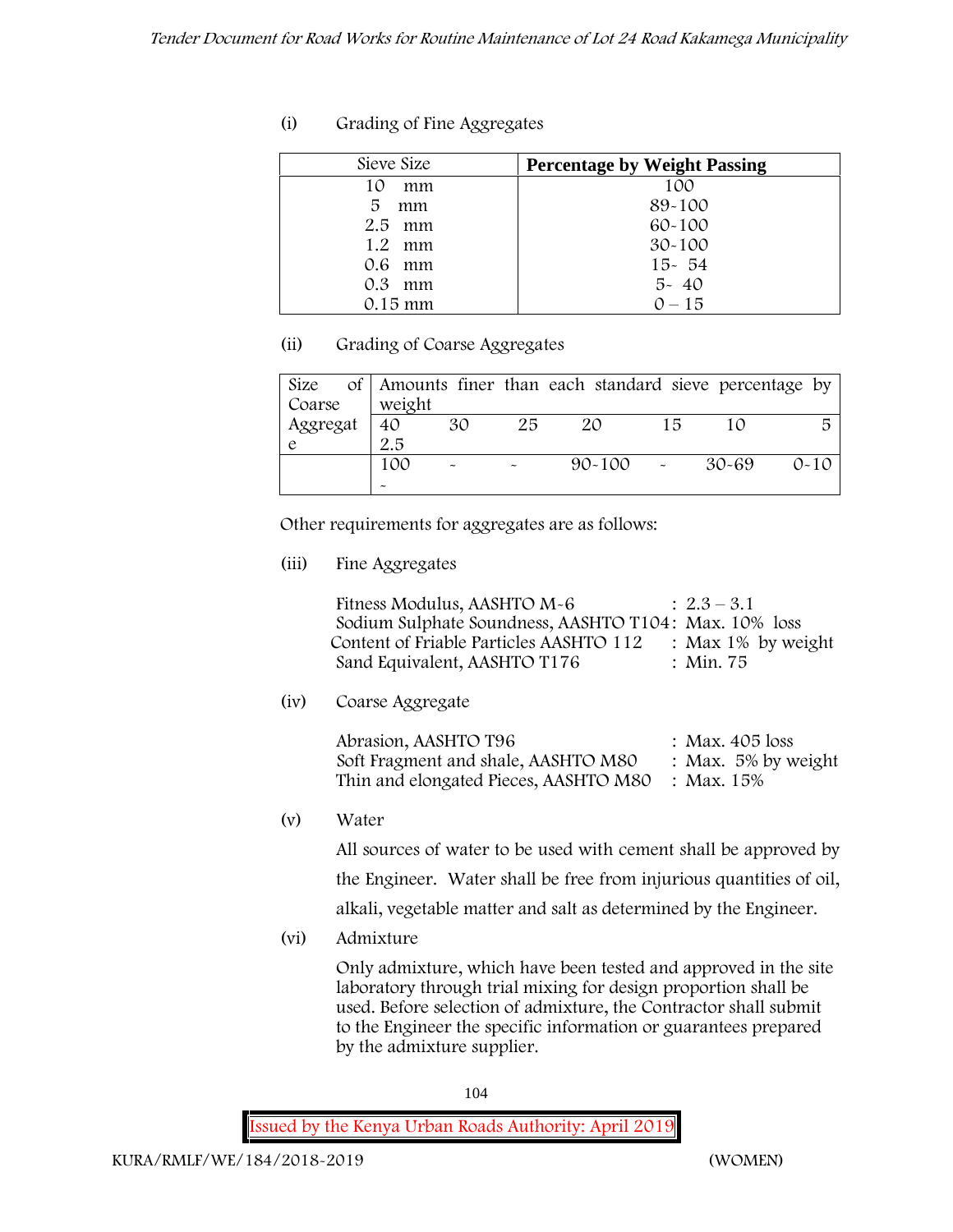The contractor shall not exclude the admixture from concrete proportions.

**Concrete class 20/20**

Concrete class 20/20 shall be used for culvert walls and slabs. The requirements of Concrete class 20/20 are provided as follows unless otherwise the Engineer will designate any alteration.

Design compressive strength (28 days) : 20N/mm<sup>2</sup> Maximum size of coarse aggregates : 20mm Maximum water/cement ratio of 45% with slump of 80mm

(d) **Proportioning Concrete**

The Contractor shall consult with the Engineer as to mix proportions at least thirty (30) days prior to beginning the concrete work. The actual mix proportions of cement, aggregates, water and admixture shall be determined by the Contractor under supervision of the Engineer in the site laboratory.

The Contractor shall prepare the design proportions which has 120% of the strength requirement specified for the designated class of concrete.

No class of concrete shall be prepared or placed until its job-mix proportions have been approved by the Engineer.

# (e) **Concrete Work**

**(ii) Batching**

Batching shall be done by weight with accuracy of:

| Cement              | $\frac{1}{2}$ percent |
|---------------------|-----------------------|
| Aggregate           | $\frac{1}{2}$ percent |
| Water and Admixture | : 1 percent.          |

Equipment should be capable of measuring quantities within these tolerances for the smartest batch regularly used, as well as for larger batches.

The accuracy of batching equipment should be checked every month in the presence of the Engineer and adjusted when necessary.

**(iii) Mixing and delivery**

Slump of mixed concrete shall be checked and approved at an accuracy of +25mm against designated slump in these specifications.

105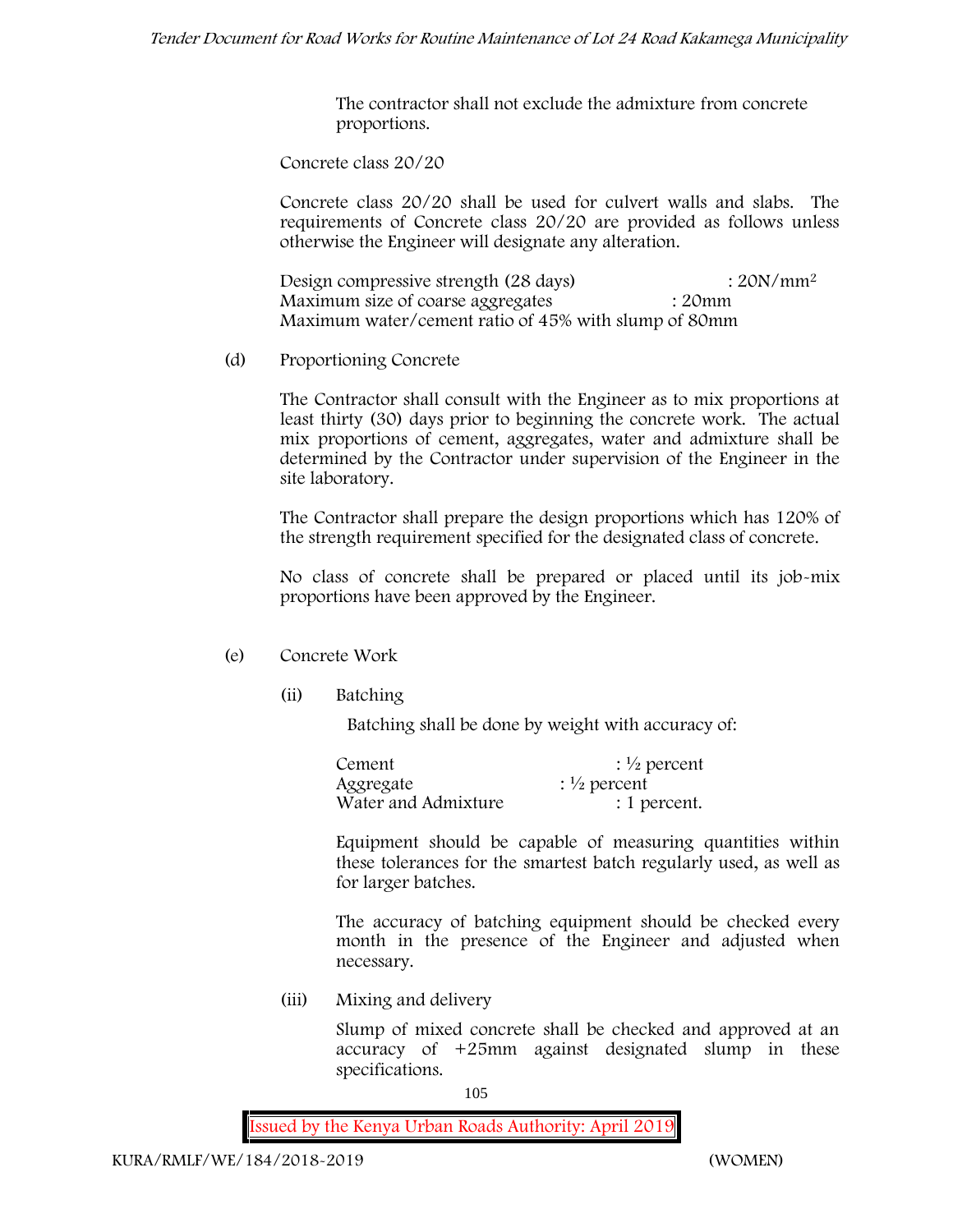**(iv) Concrete in hot weather**

No concrete shall be placed when the ambient air temperature is expected to exceed thirty three degrees celsius (330c) during placement operations).

**(v) Concreting at night**

No concrete shall be mixed, placed or finished when natural light is insufficient, unless an adequate approved artificial lighting system is operated; such night work is subject to approval by the engineer.

**(vi) Placing**

In preparation of the placing of concrete, the interior space of forms shall be cleaned and approved by the engineer prior to placing concrete. All temporary members except tie bars to support forms shall be removed entirely from the forms and not buried in the concrete. The use of open and vertical chute shall not be permitted unless otherwise directed by the engineer.

The Contractor shall provide a sufficient number of vibrators to properly compact each batch immediately after it is placed in the forms.

(f) **Measurement and Payment**

Measurements for the Concrete Works Class 20/20 of culvert walls and slabs shall be made in cubic metres for the walls and slabs actually constructed, measured from their dimensions shown on the Drawings. Payment for the Concrete Works (Class 20/20) of culvert walls and slabs shall be the full compensation for furnishing all materials of the concrete mixing, delivering, placing and curing the concrete, equipment and tools, labour and other incidental necessary for the completion of the work in accordance with the Drawings and these Specifications and as directed by the Engineer.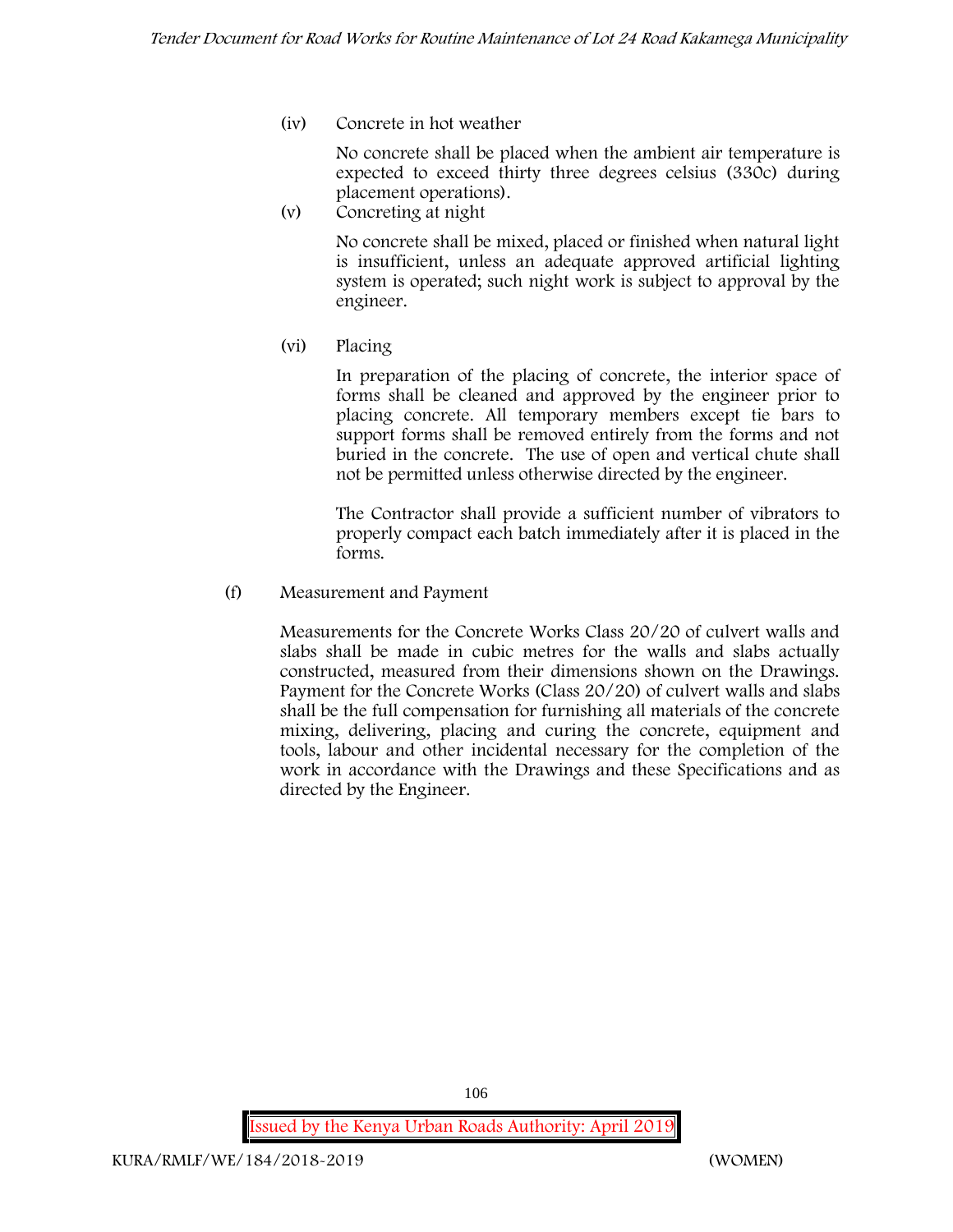## **SECTION 20 - ROAD FURNITURE**

### **2001 ROAD RESERVE BOUNDARY POSTS**

Road reserve boundary posts shall be provided as directed by the Engineer and in compliance with Standard Specification clause 2001. They shall be placed at 50m. intervals along the boundary of the road reserve.

#### **2003 EDGE MARKER POST**

Edge marker post shall be provided as directed by the Engineer and in compliance with Standard Specification clause clause 2003

### **2004 PERMANENT ROAD SIGNS**

Permanent Road Signs shall be provided as directed by the Engineer and in compliance with the requirements of the "Manual for Traffic Signs in Kenya" Part II and standard Specification clause 2004.

#### **2004B EXISTING ROAD SIGNS**

Where directed by the Engineer, the Contractor shall take down road signs including all posts, nuts, bolts and fittings, and remove and dispose of the concrete foundation and backfill the post holes. The signs shall be stored as directed by the Engineer.

Measurement and payment for taking down road signs shall be made by the number of signs of any type and size taken down, cleaned and stored as directed.

### **2005 ROAD MARKING**

Paint for road marking shall be internally reflectorised hot applied thermoplastic material in accordance with Clause 219 of the Standard Specification.

The rates inserted in the Bills of Quantities for road marking shall include for prior application of approved tack coat.

### **2005A RAISED PAVEMENT MARKERS – ROAD STUDS**

### **MATERIAL**

Road studs are moulded of acrylonitrile butadiene styrene (ABS) conforming to ASTM Specification D1788 –  $68$ , class  $5-2-2$  shell filled with inert, thermosetting compound and filler. The lens portion of the marker of the marker is of optical menthly methacrylic.

### **CONSTRUCTION**

The road studs shall be constructed of high impact ABS containing a multi-biconvex glass lens reflector system. It shall be of monolithic construction, and not less than 98.5. m2. The height of the marker shall not exceed 17mm and the underside shall contain a non-honeycomb base (flat).

107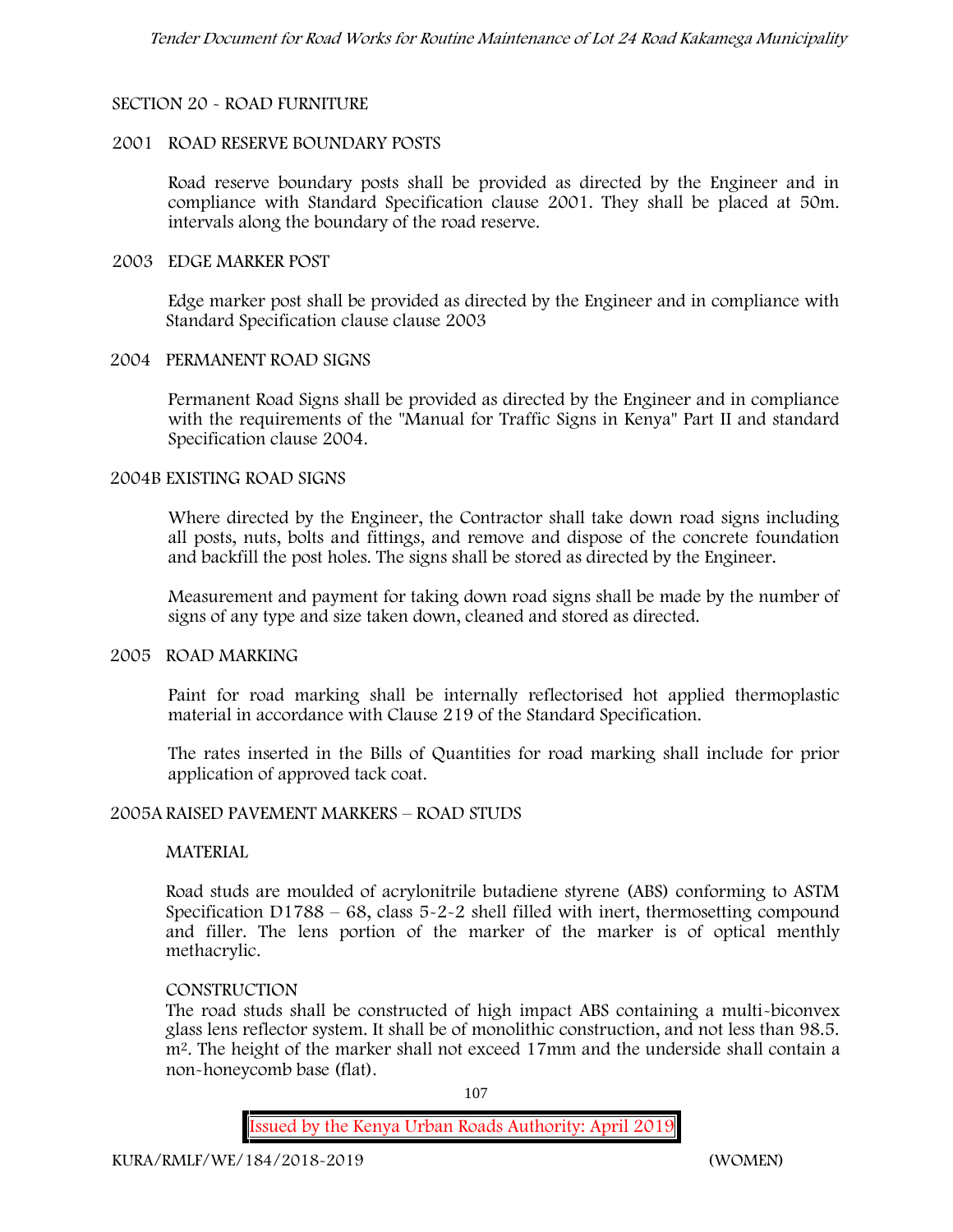#### **REQUIREMENTS**

The markers shall conform to the following requirements

**Colour**

Shall be white, yellow or red as specified and the Retro – reflectance values should conform to the testing procedures of ASTME 809.

**Impact Resistance**

The market shall not crack or break when tested using a 1000**-**gram weight from a height of 1 metre. (ASTM D 2444) or BS 3900 Part E3.

**Resistance to Water Penetration**

Shall not have water penetration behind the lens after submerged in a water bath at 70 + 50 oF for 10 minutes. And it should still meet the reflectance Requirement. BS 998.

**Heat Resistance**

Shall comply with the initial brightness as per BS 873 Part IV of 1978

**Night Visibility**

The marker shall be bright as per BS 873 Part IV of 1978

**Compression Resistance**

There shall be no cracking sound at a pressure lower than 25 tones as per BS 873 Part IV of 1978.

#### **Corrosion Resistance**

After immersing a sample of Road stud in a solution containing 30g/1 of sodium chloride for 30 days, there shall not be any signs of corrosion **-** (BS998).

**NOTE**: These markers are intended for application directly to pavement surfaces and are compatible with raised pavement makers. These adhesives should be of high quality and tested for conformance to customer requirements.

### **ADHESIVES**

They shall be of Resin Type–Epoxy of 2 different components part 1 and 2 i.e Adhesive and Reactor without any volatile solvents in both.

| Pot life:             | not less than 20 minutes at 20 $\mathrm{^{\circ}C}$ |
|-----------------------|-----------------------------------------------------|
| Rotational cure time: | between 20 and 30 minutes at 20 $\degree$ C         |
| Hard cure:            | Between 40 and 60 minutes at 20 $\degree$ C         |

108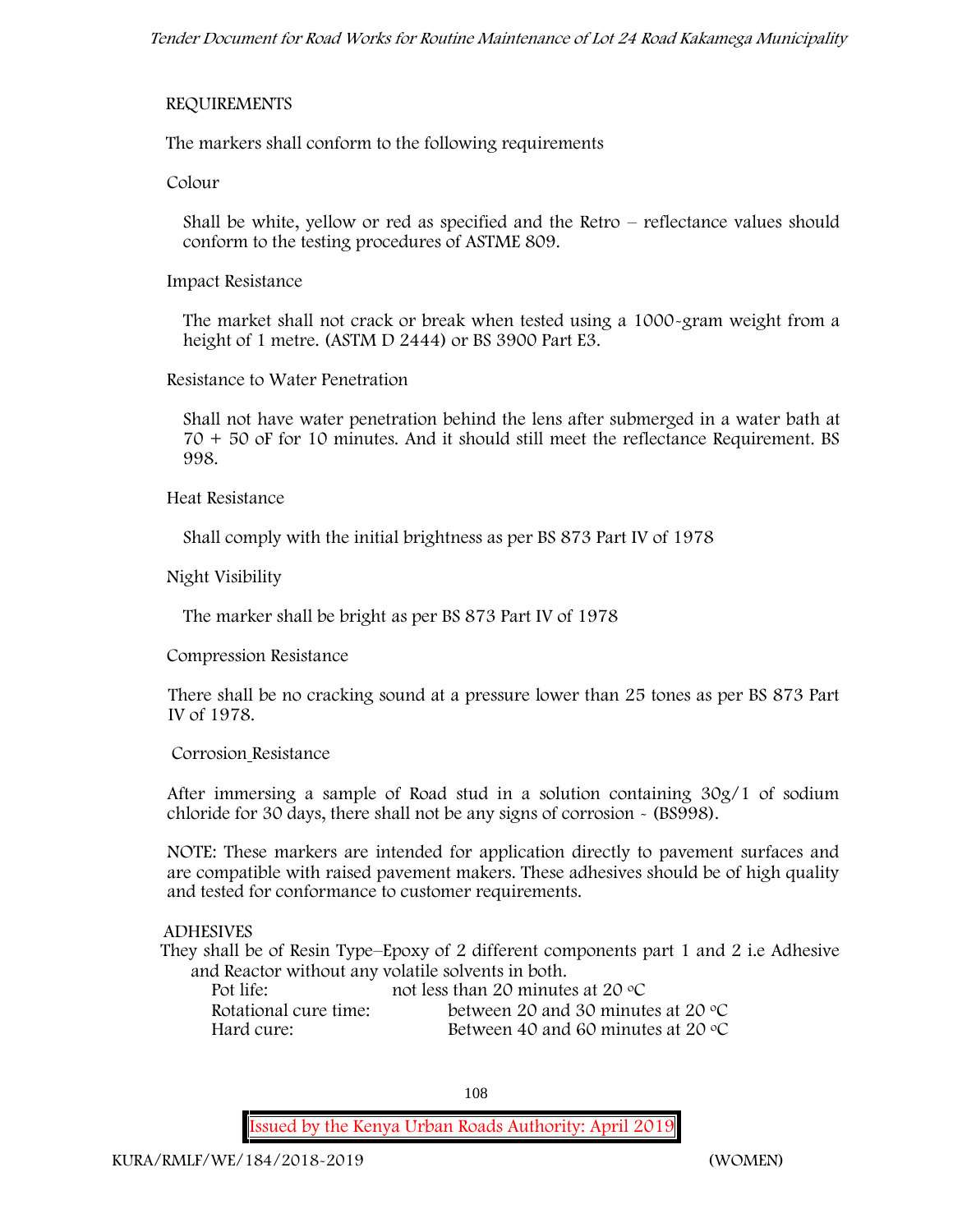#### **APPLICATION INSTRUCTION**

#### **Preparation of Pavements**

Make sure that the road surface is absolutely dry and free of oil and grease**.**

#### **Mixing of Adhesive**

Pour component B into the container of component A. Stir mixture by hand with a wooden or metal stick until uniform Grey Tint without a striae is obtained.

#### **Installation**

Pour the mixture on to the underside of the road stud. Then place the road stud firmly on the road surface. Adhesive should stand out for about 5mm to 10 mm over the edges of the stud.

#### **Protection from the Traffic**

Protect studs from traffic for 2 hours until the adhesive has properly hardened. Try by touching the adhesive.

**NUMBER OF STUDS NEEDED FOR LABORATORY TESTS.**

In order to approve a particular type of road stud, 4 sample road studs of each colour shall be submitted.

#### **2006 GUARDRAILS**

Contrary to the Standard Specification, guardrail posts shall be concrete 200 mm diameter set vertically at least 1.2m into the shoulder as directed by the Engineer. Spacer blocks shall also be made of concrete.

Beams for guardrails shall be "Armco Flexbeam" or similar obtained from a manufacturer approved by the Engineer.

### **2007 KERBS**

### a) **Vertical Joints**

Vertical joints between adjacent Kerbs shall not be greater than 5 mm in width and shall be filled with a mortar consisting of 1:3 cement: sand by volume.

### b) **Transition between flush and raised kerbs**

The transition between flush and raised kerbs (e.g. at bus bays) shall be termed as ramped kerbs. The transition between flush and raised kerbs shall occur within a length of 2.0 m.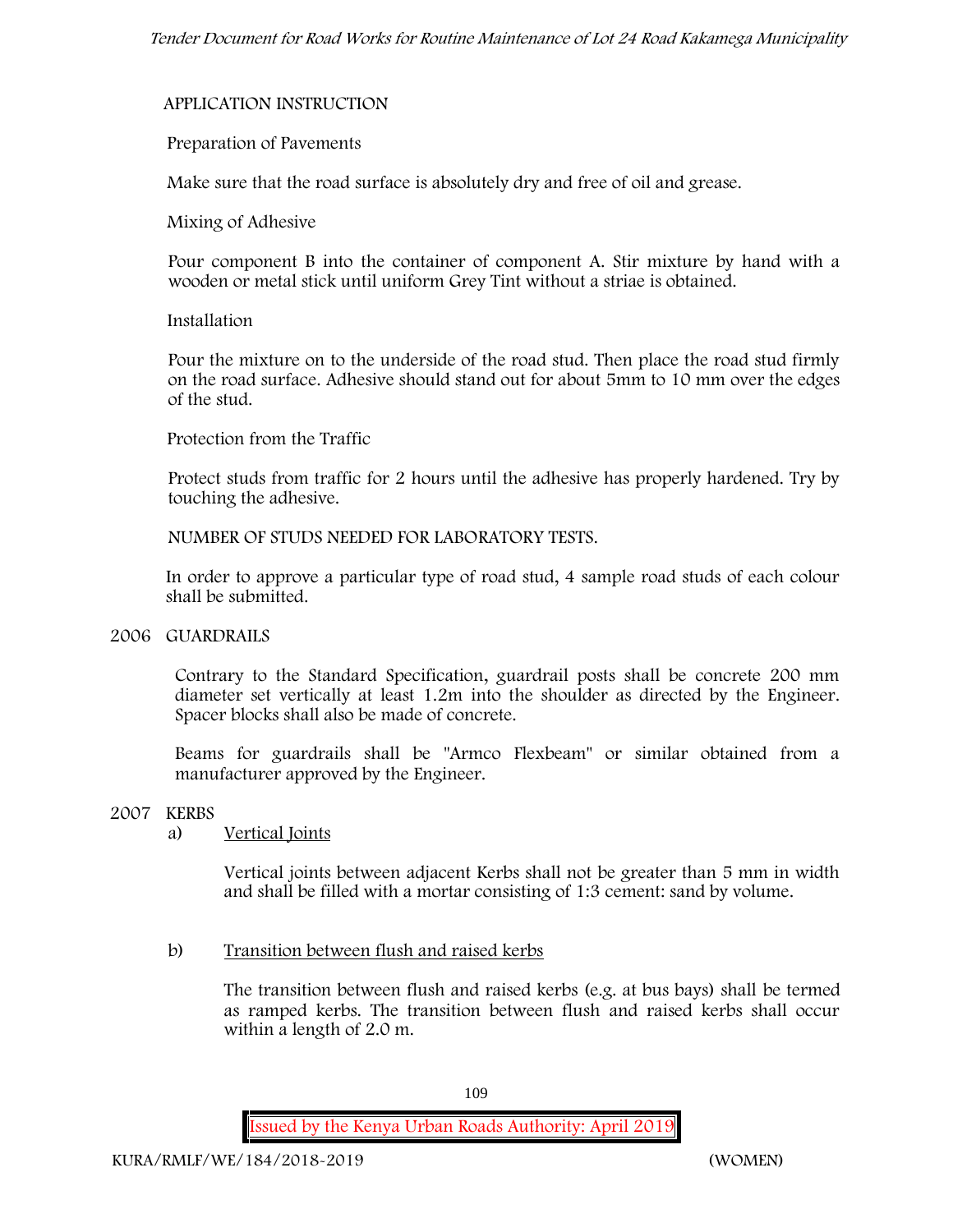#### **2008 KILOMETRE MARKER POSTS**

Kilometre marker posts shall be provided as directed by the Engineer and in compliance with Standard Specification clause 2008.

#### **2009 RUMBLE STRIPS**

Where directed by the Engineer, the Contractor shall provide, place, trim, shape and compact to line and level asphalt concrete rumble strips on the finished shoulders. This shall be done to the satisfaction of the Engineer

### **2011 MEASUREMENT AND PAYMENT**

**Road reserve boundary posts**

Road reserve boundary posts shall be measured by the number erected

#### **Permanent road signs**

Permanent road signs shall be measured by the number of each particular size erected.

#### **Road marking**

Road markings in yellow or white material shall be measured in square metres calculated as the plan area painted.

#### **Road Studs**

Road studs shall be measured by the number of each particular size erected.

#### **Guardrail**

Guardrail shall be measured by the metre as the length of the guardrail constructed.

**Kerbs**

Kerbs shall be measured by the metre as the length of kerb constructed

110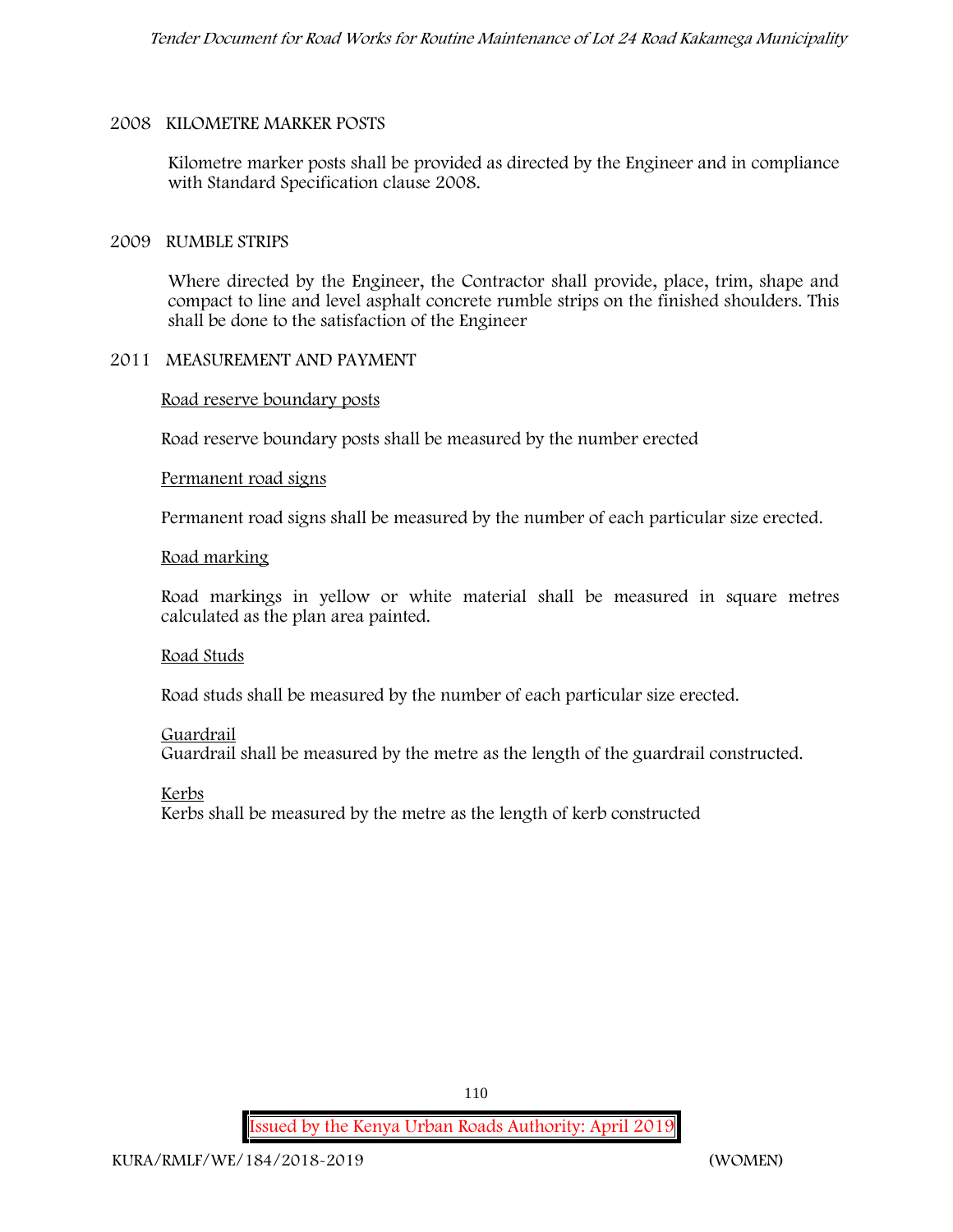### **SECTION 22-DAYWORKS**

### **2202 MEASUREMENTS AND PAYMENT**

(a) Plant

Where items of major plant listed in the schedule of Day works are specified by type (e.g. Concrete mixer etc.) the power rating if such items of plant are provided by the Contractor shall not be lower than the power ratings of such plant manufactured within the last two years prior to the date of BID. Any item of major plant employed upon Dayworks that has a power rating lower than specified above shall be paid for at rates lower than those in the schedule of Dayworks. The reduction in the rate payable shall be in proportion to the reduction in power rating below that specified above.

### **SECTION 23: CONCRETE PAVING BLOCKS**

This works shall consist of providing, laying and fixing of concrete paving blocks and concrete paving slabs on a sand base on the driveway and walkways and other areas as directed by the Engineer.

### **a. Concrete Paving Blocks**

The paving blocks shall be of type S of any shape fitting within a 295 mm square coordinating space and a work size thickness of at least 30 mm. The blocks shall confirm to the requirements of BS 6717:Pt. 1:1986 or Kenya standard equivalent.

The laying shall be broken at intervals of 50 m by concrete ribs of class 25 concrete.

The blocks shall be laid on a 40 mm minimum sand base whose specifications are as in section (b) of this specification.

### **b. Sand For Sand Base**

Sand used as bedding for paving blocks and slabs shall be natural sand either pit or river sand. The grading shall conform and be parallel as much as possible to KS02 – 95 Parts 1 &2: 1984 for zones 1,2 or 3. The other requirements shall be as specified in section 1703 (c ) of Standard Specifications.

### **c. Measurement and Payment**

Payment for paving blocks and paving slabs shall be by square metre laid. The rate quoted would include the cost of haulage to site of the blocks, slabs and sand, as no extra payment shall be made for haulage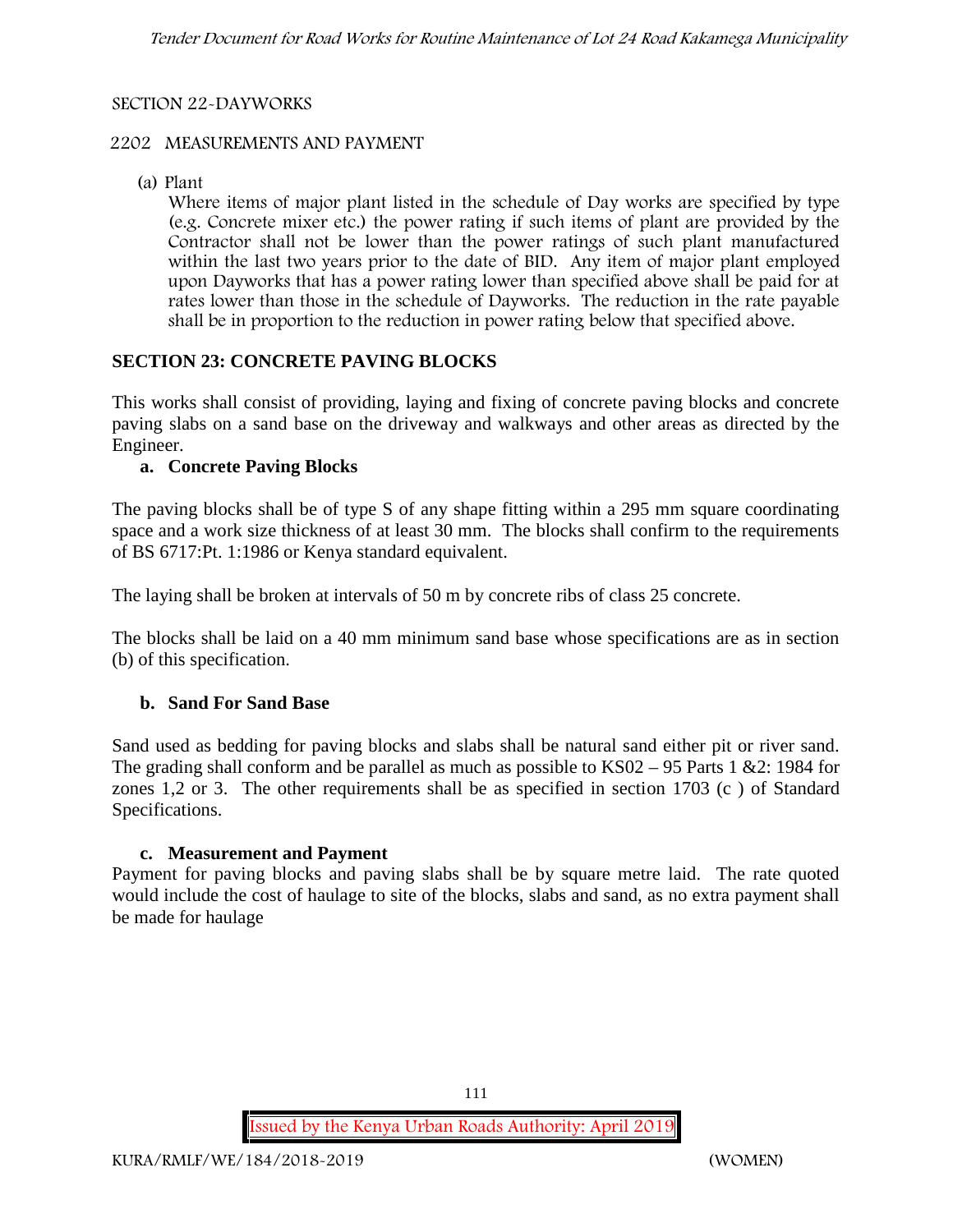# **SECTION VI: SUPERVISION AND CONTRACT EVALUATION MANUAL 2012**

The Manual refers to the Ministry of Roads 'Supervision and Contract evaluation Manual for Road Maintenance Works 2012.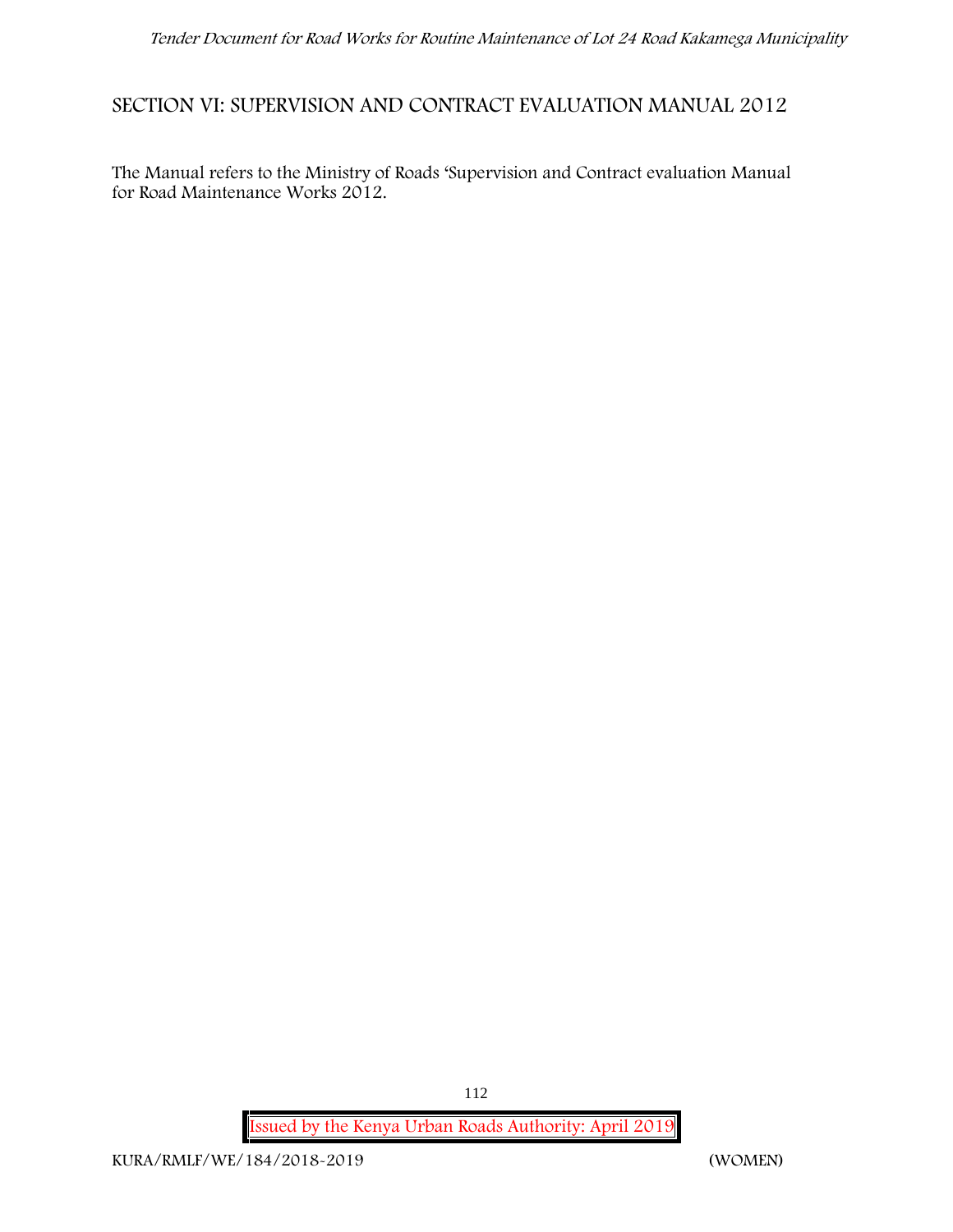### **SECTION VII: DRAWINGS**

The bidder shall provide design drawings on A3 sheets including plan and profile, typical cross-sections, layouts and standard drawings, setting out data and design reports which should include design standards used and key project features as described in section 14.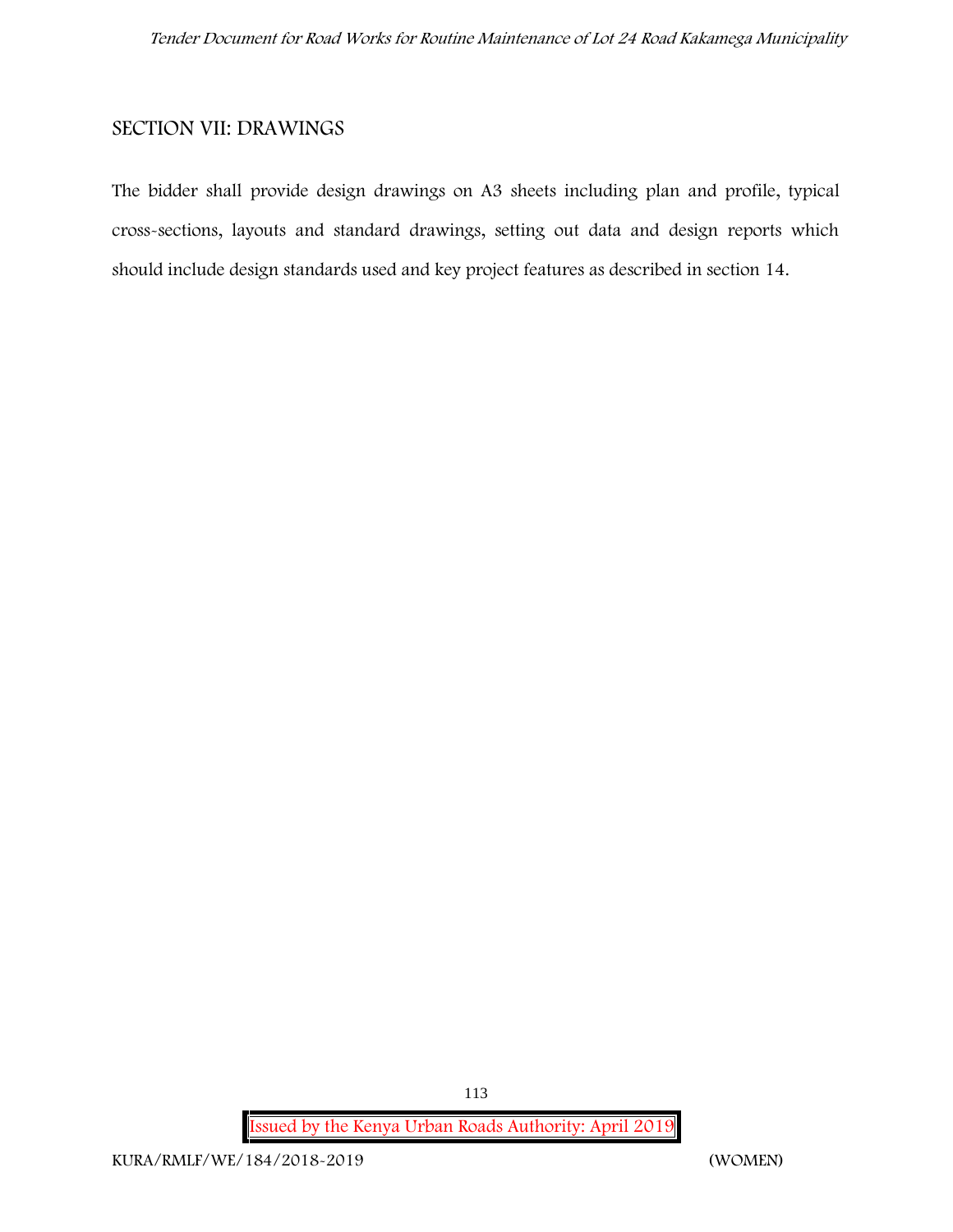### **SECTION VIII: ROAD MAINTENANCE MANUAL**

The Manual refers to the Ministry of Roads 'Road Maintenance Manual, May 2010 Edition'.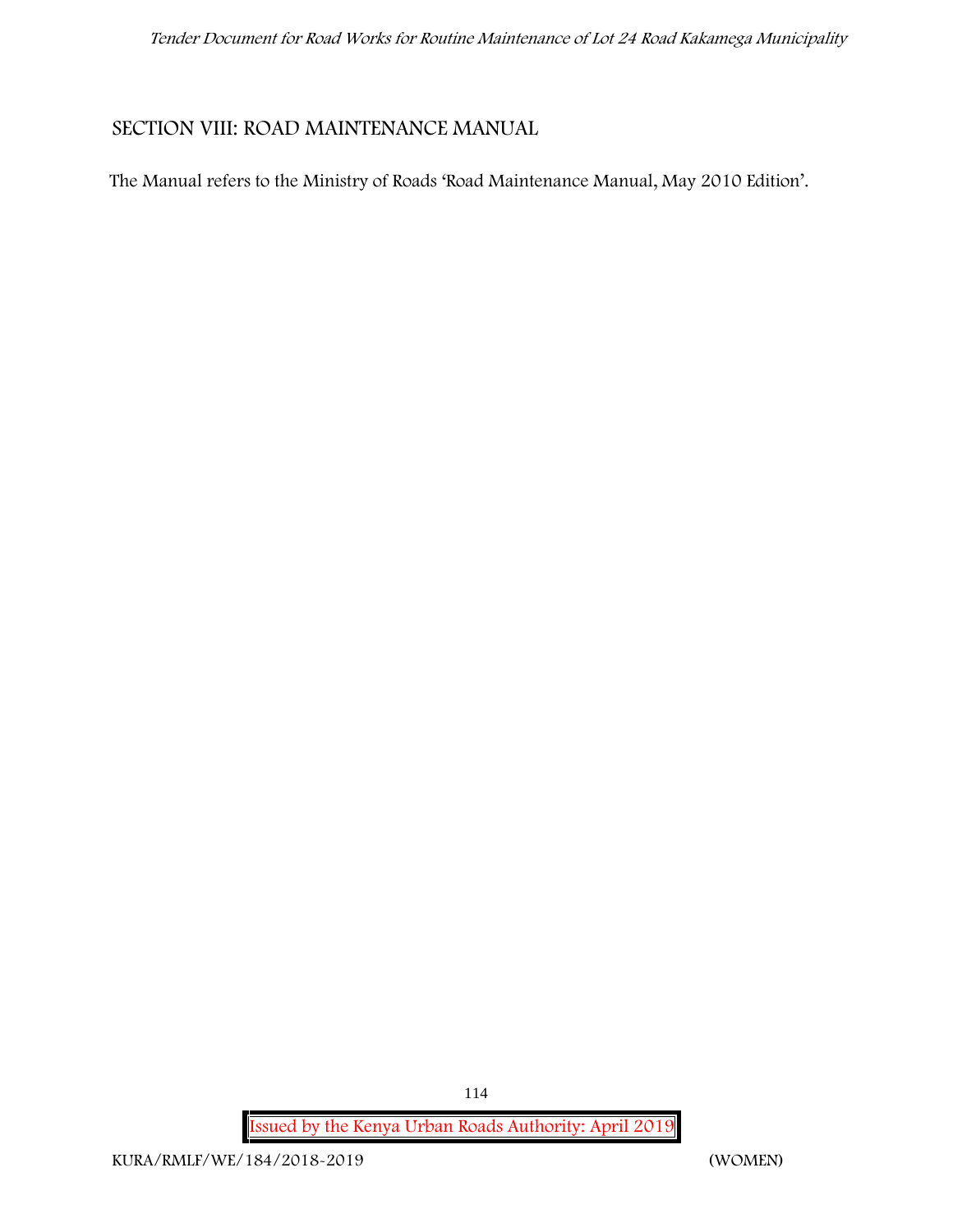# **SECTION IX: BILLS OF QUANTITIES**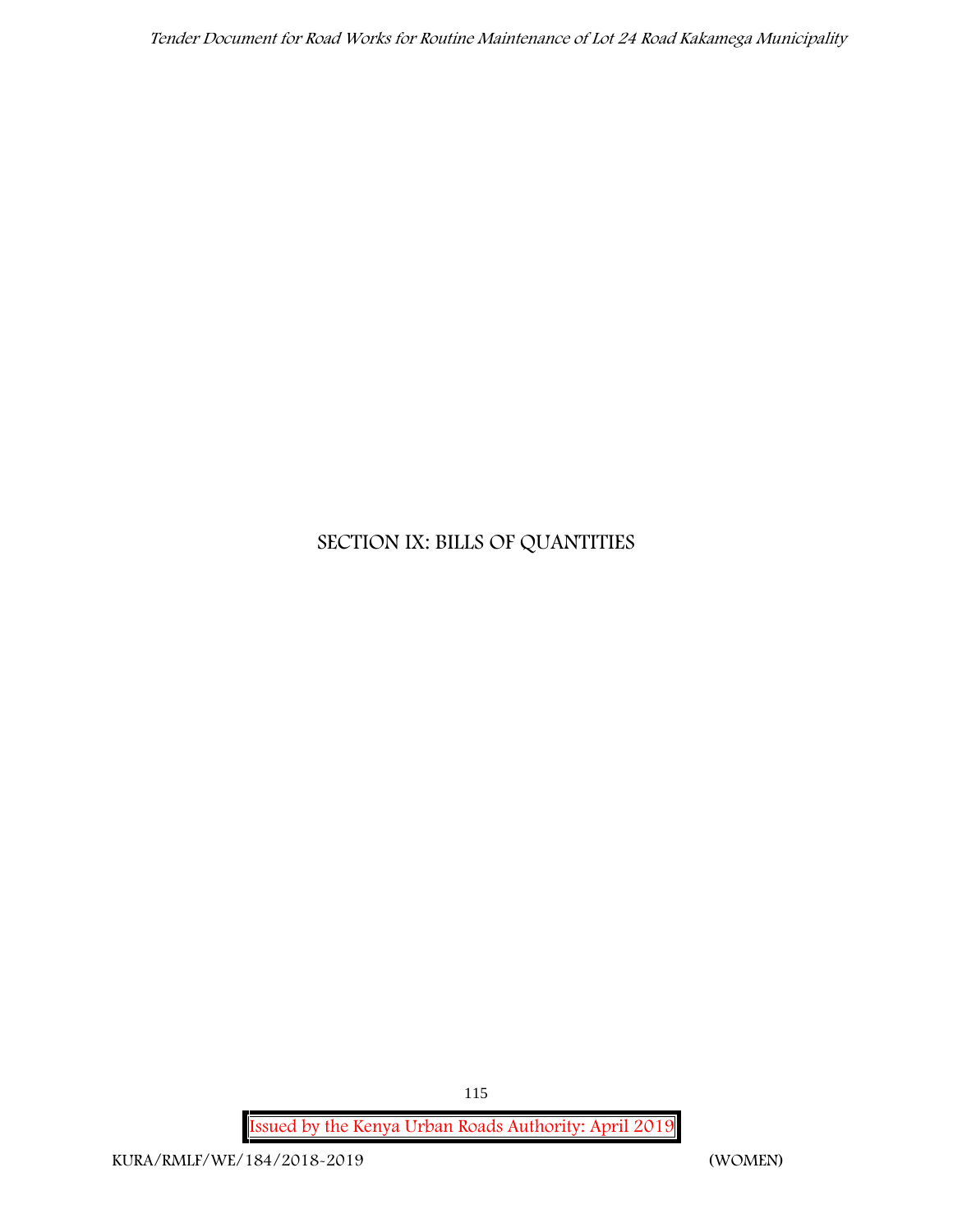### **PREAMBLE TO BILL OF QUANTITIES**

- 1. The Bills of Quantities forms part of the Contract Documents and are to be read in conjunction with the Instructions to Bidders, Conditions of Contract Parts I and II, Specifications and Drawings.
- 2. The brief description of the items in the Bills of Quantities is purely for the purpose of identification, and in no way modifies or supersedes the detailed descriptions given in the conditions of Contract and Specifications for the full direction and description of work and materials.
- 3. The Quantities set forth in the Bills of Quantities are estimated, representing substantially the work to be carried out, and are given to provide a common basis for bidding and comparing of Bids. There is no guarantee to the Contractor that he will be required to carry out all the quantities of work indicated under any one particular item or group of items in the Bill of Quantities. The basis of payment shall be the Contractor's rates and the quantities of work actually done in fulfilment of his obligation under the Contract.
- 4. The prices and rates inserted in the Bills of Quantities will be used for valuing the work executed, and the Engineer will only measure the whole of the works executed in accordance with this Contract.
- 5. The rates inserted in any road in the tender shall apply to other roads within the same lot upon written instructions to be issued by the Engineer or his representative during execution of works and shall be used only to pay for activities of similar description and nature which may not have been included in the Bills of Quantities for that road.
- 6. A price or rate shall be entered in ink against every item in the Bills of Quantities with the exception of items that already have Provisional sums affixed thereto. The bidders are reminded that no "nil" or "included" rates or "lump-sum" discounts will be accepted. The rates for various items should include discounts if any. Bidders who fail to comply will be disqualified.
- 7. Provisional sums (including Dayworks) in the Bills of Quantities shall be expended in whole or in part at the discretion of the Engineer or his representative.
- 8. Where there are no quantities against the line item especially on dayworks, the bidder shall only fill his rates
- 9. Quantified instructions shall be extracted from the main BOQ for purposes of part implementation of the works and interim measurements/payments shall be based on the quantified instructions read together with the bills of quantities.

The price and rates entered in the Bills of Quantities shall, except insofar as it is otherwise provided under the Contract, include all Constructional plant to be used, labour, insurance, supervision, compliance testing, materials, erection, maintenance of works, overheads and profits, taxes and duties together with all general risks, liabilities and obligations set out or implied in the Contract, transport, electricity and telephones, water, use and replenishment of all consumables, including those required under the contract by the Engineer and his staff.

Errors in the pricing of the Bills of Quantities will be corrected in accordance with Clause (29) of instructions to bidders.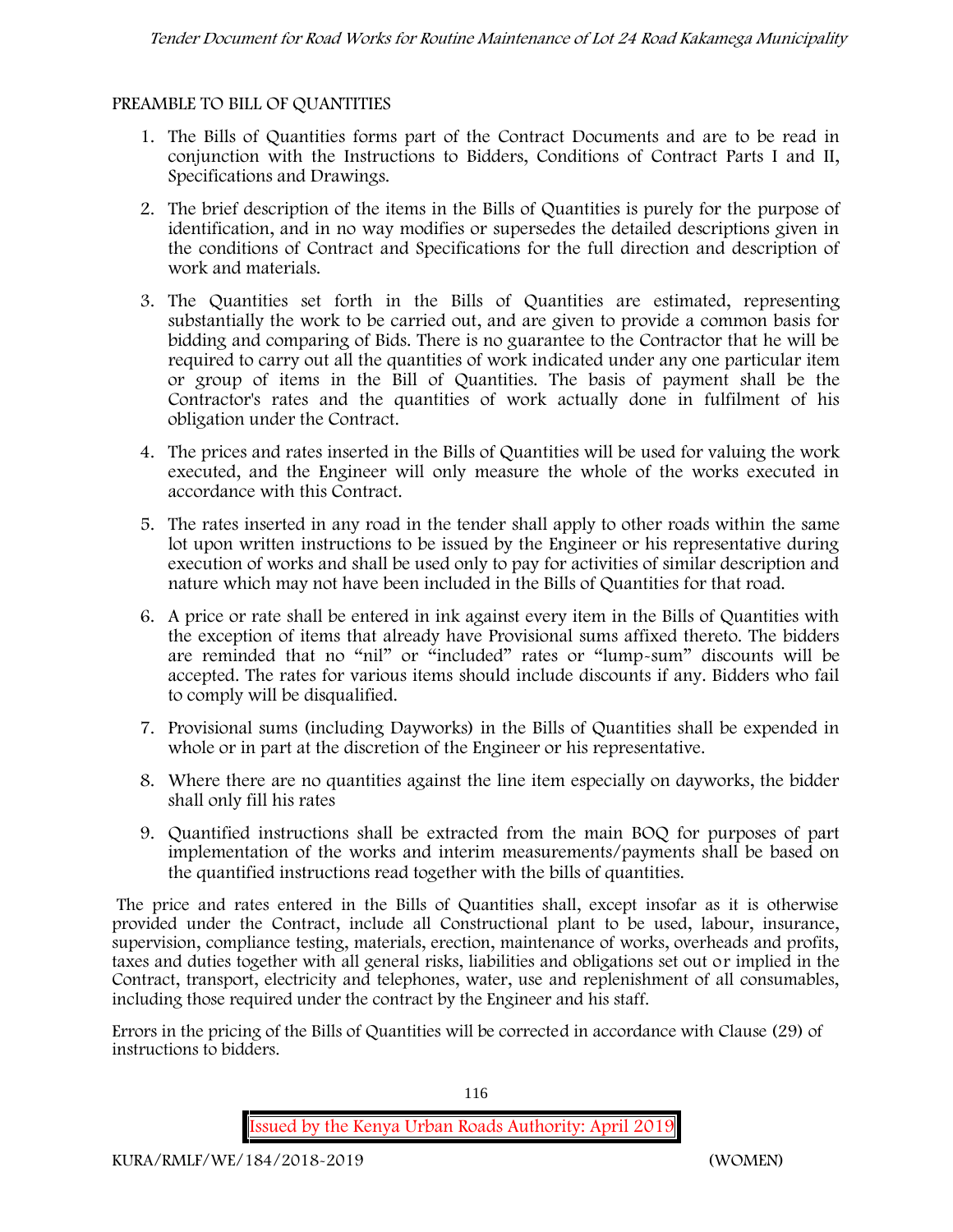**Road name: Lutonyi – Kakamega Road**

|                 | Bill of Quantities                                                                                                |        |           |                        | Page: 1    |  |
|-----------------|-------------------------------------------------------------------------------------------------------------------|--------|-----------|------------------------|------------|--|
| Bill No.1       | General: Office administration and<br>overheads/Preliminaries                                                     |        |           |                        | Project:   |  |
| Item No.        | Description                                                                                                       | Units  | Quantity  | Unit Bid<br>Rate (Ksh) | Amount KSh |  |
| 01-80-010       | Provisional sum for off-site<br>material testing                                                                  | PC Sum | 50,000    | 1.00                   | 50,000.00  |  |
| $01 - 80 - 011$ | Extra Over on Item 01-80-010 for<br>the Contractor's Overheads and<br>Profit.                                     | $\%$   | 50,000.00 |                        |            |  |
| $01 - 80 - 026$ | Prime cost sum for RE's<br>miscellaneous account                                                                  | PC Sum | 50,000    | 1.00                   | 50,000.00  |  |
| 01-80-027       | Extra Over on Item 01-80-026 for<br>the Contractor's Overheads and<br>Profit.                                     | $\%$   | 50,000    |                        |            |  |
| 01-80-030       | Prime cost sum for wages for<br>RE's site staff inclusive of<br>overtime, taxes and other<br>statutory deductions | PC Sum | 100,000   | 1.00                   | 100,000.00 |  |
| 01-80-031       | Extra Over on Item 01-80-030 for<br>the Contractor's Overheads and<br>Profit.                                     | $\%$   | 100,000   |                        |            |  |
| 01-80-030a      | Prime Cost sum for payment of<br>allowances for Engineer's site<br>staff                                          | PC Sum | 150,000   | 1.00                   | 150,000.00 |  |
| 01-80-030b      | Extra Over on Item 01-80-030a<br>for the Contractor's Overheads<br>and Profit.                                    | $\%$   | 150,000   |                        |            |  |
|                 |                                                                                                                   |        |           |                        |            |  |
|                 | Total Carried Forward to<br>Summary:                                                                              |        |           |                        |            |  |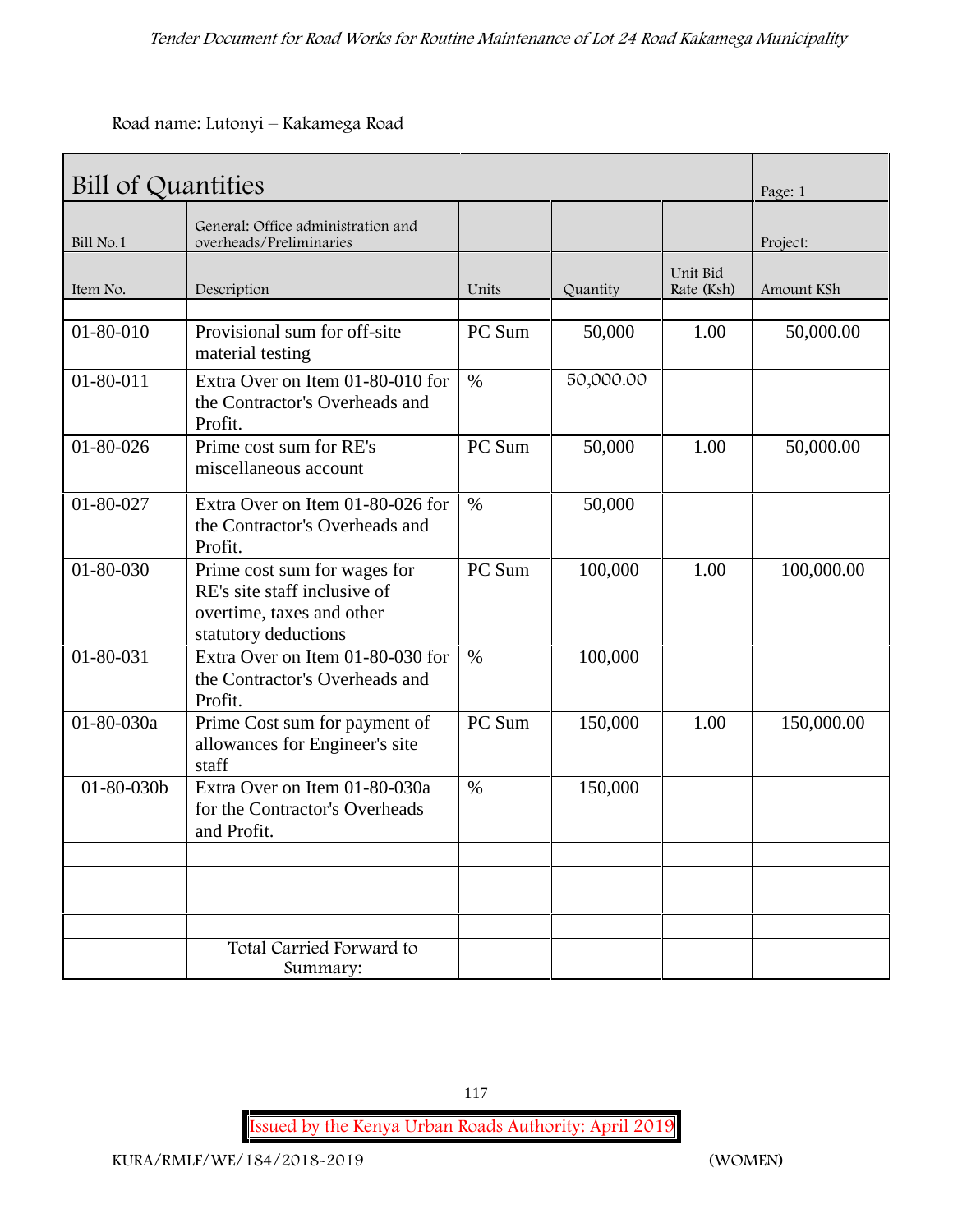| <b>Bill of Quantities</b> |                                   |                  |          |                           | Page: 2    |
|---------------------------|-----------------------------------|------------------|----------|---------------------------|------------|
| Bill No.4                 | Site Clearance                    |                  |          |                           | Project:   |
| Item No.                  | Description                       | Units            | Quantity | Unit Bid<br>Rate<br>(Ksh) | Amount KSh |
| 04-50-004                 | Light Bush Clearing               | $\overline{M^2}$ | 9,600    |                           |            |
|                           |                                   |                  |          |                           |            |
|                           |                                   |                  |          |                           |            |
|                           |                                   |                  |          |                           |            |
|                           |                                   |                  |          |                           |            |
|                           |                                   |                  |          |                           |            |
|                           |                                   |                  |          |                           |            |
|                           |                                   |                  |          |                           |            |
|                           |                                   |                  |          |                           |            |
|                           |                                   |                  |          |                           |            |
|                           |                                   |                  |          |                           |            |
|                           | Total Carried Forward to Summary: |                  |          |                           |            |

118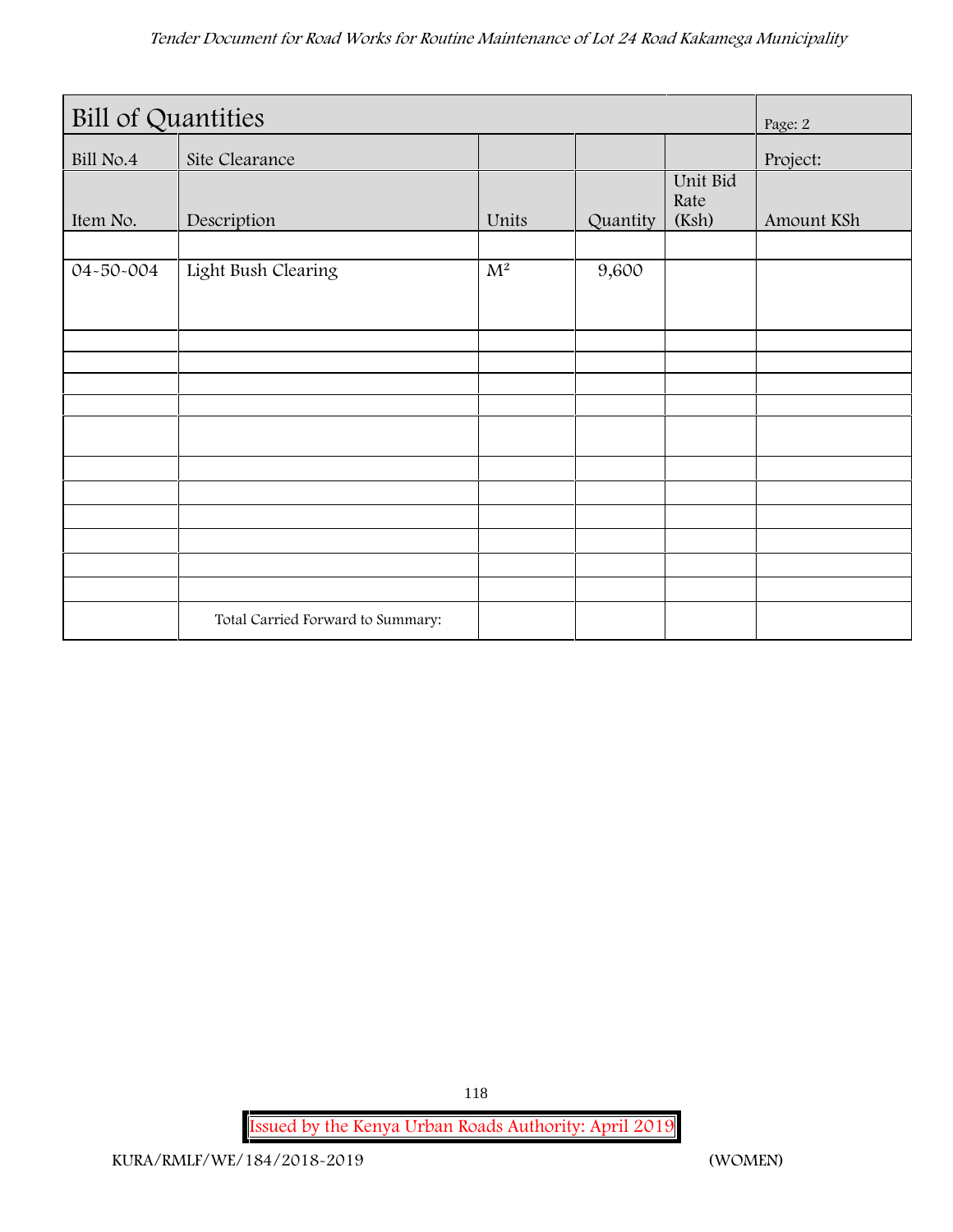| Bill of Quantities |                                                                                                                                                          |                |                |                       | Page: 4    |
|--------------------|----------------------------------------------------------------------------------------------------------------------------------------------------------|----------------|----------------|-----------------------|------------|
| Bill No.8          | Culvert and Drainage Works                                                                                                                               |                |                |                       | Project:   |
| Item No.           | Description                                                                                                                                              | Units          | Quantity       | Unit Bid<br>Rate(Ksh) | Amount KSh |
| 08-60-003          | Culvert Cleaning- Partially blocked -<br>$600$ mm                                                                                                        | <b>MT</b>      | 98             |                       |            |
| 08-60-025          | Culvert Installation 600 mm with<br>surround                                                                                                             | <b>METERS</b>  | 42             |                       |            |
| 08-60-030          | Excavate in soft material for culverts                                                                                                                   | M <sup>3</sup> | 51             |                       |            |
| 08-60-037          | Provide and place A142 fabric mesh<br>reinforcement                                                                                                      | M <sup>2</sup> | 120            |                       |            |
| 08-70-007          | <b>Construction Of scour checks</b><br>(concrete Class 20/20)                                                                                            | M <sub>3</sub> | $\overline{3}$ |                       |            |
| 08-90-001          | Excavate for inlet, out fall, catch<br>water drains, mitre and cut-off drains<br>in soft material                                                        | M <sup>3</sup> | 100            |                       |            |
| 08-90-005          | Excavate, remove and dispose off<br>existing damaged pipe culverts as<br>directed by the engineer                                                        | $\mathbf{M}$   | 12             |                       |            |
| 08-90-008          | Provide and place class 15/20<br>concrete to beds                                                                                                        | M <sup>3</sup> | 23             |                       |            |
| 08-90-009          | Provide and place class 25/20<br>concrete to headwalls, wing walls,<br>aprons, inlets and outlets to pipe<br>culverts including formwork                 | M <sup>3</sup> | 12             |                       |            |
| 08-90-015          | Provide and place 200mm thick<br>stone pitching including grouting to<br>outfall drains as detailed in the<br>drawings or as directed by the<br>Engineer | M <sub>2</sub> | 200            |                       |            |
|                    | Total Carried Forward to Summary:                                                                                                                        |                |                |                       |            |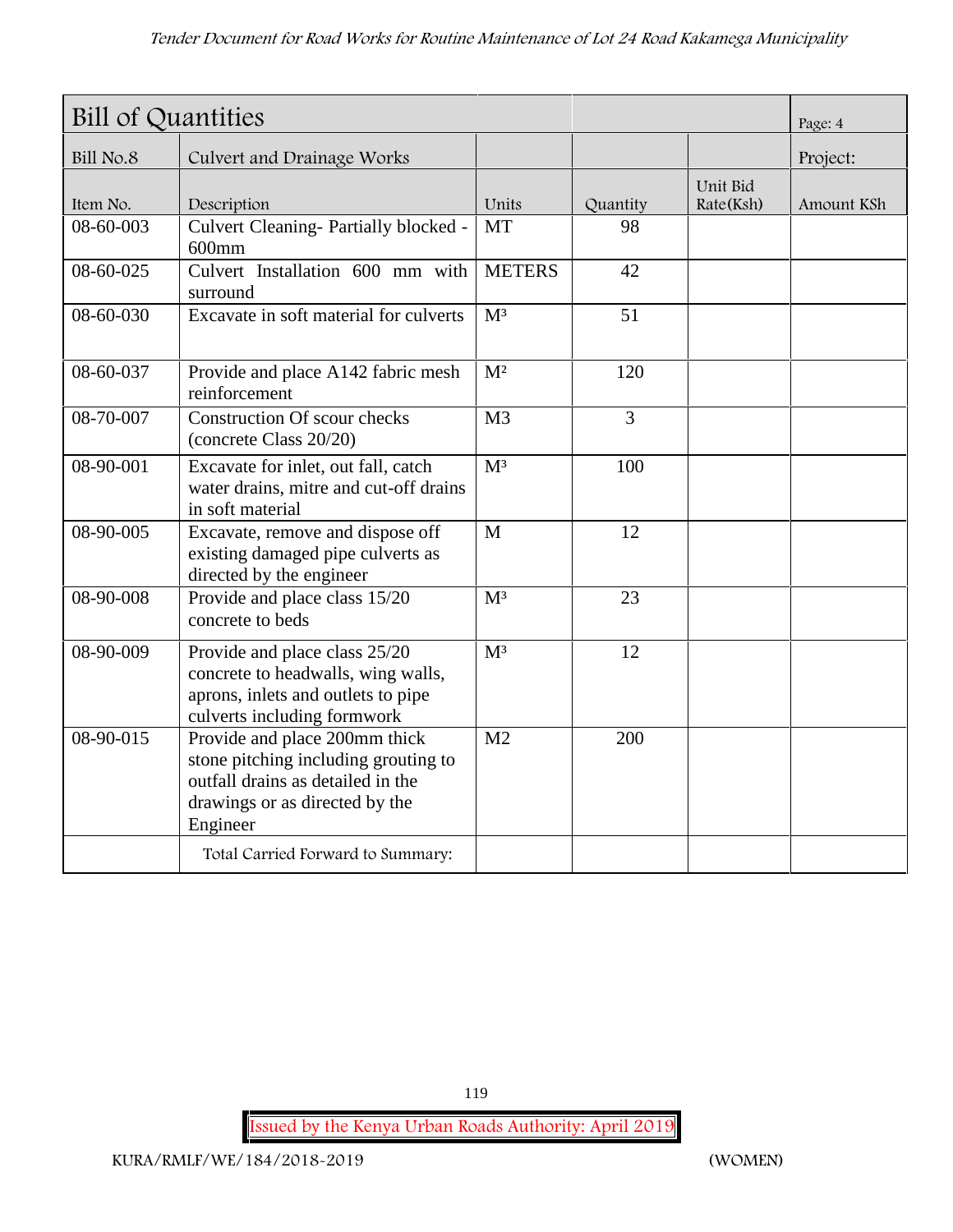| <b>Bill of Quantities</b> |                                                                                       |                  |          |                       | Page: 5    |
|---------------------------|---------------------------------------------------------------------------------------|------------------|----------|-----------------------|------------|
| Bill No.10                | Grading and Gravelling                                                                |                  |          |                       | Project:   |
| Item No.                  | Description                                                                           | Units            | Quantity | Unit Bid<br>Rate(Ksh) | Amount KSh |
| 10-50-003                 | Carriageway grading -Light grading                                                    | $\overline{M^3}$ | 18,000   |                       |            |
| $10 - 60 - 001$           | Provide gravel wearing course-<br>excavation, free haul, spread and<br>compact gravel | $\overline{M^3}$ | 2,020    |                       |            |
|                           |                                                                                       |                  |          |                       |            |
|                           |                                                                                       |                  |          |                       |            |
|                           |                                                                                       |                  |          |                       |            |
|                           |                                                                                       |                  |          |                       |            |
|                           |                                                                                       |                  |          |                       |            |
|                           |                                                                                       |                  |          |                       |            |
|                           |                                                                                       |                  |          |                       |            |
|                           |                                                                                       |                  |          |                       |            |
|                           |                                                                                       |                  |          |                       |            |
|                           |                                                                                       |                  |          |                       |            |
|                           |                                                                                       |                  |          |                       |            |
|                           |                                                                                       |                  |          |                       |            |
|                           | Total Carried Forward to Summary:                                                     |                  |          |                       |            |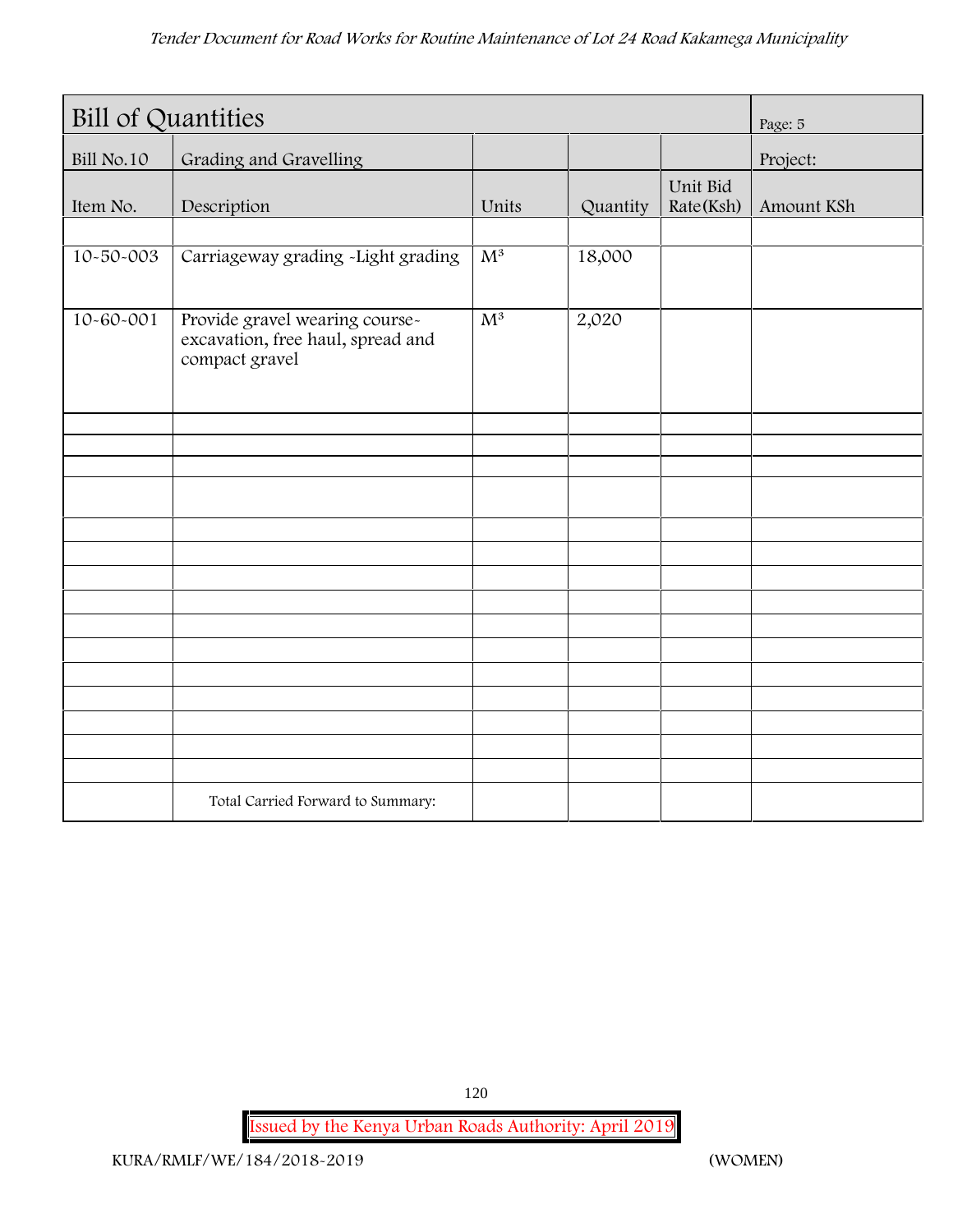| Bill of Quantities |                                                                                                                                                         |       |          |                       | Page: 10   |
|--------------------|---------------------------------------------------------------------------------------------------------------------------------------------------------|-------|----------|-----------------------|------------|
| Bill No.25         | <b>Bituminous Mixes</b>                                                                                                                                 |       |          |                       | Project:   |
| Item No.           | Description                                                                                                                                             | Units | Quantity | Unit Bid<br>Rate(Ksh) | Amount KSh |
|                    |                                                                                                                                                         |       |          |                       |            |
| 25-50-029a         | Collect, erect, brand and maintain<br>publicity signs and return to the<br>employer upon expiry of the contract<br>period as instructed by the Engineer | No.   | 1.00     |                       |            |
|                    |                                                                                                                                                         |       |          |                       |            |
|                    |                                                                                                                                                         |       |          |                       |            |
|                    |                                                                                                                                                         |       |          |                       |            |
|                    |                                                                                                                                                         |       |          |                       |            |
|                    |                                                                                                                                                         |       |          |                       |            |
|                    |                                                                                                                                                         |       |          |                       |            |
|                    |                                                                                                                                                         |       |          |                       |            |
|                    |                                                                                                                                                         |       |          |                       |            |
|                    |                                                                                                                                                         |       |          |                       |            |
|                    |                                                                                                                                                         |       |          |                       |            |
|                    |                                                                                                                                                         |       |          |                       |            |
|                    |                                                                                                                                                         |       |          |                       |            |
|                    |                                                                                                                                                         |       |          |                       |            |
|                    | Total Carried Forward to Summary:                                                                                                                       |       |          |                       |            |

121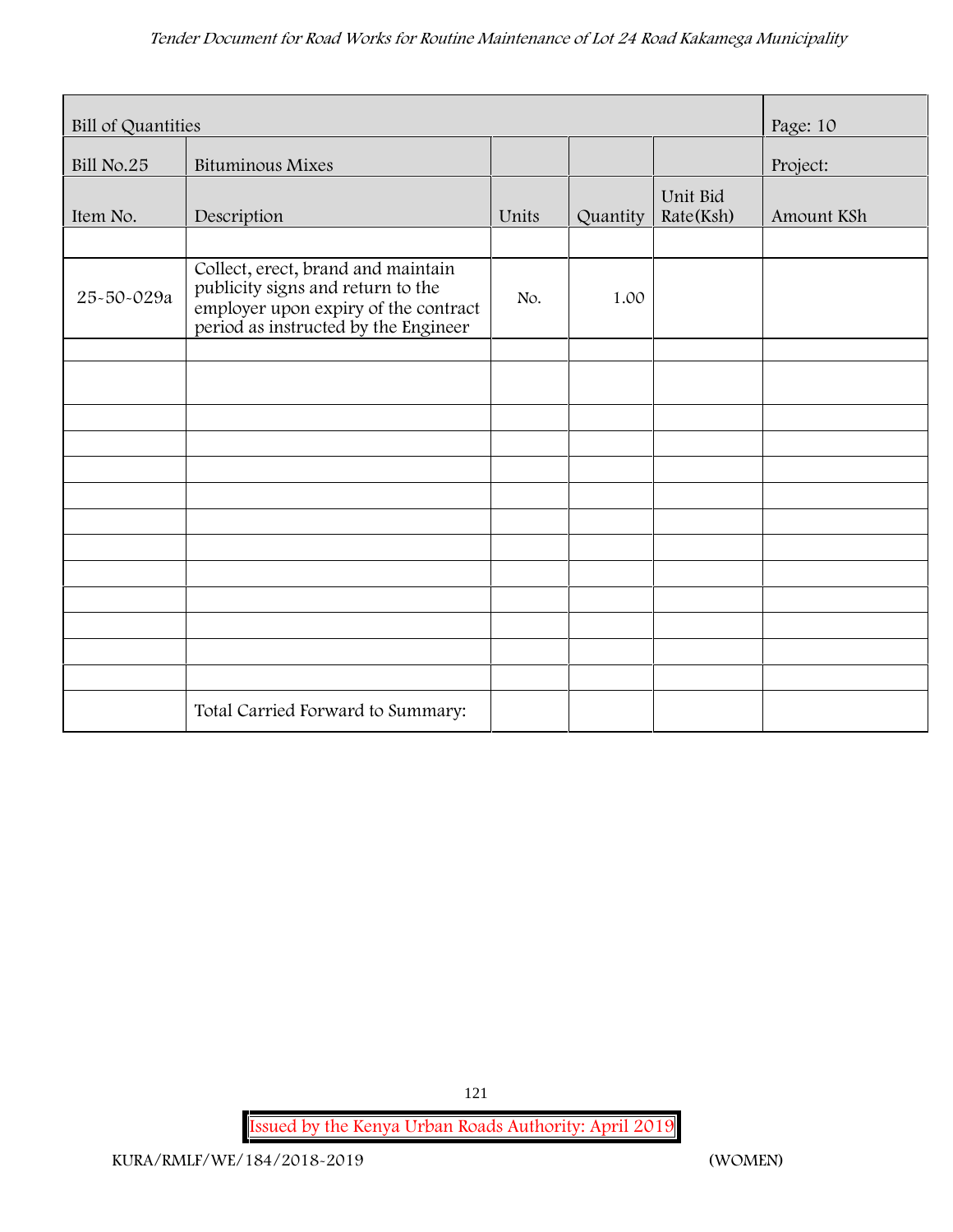| Bill of Quantities |                                                                      | Page: 11      |
|--------------------|----------------------------------------------------------------------|---------------|
|                    | Summary                                                              | Project:      |
| Item No.           | Description                                                          | Amount (KShs) |
| $\mathbf{1}$       | <b>GENERAL: OFFICE ADMINISTRATION AND</b><br>OVERHEADS/PRELIMINARIES |               |
| $\overline{4}$     | SITE CLEARANCE                                                       |               |
| 8                  | CULVERT AND DRAINAGE WORKS                                           |               |
| 10                 | GRADING AND GRAVELLING                                               |               |
| 25                 | CROSS CUTTING ISSUES                                                 |               |
|                    | Sub Total Carried to Summary page                                    |               |
|                    | VAT @16%                                                             |               |
|                    | Total Carried To Page On The Form Of Tender                          |               |
|                    |                                                                      |               |
|                    |                                                                      |               |
|                    |                                                                      |               |
|                    |                                                                      |               |
|                    |                                                                      |               |
|                    |                                                                      |               |
|                    |                                                                      |               |
|                    |                                                                      |               |
|                    |                                                                      |               |

122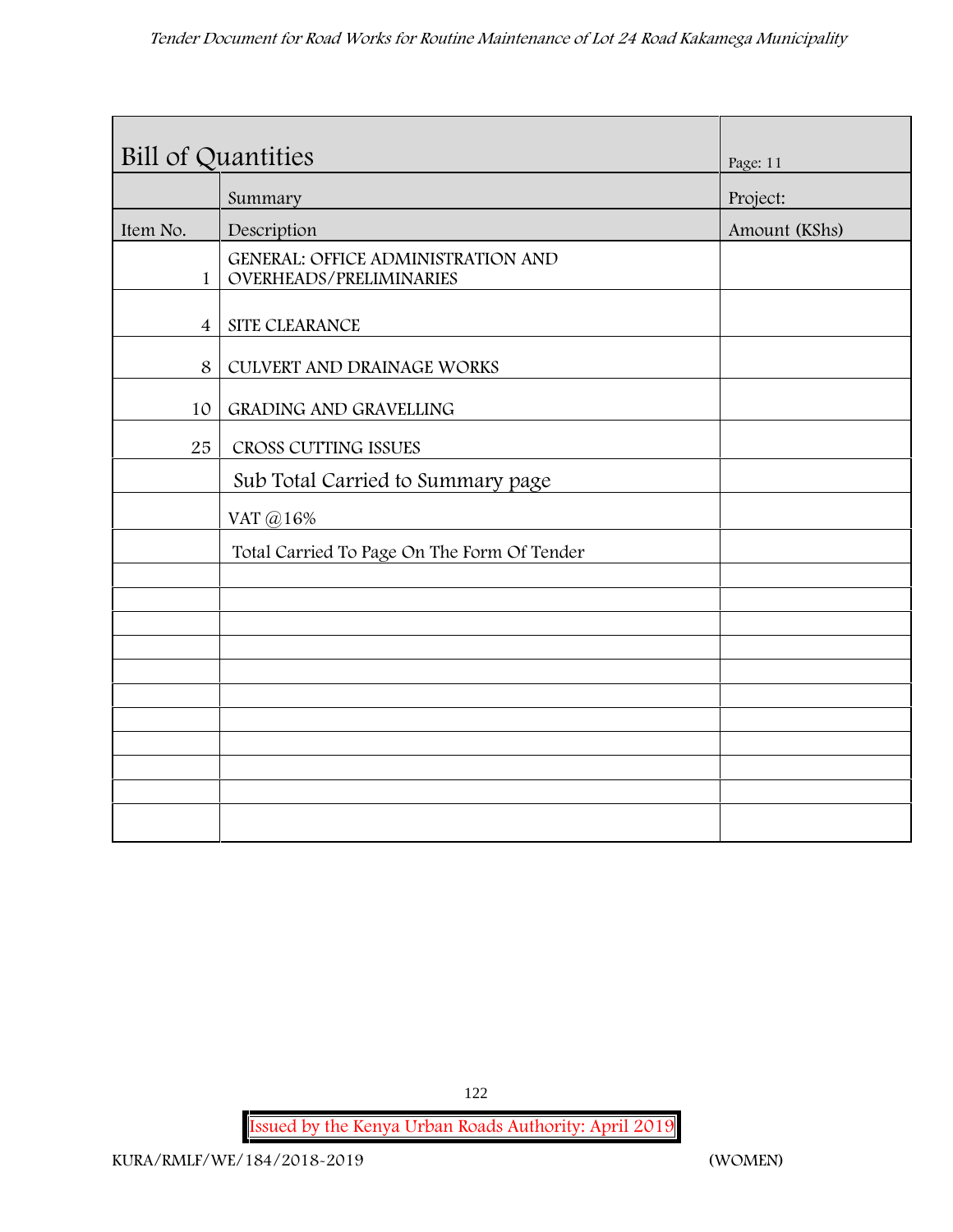# **SECTION X: STANDARD FORMS**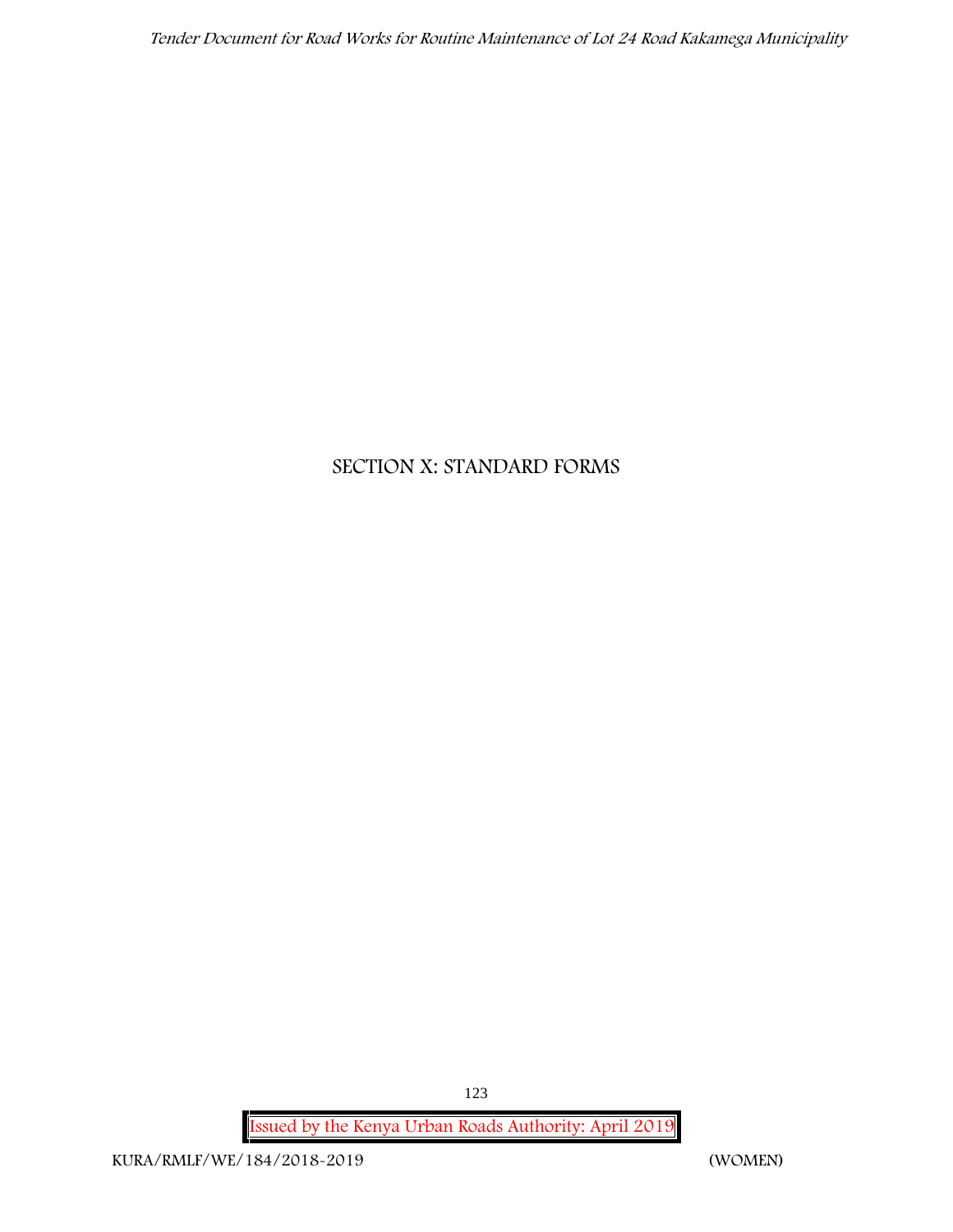# **Form of Bid**

(NOTE: The Appendix forms part of the Bid. Bidders are required to fill all the blank spaces in this form of Bid and Appendix)

**NAME OF CONTRACT:**

### **ROUTINE MAINTENANCE OF LOT 24 ROAD KAKAMEGA MUNICIPALITY**

TO: Director General, Kenya Urban Roads Authority, P. O. Box 41727-00100, **NAIROBI, KENYA**

Sir,

1. Having examined the Conditions of Contract, Specifications, Bill of Quantities, and Drawings for the execution of the above-named works we, the undersigned, offer to construct and install such works and remedy any defects therein in conformity with the said Bill of Quantities, Conditions of Contract, Specifications and Drawings for the sum of

| (Insert amount in words) |  |
|--------------------------|--|
|                          |  |
|                          |  |
|                          |  |

(Insert amount in figures)…………………………………………………………………

as specified in the Appendix to Bid or such other sums as may be ascertained in accordance with the said Conditions.

- 2. We undertake, if our bid is accepted, to commence the works within fourteen (14) days of receipt of the Engineer's order to commence, and to complete and deliver the whole of the works comprised in the contract within the time stated in the Appendix to Bid.
- 3. If our bid is accepted we will, when required, obtain the guarantee of a Bank or other sureties (to be approved by you) to be jointly and severally bound with us in a sum not exceeding 5% of the above named sum for the due performance of the contract under the terms of a Bond to be approved by you.

124 **Issued by the Kenya Urban Roads Authority: March 2019**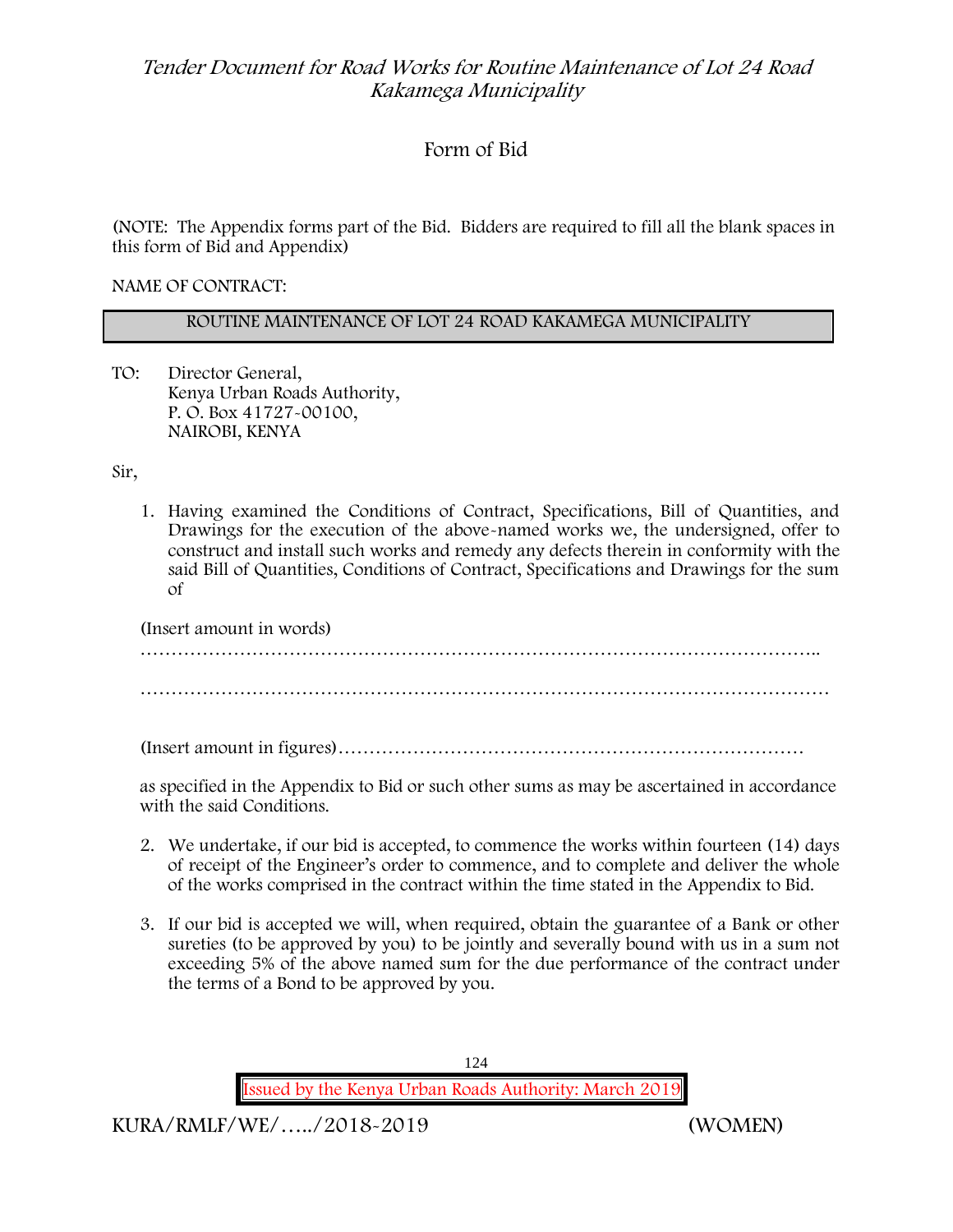- 4. We agree to abide by this bid for the period of 120 days from the date fixed for receiving the same and it shall remain binding upon us and may be extended at any time before the expiration of that period.
- 5. We understand that you are not bound to accept the lowest or any bid you may receive.
- 6. On the basis of our previous experience we are fully experienced and competent in the type of work included in this tender and we have adequate financial resources to carry out the works described within the period for completion. We are in a position to fulfil the contract for which we have tendered.

125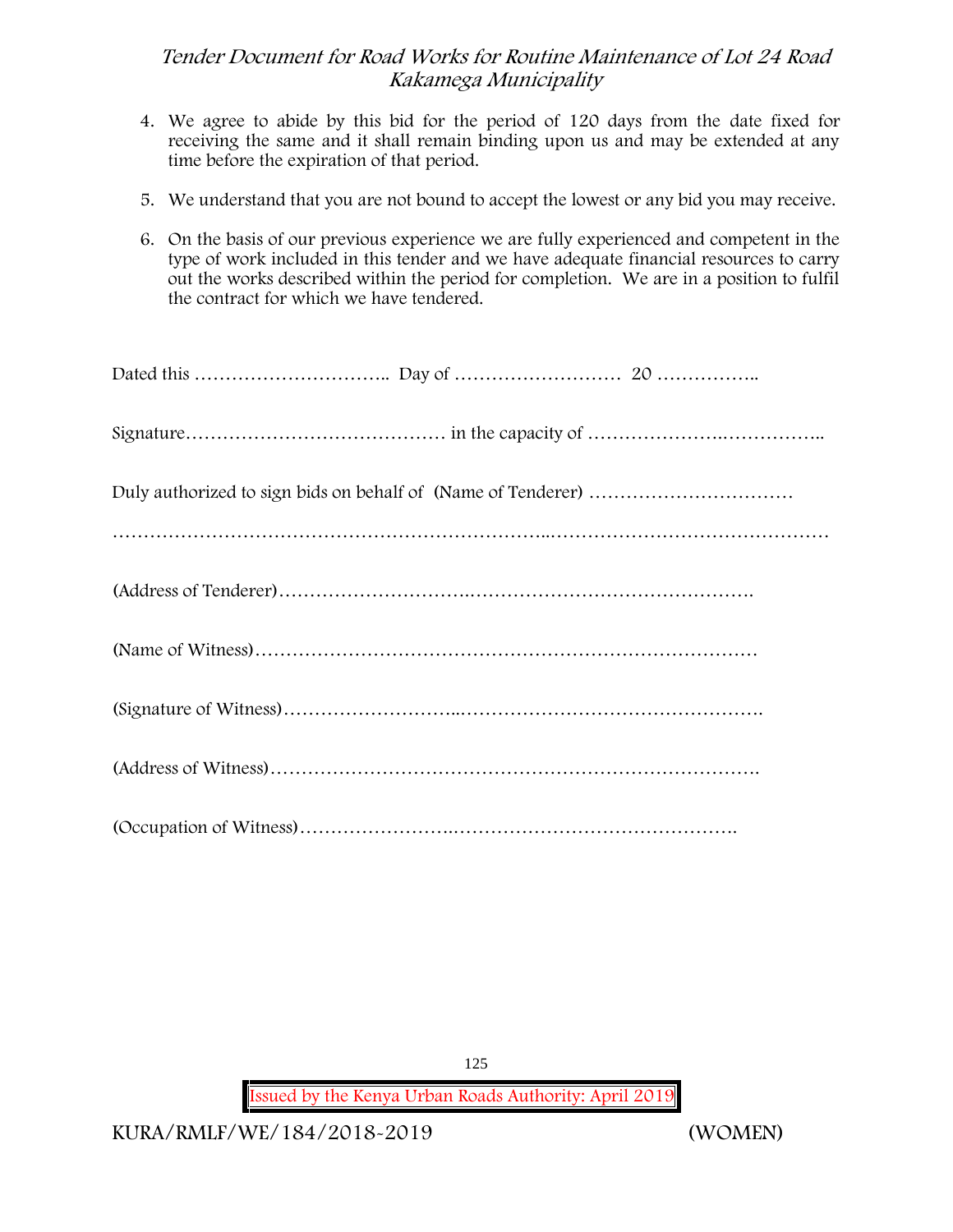**Appendix to Form of Bid**

126

**Issued by the Kenya Urban Roads Authority: April 2019**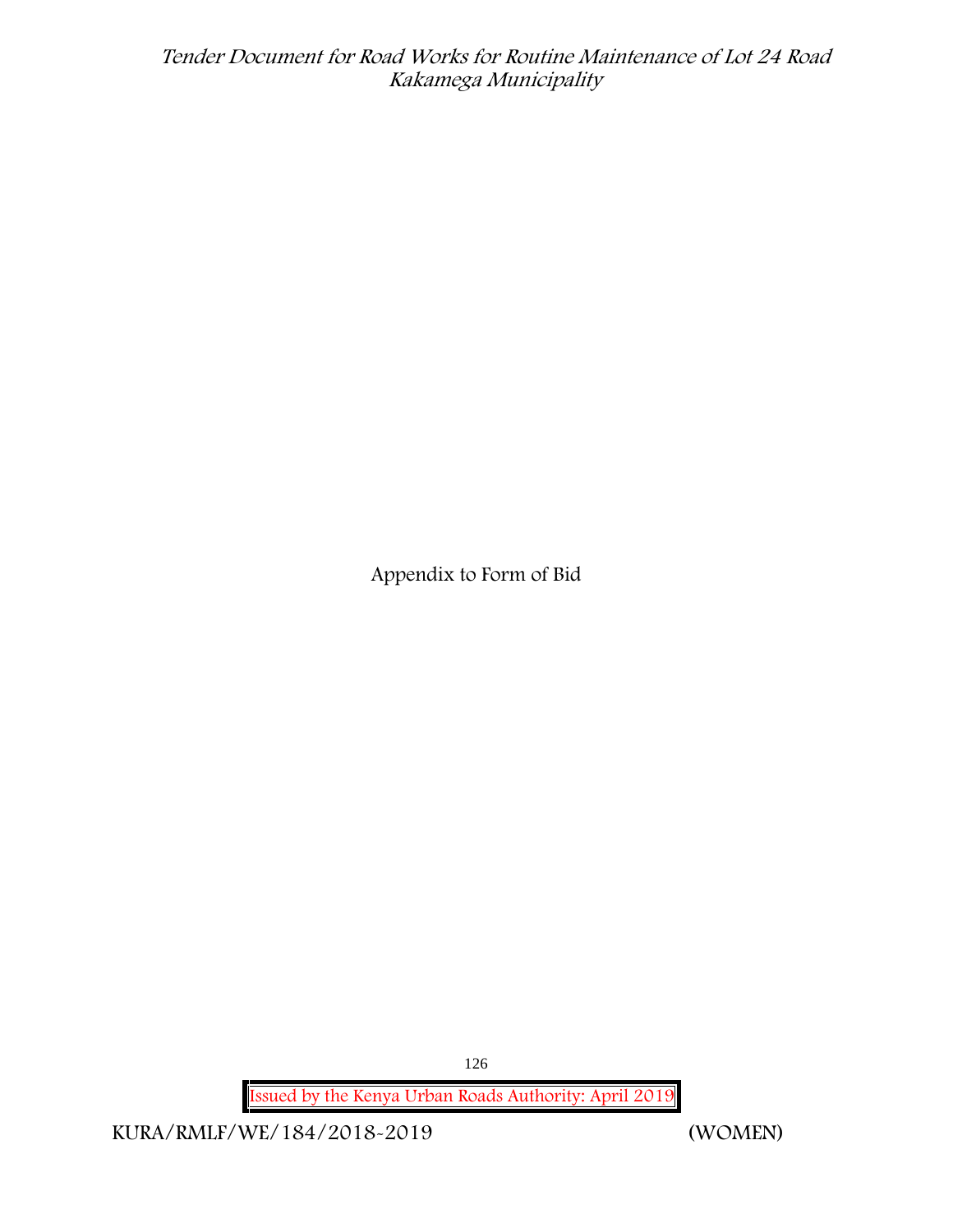# **Appendix to Form of Bid**

| (This appendix forms part of the bid)          |               |                                         |
|------------------------------------------------|---------------|-----------------------------------------|
| CONDITIONS OF CONTRACT                         | <b>CLAUSE</b> | <b>AMOUNT</b>                           |
| <b>Bid Security</b>                            |               | The bidder must fill the Bid Securing   |
|                                                |               | Declaration Form                        |
| Instructions in Writing                        | 2.5           | Execution of works under site           |
|                                                |               | instructions from Resident Engineer to  |
|                                                |               | commence within three (3) days          |
| Amount of Performance Security                 | 10.1          | 5 per cent of Tender Sum in the form of |
| (Unconditional Bank Guarantee)                 |               | Unconditional Bank Guarantee            |
| Program to be submitted                        | 14.1          | Immediately after issuance of Order to  |
|                                                |               | Commence                                |
| Cash flow estimate to be submitted             | 14.3          | Immediately after issuance of Order to  |
|                                                |               | Commence                                |
| Minimum amount of Third Party Insurance        | 23.2          | 1% of the Contract Sum                  |
|                                                |               |                                         |
| Period for commencement, from Engineer's       | 41.1          | 14 days                                 |
| order to commence                              |               |                                         |
| Time for completion                            | 43.1          | 6 months                                |
| Amount of liquidated damages                   | 47.1          | 0.05% of Contract Sum per day           |
| Limit of liquidated damages                    | 47.1          | 5% of Contract Sum                      |
|                                                |               |                                         |
| Defects Liability period                       | 49.1          | 3 month                                 |
|                                                |               |                                         |
| Percentage of Retention                        | 60.3          | 5% of Interim Payment Certificate       |
|                                                |               |                                         |
| Limit of Retention Money                       | 60.3          | 5% of Contract Sum                      |
| Minimum amount of interim certificates         | 60.2          | Kshs 500,000.00                         |
| Time within which payment to be made after     | 60.10         | 28 days                                 |
| Interim Payment Certificate signed by Engineer |               |                                         |
| Time within which payment to be made after     | 60.10         | 28 days                                 |
| Final Payment Certificate signed by Engineer   |               |                                         |
| Appointer of Adjudicator                       | 67.3          | The Chartered Institute of Arbitrators  |
|                                                |               | (Kenya)                                 |
| Notice to Employer and Engineer                | 68.2          | The Employers address is:               |
|                                                |               | The Director General,                   |
|                                                |               | Kenya Urban Roads Authority (KURA),     |
|                                                |               | P.O. Box 41727 - 00100                  |
|                                                |               | <b>NAIROBI</b>                          |
|                                                |               | The Engineer's address is:              |
|                                                |               | Director (RACM)                         |
|                                                |               | Kenya Urban Roads Authority (KURA),     |
|                                                |               | P.O. Box 41727 - 00100                  |
|                                                |               | <b>NAIROBI</b>                          |
|                                                |               |                                         |

Signature of Tenderer…………………………………….……. Date ………………………

127

**Issued by the Kenya Urban Roads Authority: April 2019**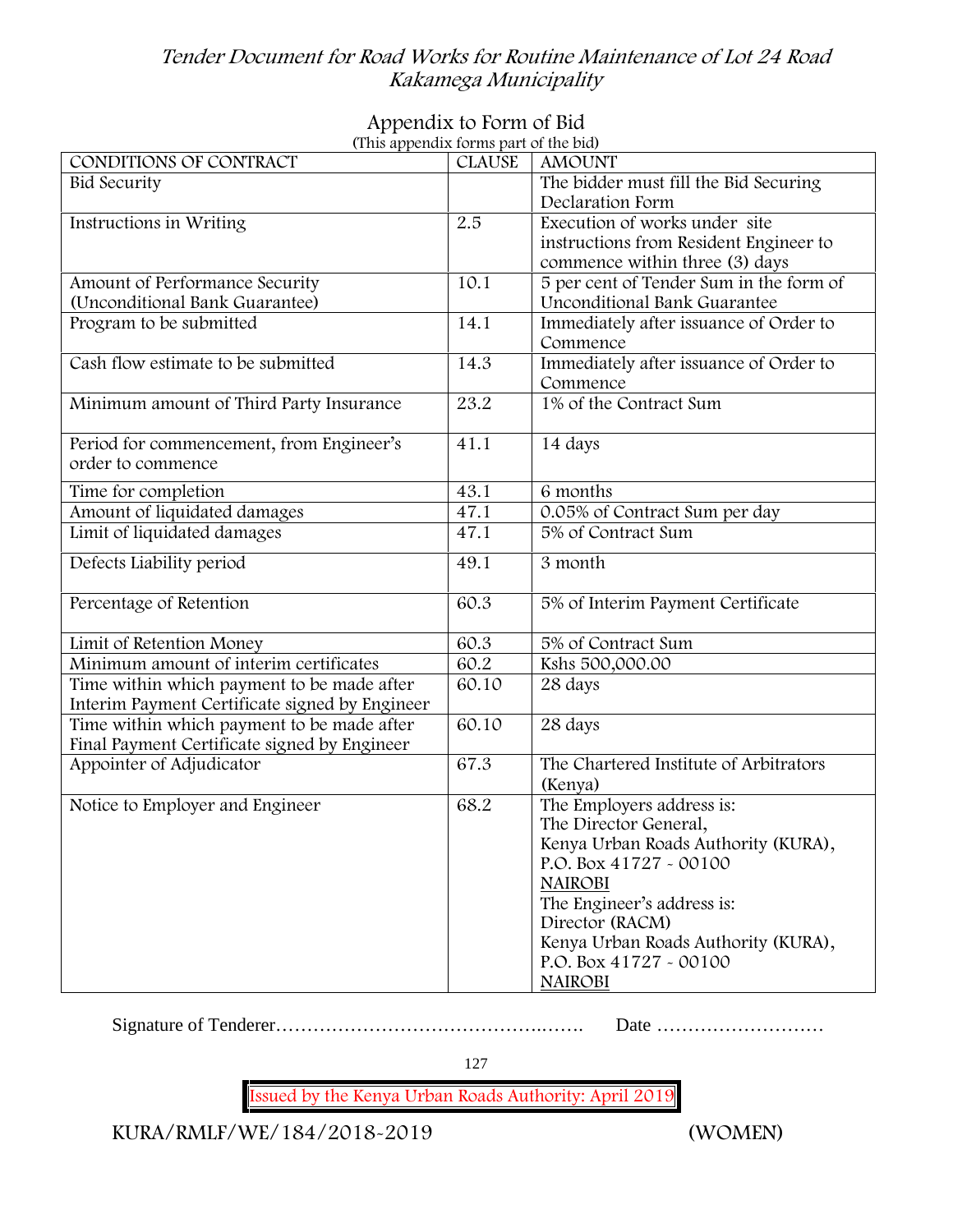**Bid Securing Declaration Form**

128

**Issued by the Kenya Urban Roads Authority: April 2019**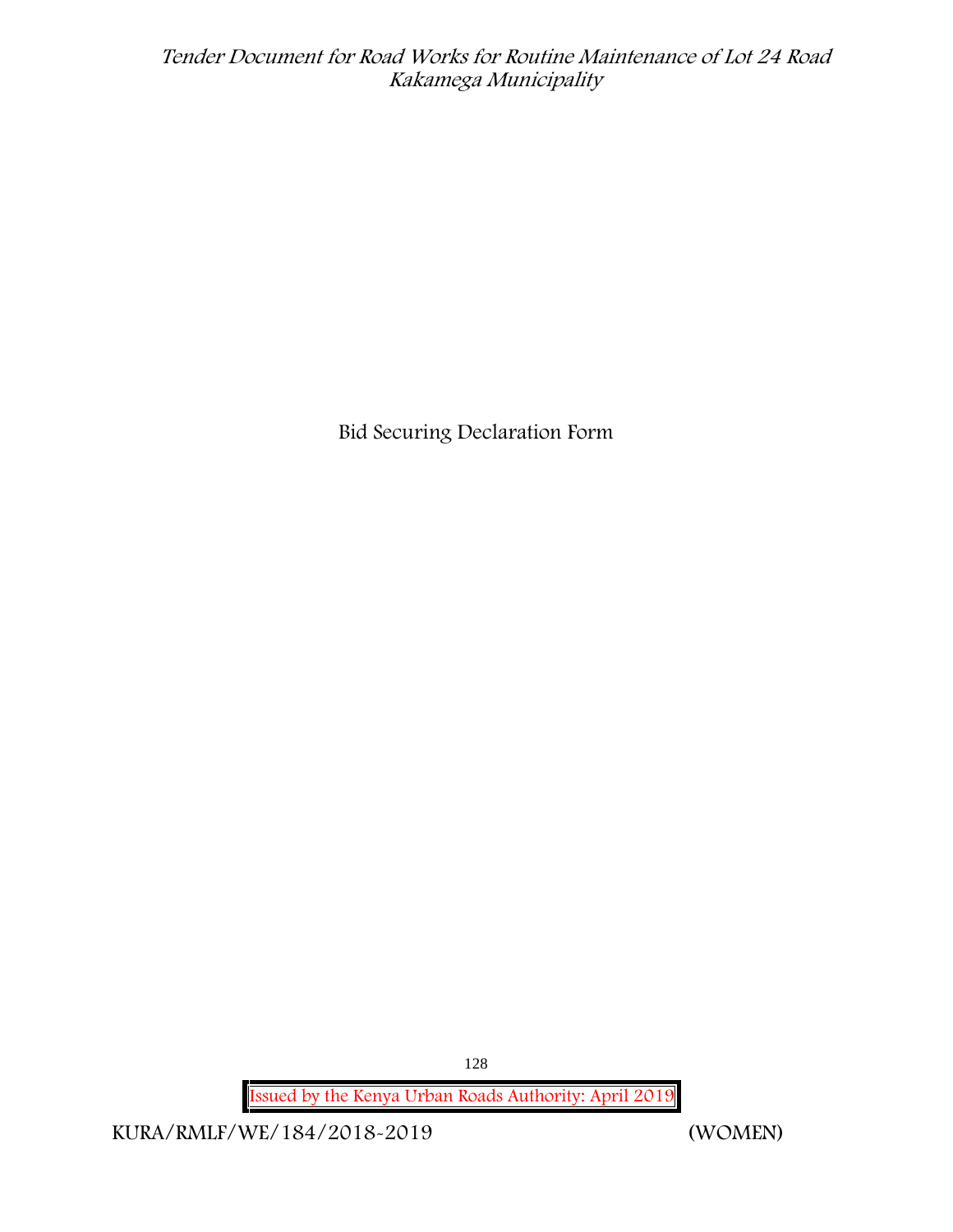### **BID -SECURING DECLARATION FORM**

[The Bidder shall complete in this Form in accordance with the instructions indicated]

Date:…………………….. [insert date (as day, month and year) of Bid Submission] Tender No. ……………………………………….[insert number of bidding process]

To:..…………………………………………………………………………………………… insert complete name of Purchaser]

We, the undersigned, declare that:

- 1 We understand that, according to your conditions, bids must be supported by a Bid-Securing Declaration.
- 2 We accept that we will automatically be suspended from being eligible for bidding in any contract with the Purchaser for the period of time of 5 years starting on the date of expiration of tender vality period, if we are in breach of our obligation(s) under the bid conditions, because we –
	- (a) have withdrawn our Bid during the period of bid validity specified by us in the Bidding Data Sheet; or
	- (b) having been notified of the acceptance of our Bid by the Purchaser during the period of bid validity,
		- (i) fail or refuse to execute the Contract, if required, or
		- (ii) fail or refuse to furnish the Performance Security, in accordance with the Instruction to tenderers.
- 3 We understand that this Bid Securing Declaration shall expire if we are not the successful Bidder, upon the earlier of
	- (i) our receipt of a copy of your notification of the name of the successful Bidder; or
	- (ii) twenty-eight days after the expiration of our Tender.
- 4 We understand that if we are a Joint Venture, the Bid Securing Declaration must be in the name of the Joint Venture that submits the bid, and the Joint Venture has not been legally constituted at the time of bidding, the Bid Securing Declaration shall be in the names of all future partners as named in the letter of intent.

Signed: …………………………[insert signature of person whose name and capacity are shown] in the capacity of ……………………………………………………… [insert legal capacity of person signing the Bid Securing Declaration]

Name: ………………………………………………[insert complete name of person signing the Bid Securing Declaration]

Duly authorized to sign the bid for and on behalf of: ………………………………….. [insert complete name of Bidder]

Dated on …………………. day of ……………., ………………. [insert date of signing

129

**Issued by the Kenya Urban Roads Authority: April 2019**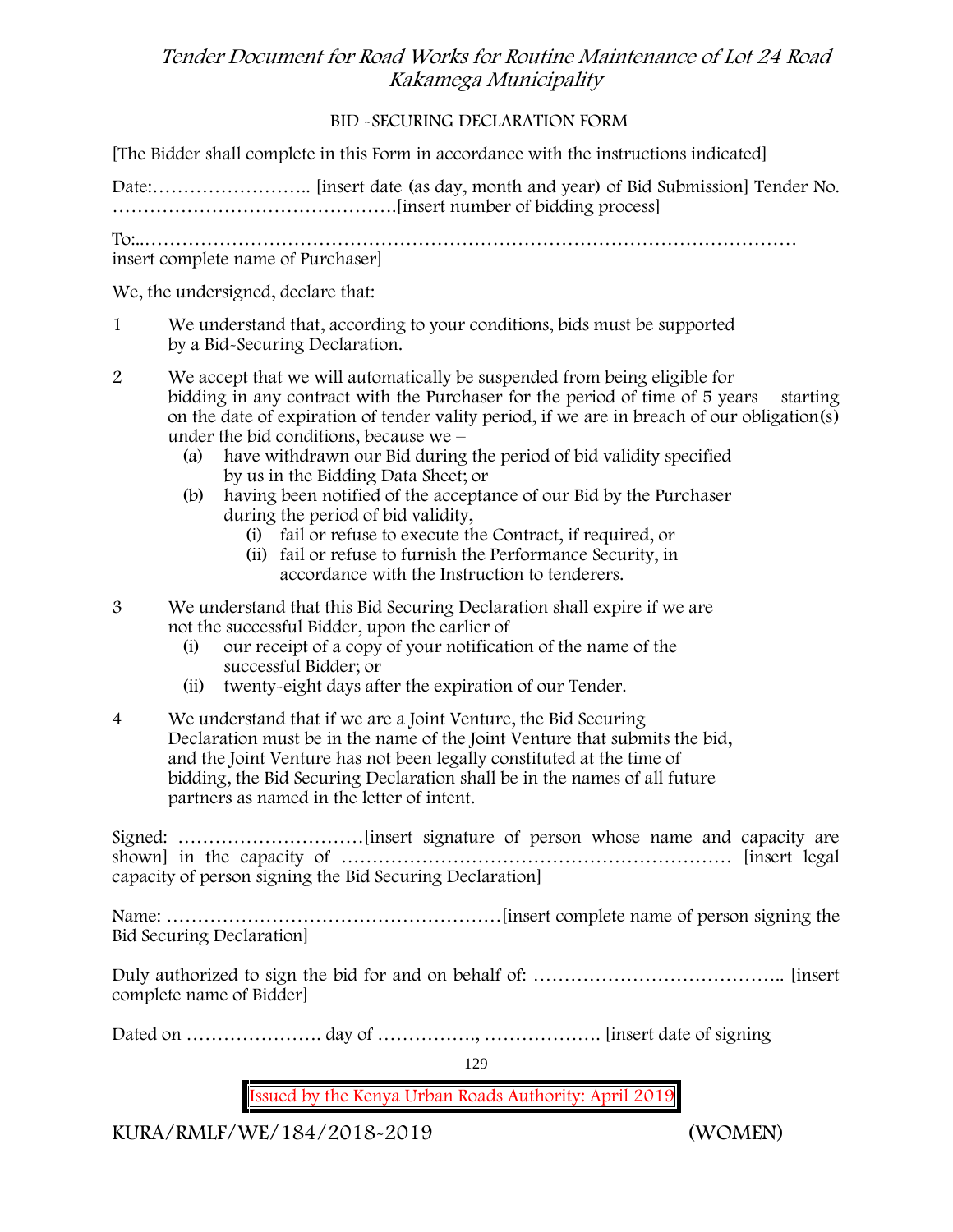# **SECTION XI: SCHEDULES OF SUPPLEMENTARY INFORMATION**

130

**Issued by the Kenya Urban Roads Authority: April 2019**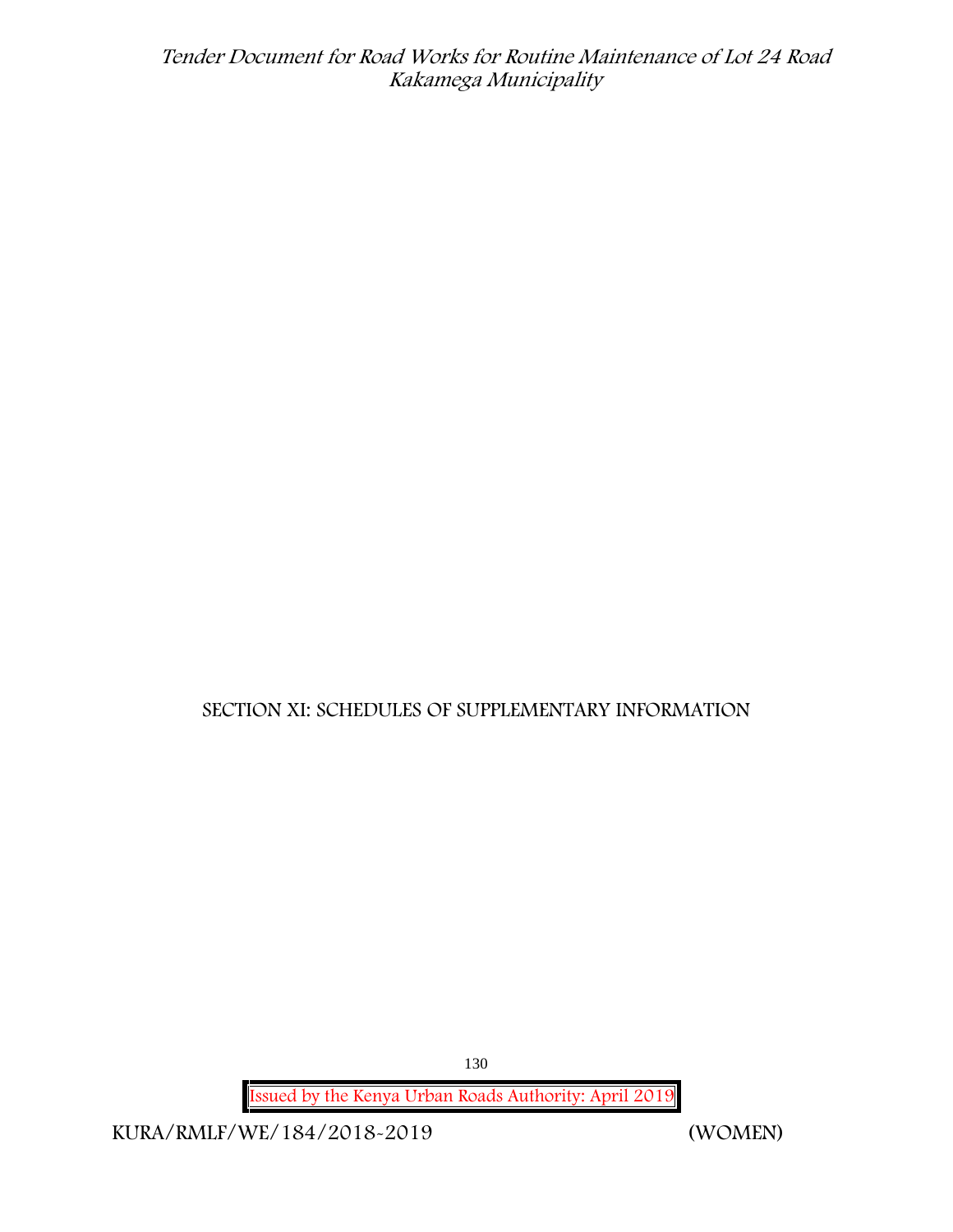| SCHEDULE 5: SCHEDULE OF ROADWORKS CARRIED OUT BY THE BIDER IN THE LAST FIVE |      |
|-----------------------------------------------------------------------------|------|
| <b>YEARS: 139</b>                                                           |      |
|                                                                             |      |
|                                                                             | .142 |
|                                                                             |      |
|                                                                             |      |
|                                                                             |      |
|                                                                             |      |
|                                                                             |      |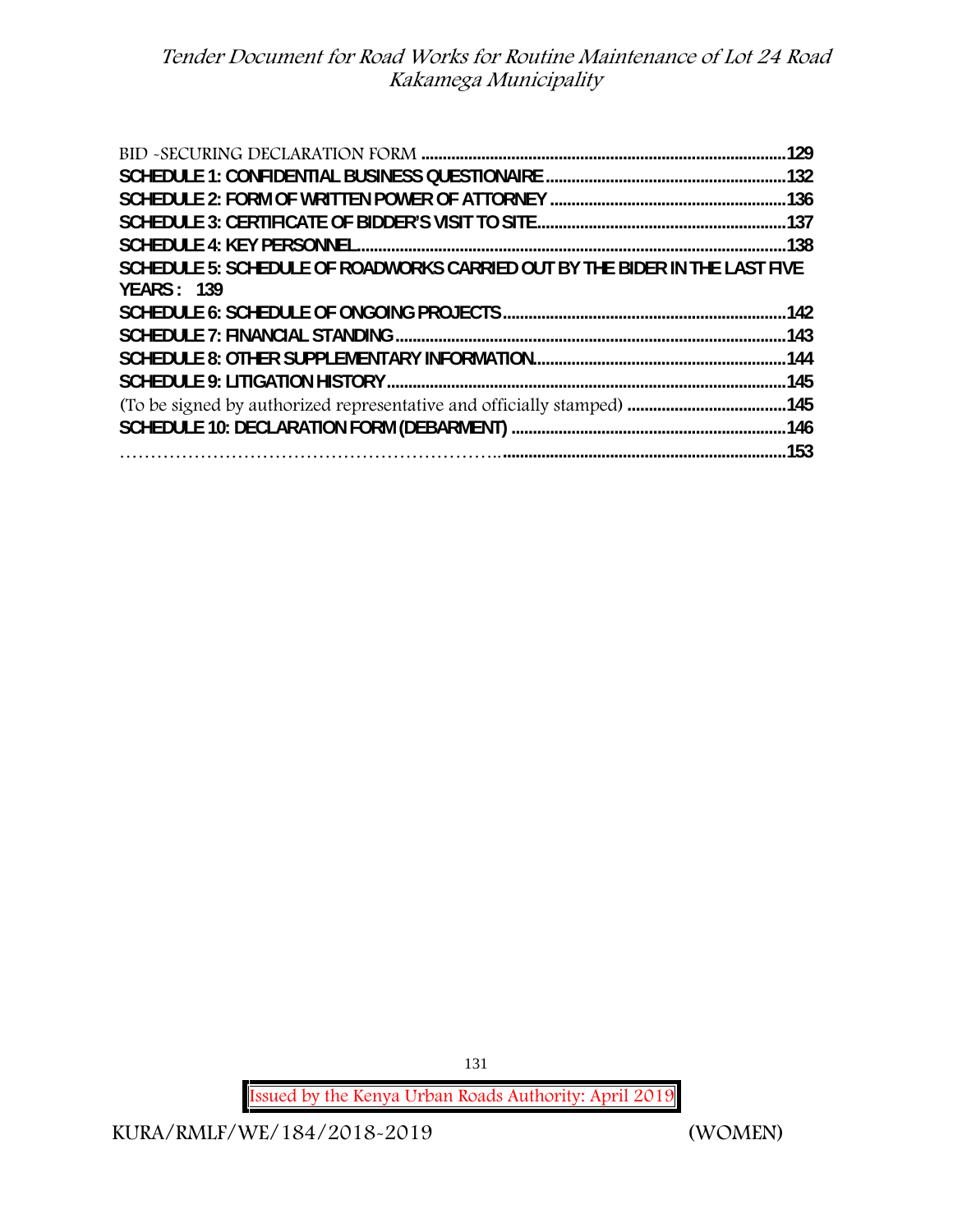### **SCHEDULE 1: CONFIDENTIAL BUSINESS QUESTIONAIRE**

This Confidential Business Questionnaire of the Government of Kenya shall be completed by the Bidder.

132

**Issued by the Kenya Urban Roads Authority: April 2019**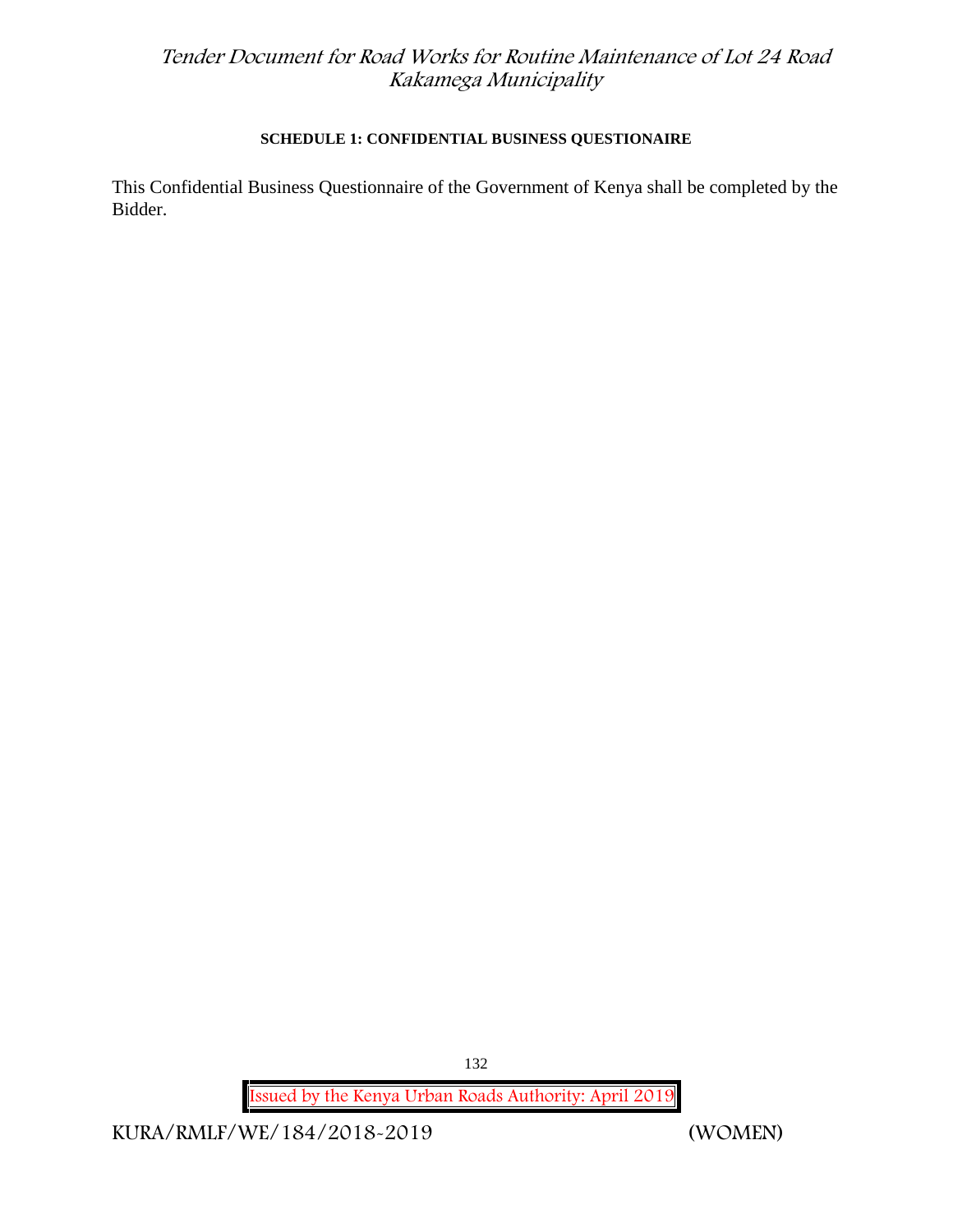### **REPUBLIC OF KENYA**

### **CONFIDENTIAL BUSINESS QUESTIONNAIRE**

You are requested to give the particulars indicated in Part 1 and either Part 2 (a). 2(b) or 2(c) whichever applies to your type of business.

You are advised that it is a serious offence to give false information on this Form. *Part 1 - General*:

Business name

| Location of business premises                                   |
|-----------------------------------------------------------------|
|                                                                 |
|                                                                 |
|                                                                 |
|                                                                 |
|                                                                 |
| Maximum value of business which you can handle at any one time: |
|                                                                 |
|                                                                 |
|                                                                 |
| Part 2(a) - Sole Proprietor:                                    |
| Your name in full                                               |
|                                                                 |
|                                                                 |
|                                                                 |
|                                                                 |
| 133                                                             |
| Issued by the Kenya Urban Roads Authority: April 2019           |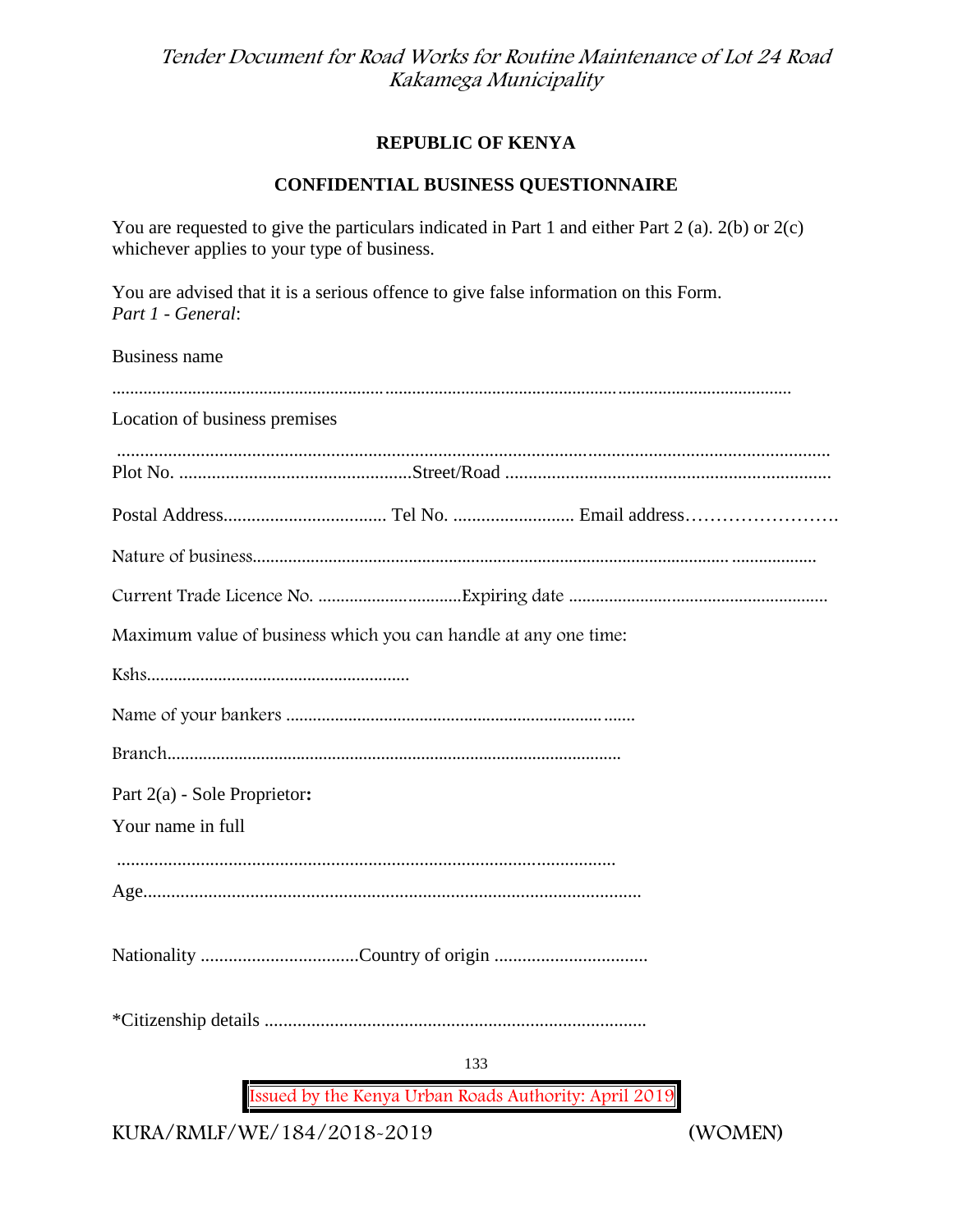Part 2(b) - Partnership:

|      | Give details of partners as follows:                                           |              |                                                       |               |
|------|--------------------------------------------------------------------------------|--------------|-------------------------------------------------------|---------------|
| Name | Nationality                                                                    |              | Citizenship Details <sup>•</sup>                      | <b>Shares</b> |
|      |                                                                                |              |                                                       |               |
|      |                                                                                |              |                                                       |               |
|      |                                                                                |              |                                                       |               |
|      |                                                                                |              |                                                       |               |
|      | Part 2(c) - Registered Company:                                                |              |                                                       |               |
|      |                                                                                |              |                                                       |               |
|      | State the nominal and issued capital of the company-                           |              |                                                       |               |
|      |                                                                                |              |                                                       |               |
|      |                                                                                |              |                                                       |               |
|      | Give details of all directors as follows:                                      |              |                                                       |               |
|      | Name Nationality                                                               |              | Citizenship Details <sup>•</sup>                      | <b>Shares</b> |
|      |                                                                                |              |                                                       |               |
|      |                                                                                |              |                                                       |               |
|      |                                                                                |              |                                                       |               |
|      | Attach proof of citizenship<br>Attach certified copy of Form CR12 (Compulsory) | (Compulsory) |                                                       |               |
|      | I certify that the information given above is correct.                         |              |                                                       |               |
|      | Date                                                                           |              | Signature of Bidder                                   |               |
|      |                                                                                |              | 134                                                   |               |
|      |                                                                                |              | Issued by the Kenya Urban Roads Authority: April 2019 |               |

KURA/RMLF/WE/184/2018-2019

(WOMEN)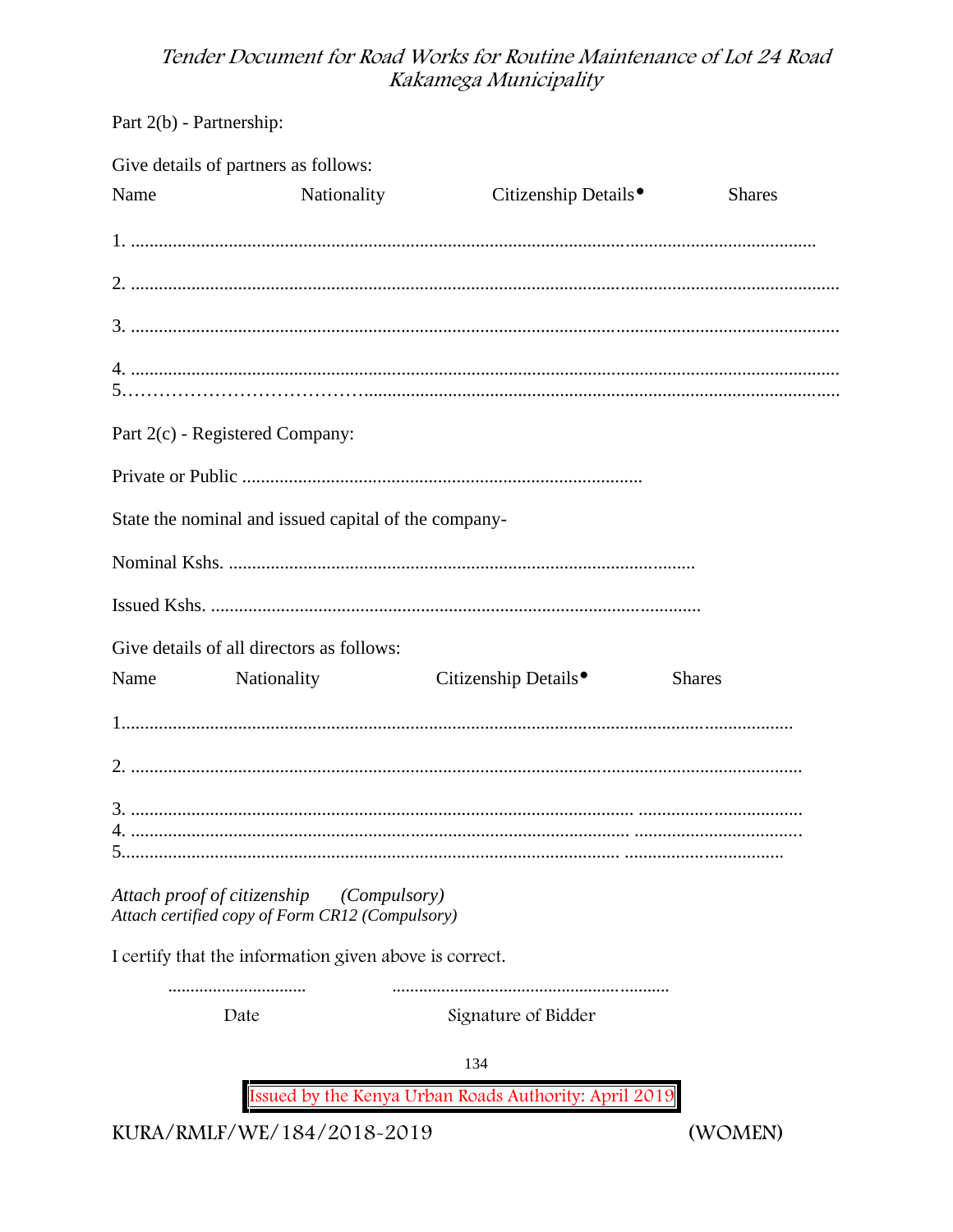Part 3: Interest in the Firm:

Is there any person / persons in the Kenya Urban Roads Authority (KURA) who has interest in this firm? Yes /No\*\*………………………….

I certify that the information given above is correct.

............................... ..............................................................

Date Signature of Bidder

\*\* Delete as necessary

135

**Issued by the Kenya Urban Roads Authority: April 2019**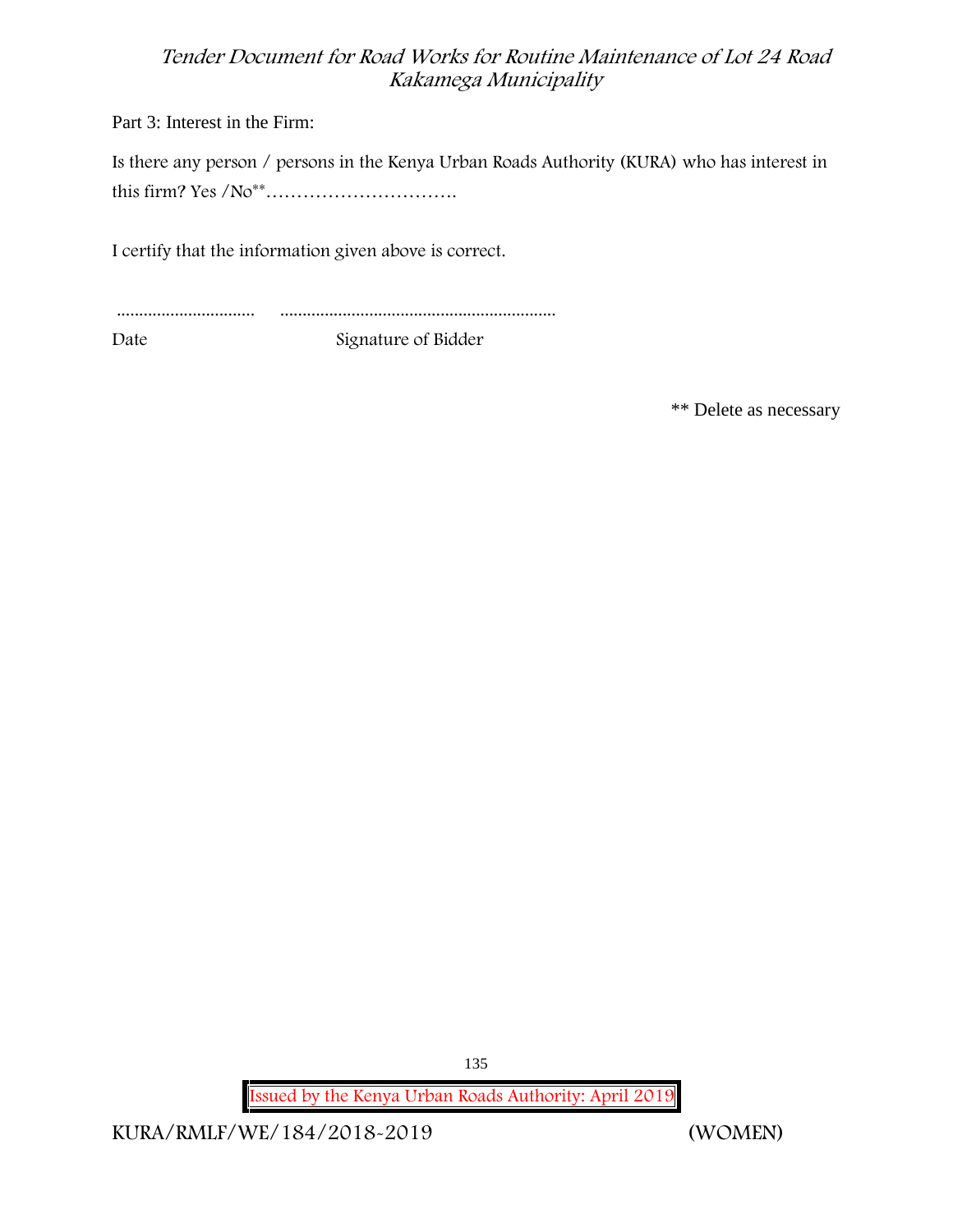#### **SCHEDULE 2: FORM OF WRITTEN POWER OF ATTORNEY**

The Bidder shall state here below the name(s) and address of his representative(s) who is/are authorized to receive on his behalf correspondence in connection with the Bid.

………………………………………………………….. (Name of Bidder's Representative in block letters)

………………………………………………………….. (Address of Bidder's Representative)

………………………………………………………….. (Signature of Bidder's Representative)

Alternate:

………………………………………………………….. (Name of Bidder's Representative in block letters)

………………………………………………………….. (Address of Bidder's Representative)

………………………………………………………….. (Signature of Bidder's Representative)

\*To be filled by all Bidders.

\*Both representative and alternate must attach copy of National Identification card or Passport.

136

**Issued by the Kenya Urban Roads Authority: April 2019**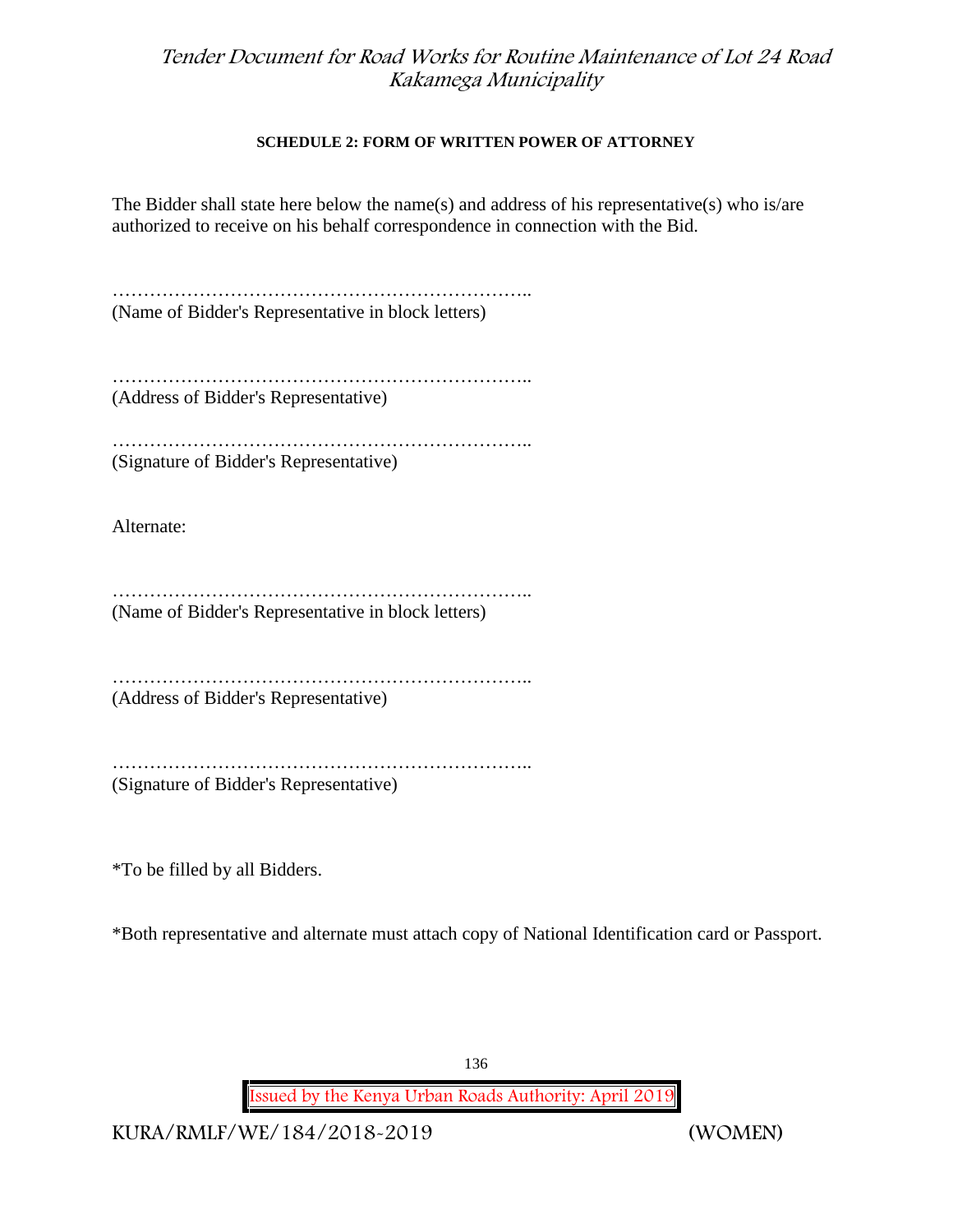### **SCHEDULE 3: CERTIFICATE OF BIDDER'S VISIT TO SITE**

This is to certify that [*Name/s*]………………………………………………………………………………………… …………………………………………………………………………………………………… Being the authorized representative/Agent of [*Name of bidder*] ……………………………………………………………………………………………………… ……………………………………………………………………………………………………… participated in the organised inspection visit of the site of the works for the **ROUTINE MAINTENANCE OF LOT 24 ROAD KAKAMEGA MUNICIPALITY** held on………………………..day of……………………………20……………….. Signed………………………………………………………………………………………….. (Employer's Representative) ……………………………………… ………………………………….. (Name of Employer's Representative) (Designation)

NOTE: This part is to be completed at the time of the organized site visit.

137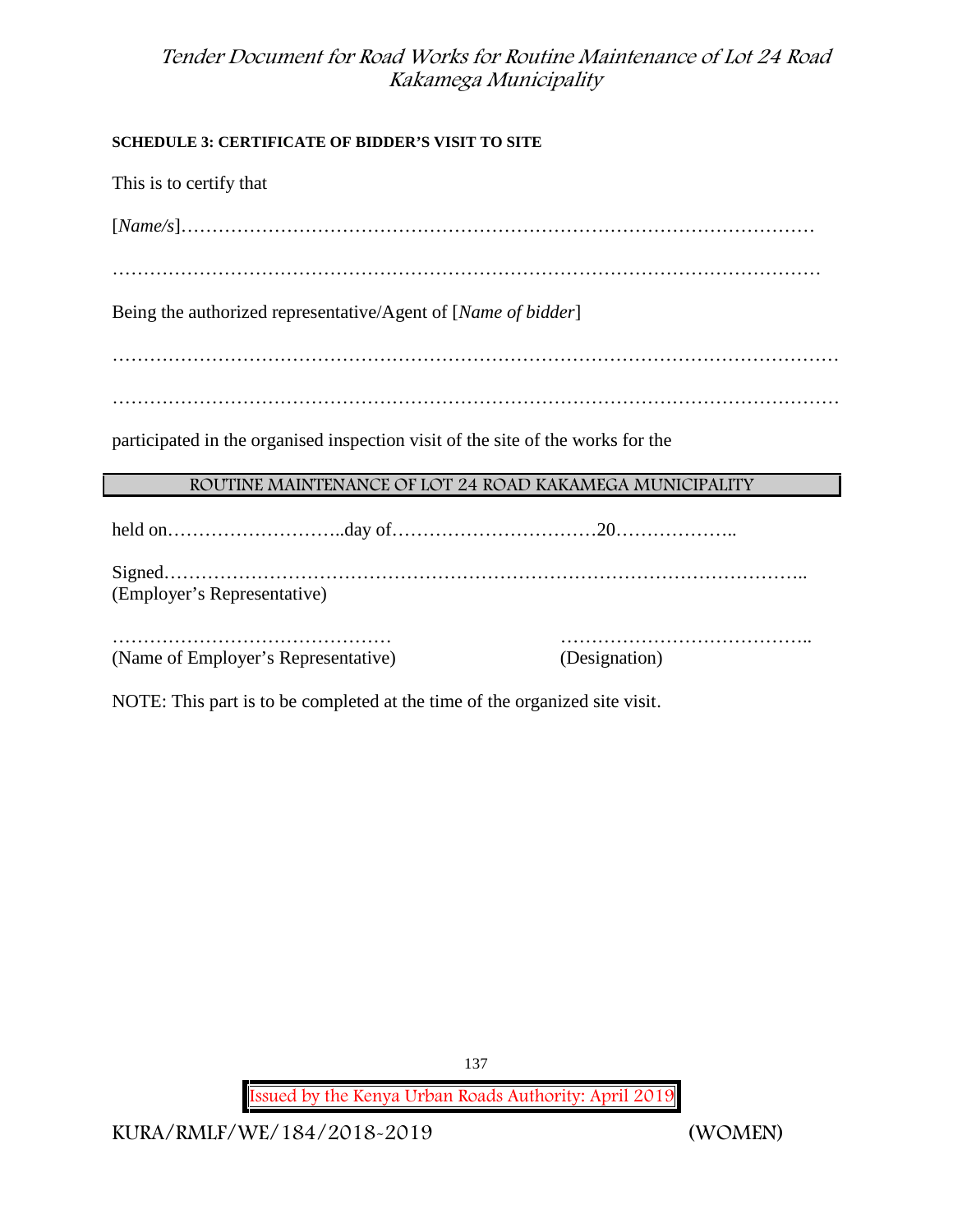#### **SCHEDULE 4: KEY PERSONNEL**

| <b>DESIGNATION</b>                                           | <b>NAME</b> | <b>NATIONALITY</b> | SUMMARY OF QUALIFICATIONS<br>AND EXPERIENCE |                                |                                 |
|--------------------------------------------------------------|-------------|--------------------|---------------------------------------------|--------------------------------|---------------------------------|
|                                                              |             |                    | Qualifications                              | General<br>Experience<br>(Yrs) | Specific<br>Experience<br>(Yrs) |
| Headquarters                                                 |             |                    |                                             |                                |                                 |
| Partner/Director or<br>other key staff (give<br>designation) |             |                    |                                             |                                |                                 |
| Site Office                                                  |             |                    |                                             |                                |                                 |
| Site Agent                                                   |             |                    |                                             |                                |                                 |
|                                                              |             |                    |                                             |                                |                                 |
|                                                              |             |                    |                                             |                                |                                 |
|                                                              |             |                    |                                             |                                |                                 |
| Foreman                                                      |             |                    |                                             |                                |                                 |
|                                                              |             |                    |                                             |                                |                                 |
|                                                              |             |                    |                                             |                                |                                 |
| Site Surveyor                                                |             |                    |                                             |                                |                                 |
|                                                              |             |                    |                                             |                                |                                 |

**Note:** The Bidder shall list in this schedule the key personnel he will employ from the Contractor's headquarters and from the Contractor's site office to direct and execute the work together with documentary evidence of their qualifications, experience, position held and nationality in accordance with Clause 15.2 and 16.3 of the Conditions of Contract Part II (where required, use separate sheets to add extra data for column 4). Bidders shall attach signed and certified CVs of all key staff.

I certify that the above information is correct.

(Signature of Bidder) (Date)

………………………… ………………………

138

**Issued by the Kenya Urban Roads Authority: April 2019**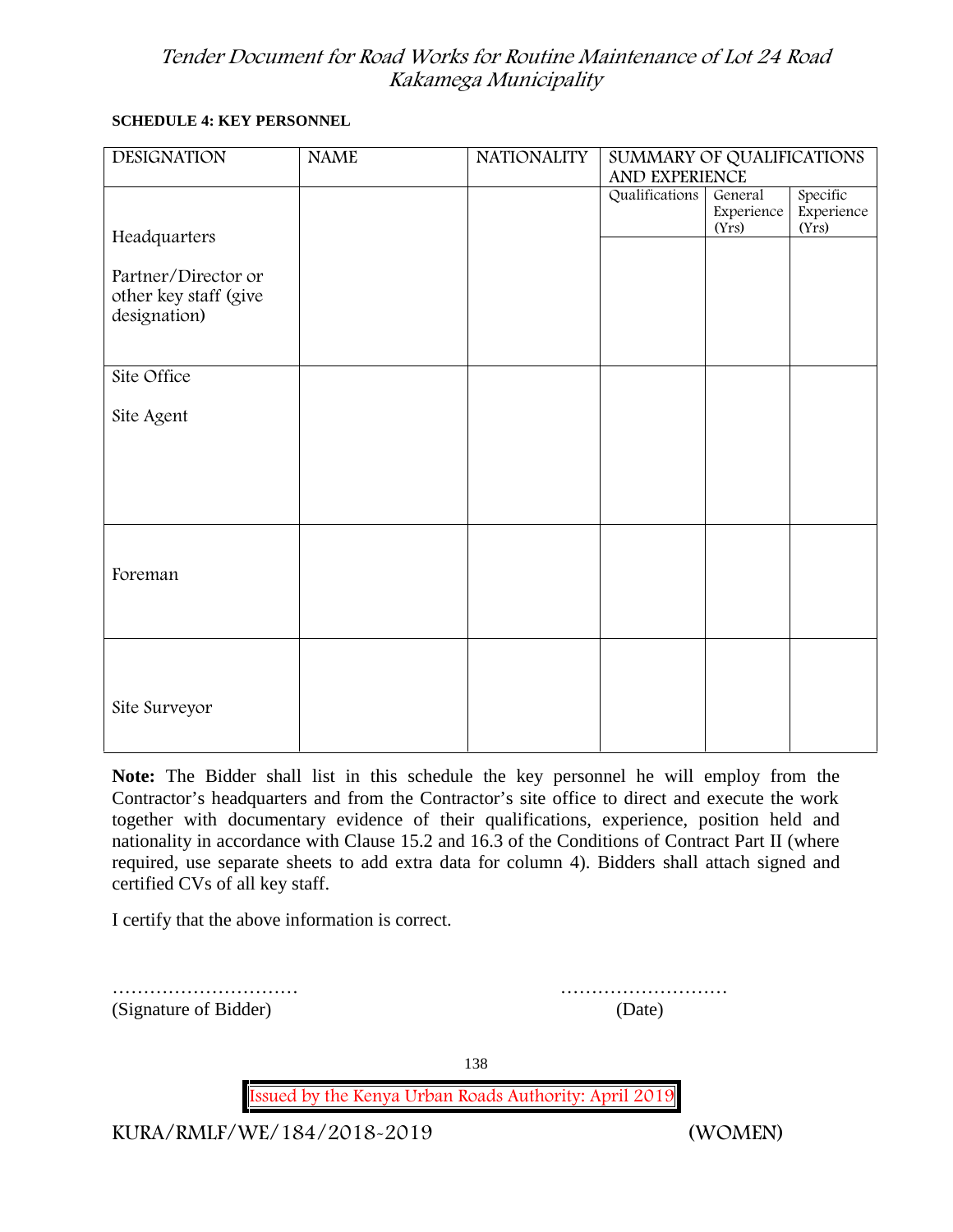### **SCHEDULE 5: SCHEDULE OF ROADWORKS CARRIED OUT BY THE BIDER IN THE LAST FIVE YEARS:**

### **SCHEDULE 5 A): NON-COMPLETED WORKS**

| DESCRIPTION OF WORKS   | NAME OF CLIENT | VALUE OF             | YEAR COMPLETED/ |
|------------------------|----------------|----------------------|-----------------|
|                        |                | WORKS (KSHS) $^\ast$ | <b>REMARKS</b>  |
| A) Non-completed Works |                |                      |                 |
|                        |                |                      |                 |
|                        |                |                      |                 |
|                        |                |                      |                 |
|                        |                |                      |                 |
|                        |                |                      |                 |
|                        |                |                      |                 |
|                        |                |                      |                 |
|                        |                |                      |                 |
|                        |                |                      |                 |
|                        |                |                      |                 |
|                        |                |                      |                 |
|                        |                |                      |                 |
|                        |                |                      |                 |
|                        |                |                      |                 |
|                        |                |                      |                 |
|                        |                |                      |                 |
|                        |                |                      |                 |
|                        |                |                      |                 |
|                        |                |                      |                 |
|                        |                |                      |                 |
|                        |                |                      |                 |
|                        |                |                      |                 |
|                        |                |                      |                 |
|                        |                |                      |                 |
|                        |                |                      |                 |
|                        |                |                      |                 |
|                        |                |                      |                 |

I certify that the above works were successfully carried out by this Bidder and hereby attach relevant copies of completion certificates.

| (Signature of Bidder) | (Date)                                                | .       |
|-----------------------|-------------------------------------------------------|---------|
|                       | 139                                                   |         |
|                       | Issued by the Kenya Urban Roads Authority: April 2019 |         |
|                       | KURA/RMLF/WE/184/2018-2019                            | (WOMEN) |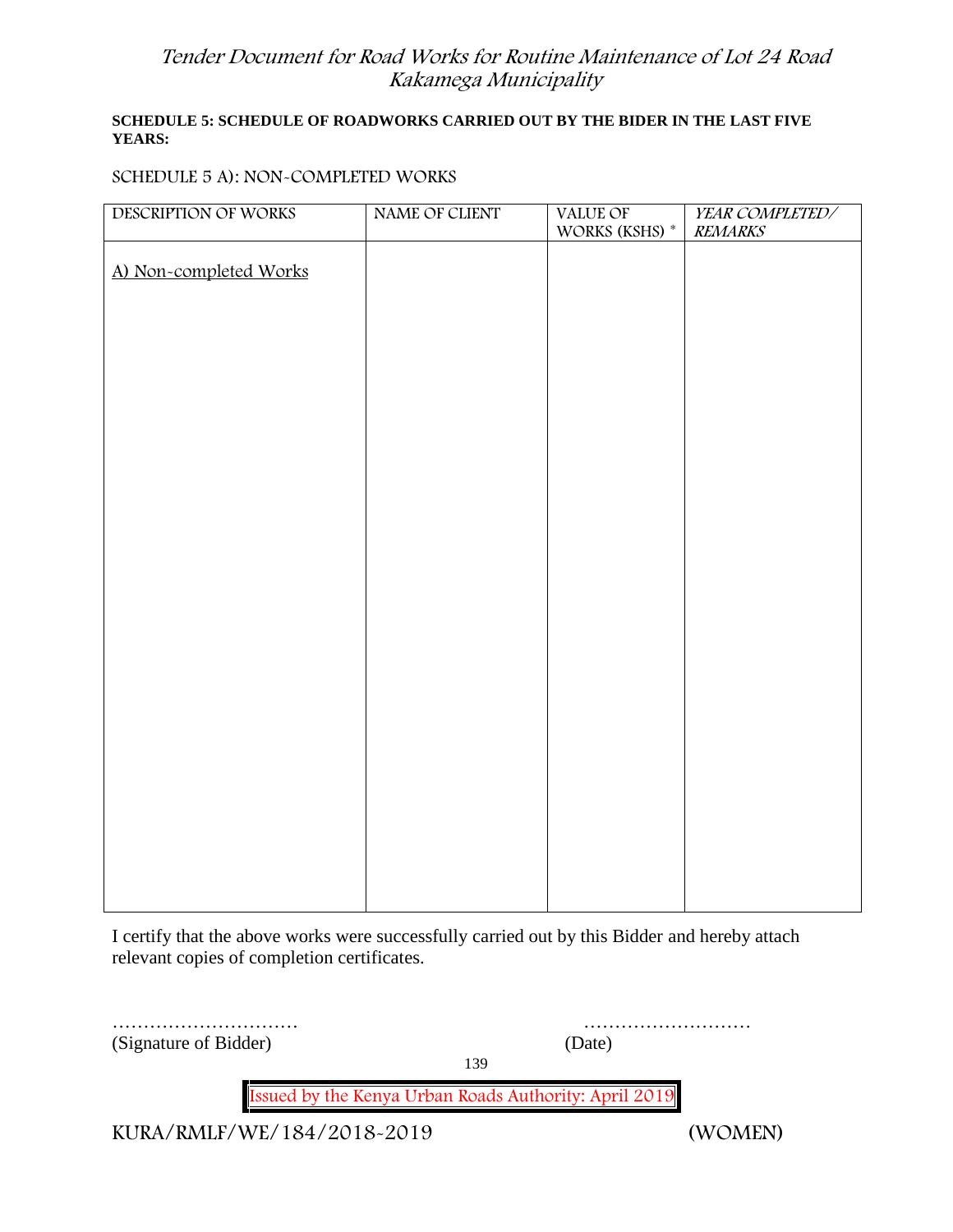### **SCHEDULE 5: SCHEDULE OF ROADWORKS CARRIED OUT BY THE BIDER IN THE LAST FIVE YEARS:**

### **SCHEDULE 5 B): COMPLETED WORKS**

| DESCRIPTION OF WORKS      | NAME OF CLIENT | VALUE OF<br>WORKS (KSHS) $^\ast$ | YEAR COMPLETED/<br><b>REMARKS</b> |
|---------------------------|----------------|----------------------------------|-----------------------------------|
|                           |                |                                  |                                   |
| <b>B)</b> Completed Works |                |                                  |                                   |
|                           |                |                                  |                                   |
|                           |                |                                  |                                   |
|                           |                |                                  |                                   |
|                           |                |                                  |                                   |
|                           |                |                                  |                                   |
|                           |                |                                  |                                   |
|                           |                |                                  |                                   |
|                           |                |                                  |                                   |
|                           |                |                                  |                                   |
|                           |                |                                  |                                   |
|                           |                |                                  |                                   |
|                           |                |                                  |                                   |
|                           |                |                                  |                                   |
|                           |                |                                  |                                   |
|                           |                |                                  |                                   |
|                           |                |                                  |                                   |
|                           |                |                                  |                                   |
|                           |                |                                  |                                   |
|                           |                |                                  |                                   |

I certify that the above works were successfully carried out by this Bidder and hereby attach relevant copies of completion certificates.

(Signature of Bidder) (Date)

………………………… ………………………

140

**Issued by the Kenya Urban Roads Authority: April 2019**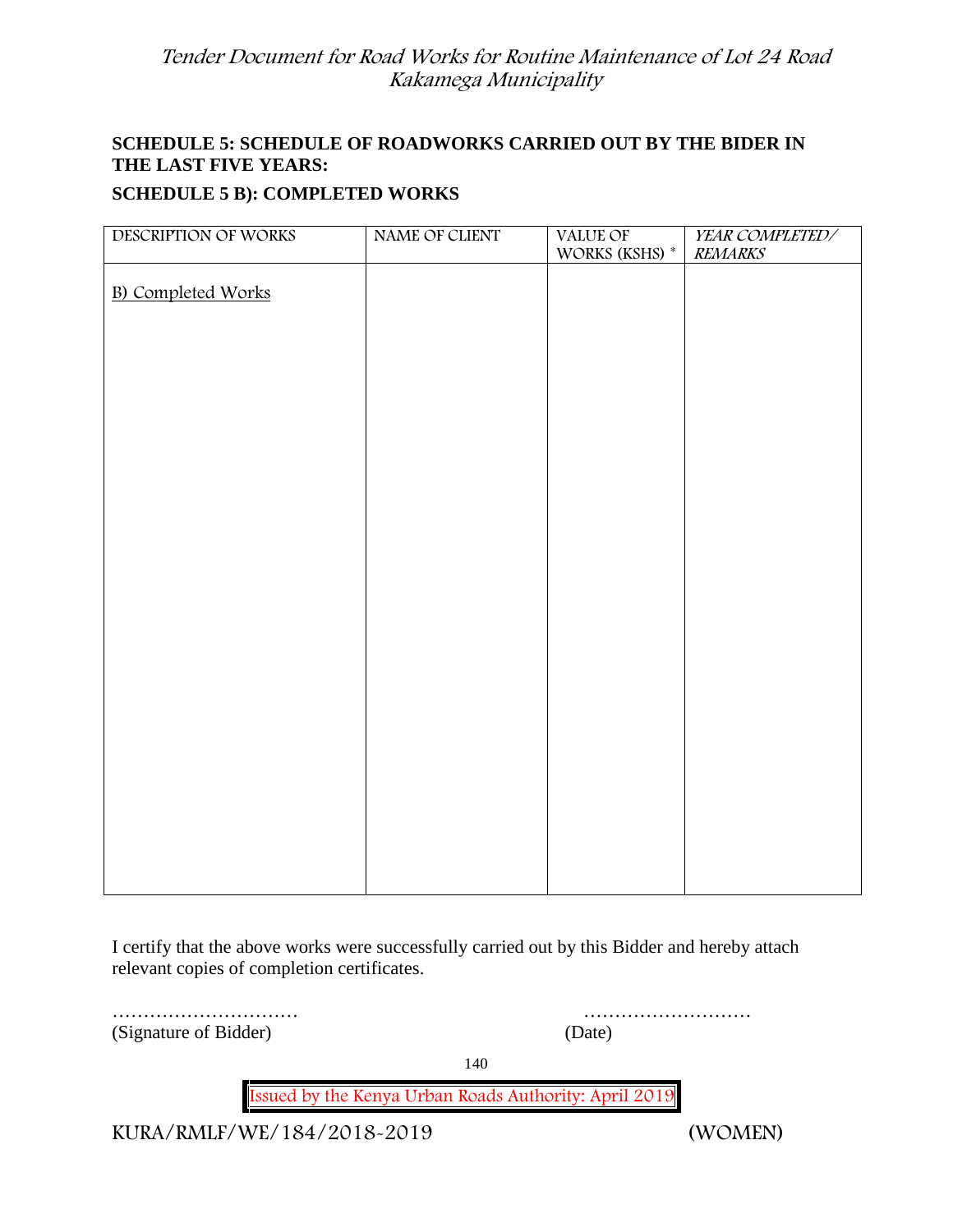### **SCHEDULE 5: SCHEDULE OF ROADWORKS CARRIED OUT BY THE BIDER IN THE LAST FIVE YEARS:**

### **SCHEDULE 5 C): SPECIFIC CONSTRUCTION EXPERIENCE**

| DESCRIPTION OF WORKS                   | NAME OF CLIENT | VALUE OF<br>WORKS (KSHS) * | YEAR COMPLETED/<br><b>REMARKS</b> |
|----------------------------------------|----------------|----------------------------|-----------------------------------|
| C) Specific Construction<br>Experience |                |                            |                                   |
|                                        |                |                            |                                   |
|                                        |                |                            |                                   |
|                                        |                |                            |                                   |
|                                        |                |                            |                                   |
|                                        |                |                            |                                   |
|                                        |                |                            |                                   |
|                                        |                |                            |                                   |
|                                        |                |                            |                                   |

I certify that the above works were successfully carried out by this Bidder and hereby attach relevant copies of completion certificates.

| (Signature of Bidder)      | (Date)                                                |
|----------------------------|-------------------------------------------------------|
|                            | 141                                                   |
|                            | Issued by the Kenya Urban Roads Authority: April 2019 |
| KURA/RMLF/WE/184/2018-2019 | (WOMEN)                                               |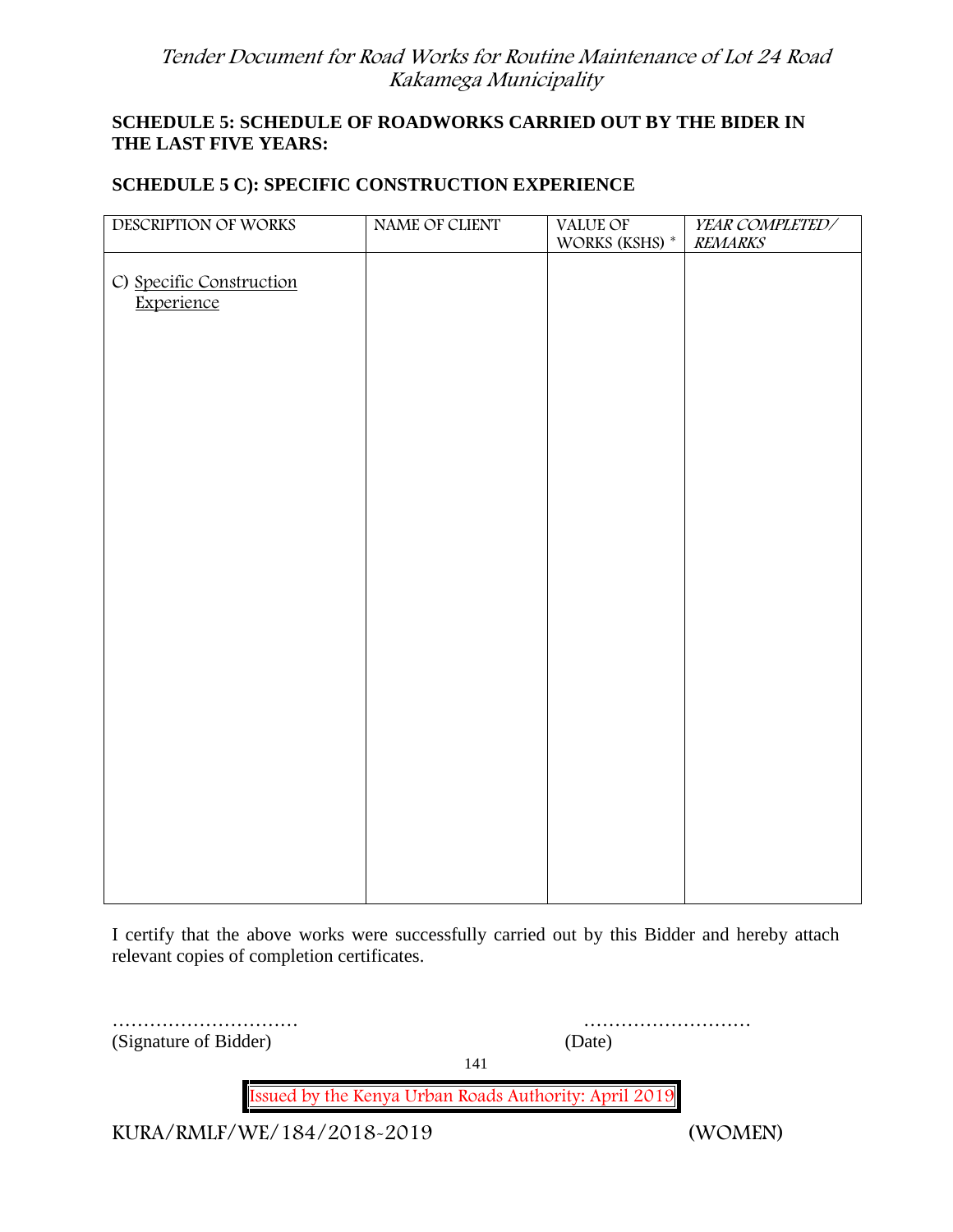#### **SCHEDULE 6: SCHEDULE OF ONGOING PROJECTS**

| <b>DESCRIPTION OF</b><br>WORKS | NAME OF<br>${\rm CLIENT}$ | DATE OF<br>COMMENC<br><b>EMENT</b> | DATE OF<br>COMPLETION | VALUE OF<br>WORKS (KSHS) | <b>VALUE</b><br>COMPLETED<br>UP TO DATE<br>$\%$ | <b>PHYSICALLY</b><br>COMPLETED<br>UP TO DATE<br>$\%$ |  |
|--------------------------------|---------------------------|------------------------------------|-----------------------|--------------------------|-------------------------------------------------|------------------------------------------------------|--|
|                                |                           |                                    |                       |                          |                                                 |                                                      |  |
|                                |                           |                                    |                       |                          |                                                 |                                                      |  |
|                                |                           |                                    |                       |                          |                                                 |                                                      |  |
|                                |                           |                                    |                       |                          |                                                 |                                                      |  |
|                                |                           |                                    |                       |                          |                                                 |                                                      |  |
|                                |                           |                                    |                       |                          |                                                 |                                                      |  |
|                                |                           |                                    |                       |                          |                                                 |                                                      |  |
|                                |                           |                                    |                       |                          |                                                 |                                                      |  |
|                                |                           |                                    |                       |                          |                                                 |                                                      |  |

### *(The bidders must indicate all their on-going works as at the time of bidding. Any non disclosure shall constitute non-responsiveness).*

I certify that the above information is correct.

|                       | .      |
|-----------------------|--------|
| (Signature of Bidder) | (Date) |

………………………… ………………………

142

**Issued by the Kenya Urban Roads Authority: April 2019**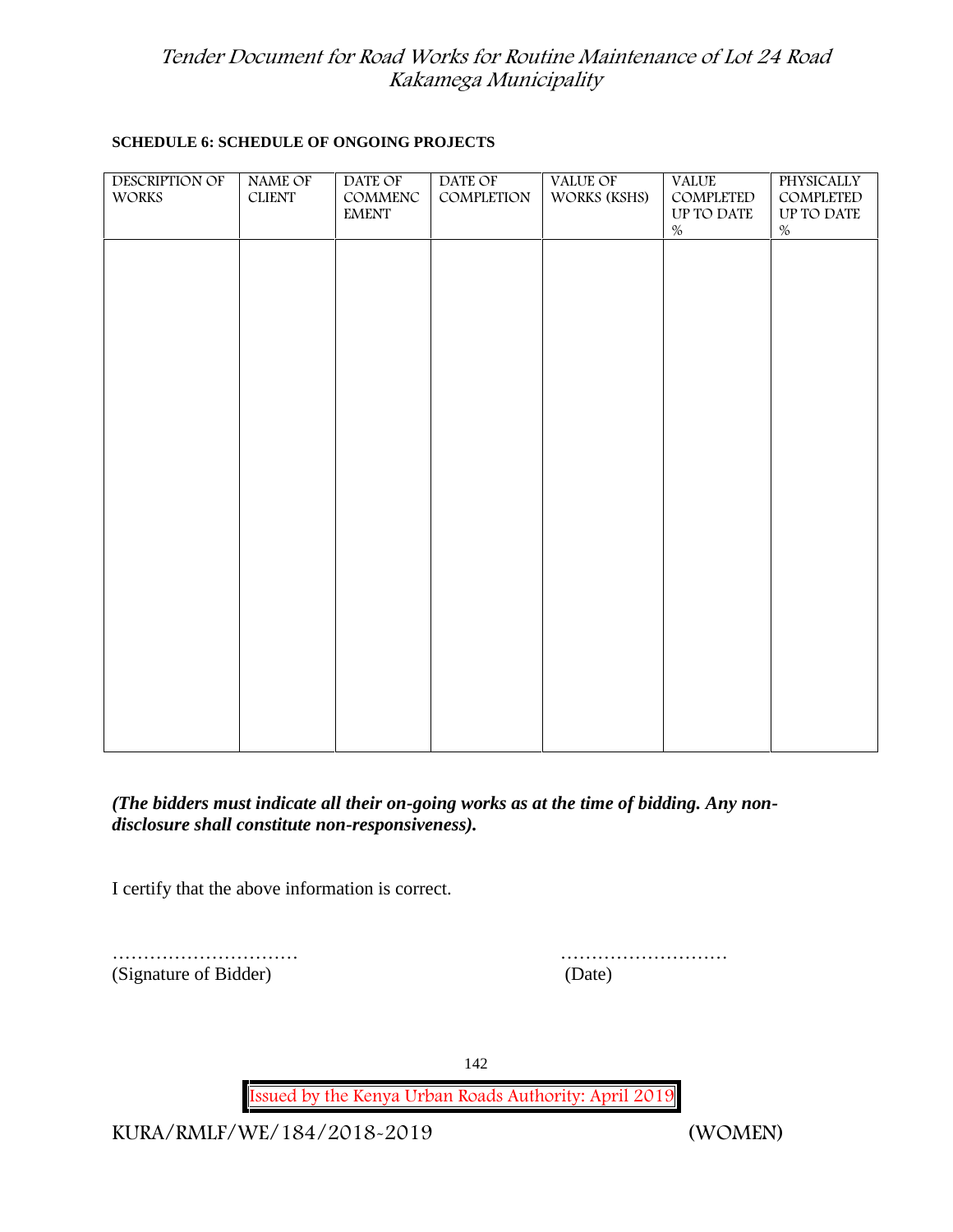#### **SCHEDULE 7: FINANCIAL STANDING**

- 1 Submit copies of audited profit and loss statements and balance sheet for the last five calendar years and estimated projection for the next two years with certified English translation where appropriate.
- 2 Give turnover figures for each of the last two (2) financial years. Quote in millions and decimal thereof.

|                               | Year $1$ () | Year $2(\dots \dots)$ |
|-------------------------------|-------------|-----------------------|
|                               | Ksh.        | Ksh.                  |
| Road works                    |             |                       |
| Other civil Engineering works |             |                       |
| Other (specify)               |             |                       |
| Total                         |             |                       |

### SUMMARY OF ASSETS AND LIABILTIES OF THE AUDITED FINANCIAL STATEMENTS OF THE LAST TWO (2) FINANCIAL YEARS.

|                              | Year $1$ () | Year $2(\dots \dots)$ |
|------------------------------|-------------|-----------------------|
|                              | KShs.       | KShs.                 |
| 1. Total Assets              |             |                       |
| 2. Current Assets            |             |                       |
| 3. Bank Credit Line Value    |             |                       |
| 4. Total Liabilities         |             |                       |
| 5. Current Liabilities       |             |                       |
| 6. Net Worth $(1-4)$         |             |                       |
| 7. Working capital $(2+3-4)$ |             |                       |

(a) Name/Address of Commercial Bank providing credit line

………………………………………………………………………………………………

………………………………………………………………………………………………

(b) Total amount of credit line KShs………………………………………………

Attach a certified copy of Undertaking of the Bank to provide the credit.

143

**Issued by the Kenya Urban Roads Authority: April 2019**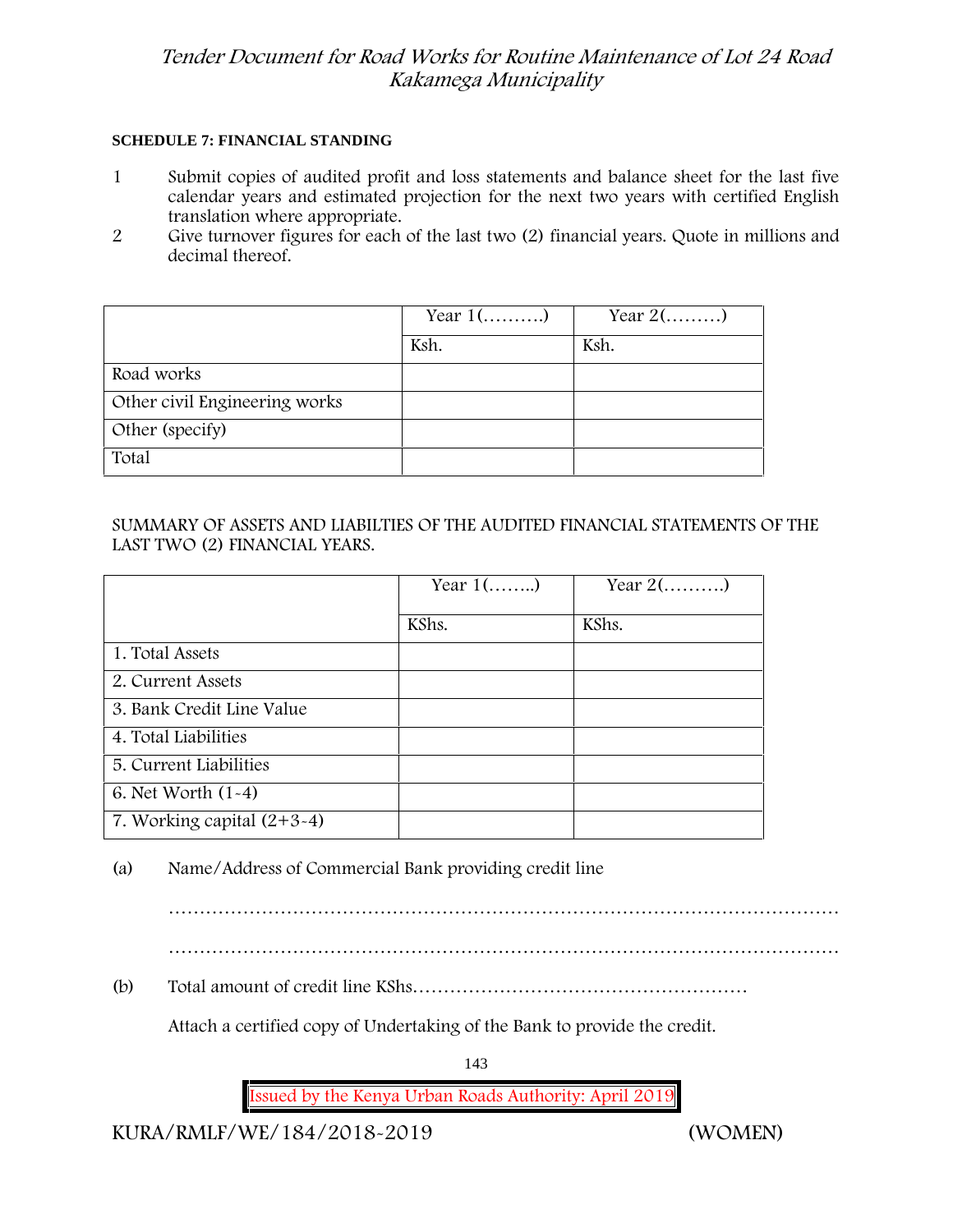| Attach bank statements for the last six (6) months<br>(c)<br><b>SCHEDULE 8: OTHER SUPPLEMENTARY INFORMATION</b>                                                              |
|------------------------------------------------------------------------------------------------------------------------------------------------------------------------------|
| Financial reports for the last three years, balance sheets, profit and loss statements, auditors'<br>reports etc. List them below and attach copies.                         |
|                                                                                                                                                                              |
|                                                                                                                                                                              |
|                                                                                                                                                                              |
|                                                                                                                                                                              |
| Evidence of access to financial resources to meet the qualification requirements. Cash in hand,<br>lines of credit etc. List below and attach copies of supporting documents |
|                                                                                                                                                                              |
|                                                                                                                                                                              |
|                                                                                                                                                                              |
|                                                                                                                                                                              |
| Name, address, telephone, telex, fax numbers and email of the Bidders Bankers who may<br>provide reference if contacted by the Contracting Authority.                        |
|                                                                                                                                                                              |
|                                                                                                                                                                              |
|                                                                                                                                                                              |
| I certify that the above information is correct.                                                                                                                             |
|                                                                                                                                                                              |

……………………………. …………………………………….. Date Signature of Bidder

(To be signed by authorized representative and officially stamped)

144

**Issued by the Kenya Urban Roads Authority: April 2019**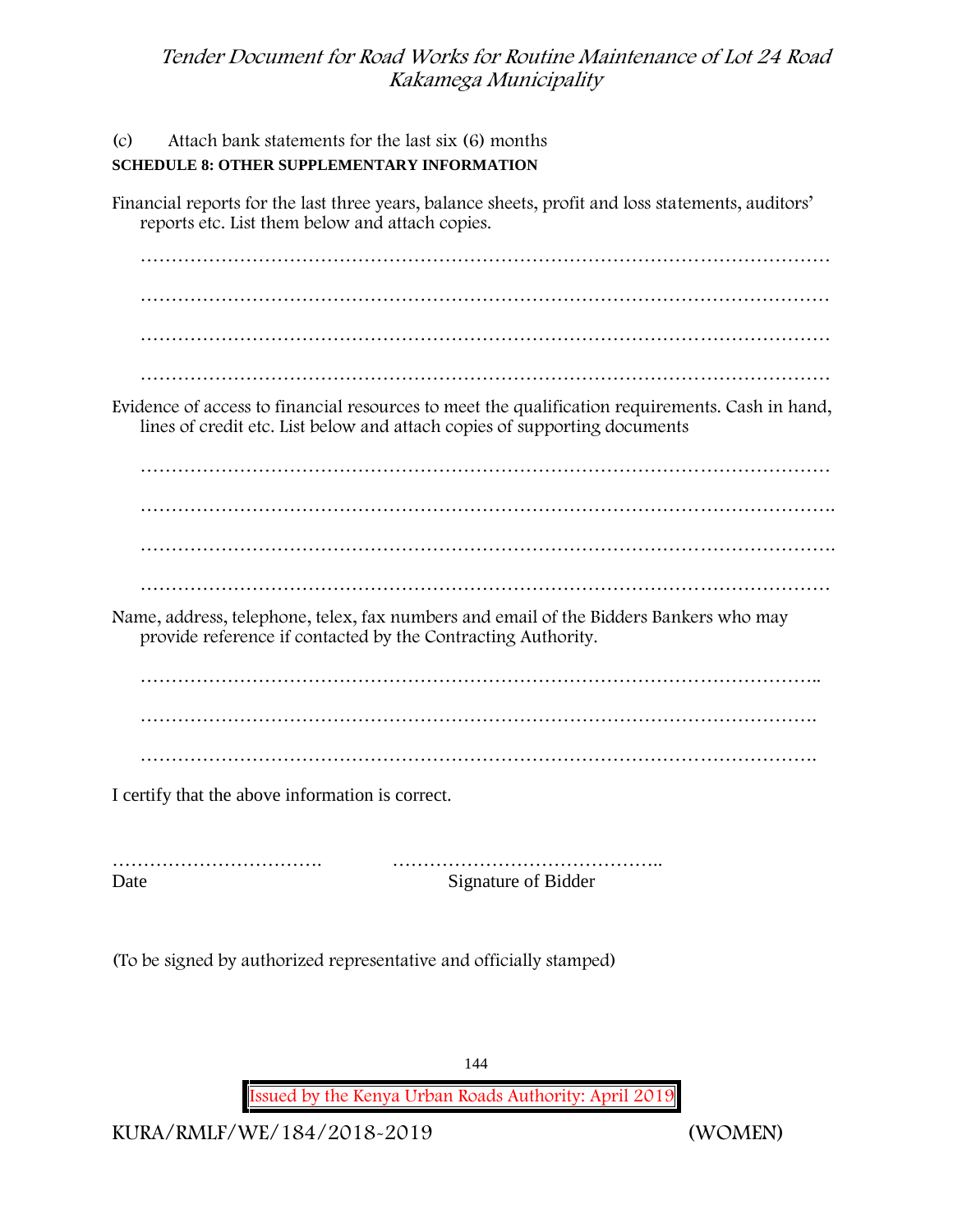#### **SCHEDULE 9: LITIGATION HISTORY**

Information on current litigation in which the Bidder is involved.

| <b>OTHER PARTY (IES)</b> | CAUSE OF DISPUTE | AMOUNT INVOLVED (KSHS) |
|--------------------------|------------------|------------------------|
|                          |                  |                        |
|                          |                  |                        |
|                          |                  |                        |
|                          |                  |                        |
|                          |                  |                        |

I certify that the above information is correct.

……………………………. …………………………………….. Date Signature of Bidder

(To be signed by authorized representative and officially stamped)

**Issued by the Kenya Urban Roads Authority: April 2019**

145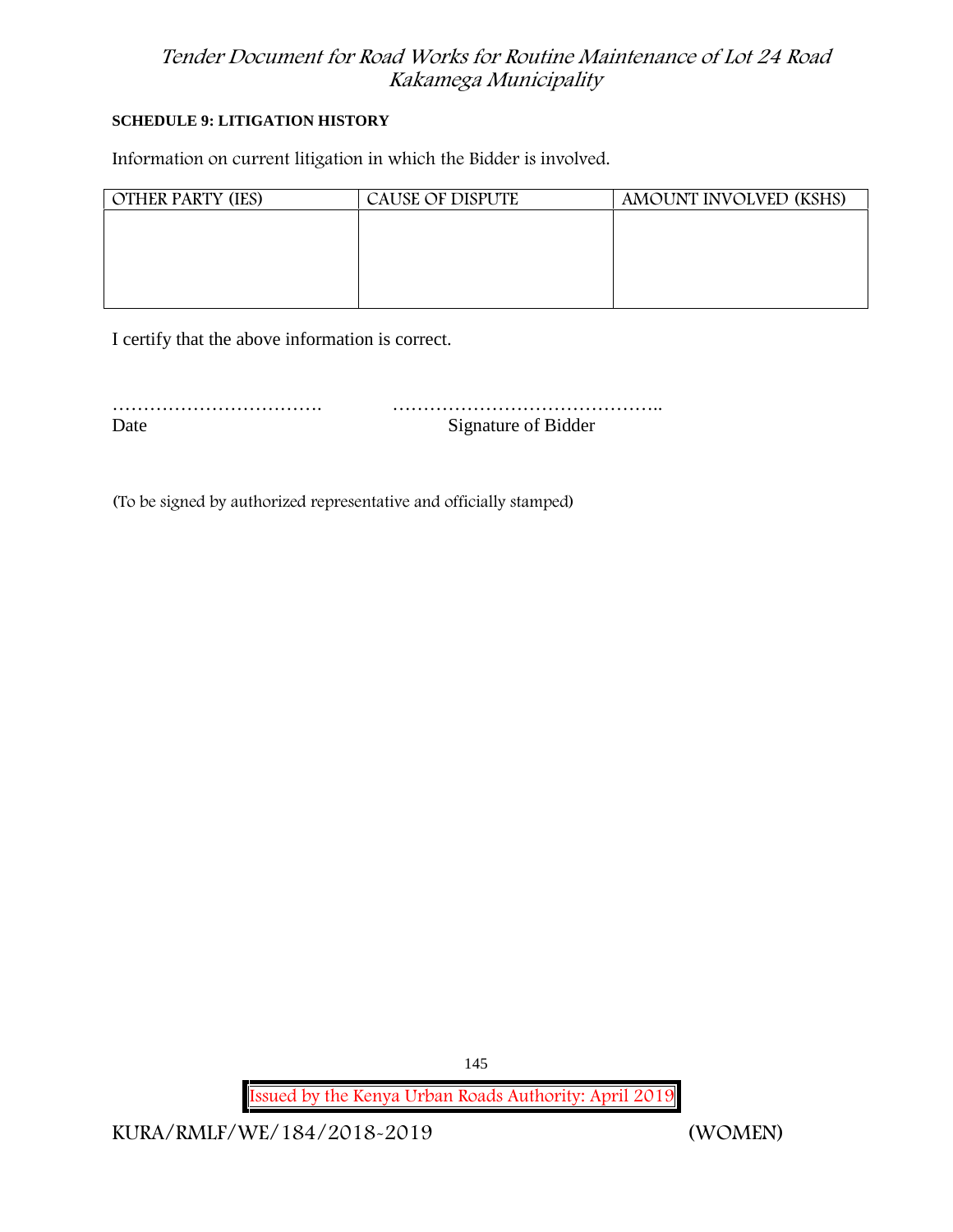### **SCHEDULE 10: DECLARATION FORM (DEBARMENT)**

|                                                                                                                               |           | Date                   |  |  |  |
|-------------------------------------------------------------------------------------------------------------------------------|-----------|------------------------|--|--|--|
| To<br>The Director General,<br>Kenya Urban Roads Authority (KURA),<br>P.O. Box $41727 - 00100$<br>NAIROBI                     |           |                        |  |  |  |
| We (name and address)                                                                                                         |           |                        |  |  |  |
|                                                                                                                               |           | declare the following: |  |  |  |
| Have not been debarred from participating in public procurement.<br>a)                                                        |           |                        |  |  |  |
| Have not been involved in and will not be involved in corrupt and fraudulent practices<br>b)<br>regarding public procurement. |           |                        |  |  |  |
|                                                                                                                               |           |                        |  |  |  |
| Name of Bidder                                                                                                                | Signature | Date                   |  |  |  |

(To be signed by authorized representative and officially stamped)

146

**Issued by the Kenya Urban Roads Authority: April 2019**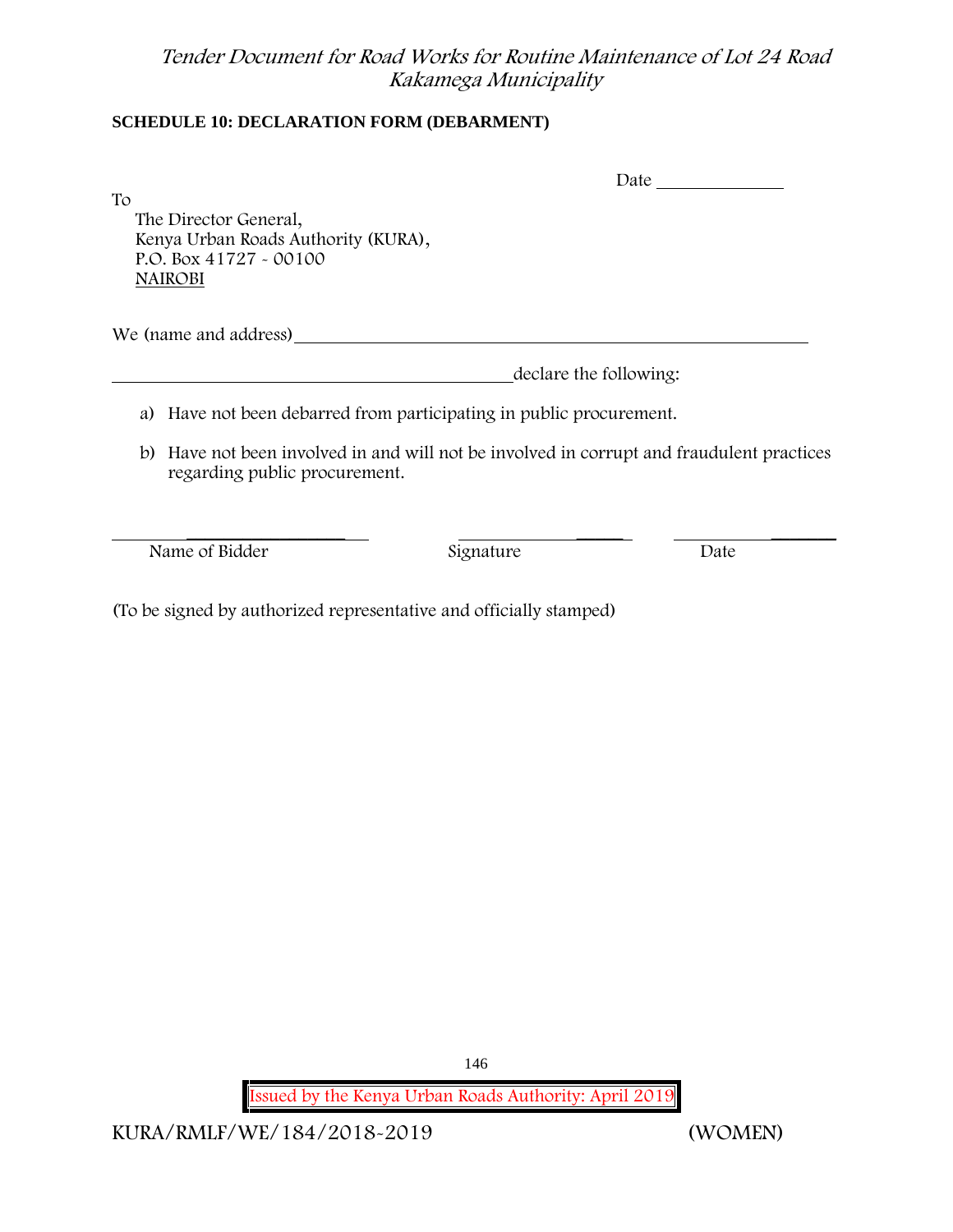**DECLARATION FORM FOR BANKRUPT OR INSOLVENT** Date To The Kenya Urban Roads Authority P.O Box 41727 – 00100, IKM Place, 5th Ngong Ave, Nairobi, KENYA. Ladies and Gentlemen, The Tenderer i.e. (full name and complete physical and postal address) ……………………………………………………………………………………………………… ……………………declare the following: a) That I/ We have not been debarred from participating in public procurement by anybody, institution or person. b) That I/ We have not been involved in and will not be involved in corrupt and fraudulent practices regarding public procurement anywhere. c) That I/ We are not insolvent, in receivership, bankrupt or in the process of being wound up and is not the subject of legal proceedings relating to the foregoing. d) That I/We are not under any ongoing investigation by the Ethics and Anti-Corruption Commission (EACC) for any corrupt and/or economic crimes or practices. e) That I/ We are not associated with any other Tenderer participating in this Tender. f) That I/We do hereby confirm that all the information given in this tender is accurate, factual and true to the best of our knowledge. Yours sincerely, …………………………………………………… Name of Tenderer ……………………………………………………………………………….. Signature of duly authorised person signing the Tender ………………………………………………………………………….. Name and Capacity of duly authorised person signing the Tender ……………………………………… Stamp or Seal of Tenderer

147

**Issued by the Kenya Urban Roads Authority: April 2019**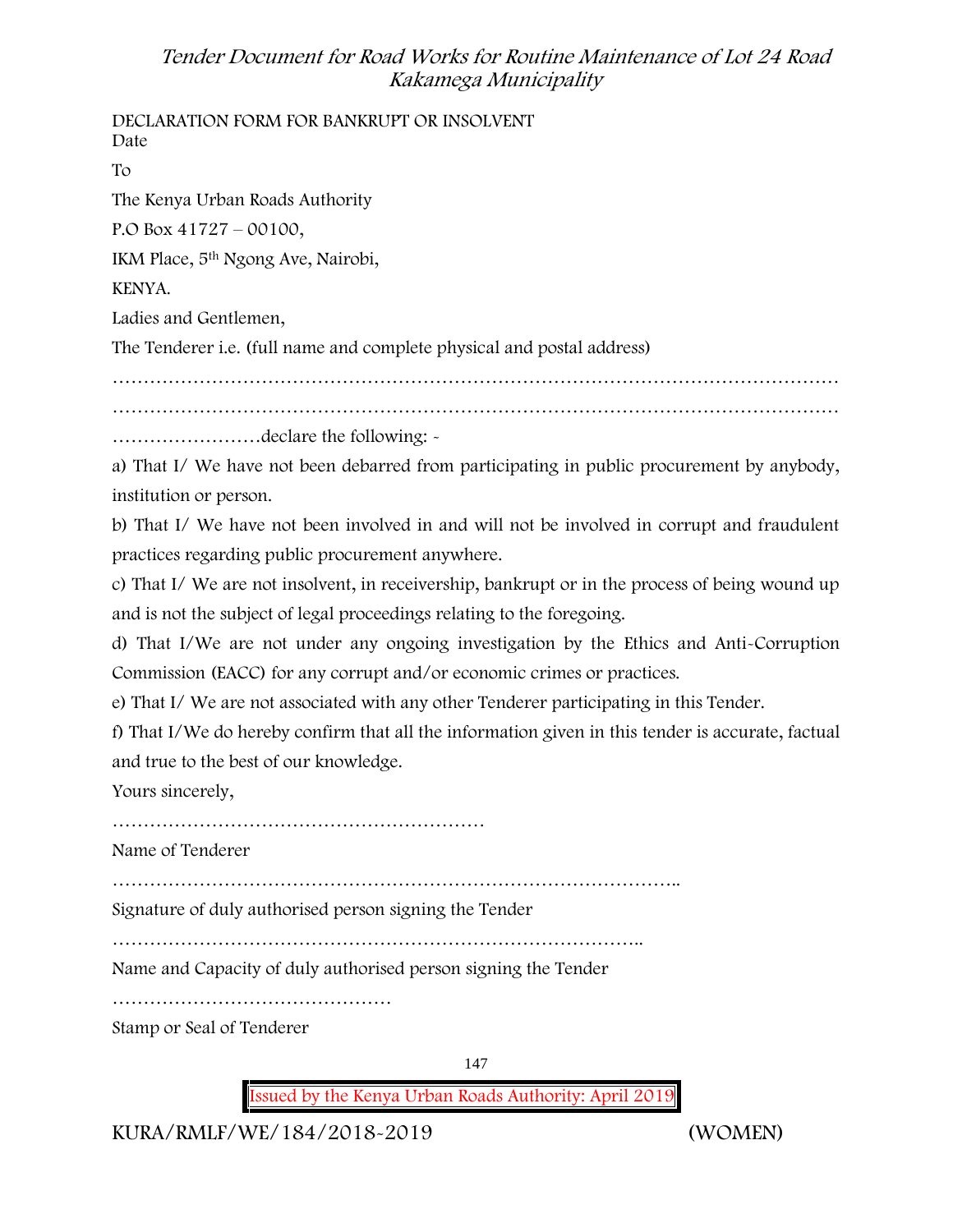# **SECTION XII: FORM OF AGREEMENT**

148

**Issued by the Kenya Urban Roads Authority: April 2019**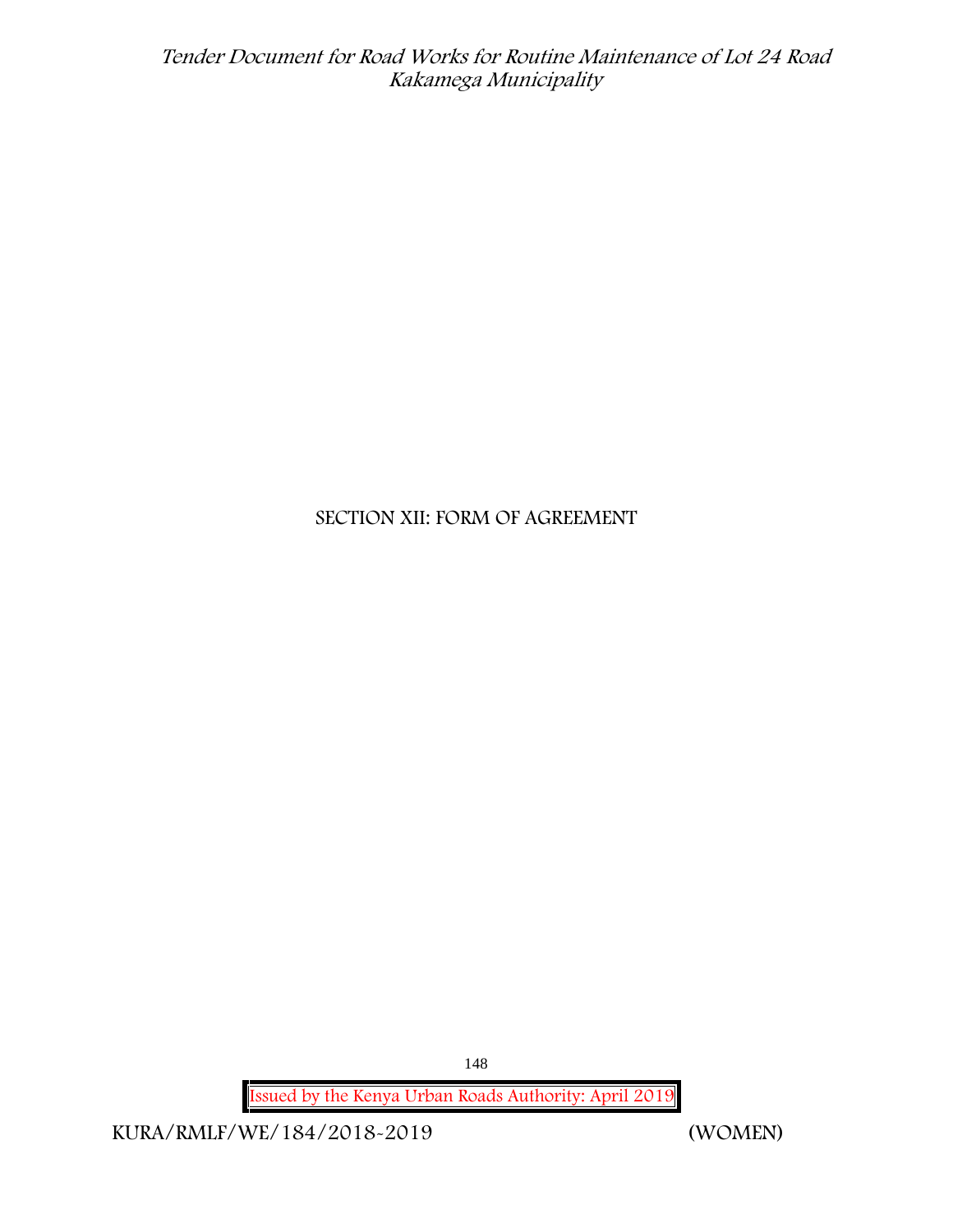#### **FORM OF AGREEMENT**

*\*\*(To be signed after the award of a contract)*

THIS AGREEMENT is made on the …………………… day of …………………. 20 …………… between the Kenya Urban Roads Authority of P. O. Box 41727-00100, Nairobi, Kenya hereinafter called "the

Employer" of the one part and M/S ................................................................................. (Contractor) of P. O . .................................................... (address) hereinafter called "the Contractor" of the other part.

WHEREAS the Employer is desirous that certain works should be executed, viz.

**ROUTINE MAINTENANCE OF LOT 24 ROAD KAKAMEGA MUNICIPALITY** and has a Contract with the Contractor for the execution completion and maintenance of such works in the region NOW THIS AGREEMENT WITNESSETH as follows:

In this agreement words and expressions shall have the same meanings as are respectively assigned to them in the Conditions of Contract hereinafter referred to.

The following document shall be deemed to form and be read and construed as part of this Agreement, viz.:

- The Conditions of Contract (FIDIC IV) Part 2
- The Conditions of Contract (FIDIC IV) Part 1
- The Special Specification
- The Standard Specifications
- The Priced Bill of Quantities
- The Letter of Award and Acceptance
- Schedules of Supplementary Information
- -The Drawings

-Other documents as may be agreed and listed

All aforesaid documents are hereinafter referred to as "The Contract".

In consideration of the payment to be made by the Employer to the Contractor, the Contractor hereby covenants with the Employer to execute, complete and maintain the works in conformity in all respects with the provisions of the Contract.

The Employer hereby covenants to pay the Contractor in consideration of the execution, completion and maintenance of the works the Contract Price at the times and in the manner prescribed by the Contract.

149

**Issued by the Kenya Urban Roads Authority: April 2019**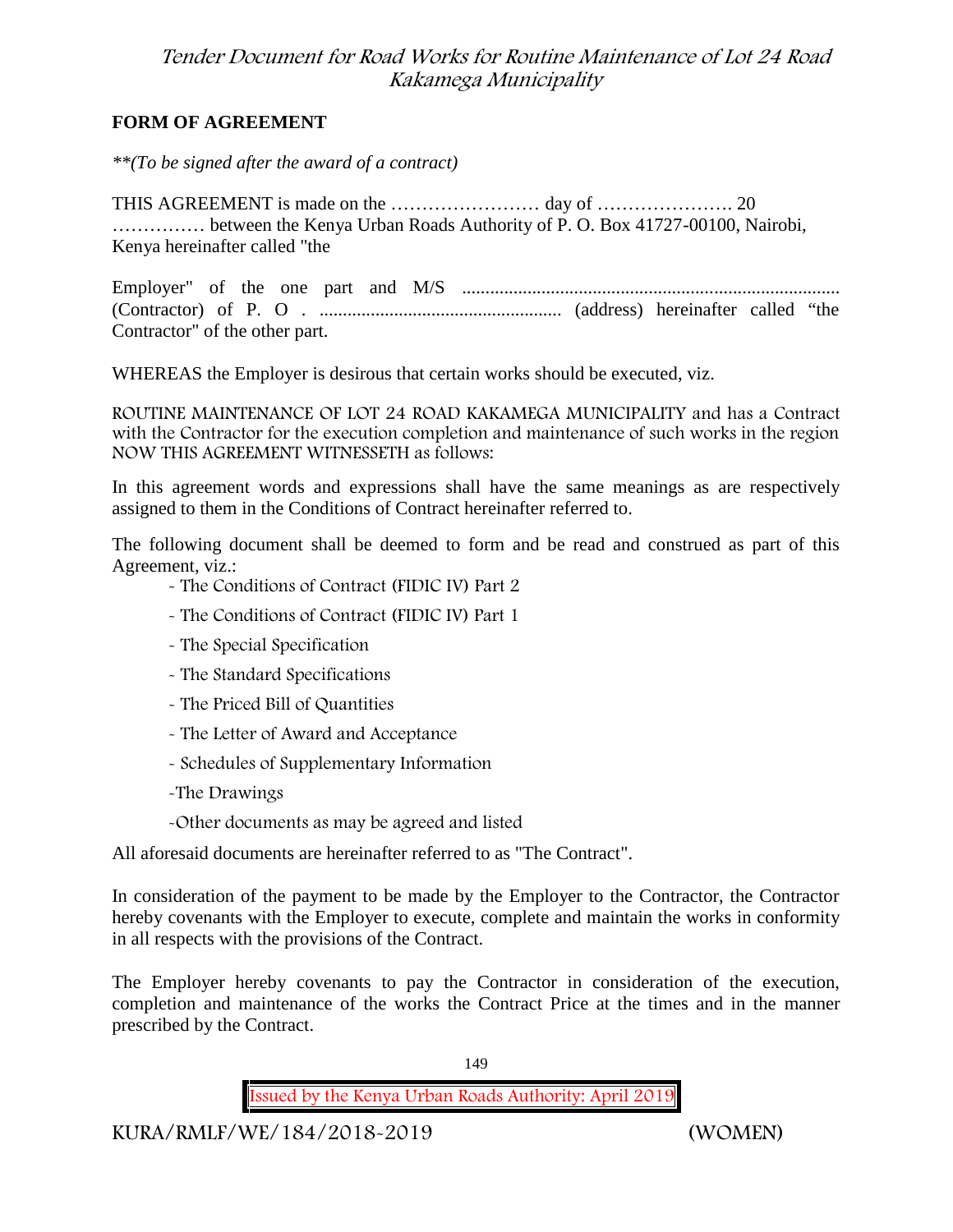IN WITNESS WHEREOF the parties have hereunto set their respective hands on the day and year first above written.

#### **SIGNED SEALED AND DELIVERED**

| By the said Employer:   | (Director General, Kenya Urban Roads Authority)<br>For and on behalf of the said Employer |
|-------------------------|-------------------------------------------------------------------------------------------|
| In the presence of:     | (Name and Designation of Witness)                                                         |
|                         | (Signature of Witness)                                                                    |
|                         | (Address Of witness)                                                                      |
|                         |                                                                                           |
| By the said Contractor: | (Signature)                                                                               |
|                         | (Name of the Director)                                                                    |
| In the presence of:     | (Name and Designation of Witness)                                                         |
|                         | (Signature of Witness)                                                                    |
|                         | (Address Of witness)                                                                      |
|                         | 150                                                                                       |
|                         | Issued by the Kenya Urban Roads Authority: April 2019                                     |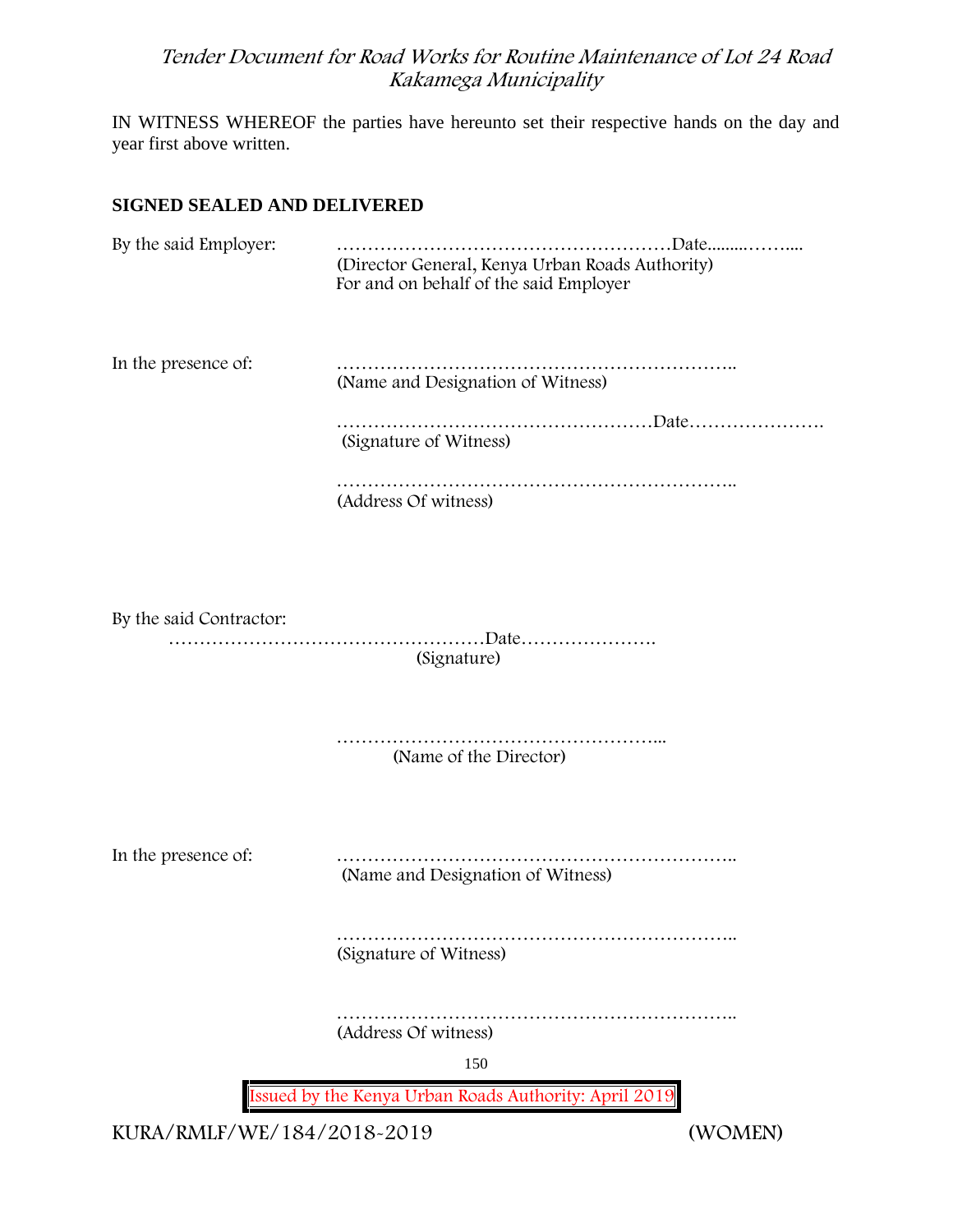**SECTION XIII: FORM OF PERFORMANCE BANK GUARANTEE (UNCONDITIONAL)**

151

**Issued by the Kenya Urban Roads Authority: April 2019**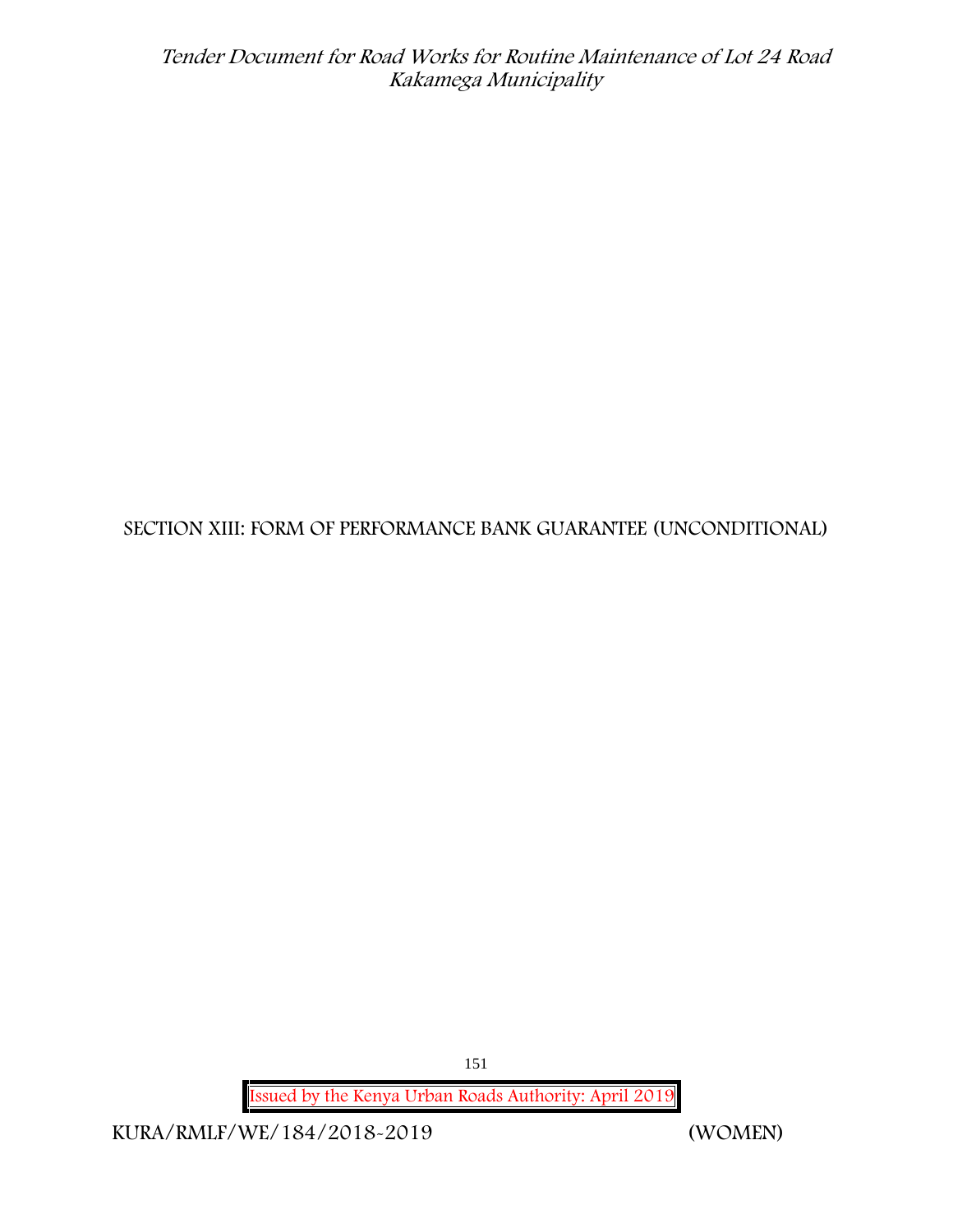#### FORM OF PERFORMANCE BANK GUARANTEE (UNCONDITIONAL)

To

The Director General, Kenya Urban Roads Authority (KURA), P.O. Box 41727 - 00100 **NAIROBI** 

WHEREAS …………………………………………………………………… (hereinafter called "the Contractor") has undertaken in pursuance of Contract No. ……………………………………Dated …..………………to execute the

#### **ROUTINE MAINTENANCE OF LOT 24 ROAD KAKAMEGA MUNICIPALITY**

, ( hereinafter called the "Contract")

AND WHEREAS it has been stipulated by you in the said Contract that the Contractor shall furnish you with a Bank Guarantee by a recognized bank for the sum specified in the Appendix to Form of Bid as security for compliance with his obligations in accordance with the Contract;

AND WHEREAS we have agreed to give the Contractor such a Bank Guarantee;

NOW THEREFORE we hereby affirm that we are the Guarantor and responsible to you on behalf of the Contractor, up to a total of

Kshs……………………………………………..……………………..……(amount in figures) Kshs.…………………………………………………………..…………………………………… ………………………………………………………………………………………………………

………(amount in words)

and we undertake to payment to you, upon your first written demand and without cavil or argument, any sum or sums within and up to the limits as aforesaid without your needing to prove or show grounds or reasons for the sum specified therein.

We hereby waive the necessity of you demanding the said debt from the Contractor before presenting us with the demand.

We further agree that no change or addition to or other modification of the terms of the Contract or of the Works to be performed thereunder or of any of the Contract Documents which may be made between you and the Contractor shall in any way release us from any liability under this Guarantee and we hereby waive notice of any such change, addition or modification This Guarantee shall be valid until 28 days after issuing of the Defects Liability Certificate.

152

**Issued by the Kenya Urban Roads Authority: April 2019**